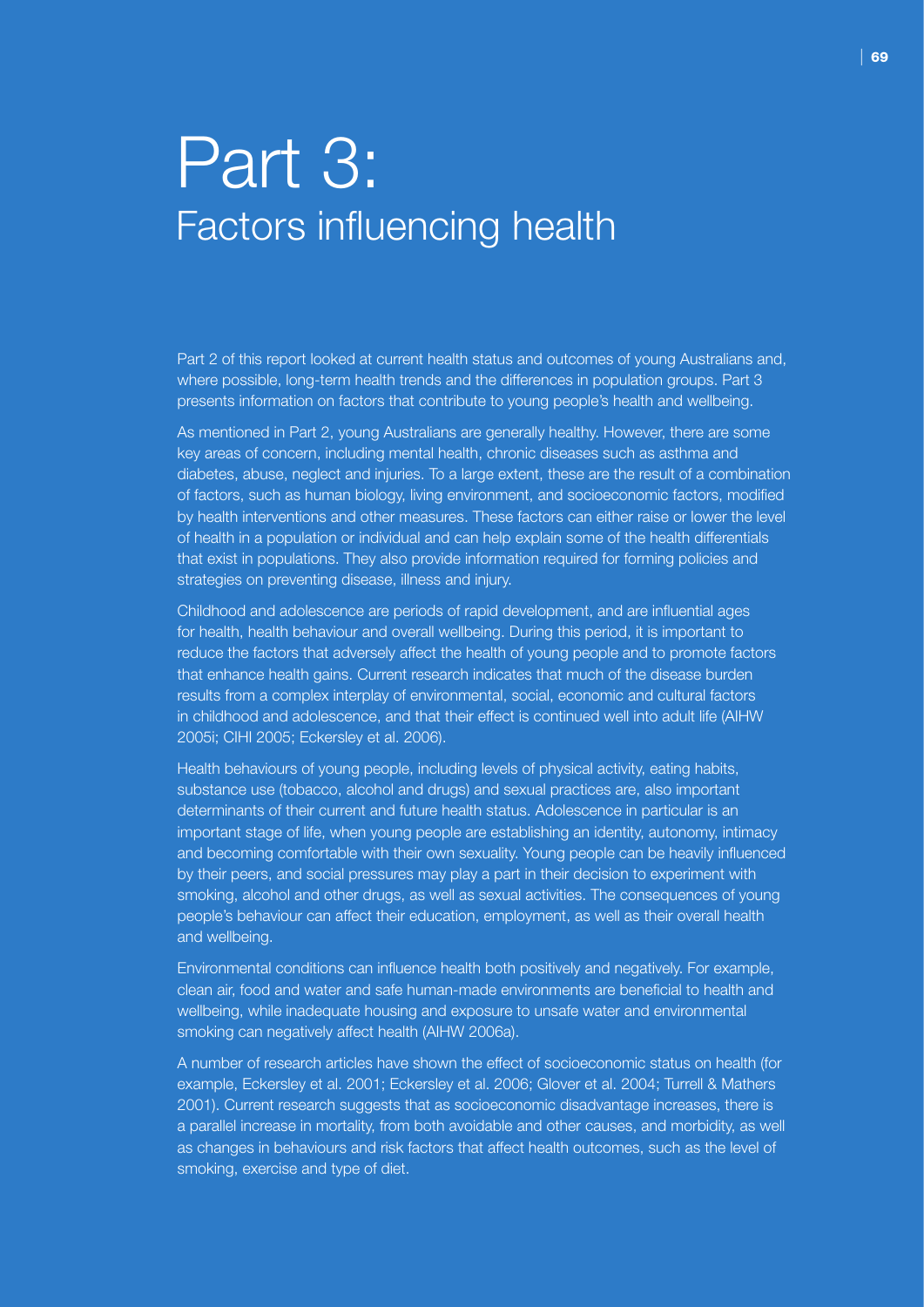Families and communities make an important contribution to young people's health. Family functioning is an important predictor of academic and behavioural outcomes (Sawyer et al. 2000; Zubrick et al. 1995). Coercive parenting styles, poorer family cohesion and family conflict are associated with increased risks of disruptive behaviour and depressive illness. Children and young people living in low-income families or with parents who have a disability or mental illness can experience poor family functioning. Poor family functioning is associated with increased risks of insecure attachment and worse health outcomes (Wise 2003).

This part of the report provides data on a number of indicators in the following areas that influence the health and wellbeing of young people:

- health behaviours (physical activity, food habits and eating behaviour, sun protection, substance use, sexual behaviour and reproductive health).
- environmental factors (passive smoking, household overcrowding)
- socioeconomic factors (education, employment and income)
- family and community factors (parental education, employment, income, health status, family cohesion, abuse and neglect, homelessness, violence, juvenile justice and imprisonment, volunteering).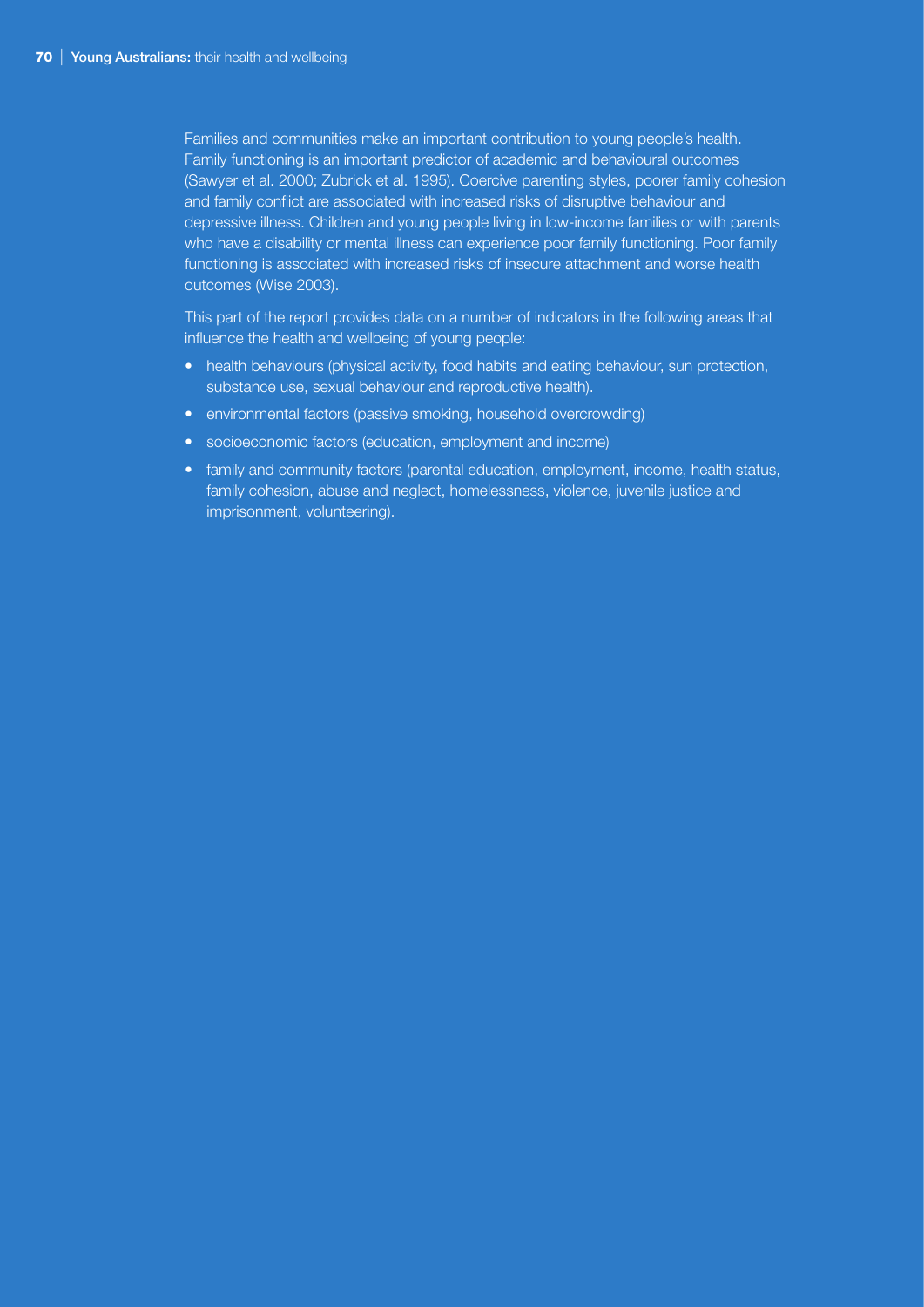## **3.1 Health behaviours**

Young people's health behaviour is an important determinant of both their current and future health status. Health behaviours are modifiable actions taken by young people that affect their health either positively (for example physical activity) or negatively (smoking). Health-related behaviours can impact on health in the short term and/or long term. Youth is a critical time for the development of health behaviours, as the patterns that develop when people are young often continue into adulthood (Dimitrakaki & Tountas 2006; WHO 2004).

Health behaviours that accounted for the greatest burden of disease and injury in Australia in 2003 included tobacco smoking, physical inactivity, alcohol consumption, use of illicit drugs, lack of fruit and vegetables and unsafe sex (AIHW 2006a). Most of this burden is from the long-term effects of these health behaviours, which will affect young people later in life, apart from illicit drugs and alcohol, which are the risk factors accounting for the greatest amount of burden among young people aged 15–24 years (Begg et al. 2007). This section reports on major health-related behaviours, including overweight, physical activity, nutrition, sun protective behaviour, substance use, and sexual and reproductive health behaviour affecting young people today.

Lack of physical activity and poor food habits are frequently cited as being prime contributors to rising obesity levels in society. Sun protection is also an important health behaviour, having a strong link to later skin cancer occurrence.

Illicit and licit drug use can cause both short- and long-term health problems. Those who initiate drug use early are more likely to continue into future illicit and problematic drug use (Loxley et al. 2004). Tobacco smoking is usually established during adolescence, is often a precursor to other drug use and is the leading cause of premature death and illness in the developed world (Tyas & Pederson 1998; WHO 2004). Alcohol use is common in most cultures and is an accepted part of adulthood. However, if misused, it is related to injuries and long-term health problems (WHO 2004). Indicators relating to alcohol and tobacco use among young people are presented, along with the prevalence of the use of a range of other legal and illegal substances that can also cause harmful effects to young people, including marijuana, ecstasy, amphetamines and petrol.

As young people enter into adolescence and experience the changes associated with puberty, sexual health behaviours become an important part of their lives. With the commencement of sexual activities, teen pregnancies and sexually transmitted infections become primary health concerns.

## **Weight**

Overweight and obesity in young people are linked to a range of immediate and long-term health problems. In the short term, overweight and obesity impacts on young people's psychological wellbeing, and increases the risk of developing cardiovascular conditions, asthma and Type 2 diabetes (Alberti et al. 2004; Reilly 2005; Wardle & Cooke 2005). Long-term health consequences include adult obesity, increased rates of coronary heart disease, diabetes, certain cancers, gall bladder disease, osteoarthritis, and endocrine disorders (Lobstein et al. 2004; Reilly 2005). Obesity in adolescence is also associated with social isolation, and lower educational and income attainment throughout life (Christoffel & Ariza 1998; Schwimmer et al. 2003).

Overweight and obesity are measured using the body mass index (BMI), which is the ratio of weight in kilograms to the square of height in metres  $(kg/m<sup>2</sup>)$ . The most recent national data on the prevalence of overweight and obesity in Australian young people based on measured weight and height were from the ABS 1995 National Nutrition Survey (NNS). According to the NNS, 20% of young people aged 12–24 years were overweight and a further 8% were obese.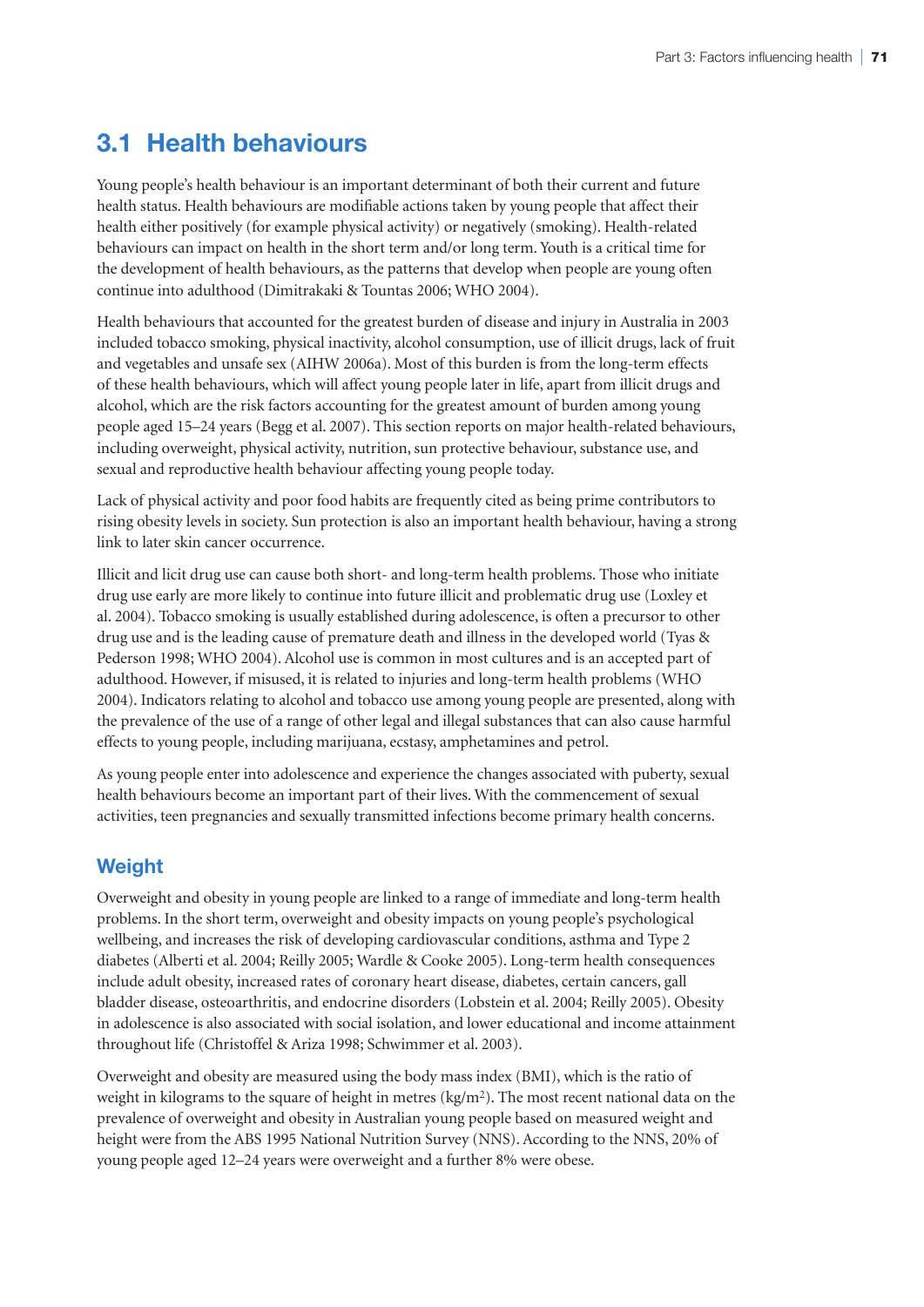More recently, the NSW Schools Physical Activity and Nutrition Survey (SPANS) 2004 found that 18% of boys in Year 8 were overweight and a further 8% were obese. Of boys in Year 10, 20% were overweight and a further 7% were obese. Of girls in Year 8, 19% were overweight and a further 5% were obese. Significantly fewer girls than boys in Year 10 were overweight or obese, with 15% overweight and a further 4% obese (Booth et al. 2006).

Recent BMI data based on self-reported (rather than measured) height and weight are available from the ABS 2004–05 National Health Survey. Data from this survey were used to categorise young people into the following groups: underweight, acceptable weight, overweight but not obese, and obese. Age- and sex-appropriate BMI cut-offs as proposed by Cole et al. (2000) were used for 15–17 year olds. Note that there is no underweight category for young people less than 18 years of age. For young people aged 18 years and above, BMI cut-offs according to the International Classification of adult underweight, overweight and obesity were used (WHO 2000b).

According to the ABS 2004–05 NHS, 25% of young people aged 15–24 years were overweight or obese. This compares with a prevalence rate of 49% for the total population aged 15 years or over (ABS 2006m). An estimated 1 in 4 males (24%) and 1 in 7 females (15%) aged 15–24 years were overweight but not obese. A further 6% of males and 7% of females in the same age group were considered obese.



#### *Notes*

1. There is no agreed BMI score for underweight for 15–17 year olds.

2. For ages 15–17 years, age appropriate BMI cut-offs for overweight and obese proposed by Cole et al. (2000) were used. *Source:* ABS 2004–05 National Health Survey, unpublished data.

**Figure 3.1: Proportion of young people aged 15–24 years who are underweight, overweight or obese, 2004–05**

- In 2004–05, young people aged 18–24 years were more likely than those aged 15–17 years to be overweight but not obese (22% compared with 12%). The proportion of obese 18–24 year olds was also slightly higher than the proportion of obese 15–17 year olds (7.0% compared with 4.5%).
- Nearly 6% of young people aged 18–24 years were classified as underweight. Of these, three-quarters (76%) were females.

#### *Prevalence trends*

The proportion of overweight (excluding obese) young people aged 15–17 years was similar between 2001 and 2004–05 (12.6% and 12.4% respectively), while the prevalence of obesity increased slightly from 3.3% to 4.5%.

#### **Indicator:**

**The proportion of young people who are overweight or obese**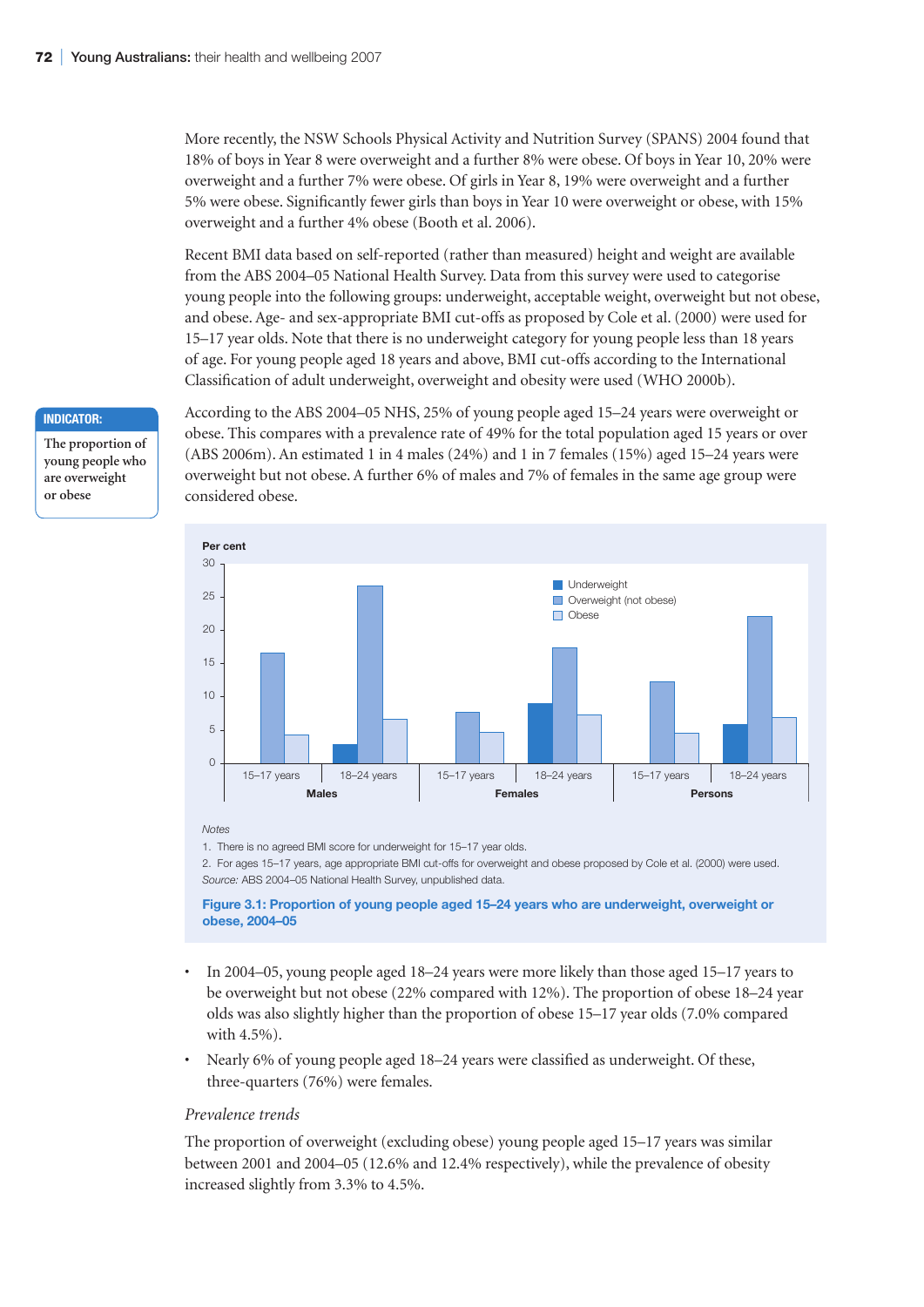Among 18–24 year olds, the prevalence of overweight (excluding obese) increased from 17% in 1995 to 22% in 2004–05, and the prevalence of obesity increased from 5% to 7%. Over the same period, the proportion of 18–24 year olds who were underweight declined from 8% to 6%.

These results are consistent with studies that have shown that the prevalence of overweight and obesity has risen markedly in recent years (Booth et al. 2006).

#### **Aboriginal and Torres Strait Islander young people**

BMI data (based on self-reported height and weight) for Indigenous 15–24 year olds are available from the ABS 2004–05 National Aboriginal and Torres Strait Islander Health Survey (NATSIHS).

|  |  |  | Table 3.1: Indigenous Australians aged 15–24 years by BMI category, 2004–05 (per cent) |  |
|--|--|--|----------------------------------------------------------------------------------------|--|
|  |  |  |                                                                                        |  |

|                        |                 | <b>Males</b>  |               | <b>Females</b> |             |  |
|------------------------|-----------------|---------------|---------------|----------------|-------------|--|
|                        | $15 - 17$ years | $18-24$ years | $15-17$ years | $18-24$ years  | 15–24 years |  |
| Underweight            | n.a.            | 4.3           | n.a.          | 7.8            | (a) 6.1     |  |
| Overweight (not obese) | 12.2            | 26.6          | 13.9          | 15.5           | 17.8        |  |
| Obese                  | 7.5             | 15.2          | 6.4           | 14.7           | 11.9        |  |

(a) Underweight is for 18–24 year olds only. n.a. Not available.

*Notes*

1. There is no agreed BMI score for underweight for 15–17 year olds.

2. For 15–17 year olds, age appropriate BMI cut-offs for overweight and obese proposed by Cole et al. (2000) were used.

*Source:* AIHW analysis of ABS 2004–05 National Aboriginal and Torres Strait Islander Health Survey confidentialised unit record file.

- According to the ABS 2004–05 NATSIHS, 18% of young Indigenous people aged 15–24 years were overweight but not obese (21% of males, 15% of females) and 12% were obese (12% of both males and females).
- Among Indigenous young people, overweight and obesity prevalence was higher among 18–24 year olds compared with 15–17 year olds. Obesity prevalence for 18–24 year olds was approximately twice that for 15–17 year olds (15% compared with 8% for males and 15% compared with 6% for females).
- Overweight and obesity rates were generally similar for males and females up until age 18; however ,a much greater proportion of males aged 18–24 years were estimated to be overweight but not obese (27%) than females (16%).
- Approximately 6% of 18–24 year olds were estimated to be underweight, two-thirds of which were females.

Overweight and obesity prevalence estimates from the ABS 2004–05 NATSIHS can be compared with prevalence estimates for all 15–24 year olds from the ABS 2004–05 NHS. While the prevalence of overweight (but not obese) was slightly lower among young Indigenous males compared with all young males (21% compared with 24%), the prevalence of obesity was twice as high (12% compared with 6%). The prevalence of obesity was also higher among young Indigenous females compared with all young females (12% compared with 7%). There was no difference in the overweight (but not obese) prevalence rates for Indigenous females and all young females (both 15%).

## **Physical activity**

Physical activity is important in maintaining good health. Regular physical activity reduces cardiovascular risk in its own right and also improves levels of cardiovascular risk factors such as overweight, high blood pressure, low levels of HDL (the 'good' cholesterol) and Type 2 diabetes. In the long-term, it helps protect against some forms of cancer, and strengthens the musculoskeletal system, helping to reduce the likelihood of osteoporosis (low bone-mineral density) and the risk of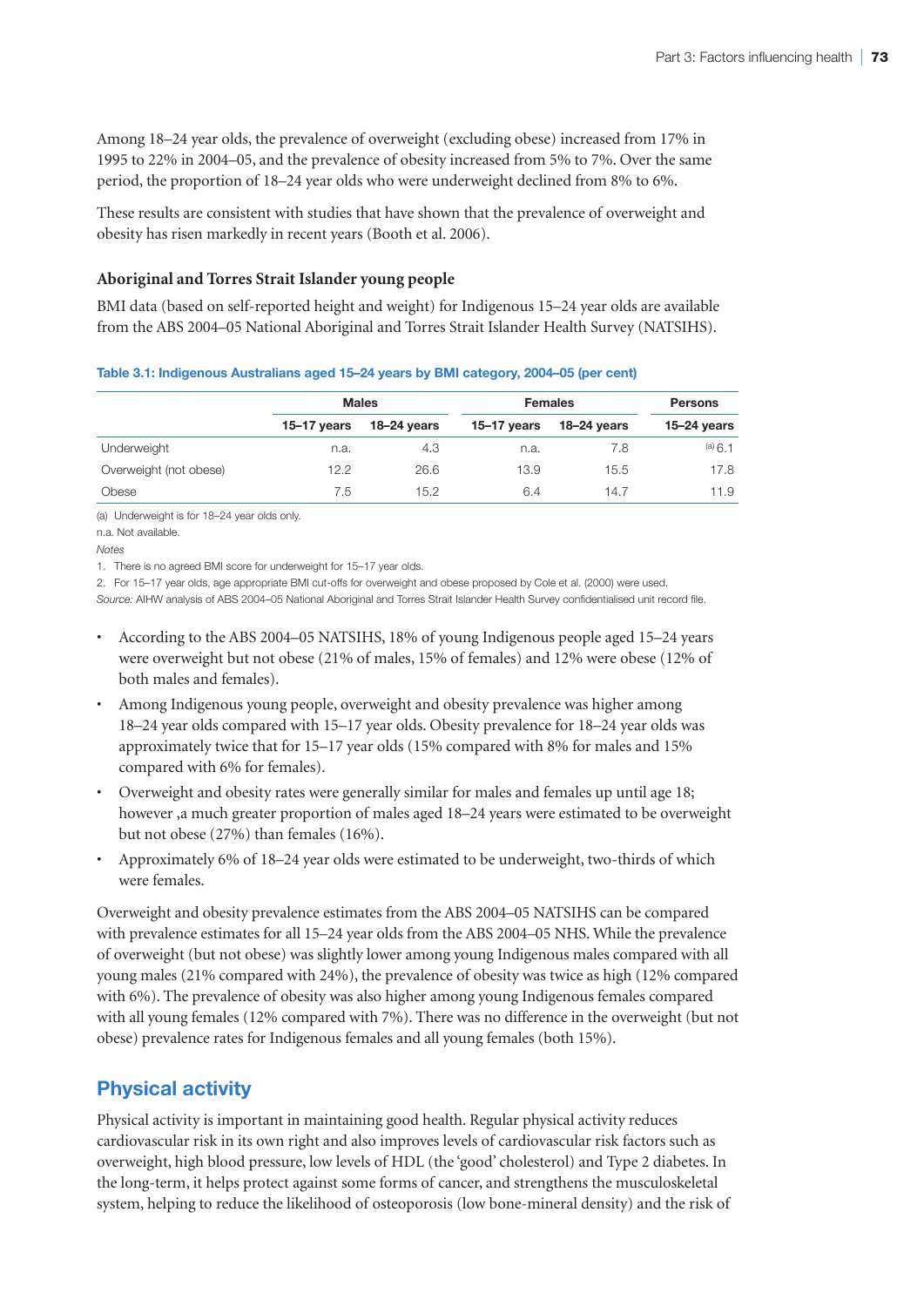falls and fractures (AIHW 2006a). Taking part in physical activity also improves mental wellbeing (in both the short term and longer term) by reducing feelings of stress, anxiety and depression (Dunn et al. 2001).

The National Physical Activity Guidelines for Australians (AIHW 2003; DHAC 1999; DoHA 2004a, 2004b) sets out the amount of physical activity that should be taken by children, adolescents and adults if they are to gain health benefits. Those who participate in lower-than-recommended levels of physical activity have an increased risk of mortality and morbidity from a range of diseases and conditions.

The National Physical Activity Guidelines recommend at least 60 minutes of moderate to vigorous physical activity every day for young people aged under 18 years, and at least 30 minutes of moderate-intensity physical activity on most, preferably all, days of the week for adults aged 18 years and over. Examples of moderate-intensity activity are brisk walking, swimming, doubles tennis and medium-paced cycling. More vigorous physical activity includes jogging and active sports like football and basketball (AIHW 2003d).

Self-reported physical activity data are available for young people aged 15–24 years from ABS National Health Surveys. Box 3.1 describes how activity levels are defined in ABS National Health Surveys.

#### **Box 3.1: How exercise levels are defined in National Health Surveys**

*Exercise levels reported in ABS National Health Surveys are based on frequency, intensity (i.e. walking, moderate exercise and vigorous exercise) and duration of exercise (for recreation, sport or fitness) in the two weeks prior to the interview. From these components, an exercise score was derived using factors to represent the intensity of the exercise. Scores were grouped into the following four categories:*

*Sedentary Less than 100 mins (includes no exercise/ sitting in one place for extended periods of time) Low 100 mins to less than 1600 mins Moderate 1,600–3,200 mins, or more than 3,200 mins but less than 2 hours of vigorous exercise High More than 3,200 mins and 2 hours or more vigorous exercise* 

*Source:* ABS 2006m.

#### **Table 3.2: Level of physical activity based on self-reported activity type and duration by age and sex, 2004–05 (per cent)**

|                       | $15-17$ years |                | $18-19$ years |         | $20 - 24$ years |         | $15-24$ years |         |
|-----------------------|---------------|----------------|---------------|---------|-----------------|---------|---------------|---------|
| <b>Exercise level</b> | <b>Males</b>  | <b>Females</b> | <b>Males</b>  | Females | <b>Males</b>    | Females | <b>Males</b>  | Females |
| Moderate to high      | 54.3          | 34.1           | 47.3          | 28.1    | 41.1            | 28.9    | 46.3          | 30.3    |
| Low                   | 26.7          | 36.1           | 25.1          | 37.4    | 35.0            | 39.6    | 30.6          | 38.1    |
| Sedentary             | 18.9          | 29.8           | 27.5          | 34.5    | 24.0            | 31.5    | 23.1          | 31.6    |

*Source:* AIHW analysis of ABS 2004–05 National Health Survey confidentialised unit record file.

- In 2004–05, only 46% of males and 30% of females aged 15–24 years participated in levels of physical activity recommended in the national guidelines to obtain a health benefit. More young females (32%) than young males (23%) were sedentary (undertook no or very low levels of physical activity) or undertook low levels of physical activity (38% of females compared with 31% of males).
- Overall, young males were more likely than young females to undertake moderate to high levels of physical activity. However, even among males, the proportion undertaking physical activity at recommended levels declined at older ages.

#### **Indicator:**

**The proportion of young people who are meeting recommended physical activity guidelines**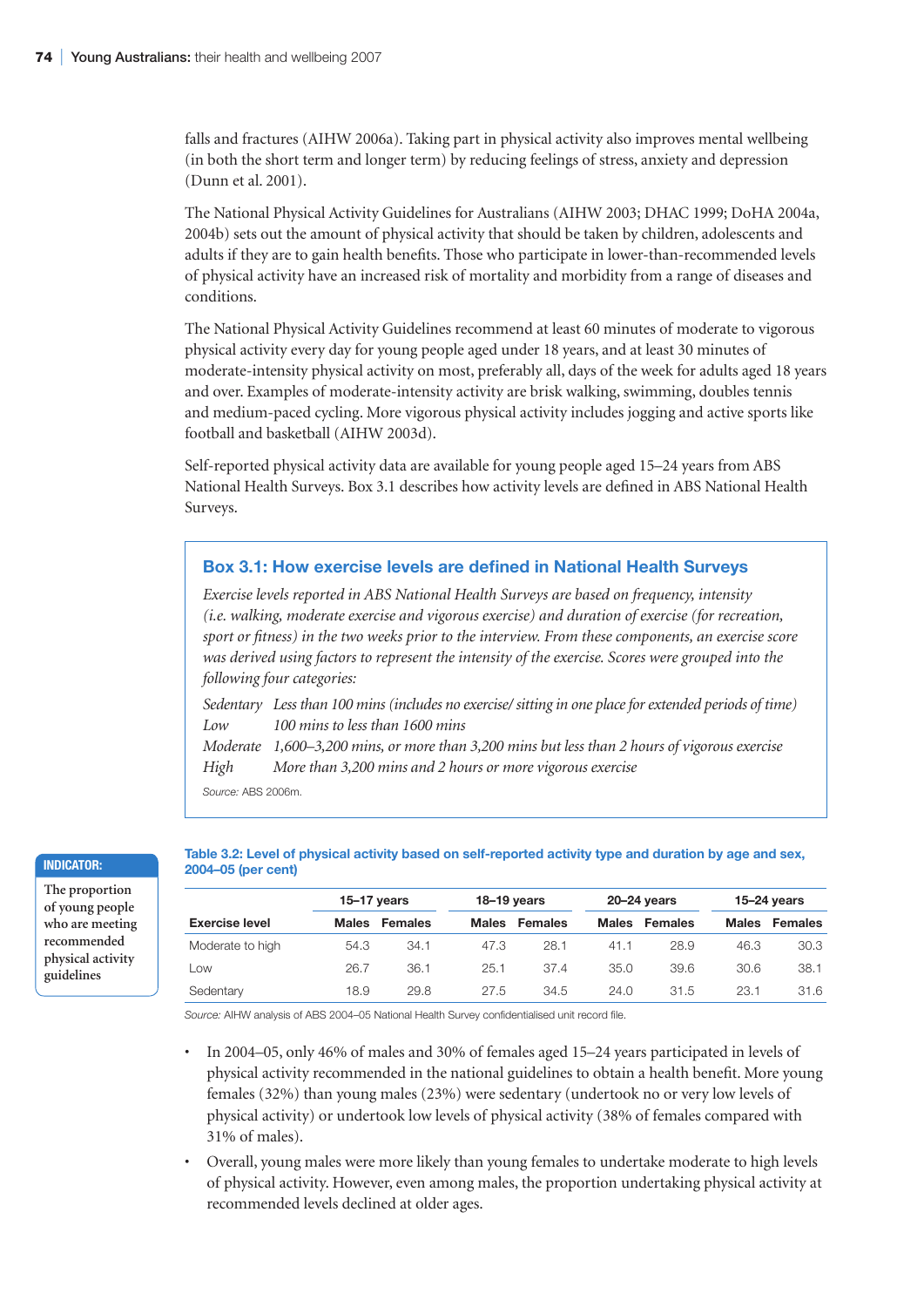• Only young males aged 15–17 years exceeded 50% participation in moderate to high levels of physical activity.

The NSW Schools Physical Activity and Nutrition Survey (SPANS) 2004 provides self-reported physical activity data for students in Years 6, 8 and 10 (with a mean age of 11.3, 13.3 and 15.3 years respectively).

|                    | Summer term |       | Winter term |       |
|--------------------|-------------|-------|-------------|-------|
| <b>School Year</b> | <b>Boys</b> | Girls | <b>Boys</b> | Girls |
| Year 6             | 88.8        | 80.0  | 83.8        | 72.4  |
| Year 8             | 87.3        | 76.8  | 79.9        | 66.2  |
| Year 10            | 77.9        | 59.8  | 76.7        | 54.5  |

#### **Table 3.3: Proportion of boys and girls in Years 6, 8 and 10 participating in recommended daily levels of physical activity by school term, NSW, 2004 (per cent)**

*Source:* Booth et al. 2006.

- Self-reported data from the NSW SPANS 2004 indicate that, in summer, almost 90% of boys and 80% of girls in Years 6 and 8 and around 80% of boys and 60% of girls in Year 10 met the recommended level of at least one hour of moderate-to-vigorous-intensity physical activity per day.
- Participation in the required level of physical activity by students was somewhat lower during winter. Around 80% of boys in all Years, 70% of girls in Years 6 and 8 and 55% of girls in Year 10 met the recommended levels in winter.
- Consistent with results from the 2004–05 National Health Survey, physical activity rates participation rates decrease with age, particularly for girls.

The same survey also found that between 1985 and 2004, there has been a significant increase in the participation of physical activity at recommended levels by boys and girls in Years 8 and 10. The increase for boys in Year 8 was just over 15% and around 20% for boys in Year 10. The increase for Year 8 girls was just under 25%, and for Year 10 girls, it was about 20%. In all cases these increases were highly statistically significant (Booth et al. 2006).

In addition to increasing their physical activity, it is important for young people to reduce the time they spend in sedentary activities. Even when recommended levels of moderate to vigorous physical activity are met, sitting or being sedentary for long periods of time can lead to health problems. Research shows that television viewing time is positively associated with obesity, even among physically active people (Cameron et al. 2003). In fact, the link between television viewing time and obesity may be stronger than the link between physical activity and obesity (Cameron et al. 2003). This is consistent with research that suggests reducing sedentary behaviour in obese children is as effective for weight management as increased activity (Batch & Baur 2005).

A large proportion of young people spend time in sedentary activities such as prolonged periods of small-screen recreation (for example, computer games, Internet, TV). The National Physical Activity Guidelines advise that children and young people should not spend more than 2 hours a day using electronic media for entertainment, particularly during daylight hours (ABS 2004b). However, according to the 2004 NSW SPANS findings, 61% of boys and 45% of girls in Year 6, 76% of boys and 66% of girls in Year 8 and 78% of boys and 67% of girls in Year 10 engaged in more than 2 hours of small-screen recreation activities (Booth et al. 2006).

Similar findings come from the 2003 Survey of Children's Participation in Cultural and Leisure Activities (ABS 2004b). This survey found that 62% of boys and 59% of girls aged 12–14 years watched greater than 20 hours of television in the two weeks prior to the survey. In addition, 19% of boys and 5% of girls aged 12–14 years played with electronic or computer games for more than 20 hours in the two weeks prior to the survey.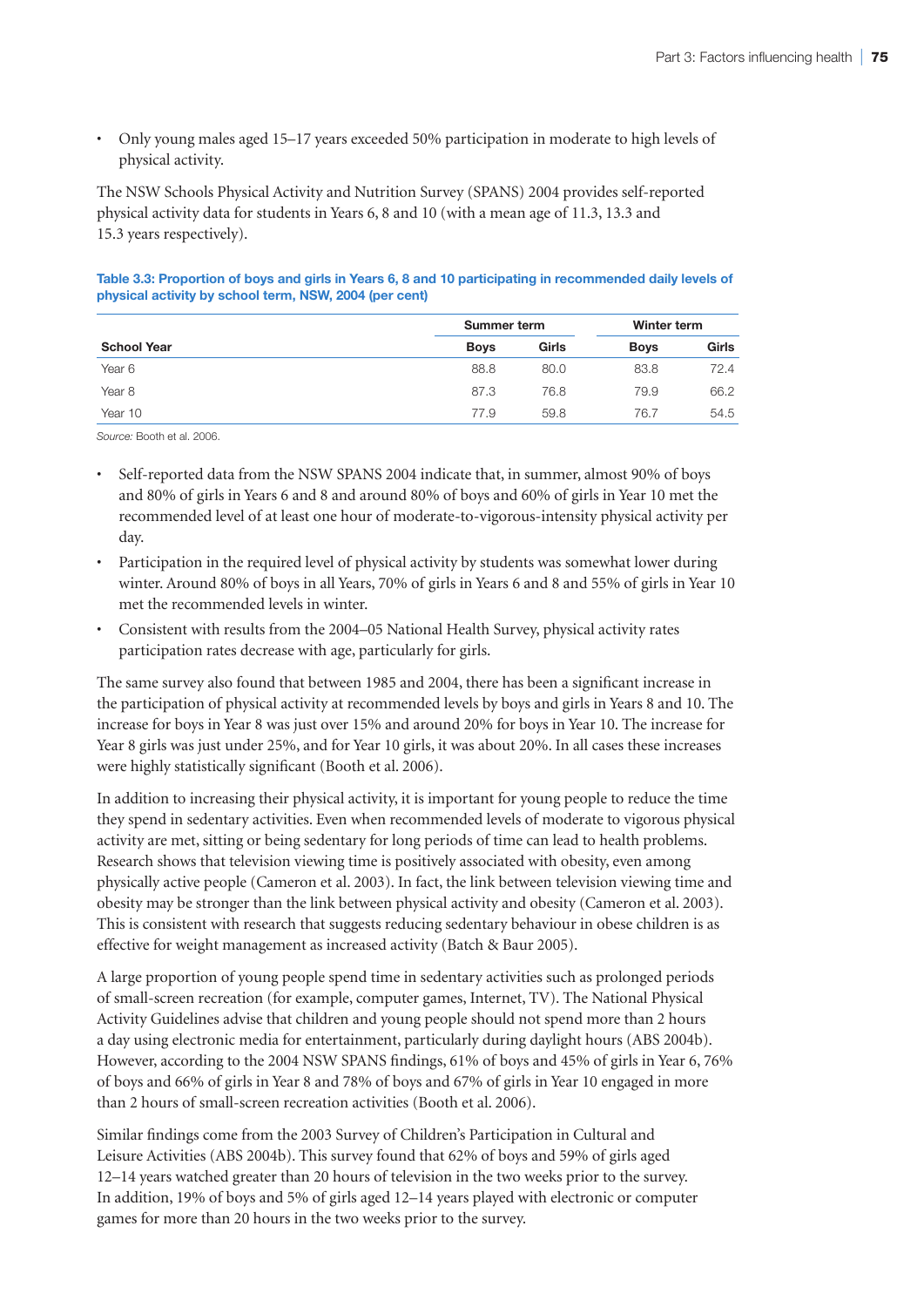## **Nutrition**

Adequate consumption of fruit and vegetables is a protective factor against many diseases including coronary heart disease, hypertension, stroke, Type 2 diabetes and many forms of cancer (NPHP 2001). Good eating habits are important during adolescence as this is a period of rapid growth in weight and height. During this period of growth, boys gain an average of 20 centimetres in height and 20 kilograms in weight and girls around 16 centimetres and 16 kilograms. Adolescence is an important period for calcium absorption and the optimum period for gaining bone density, in particular for girls. For young people who are still growing, sufficient nutritious food is needed to support growth and normal development (NHMRC 2003c).

Adolescents and young people can make choices about the types of food they eat and social trends can influence their food preferences and intakes. Children and adolescents buy and consume foods from a wide variety of sources outside the home, including school canteens. There are many foods and beverages available in ready-to-eat or convenience form and relatively cheaply. Such conveniences are a great attraction for many young people and families with busy lifestyles. This can lead to decreased consumption of fresh fruit and vegetables and an increased consumption of packaged meals, processed snack foods and soft drinks.

The National Health and Medical Research Council (NHMRC) has developed a set of dietary guidelines for children and adolescents, and adults to maintain optimal health and reduce the risk of chronic disease (NHMRC 2003b). The guidelines recommend daily consumption of a wide variety of nutritious foods in the right amounts to meet the body's nutrient needs. For young people aged 12–18 years, the guidelines recommend 3 serves each of vegetables and fruit per day (NHMRC 2003b). For people aged 19 years and over, the NHMRC recommends 2 servings of fruit and 5 servings of vegetables per day.

#### **Daily fruit consumption**

#### **Table 3.4: Usual daily consumption of fruit among young people aged 12–24 years, 2004–05 (per cent)**

| Number of daily serves of fruit | 12-18 years | $19-24$ years |
|---------------------------------|-------------|---------------|
| 1 or less serves                | 43.1        | 45.7          |
| 2 serves                        | 24.7        | 23.6          |
| 3 serves                        | 16.6        | 12.5          |
| 4 serves                        | 4.7         | 3.6           |
| 5 serves                        | 2.4         | 2.0           |
| 6 or more serves                | 2.0         | 1.7           |
| Don't eat fruit                 | 6.7         | 11.0          |
| <b>Total</b>                    | 100.0       | 100.0         |

*Source:* AIHW analysis of ABS 2004–05 National Health Survey confidentialised unit record file.

- In 2004–05, 26% of young people aged 12–18 years met the daily fruit consumption guidelines of 3 or more serves of fruit per day.
- Two-thirds (68%) of young people aged 12–18 years reported that they consumed less than 3 serves of fruit each day and 7% said they did not eat fruit.
- Of 19–24 year olds, 43% met the daily fruit consumption guidelines of 2 or more serves of fruit daily, while 46% ate less than 2 serves of fruit each day, and 11% did not eat any fruit.

**Indicator:**

**The proportion of young people who are meeting daily fruit consumption guidelines**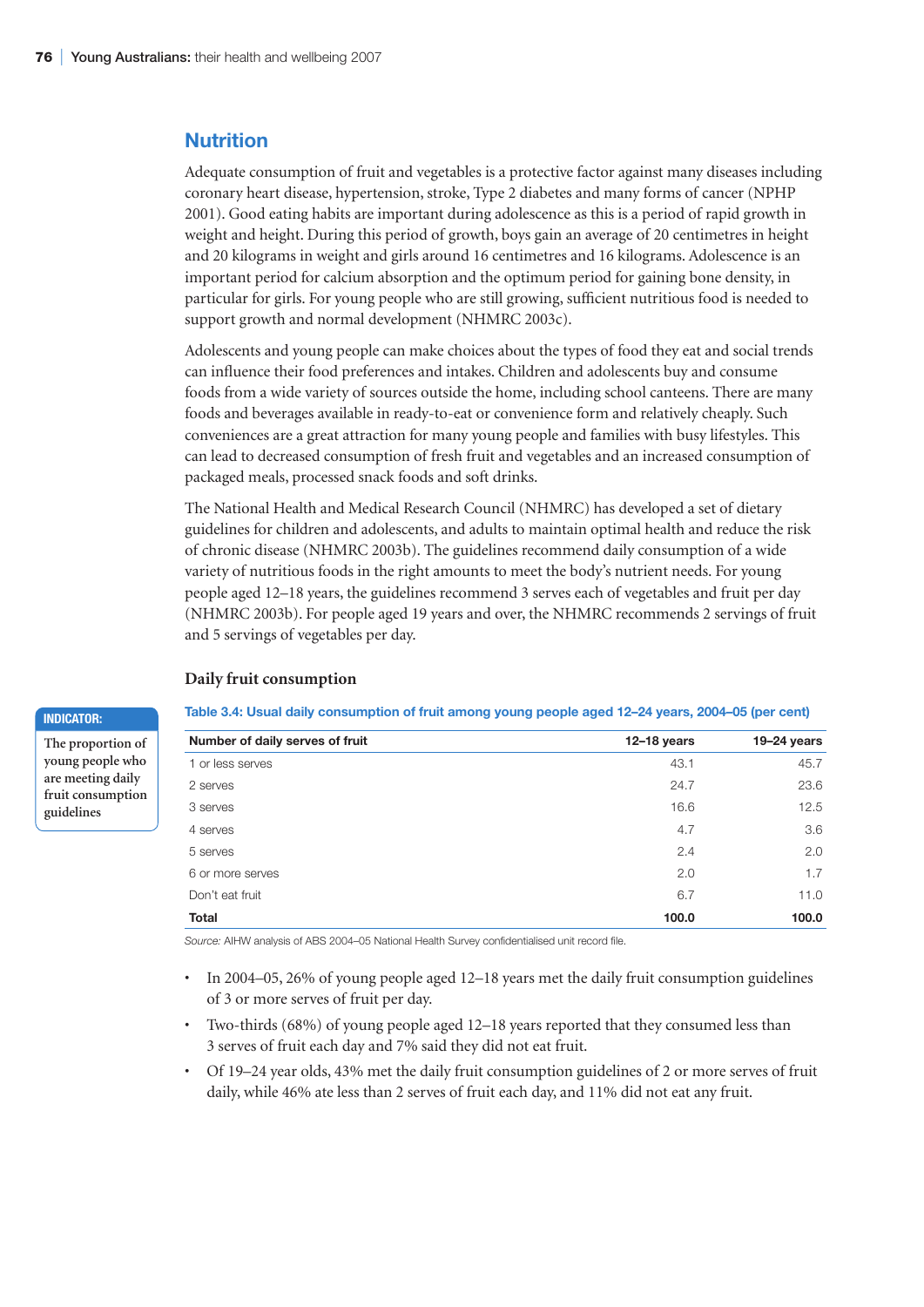#### **Daily vegetable consumption**

**Table 3.5: Usual daily consumption of vegetables among young people aged 12–24 years, 2004–05 (per cent)**

| Number of daily serves of vegetables | $12-18$ years | $19-24$ years |
|--------------------------------------|---------------|---------------|
| 1 or less serves                     | 27.6          | 28.5          |
| 2 serves                             | 24.7          | 25.4          |
| 3 serves                             | 18.9          | 23.1          |
| 4 serves                             | 18.6          | 12.8          |
| 5 serves                             | 4.0           | 6.2           |
| 6 or more serves                     | 5.7           | 2.2           |
| Don't eat vegetables                 | 0.5           | 1.9           |
| <b>Total</b>                         | 100.0         | 100.0         |

*Source:* AIHW analysis of ABS 2004–05 National Health Survey confidentialised unit record file.

- The recommended daily consumption of vegetables for those aged 12–18 years is 3 serves and 47% met this guideline in 2004–05. Approximately one-quarter of young people in this age group ate 2 serves of vegetables, 28% ate one or less serves and less than 1% said that they didn't eat any vegetables.
- Only 8% of young adults aged 19–24 years ate the recommended number of serves (5 or more serves) of vegetables each day. The majority ate 3 or less serves of vegetables a day (77%), and 2% said they did not eat any vegetables.

#### **Other food behaviours**

An observed link between skipping meals and the development of overweight in young people suggests that a consistent meal pattern, including regular consumption of breakfast, lunch and dinner, is important for healthy weight maintenance (Booth et al. 2006). Skipping meals may also make it difficult for young people to meet daily fruit and vegetable consumption guidelines.

Breakfast is a particularly important meal, providing many benefits beyond physical health. Regular consumption of breakfast improves cognitive function at school, attentiveness, social interaction and helps to maintain a health body weight (Booth et al. 2006).

Results from the 2004 NSW SPANS indicate that boys were more likely to eat breakfast than girls, and Year 8 students were more likely to eat breakfast than Year 10 students—breakfast was regularly consumed by 74% of boys and 66% of girls in Year 8, and 67% of boys and 59% of girls in Year 10 (Booth et al. 2006).

### **Population groups**

#### **Aboriginal and Torres Strait Islander young people**

In 2004–05, less than one-quarter (22%) of young Indigenous people aged 12–18 years reported eating the recommended number of serves of fruit each day. Around 27% reported having 2 serves of fruit a day and 42% reported eating 1 serve or less. While these proportions were similar for all 12–18 year olds, Indigenous young people were slightly more likely to not eat any fruit (10% compared with 7%). Approximately 35% of Indigenous 19–24 year olds consumed the daily recommended number of serves or more of fruit, compared with 43% of all 19–24 year olds. A further 50% consumed 1 serve or less and 15% did not eat any fruit.

While only 7% of Indigenous 19–24 year olds ate the recommended number of serves of vegetables (similar to 8% for all 19–24 year olds), approximately 60% of Indigenous 12–18 year olds consumed the recommended daily serves of vegetables (compared with 47% for all 12–18 year olds). Around 50% of Indigenous 19–24 year olds had 2 serves of vegetables or less each day and a further 39% had 3 to 4 serves.

**Indicator:**

**The proportion of young people who are meeting daily vegetable consumption guidelines**

#### **Indicator:**

**The proportion of young people in Year 8 and Year 10 eating breakfast**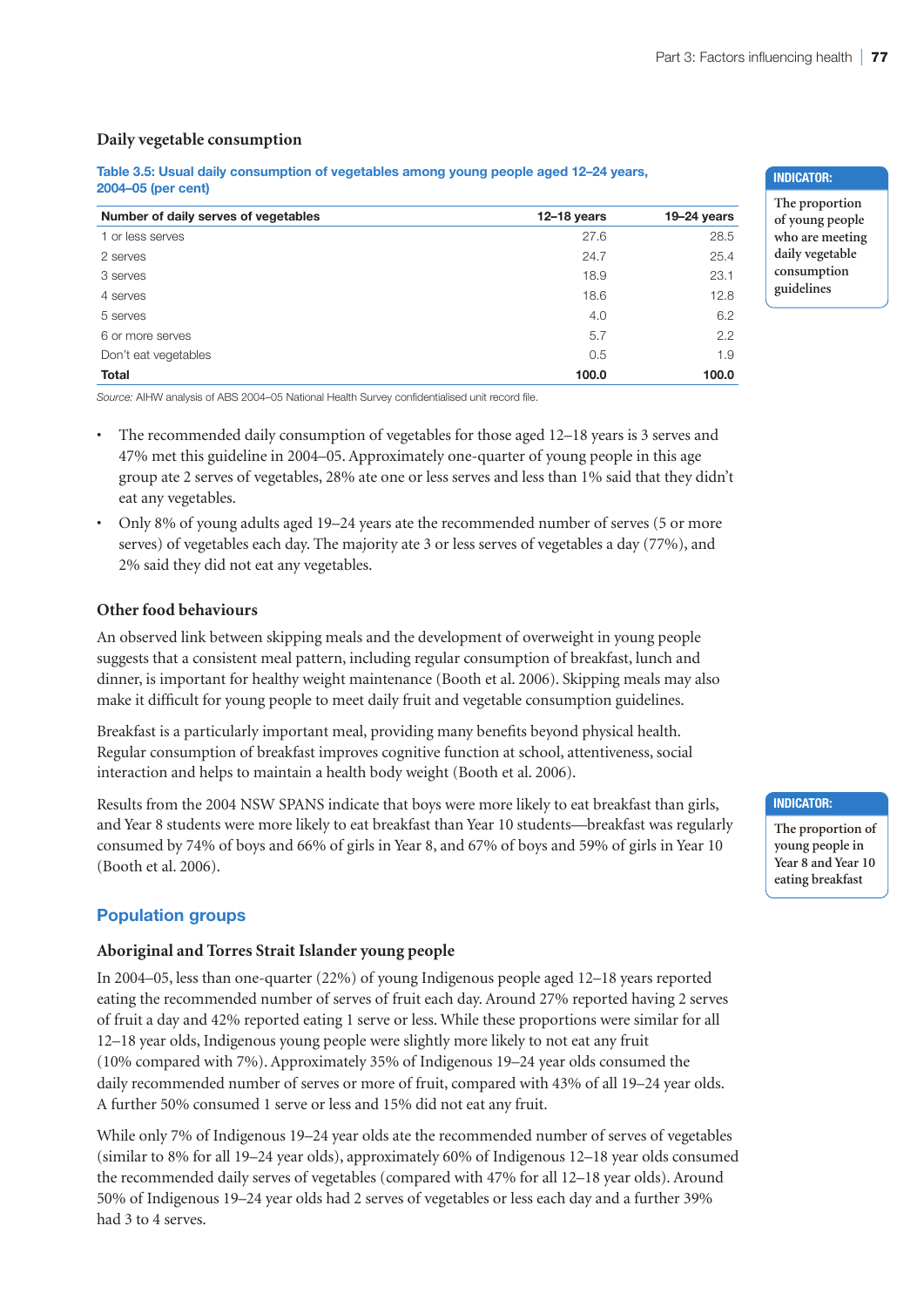#### **Regional status**

Limited availability and high costs of fresh produce in remote locations is a barrier to the consumption of healthy foods (Northern Territory Department of Health and Community Services 2003).

#### **Table 3.6: Usual daily consumption of fruit among young people aged 12–24 years by remoteness, 2004–05 (per cent)**

| Number of serves fruit | <b>Major Cities</b> | <b>Inner Regional</b> | Other areas <sup>(a)</sup> |
|------------------------|---------------------|-----------------------|----------------------------|
|                        |                     | $12 - 18$ years       |                            |
| 1 or less              | 39.3                | 39.5                  | 48.0                       |
| 2                      | 28.1                | 26.7                  | 23.3                       |
| $3+$                   | 26.7                | 26.5                  | 22.5                       |
| Don't eat fruit        | 6.0                 | 7.3                   | 6.2                        |
|                        |                     | $19-24$ years         |                            |
| 1 or less              | 44.7                | 43.6                  | 56.3                       |
| $2+$                   | 47.0                | 35.5                  | 28.9                       |
| Don't eat fruit        | 8.3                 | 20.8                  | 14.8                       |

(a) 'Other areas' includes Outer Regional, Remote and Very Remote areas.

*Source:* AIHW analysis of ABS 2004–05 National Health Survey confidentialised unit record file.

- In 2004–05, young people living in Major Cities were more likely than those in other areas to consume the recommended daily serves of fruit—27% and 47% of young people aged 12–18 years and 19–24 years in Major Cities compared with 23% and 29% respectively in 'Other areas'(Outer Regional, Remote and Very Remote areas).
- Young people living in Inner Regional areas were 3 times as likely as young people living in Major Cities not to eat fruit.

#### **Table 3.7: Usual daily consumption of vegetables among young people aged 12–24 years by remoteness, 2004–05 (per cent)**

| Number of serves of vegetable | <b>Major Cities</b> | <b>Inner Regional</b> | Other areas <sup>(a)</sup> |
|-------------------------------|---------------------|-----------------------|----------------------------|
|                               |                     | $12 - 18$ years       |                            |
| 1 or less                     | 27.7                | 16.6                  | 18.2                       |
| 2                             | 24.0                | 15.7                  | 16.1                       |
| $3+$                          | 47.3                | 67.1                  | 64.1                       |
| Don't eat vegetables          | 1.0                 | 0.6                   | 1.6                        |
|                               |                     | $19-24$ years         |                            |
| 1 or less                     | 30.1                | 25.4                  | 21.7                       |
| 2                             | 27.5                | 20.6                  | 17.6                       |
| $5+$                          | 7.2                 | 10.7                  | 13.8                       |
| Don't eat vegetables          | 1.9                 | 1.5                   | 2.1                        |

(a) 'Other areas' includes Outer Regional, Remote and Very Remote areas.

*Source:* AIHW analysis of ABS 2004–05 National Health Survey confidentialised unit record file.

- In 2004–05, young people aged 12–18 years in Major Cities were less likely than those in Inner Regional and 'Other areas' to consume vegetables at recommended daily levels (47% compared with 67% and 64% respectively). This pattern was reversed for fruit consumption (see Table 3.6).
- Among young people aged 19–24 years, the consumption of recommended levels of vegetables was low in all areas, but increases with remoteness (7% in Major Cities, 11% in Inner Regional and 14% in Other Areas).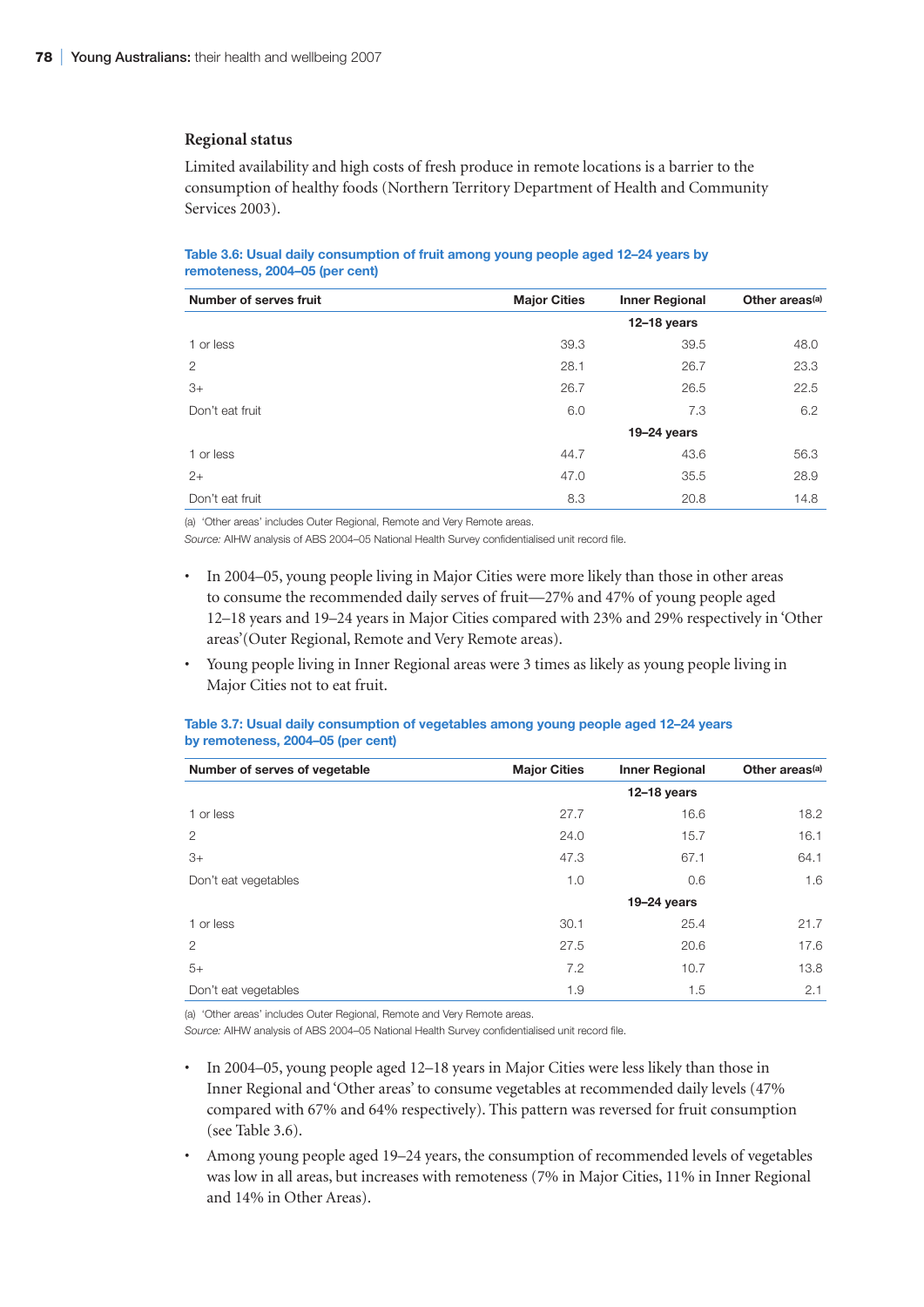## **Sun protection**

Australia has the highest rate of skin cancer in the world; skin cancers account for 80% of all new cancers diagnosed in Australia each year (AIHW & AACR 2004). Non-melanoma skin cancer (NMSC) is the most frequently occurring cancer in Australia (over 374,000 new cases each year), but it is the least life-threatening (Cancer Council Australia 2004a). Melanoma is the most serious type of skin cancer.

The strongest determinant of melanoma risk is ultraviolet (UV) radiation from sun exposure during childhood and adolescence (Armstrong 2004; Cancer Council Victoria 2006; Harrison et al. 2005). The risk of melanoma is also strongly affected by a person's sensitivity to sunlight: those with fair skin, who burn easily or tan poorly have the greatest risk of melanoma resulting from sun exposure (Cancer Council Australia 2004b). These factors not only increase the likelihood of developing melanoma later in life, but may also place young people at immediate risk. While the risk of melanoma increases with age, melanoma remains the most common cancer diagnosed among young people aged 12–24 years. Despite this, the incidence rate of melanoma among young Australians has been declining (see 'Cancer' in the *Chronic diseases* section of Part 2 of this report).

The declining incidence of melanoma among young people may be due to public education campaigns raising awareness of skin cancer prevention and the need for sun protection (Cancer Council Australia 2004a), as well as the adoption of policy, guidelines and legislation relating to skin cancer protection measures, such as shade provision and 'no hat, no play' policies in schools.

#### **Sunburn**

The level of sun exposure needed to develop skin cancer is not known, but it is likely that both episodic and cumulative exposures are important, particularly if they cause sunburn (Cancer Council Australia 2004b). The 2003–04 National Sun Survey of Australians found that 25% of teenagers aged 12–17 years, and 22% of young adults aged 18–24 years, were sunburnt on a typical weekend (Bowles et al. 2005; Dobbinson et al. 2005). The most common body parts sunburnt were head and face, arms and hands, and shoulders. Sunburn occurred most frequently during water activities (32% of 12–17 year olds, and 25% of 18–24 year olds were participating in water activities at the time they were sunburnt), followed by passive (16% of and 19%) and active (15% and 16%) recreational activities (Bowles et al. 2005; Dobbinson et al. 2005).

#### **Sun protection behaviours**

Adolescents tend to adopt sun protection behaviours less frequently than adults and it is more difficult to achieve behaviour change in this group. Despite a high level of knowledge about the dangers of sun exposure, adolescents typically engage in relatively few sun protection behaviours (Cancer Council Australia 2004b).

People can help protect their skin from the sun by wearing a hat, sunglasses, sunscreen and protective clothing, thereby reducing their sun exposure and the likelihood of sunburn.

#### **Table 3.8: Sun protection behaviours adopted by young people aged 12–24 years when outdoors during peak UV periods by age, 2003–04 (per cent)**

|                                  | Age group       |             |  |
|----------------------------------|-----------------|-------------|--|
| Type of sun protection behaviour | $12 - 17$ years | 18-24 years |  |
| Wore headwear                    | 38              | 37          |  |
| Wore wide-brimmed hat            | 5               | 10          |  |
| Used 15+ sunscreen               | 37              | 36          |  |
| Wore 3/4 or long-sleeved top     | 11              | 11          |  |
| Wore 3/4 or long leg cover       | 37              | 37          |  |
| Stayed primarily in shade        | 19              | 26          |  |
| Wore sunglasses                  | 22              | 52          |  |

**Indicator:**

**Proportion of young people using sun protection**

*Note:* Multiple responses were permitted therefore the total responses exceed 100%.

*Source:* Bowles et al. 2005; Dobbinson et al. 2005.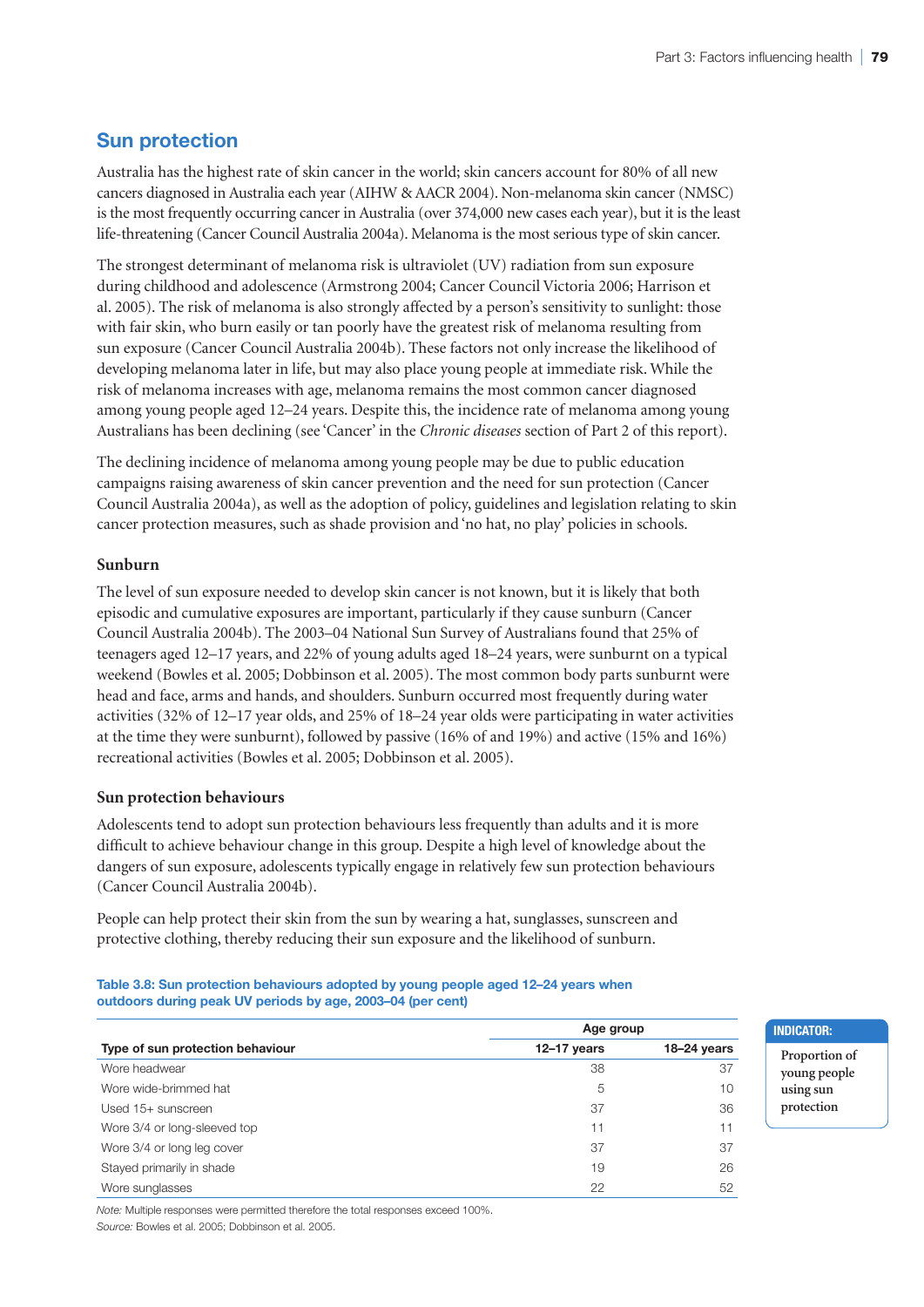• The most commonly reported sun protection behaviours for 12–17 year olds were wearing headwear (38%), using 15+ sunscreen (37%) and wearing 3/4 or long leg cover (37%). For 18–24 year olds, behaviours were similar except wearing sunglasses was the most common (52%).

#### **Skin checks**

In addition to using sun protection, regular skin checks are important as they can help to detect skin cancers at an early and more easily treatable stage. The ABS 2004–05 National Health Survey (NHS) collected information about the proportion of young people whose skin is regularly checked by themselves, or anyone else, for changes in freckles and moles.

#### **Table 3.9: Proportion of young people whose skin is regularly checked for changes in freckles or moles, by age group and sex, 2004–05**

|            | Age group       |               |                 |       |
|------------|-----------------|---------------|-----------------|-------|
| <b>Sex</b> | $12 - 14$ years | $15-19$ years | $20 - 24$ years | Total |
| Males      | 54.6            | 48.4          | 40.8            | 46.7  |
| Females    | 58.1            | 50.2          | 55.4            | 54.0  |
| Total      | 56.4            | 49.3          | 47.9            | 50.3  |

*Source:* ABS 2004–05 National Health Survey, unpublished data.

- According to the 2004–05 NHS, approximately 50% of young people had their skin regularly checked for changes in freckles or moles. A higher proportion of young females (54%) than young males (47%) aged 12–24 years regularly had their skin checked for freckles or moles.
- With increasing age, there was a general decrease in the proportion of young people who regularly had their skin checked for changes (from 56% among 12–14 year olds to 48% among 20–24 year olds). Young females at all age groups were more likely than young males to have their skin regularly checked for changes in freckles and moles.

#### **Regional status**

Less than half of young people in Major Cities (47%) reported that they had their skin regularly checked for changes in freckles or moles, while 60% of young people in Inner Regional areas and 54% of young people in Outer Regional and Remote areas had their skin regularly checked (ABS 2004–05 NHS, unpublished data).

#### **Socioeconomic status**

The proportion of young people who had their skin regularly checked for changes in freckles or moles was similar between the lowest (most disadvantaged) and the highest (least disadvantaged) socioeconomic quintiles (48% and 50% respectively) (ABS 2004–05 NHS, unpublished data).

#### **Substance use**

Youth is a stage in life when many people begin to experiment with substances that can, particularly if misused, cause immediate and long-term health problems. In the short term, drug use in young people may result in hospitalisations due to acute intoxication and related injuries, dependence, withdrawal symptoms, psychotic disorders and amnesia. In the long term, harmful drug use can lead to depression, infection with bloodborne diseases, and liver, heart and brain damage (Bruner & Fishman 1998). Alcohol and tobacco use, in particular, have been linked to a

#### **Indicator:**

**Proportion of young people aged 18–24 years whose skin is regularly checked for changes in freckles or moles**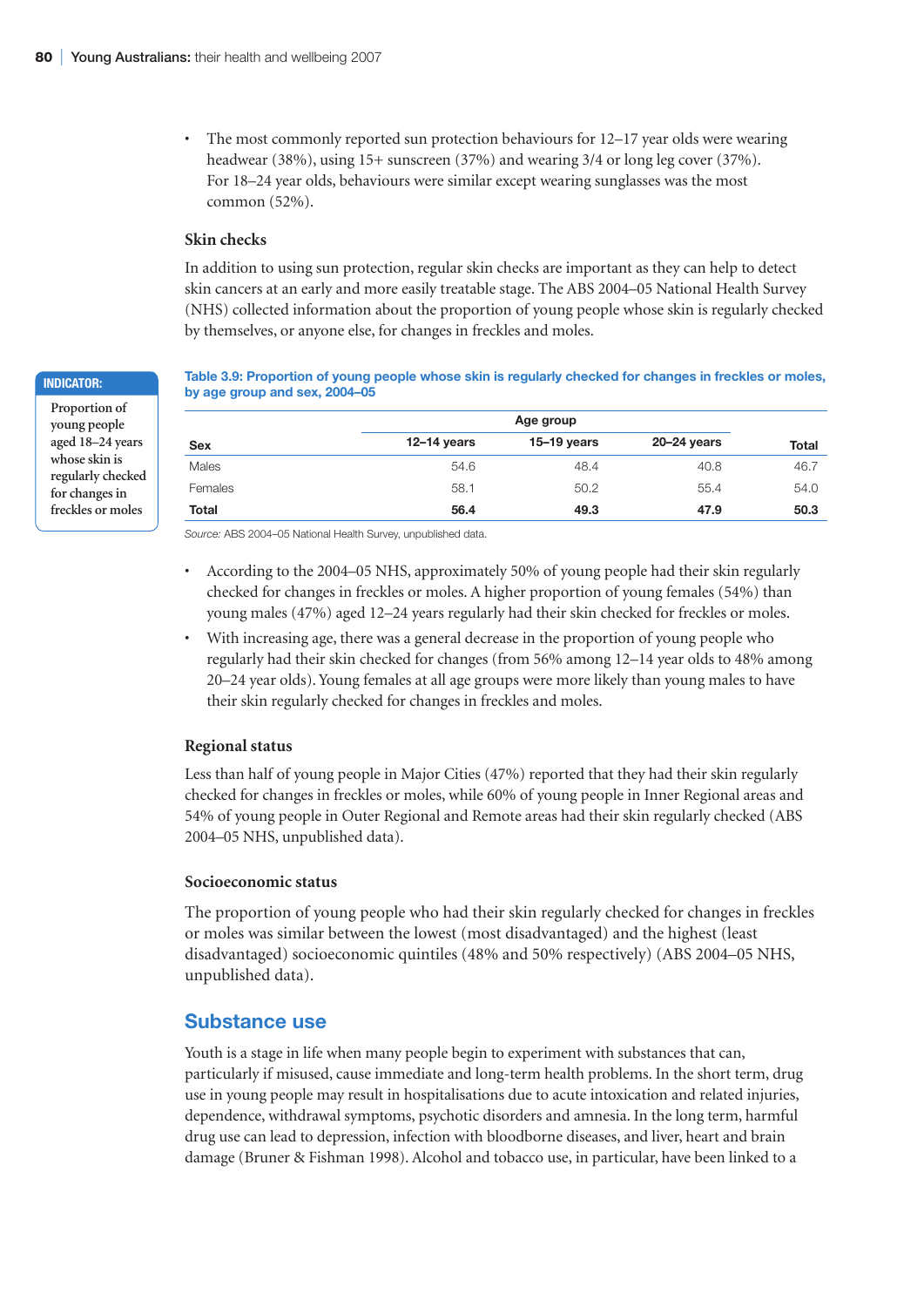range of cancers and serious long-term health problems (NHMRC 2001; U.S. Department of Health and Human Services 2004). Drug abuse has also been associated with family and relationship conflict, and legal and financial problems (Spooner & Hetherington 2005).

Many factors can put young people at risk of problematic drug use. Some of these occur before they reach adolescence, such as maternal drug use during pregnancy, early behavioural and emotional problems and early exposure to drugs (NHMRC 2001; Spooner & Hetherington 2005). Other factors include peer antisocial behaviour, poor parental control and supervision, poor family bonding, and drug use among family members (Spooner & Hetherington 2005). Individual factors such as poor connection with family, school and community, academic failure, low self-esteem, and leaving school early have also been associated with risky levels of substance use (Guo et al. 2002; Kostelecky 2005; Kosterman et al. 2000; Loxley et al. 2004; Spooner & Hetherington 2005; Sydow et al. 2002).

The information presented in this section is primarily drawn from the 2004 National Drug Strategy Household Survey, the ABS 2004–05 National Health Survey, the AIHW National Hospital Morbidity Database and the AIHW National Mortality Database.

#### **Hospital separations for substance use**

In 2004–05, there were over 8,021 hospital separations for mental and behavioural disorders due to psychoactive substance use among young people aged 12–24 years, representing 1.4% of all separations for this age group, and accounting for 16% of all separations for substance use (ICD-10-AM codes F10–F19).

Almost half of the hospital separations related to substance use were due to alcohol use among young people (48%), a further 15% were due to cannabis use, 12% to the use of 'multiple drugs and other psychoactive substances' and 12% to 'other stimulants, including caffeine'. More young females than young males were hospitalised for alcohol use while more young males than females were hospitalised due to cannabis use.

One-quarter (25%) of substance use separations among young people aged 12–24 years were for drug dependence. Alcohol, opioids and cannabis were the major substances used by those hospitalised for drug dependence.

#### **Tobacco smoking**

In Australia, smoking is the single most preventable cause of premature death and chronic disease, responsible for 19,000 deaths every year (DoHA 2004). Smoking is known to cause damage to nearly every organ in the body and is causally linked to a range of cancers including lung, laryngeal, oral, bladder and kidney cancers. Smoking is also linked to cardiovascular disease, respiratory illnesses and diseases, pregnancy complications such as premature birth and low birth weight, periodontitis, and peptic ulcers (U.S. Department of Health and Human Services 2004).

Most adult tobacco users begin smoking during adolescence. Those people who begin smoking early are more likely to continue smoking (Tyas & Pederson 1998), thus tobacco use among young people is a key predictor of adult smoking. The first drug used by young people is often tobacco (U.S. Department of Health and Human Services 1994), so understanding why young people begin smoking is also important for trying to reduce both tobacco smoking and other drug use. In addition to the increased risk of disease in later life, young smokers experience immediate adverse health effects such as decreased physical fitness, a higher susceptibility to respiratory illnesses, and slower lung growth (U.S. Department of Health and Human Services 1994).

#### **Indicator:**

**Hospital separation rate for substance use disorders for young people aged 12–24 years**

#### **Indicator:**

**Hospital separation rate for drug dependence disorder in young people aged 12–24 years**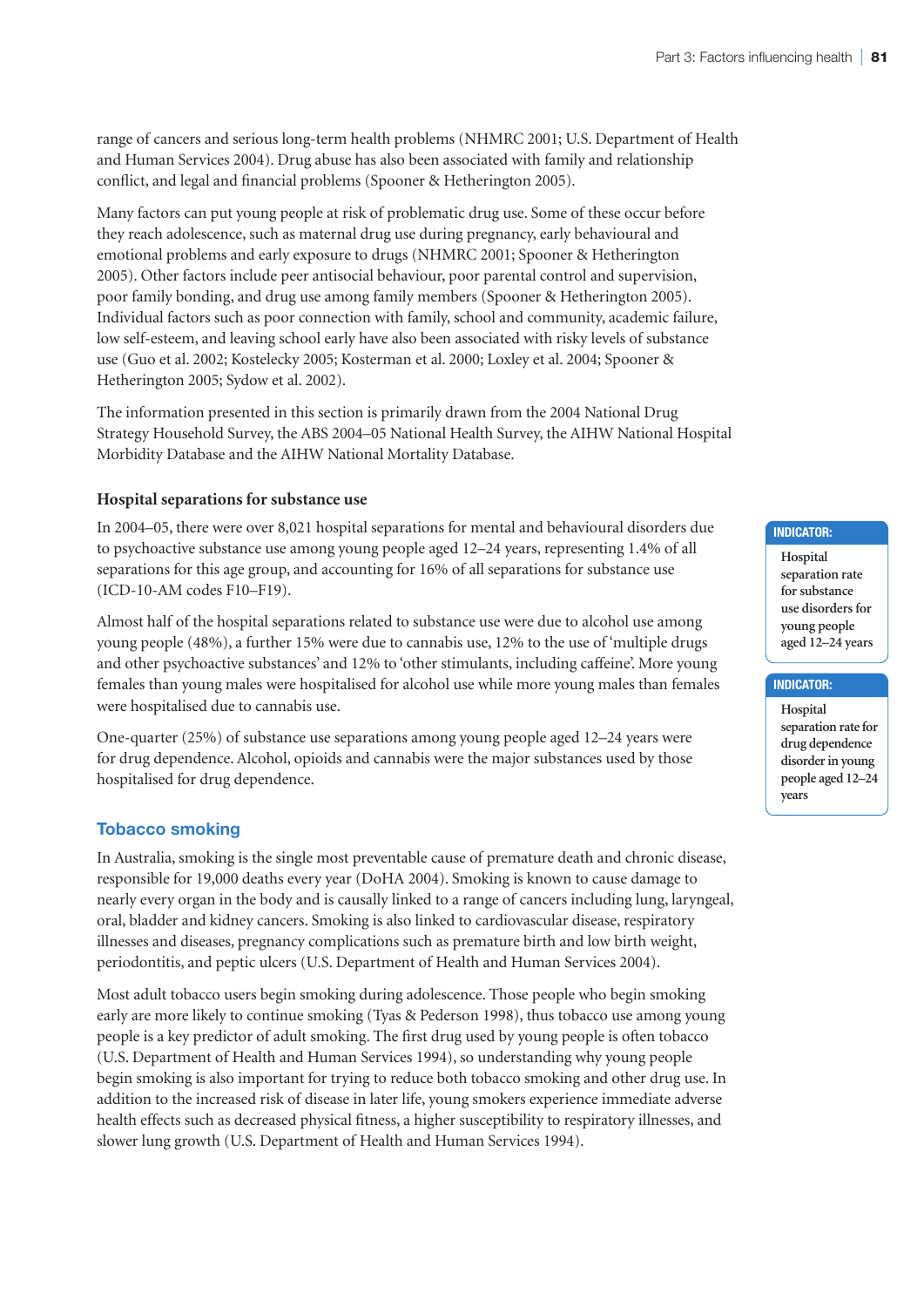#### **Current smokers**

The 2004 National Drug Strategy Household Survey collected information on the smoking status of young people aged 12–24 years. Current smokers were defined as people who reported that they smoke daily, weekly or less often than weekly.

**Indicator: Proportion of** 

**young people aged 12–24 years who are current smokers**



**Figure 3.2: Percentage of young people who are current smokers by age group, 2004**

- In 2004, 17% of 12–24 year olds were current smokers (17% for both males and females), compared with a rate of 21% for all Australians aged 14 years and over (AIHW 2005a).
- The proportion of current smokers was very similar for males and females in each age group, although the proportion for females was slightly higher than that for males (18% compared with 17%) among 16–19 year olds, and the proportion for males was slightly higher than that for females among 20-24 year olds (28% compared with 26%).
- The proportion of young people who were current smokers increased with age from 3% for 12–15 year olds to 17% for 16–19 year olds and 27% for 20–24 year olds.

#### **Daily smokers**

Daily smoking is thought to be a precursor to nicotine addiction, with very few young adults becoming addicted before smoking daily (Hu et al. 2006).

In 2004, 2% of young people aged 12–15 years, 14% of young people aged 16–19 years, and 21% of young people aged 20–24 years were daily smokers. There was little difference between the proportions for males and females.

#### **Ex-smokers**

In the 2004 National Drug Strategy Household Survey, a small proportion (6%) of young people reported that they had quit smoking in the last 12 months. This proportion increased with age—0.9% of young people aged 12–15 years, 5.0% of young people aged 16–19 years and 10.1% of young people aged 20–24 years reported that they had previously been a smoker but had successfully quit in the last 12 months. The very small number of 12–15 year olds who had quit smoking reflects the small number of smokers in this age group.

#### **Indicator:**

**Proportion of young people aged 12–24 years who are daily smokers**

#### **Indicator:**

**Proportion of young people who successfully quit smoking in the last 12 months**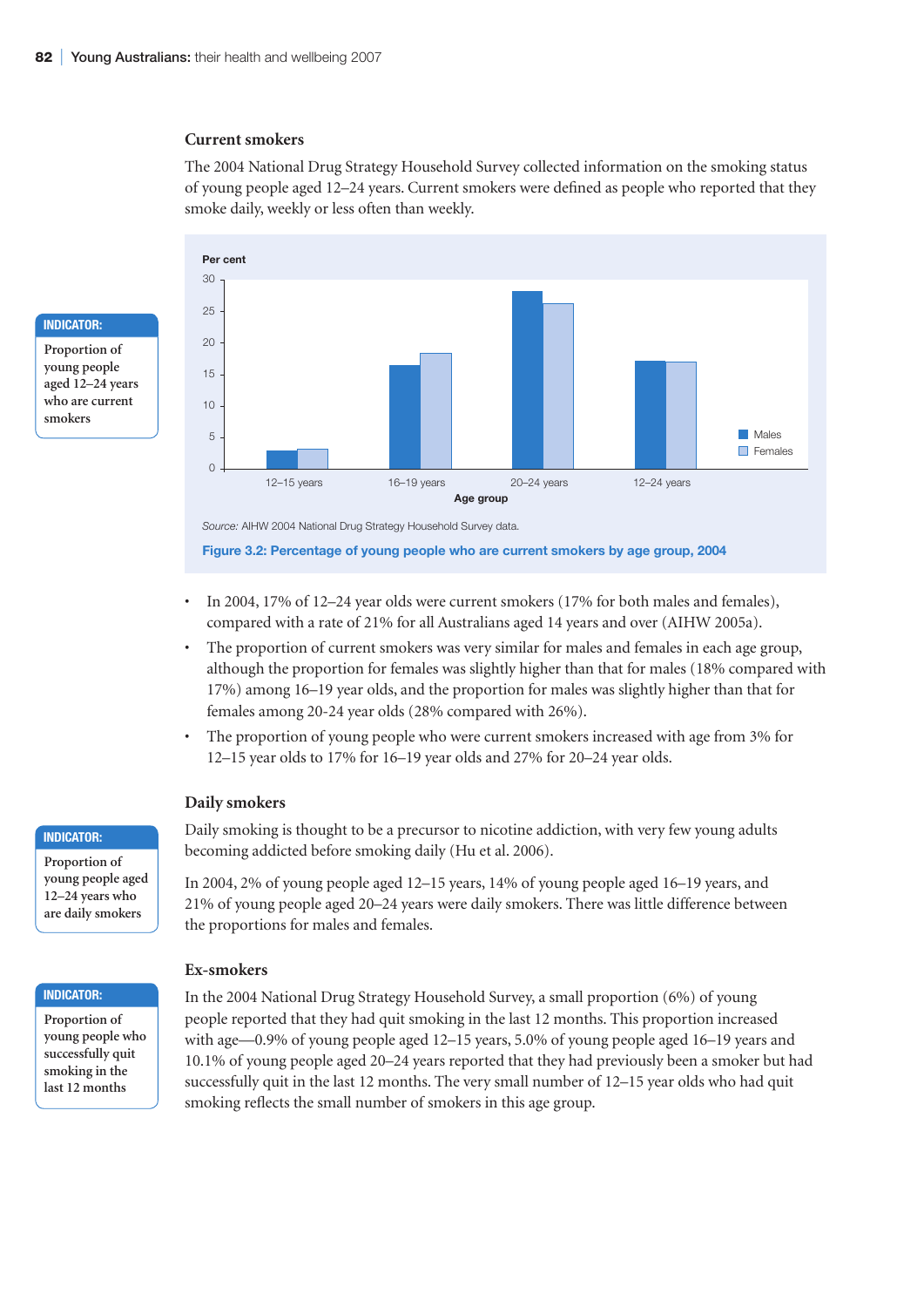#### **Alcohol**

Excessive alcohol consumption is a major risk factor for morbidity and mortality. In the short term, high doses of alcohol severely impair brain function and can result in coma or death from direct intoxication (NHMRC 2001). The immediate effects of excessive alcohol consumption include a lowering of inhibitions and impairment of motor, sensory and thought processes. When these effects are combined with the typical risk taking behaviours associated with adolescence, the risk of serious injury and death is high. Young people are the group at greatest risk of alcohol-related harm such as motor vehicle accidents, physical and sexual assault, falls, drowning and suicide (NHMRC 2001).

In the long term, excessive alcohol consumption can impair liver function, resulting in alcoholic hepatitis and cirrhosis of the liver, and have toxic effects on the cardiovascular system, resulting in high blood pressure and stroke (NHMRC 2001). Alcohol consumption is also a major factor in the development of certain forms of cancer, including cancers of the oral cavity, cancer of the oesophagus, cancer of the liver, cancer of the larynx, and female breast cancer (AIHW & AACR 2004). Other long-term health problems related to excessive alcohol consumption include sexual dysfunction, gastric ulcers, metabolic conditions such as gout, nutritional conditions such as folate deficiency, and nervous system disorders such as alcohol-related brain damage (NHMRC 2001).

#### **Risky and high-risk drinking**

Alcohol consumption is measured in standard drinks—one standard drink is any drink containing 10 g (equivalent to 12.5 ml) of alcohol. Consumption levels associated with harm are presented in Table 3.10. These levels relate to consumption among people aged 18 years and over. Young people under 18 years of age are more vulnerable to the risks of alcohol consumption than adults—they are physically smaller, they lack experience with drinking and its effects, and do not have a built-up tolerance to alcohol (NHMRC 2001).

NHMRC guidelines recommend that young people under the age of 18 years should not drink beyond the levels set for low-risk drinking by adults—for males, no more than 4 standard drinks per day on average, and never more than 6 standard drinks on any one day and for females, no more than 2 standard drinks per day on average, and never more than 4 standard drinks on any one day (NHMRC 2001).

| <b>Alcohol consumption</b> |                                              | Short-term harm                                 | Long-term harm                       |                                           |  |
|----------------------------|----------------------------------------------|-------------------------------------------------|--------------------------------------|-------------------------------------------|--|
| associated with harm       | Risky                                        | High-risk                                       | Risky                                | High-risk                                 |  |
| Males                      | 7 to 10 standard<br>drinks on any<br>one day | 11 or more<br>standard drinks<br>on any one day | 29 to 42 standard<br>drinks per week | 43 or more<br>standard drinks<br>per week |  |
| <b>Females</b>             | 5 to 6 standard<br>drinks on any<br>one day  | 7 or more<br>standard drinks on<br>any one day  | 15 to 28 standard<br>drinks per week | 29 or more<br>standard drinks<br>per week |  |

#### **Table 3.10: Alcohol consumption associated with harm among people aged 18 years and over**

*Source:* AIHW 2006g.

Data on alcohol consumption among young people under 18 years of age are available from the 2002 Australian Secondary Students' Alcohol and Drug (ASSAD) survey (White & Hayman 2004a). The proportion of students who drank at a risky level (7 or more drinks for males, 5 or more drinks for females) on at least one day in the 7 days prior to the survey ranged from 2% among 12-year olds to 22% among 17-year olds. These proportions were very similar for males and females.

### **Indicator:**

**Proportion of young people under 18 years of age who have engaged in highrisk drinking at least once in the last week**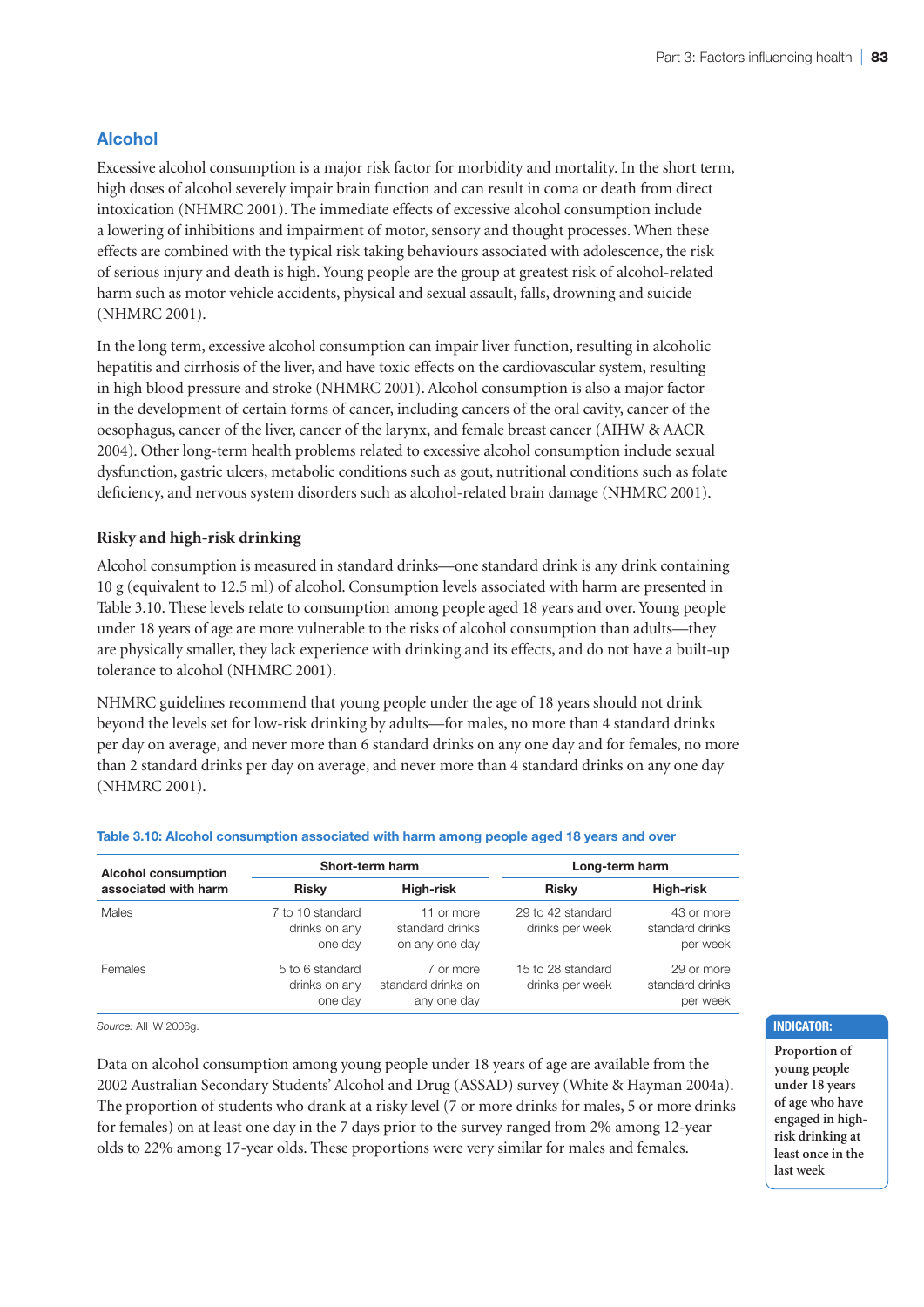

*Source:* AIHW 2004 National Drug Strategy Household Survey.

**Figure 3.3: Proportion of young people who drink at risky or high-risk levels for short-term and long-term harm, 2004**

- According to the 2004 National Drug Strategy Household Survey, 31% of 12–24 year olds drank, once or more a month, at levels that put them at risk or high risk of alcohol-related harm in the short term, and 11% drank at levels that put them at risk or high risk of alcohol-related harm in the long term.
- An estimated 37% of 16–19 year olds and 45% of 20–24 year olds drank at risky or high risk levels for short-term harm. These rates are almost twice the rate for all Australians (21%; see AIHW 2005a). A much smaller proportion (4%) of young people aged 12–15 years were drinking at risky or high-risk levels for short-term harm.
- Relatively high proportions of young people were also drinking at risky or high-risk levels for long-term harm: 14% of young people aged 16–19 years and 17% of young people aged 20–24 years. This compares with 10% of all Australians. Less than 2% of young people aged 12–15 years drank at levels that were risky or high-risk for long-term harm.

#### **Other substance use**

Other substances that can have harmful effects include both illicit drugs and licit drugs used inappropriately. These include pharmaceuticals when used for non medical purposes (for example, pain-killers), inhalants (for example, petrol sniffing), and illicit drugs such as cannabis, amphetamines, and heroin. Many of these drugs are associated with psychological and other health problems which are often exacerbated when multiple drugs are used in combination. In addition, there are risks associated with the ways in which these drugs are taken. For example, injection carries a risk of overdose as well as transmission of bloodborne diseases such as hepatitis C and HIV (Loxley et al. 2004). Similarly, long-term cannabis smoking may lead to chronic bronchitis and pre-cancerous changes (Midford et al. 2000).

Specific health problems associated with drug use vary according to the drug used, the dose and the duration of use. The most obvious effects on users are psychological and behavioural problems such as delusions and hallucinations, memory problems, suicidal ideation, and aggressive and erratic behaviour. Other problems include sleep disorders, weight loss, high blood pressure, respiratory problems and brain damage (Abetz 2005; Loxley et al. 2004; Vasica & Tennant 2002). As with alcohol use, the effects of intoxication combined with risk-taking behaviours can lead to serious injury or death. Intoxication is also linked with criminal behaviour that may lead to detention or imprisonment—59% of young people in juvenile justice detention in NSW reported that they had been under the influence of alcohol, drugs or both at the time of offending (Allerton & Champion 2003).

#### **Indicator:**

**Proportion of young people who drink at risky or high-risk levels in the short term**

#### **Indicator:**

**Proportion of young people who drink at risky or high-risk levels in the long term**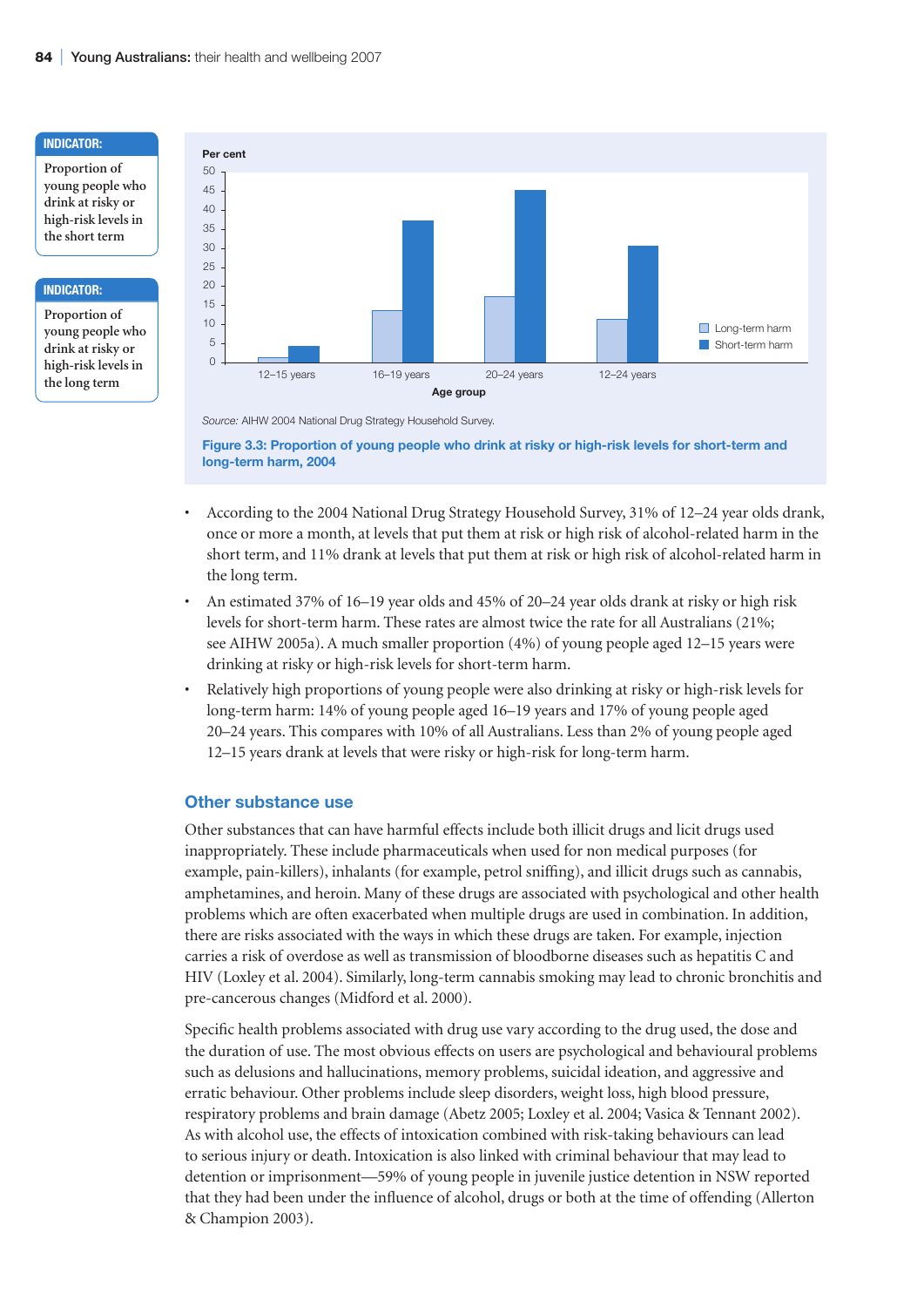#### **Illicit drug use**

Results from the 2004 National Drug Strategy Household Survey indicate that 23% of young people aged 12–24 years had used an illicit drug in the 12 months prior to the survey, compared with a rate of 15% for all people aged 12 years and over.



(a) Not for medical purposes.

(b) Includes pain-killers/analgesics, tranquillisers/sleeping pills, steroids, barbiturates, inhalants, heroin, methadone, cocaine, hallucinogens and ecstasy, and, for those aged 14 or older, ketamine, GHB, other opiates and injecting drugs. \* Relative standard error greater than 50%, use with caution.

*Source:* AIHW 2004 National Drug Strategy Household Survey.

**Figure 3.4: Illicit drug use by young people aged 12–24 years, 2004**

- In 2004, rates of illicit drug use among young people increased with age from 8% for 12–15 year olds to 26% for 16–19 year olds and 33% for 20–24 year olds.
- Marijuana was the illicit drug most commonly used by young people—5% of 12–15 year olds, 22% of 16–19 year olds and 27% of 20–24 year olds reported using it in the 12 months prior to the survey.
- While a negligible proportion of 12–15 year olds had used meth/amphetamine or ecstasy in the last 12 months, meth/amphetamine had been used by 6% of 16–19 year olds and 11% of 20–24 year olds, and ecstasy had been used by 6% of 16–19 year olds and 13% of 20–24 year olds.

#### **Deaths due to substance use**

A small number of young people die each year as a result of drug dependence disorders. Dependence disorders are among the most common substance use disorders. They are characterised by specific behavioural, cognitive and physiological symptoms that develop after repeated use of a substance. Symptoms include having difficulty controlling the substance use, giving a higher priority to drug use than to other activities, repeated drug use despite harmful outcomes, increased tolerance and sometimes physical withdrawal symptoms due to the drug (NCCH 2002).

The number of young people dying as a result of dependence disorders has been steadily declining in recent years—the number of deaths among young people aged 12–24 years has dropped from 142 deaths in 1997 to 3 deaths in 2004 (a rate of 0.1 per 100,000).

In 2004, there were 18 deaths among young people aged 12–24 years from accidental poisoning by narcotics and hallucinogens (a rate of 0.5 per 100,000). Since 1997, the number of young people dying each year from accidental poisoning by narcotics and hallucinogens has fluctuated but remained low (generally below 50 deaths).

#### **Indicator:**

**Proportion of young people aged 12–24 years who had used an illicit drug within the last 12 months (per cent)**

#### **Indicator:**

**Proportion of young people aged 12–24 years who had used cannabis within the last 12 months (per cent)**

#### **Indicator:**

**Drug dependence disorder death rate for young people**

#### **Indicator:**

**Death rate for young people from accidental poisoning by narcotics and hallucinogens**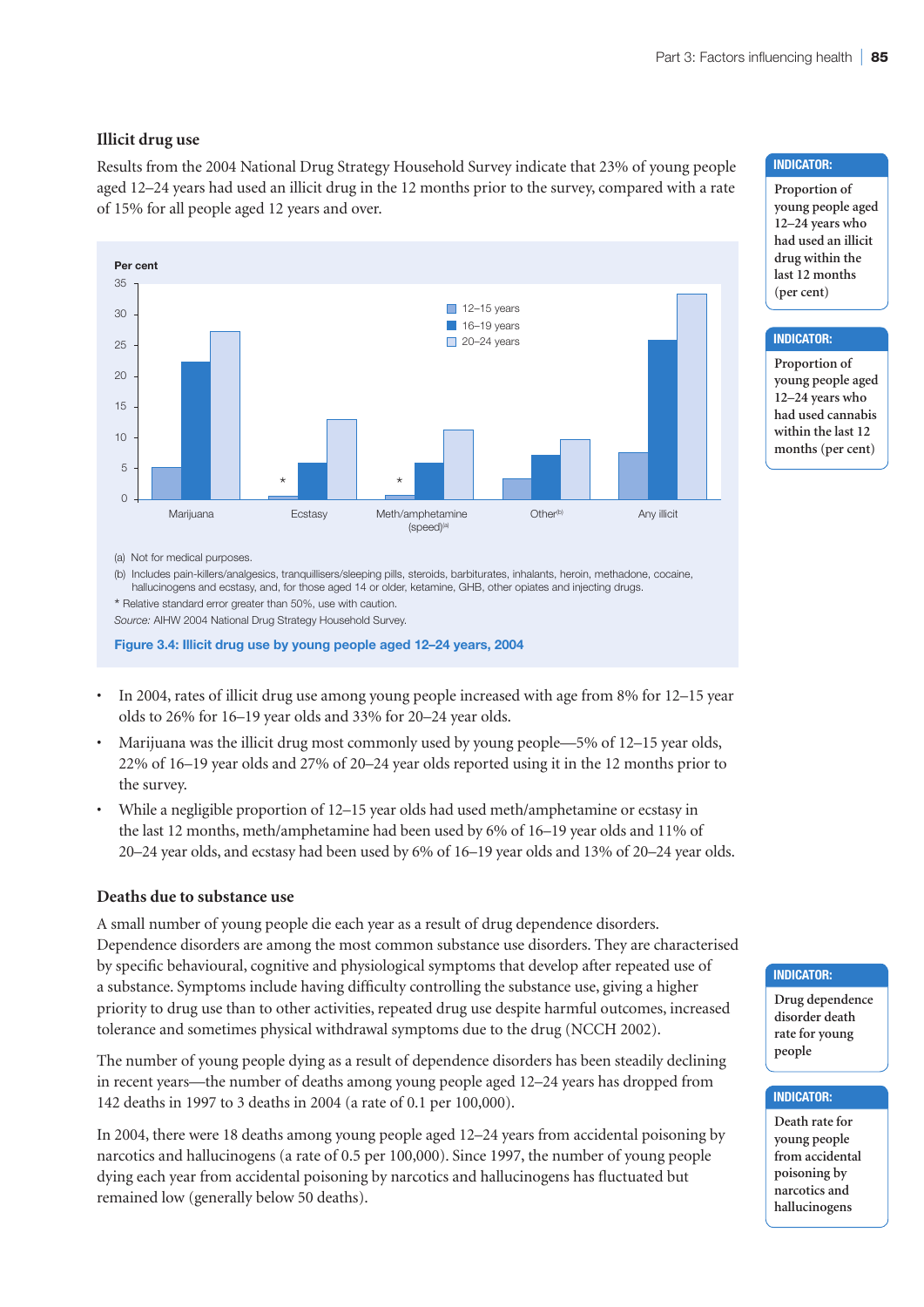#### **Age of initiation**

Drug use at an early age can interfere with normal cognitive and social development, and can be an indicator of behavioural problems which have their origins in childhood (Hanna et al. 2001). Early onset of drug use is associated with a number of problematic behaviours, including engaging in risky sexual behaviour, criminal activity, and poor educational achievement (AIHW 2005a; Degenhardt et al. 2000; Loxley et al. 2004). These relationships remain even after taking into account confounding factors such as parental drug use and socioeconomic status (see Degenhardt et al. 2000).

Information about the age of initiation for tobacco, alcohol and illicit drug use are available from the 2004 National Drug Strategy Household Survey (NDSHS). While it is illegal for people under the age of 18 years to be sold tobacco and alcohol, many young people find ways of obtaining them. Young people who had ever smoked a full cigarette, consumed a full serve of alcohol or used illicit drugs were asked at what age this first occurred.

#### **Indicator:**

**Mean age of substance use initiation (tobacco, alcohol and illicit drugs)**

#### **Table 3.11: Mean age (in years) of initiation for tobacco, alcohol and illicit drugs, by age and sex, 12–24 year olds, 2004**

| Drug type            | <b>Males</b> | <b>Females</b> | <b>Persons</b> |
|----------------------|--------------|----------------|----------------|
| Licit drugs          |              |                |                |
| Tobacco              | 14.7         | 14.4           | 14.5           |
| Alcohol              | 14.6         | 14.8           | 14.7           |
| <b>Illicit drugs</b> |              |                |                |
| Marijuana            | 15.7         | 15.6           | 15.7           |
| Meth/amphetamine     | 18.1         | 17.8           | 18.0           |
| Ecstasy              | 18.6         | 18.1           | 18.4           |
| Other <sup>(a)</sup> | 15.4         | 15.4           | 15.4           |

(a) Includes pain-killers/analgesics, tranquillisers/sleeping pills, steroids, barbiturates, inhalants, heroin, methadone cocaine, hallucinogens or, for those aged 14 years or older, ketamine, GHB and injected drugs.

*Source:* AIHW 2004 National Drug Strategy Household Survey.

- In 2004, the mean age of initiation for first use of tobacco and alcohol among 12–24 year olds was 14.5 years and 14.7 years respectively.
- The mean age of initiation for first use of illicit drugs was higher: 15.7 years for marijuana, 18.0 years for meth/amphetamine, and 18.4 years for ecstasy. This pattern was consistent across all 3 age groups.
- There was little difference in the mean ages of initiation for licit or illicit drugs between males and females.

#### **Substance use among specific population groups**

#### **Aboriginal and Torres Strait Islander young people**

Based on results from the ABS 2004–05 National Aboriginal and Torres Strait Islander Health Survey (NATSIHS), just over one-third (35%) of Indigenous young people aged 18–24 years had never smoked, compared with 58% of non-Indigenous young people. Half (50%) of Indigenous young people aged 18–24 years were daily smokers, compared with one-quarter (26%) of non-Indigenous young people.

The 2004–05 NATSIHS found that 9% of Indigenous young people aged 18–24 years never consumed alcohol, compared with 8% of non-Indigenous young people. Sixteen per cent of Indigenous young people aged 18–24 years consumed alcohol at risky or high-risk levels, compared with 14% of non-Indigenous young people.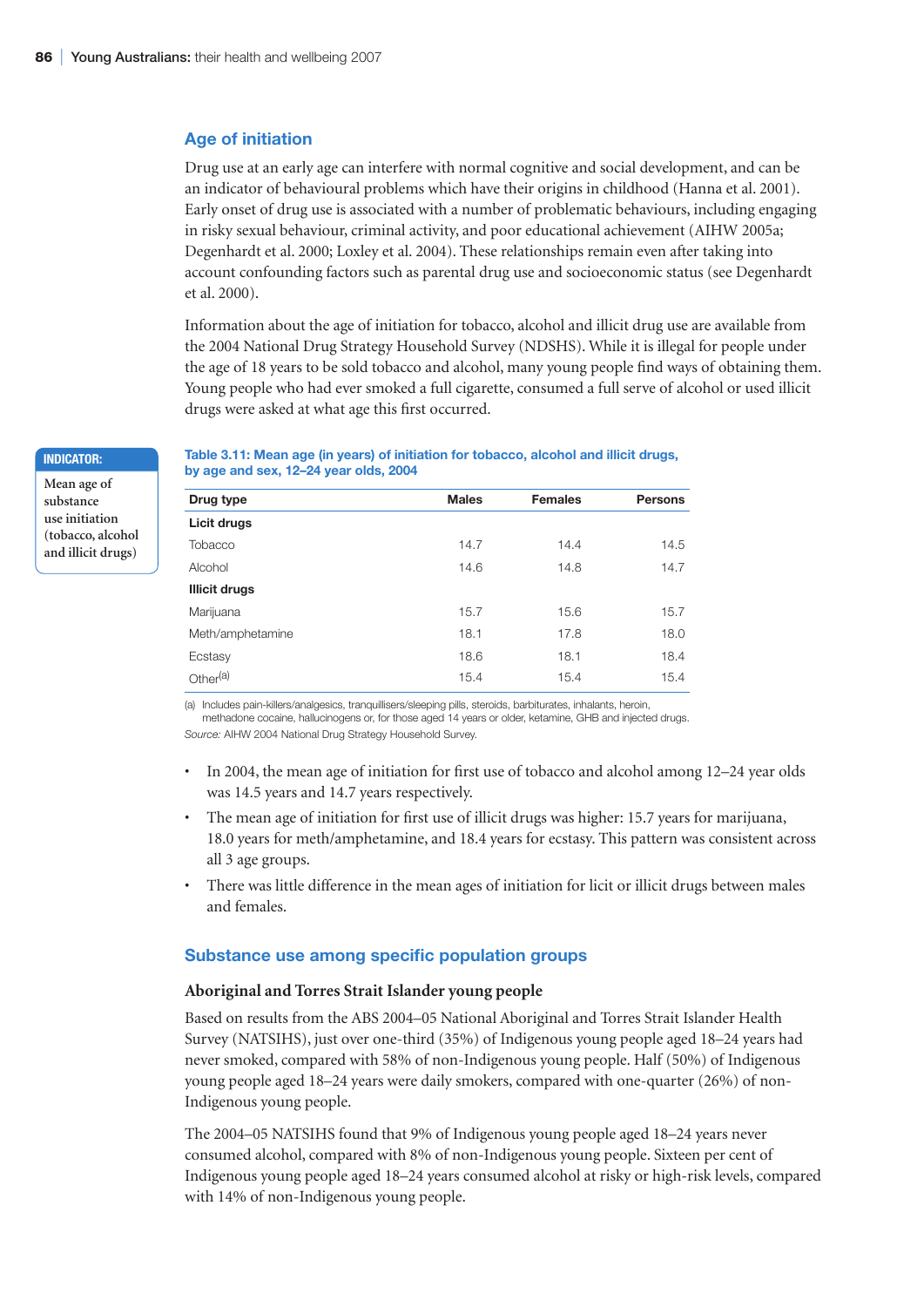#### **Regional status**

According to the 2004 National Drug Strategy Household Survey, the proportions of risky and highrisk drinking for short-term harm among 12–24 year olds increased with remoteness, from 30% in Major Cities to 37% in Remote and Very Remote areas. The rates for long-term harm increased from 11% in Major Cities to 15% in Remote and Very Remote areas.

Illicit drug use in Outer Regional areas (17%) was lower than in Major Cities, Inner Regional, Remote and Very Remote areas (all 24%).

## **Sexual and reproductive health**

Sexual development is a normal part of adolescence. Though most adolescents go through these changes without significant problems, all adolescents need support and care during this transition to adulthood and some may need special help. Young people can be put at risk if they do not have the information, skills, support or access to health services to deal with problems they may encounter as they pass through adolescence.

Sexual and reproductive behaviour during adolescence can have far-reaching consequences in later life. A supportive social environment is critical to healthy adolescent development. Important family and community factors that can prevent adolescents from engaging in unsafe or unwanted sexual behaviour include a strong relationship with parents, a connection to school, and open communication with sexual partners (WHO 2005).

The sexual and reproductive activities of young people are also of interest because they are related to the prevalence of sexually transmitted infections (STIs) and pregnancy in young women. Annual notification rates of HIV, chlamydia and gonorrhoea have all increased between 2000 and 2004, posing an increasing health problem for young Australians (National Centre in HIV Epidemiology and Clinical Research 2005). In 2005, half of STI notifications were for young people aged 12–24 years. These data are presented under *Communicable diseases* in Part 2 of this report.

Teenage pregnancy is a concern due to high associations with a range of poor health and socioeconomic outcomes. Teenage pregnancies are at increased risk of pre-term delivery, smallfor-gestational-age babies, and neonatal deaths. Teenage mothers often find it difficult to complete their education, are separated from the child's father, often have less financial resources than older mothers, and the health of their children is often worse (Klein & Committee on Adolescence 2005; van der Klis et al. 2002). Children of adolescent parents have increased risk of developmental delay, behavioural problems, substance abuse, early sexual activity and becoming teenage parents themselves. Information on young people's fertility is provided in Part 1 of this report.

#### **Sexual experience**

The 3rd National Survey of Secondary Students and Sexual Health, 2002 interviewed 2,388 students in Years 10 and 12 from across Australia. For the first time, this survey included government, Catholic and independent schools in the study while the two previous studies only included government schools (Smith et al. 2003). Most data presented in this section come from these surveys and for any comparisons between surveys, only government school student responses were used.

The survey found that a large proportion of students had experienced some form of sexual activity (deep kissing, genital touching/ being touched, giving/receiving oral sex), with Year 12 students being more likely to have experienced each type of sexual activity. In the survey, 77% of Year 10 students and 86% of Year 12 students reported experiencing deep kissing, and 61% of Year 10 students and 75% of Year 12 students reported that they have touched others or been touched on the genitals.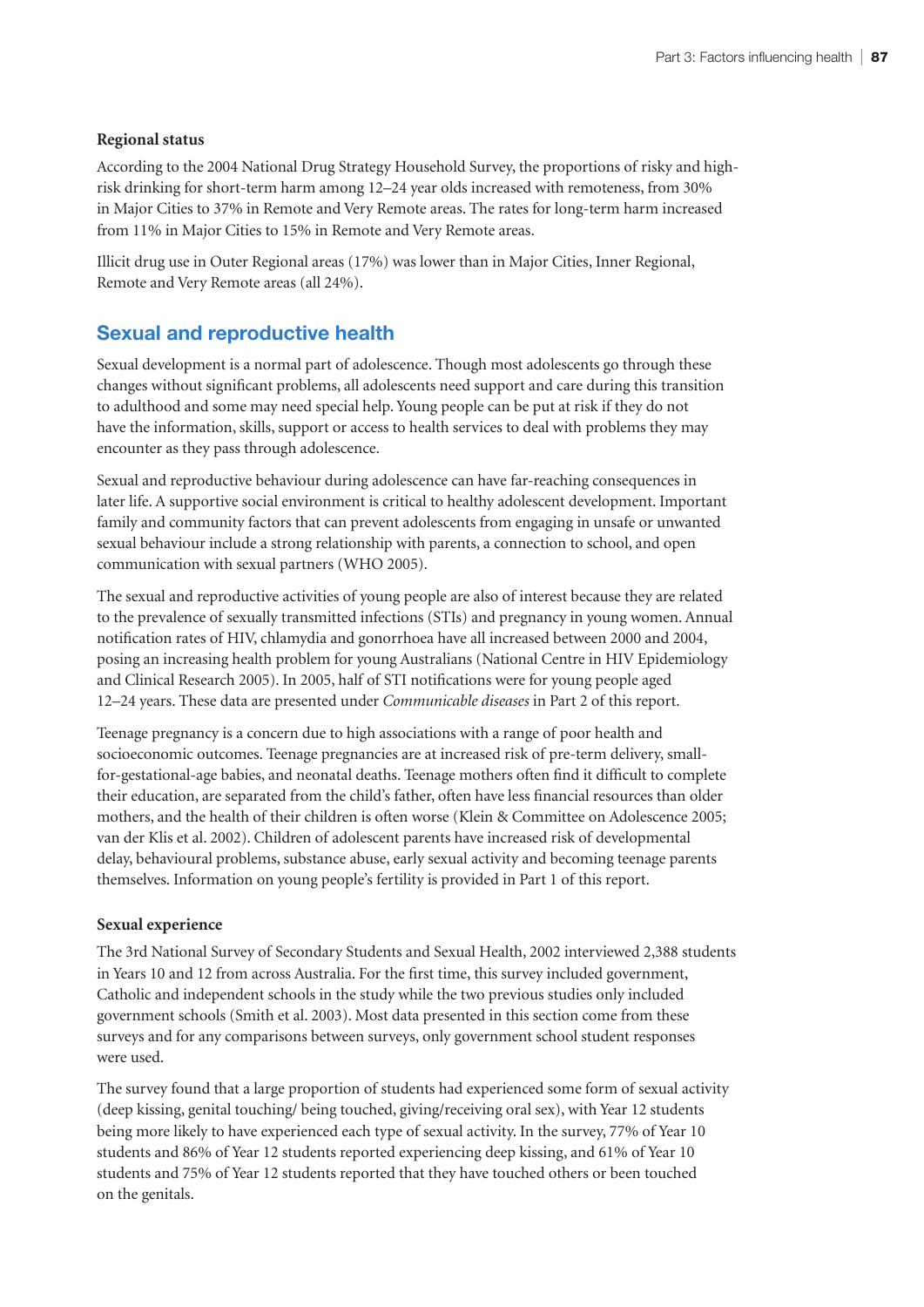

**Proportion of young people in year 10 and year 12 who have had sexual intercourse (per cent)**



*Source:* Smith et al. 2003.

**Figure 3.5: Proportion of students in Year 10 and Year 12 who have ever had sexual intercourse, 2002**

• In 2002, 26% of Year 10 students and 47% of Year 12 students reported that they had had sexual intercourse. Both in Years 10 and 12, slightly more males than females reported having had sexual intercourse.

Between 1992 and 2002, the proportion of young people in Years 10 and 12 (in government schools) who had had sexual intercourse increased from 35% to 42% (an increase from 23% to 32% among Year 10 students and an increase from 48% to 55% among Year 12 students).

#### **Number of sexual partners**

The National Survey of Secondary Students and Sexual Health also looked at how many sexual partners Year 10 and Year 12 students had during one year.

#### **Table 3.12: Reported number of sexual partners in the previous year for sexually active students, 2002 (per cent)**

|                         | Year 12<br>Year 10 |                |              | <b>Total</b>   |              |                |
|-------------------------|--------------------|----------------|--------------|----------------|--------------|----------------|
| Frequency               | <b>Males</b>       | <b>Females</b> | <b>Males</b> | <b>Females</b> | <b>Males</b> | <b>Females</b> |
| No sex in the past year | 9.7                | 2.9            | 9.0          | 4.3            | 9.3          | 3.7            |
| 1 person                | 42.0               | 56.6           | 56.0         | 65.0           | 49.9         | 61.5           |
| 2 people                | 15.6               | 18.0           | 19.4         | 17.1           | 17.8         | 17.4           |
| 3 or more people        | 32.7               | 22.5           | 15.6         | 13.6           | 23.0         | 17.3           |
| <b>Total</b>            | 100.0              | 100.0          | 100.0        | 100.0          | 100.0        | 100.0          |

*Source:* Smith et al. 2003.

- In 2002, half of sexually active male students in Years 10 and 12 had reported having sexual intercourse with one sexual partner in the previous year, as did 62% of female students.
- Year 10 students were more likely than Year 12 students to report having had multiple partners in the last year.
- Around 38% of young people in Years 10 and 12 had more that one sexual partner in the previous year. A higher proportion of males in Years 10 and 12 reported having more than one sexual partner during the previous year (41%) compared with females (35%).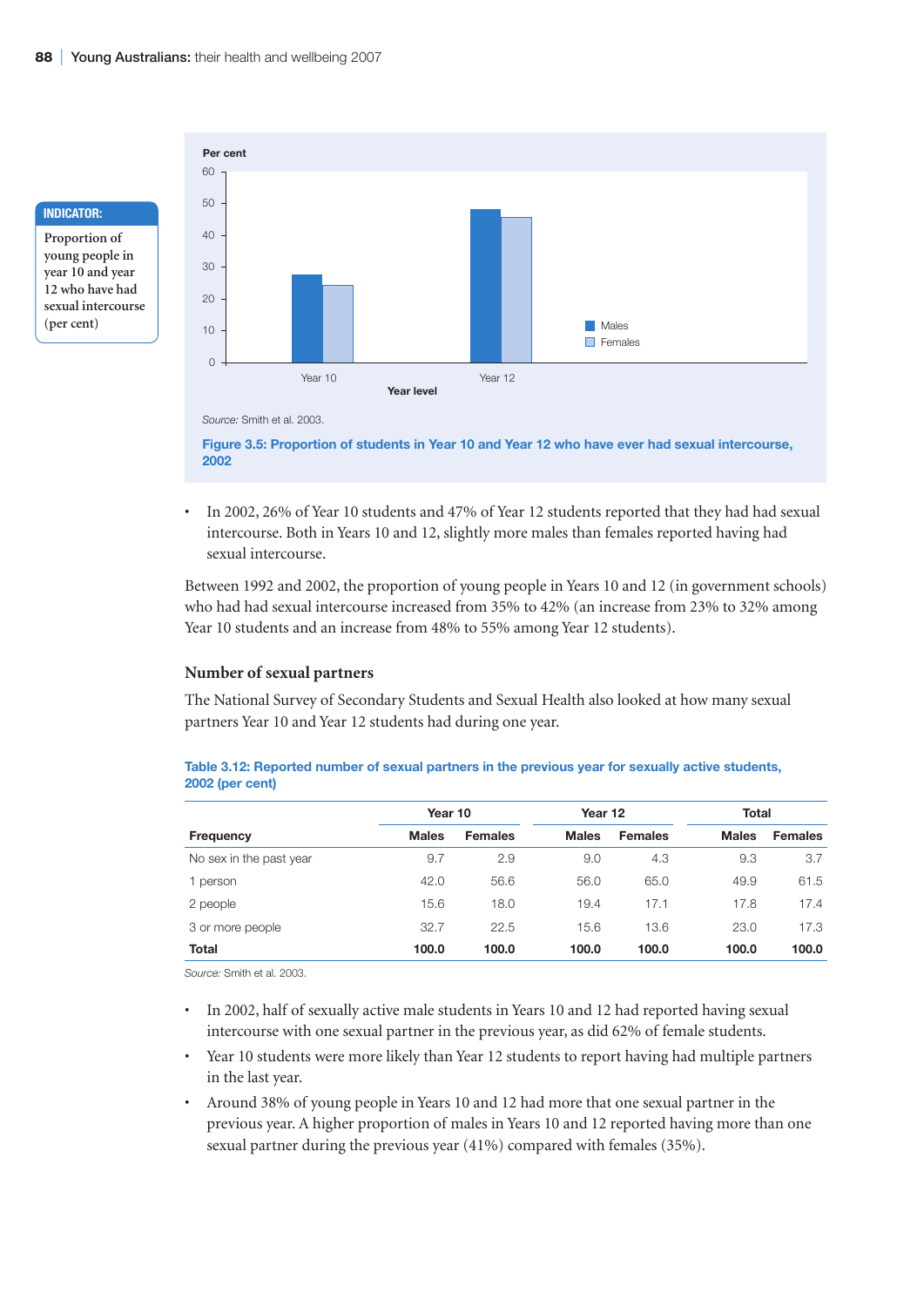The proportions of sexually active young people who had had one sexual partner in the previous year increased slightly from 53% to 56% between 1992 and 2002. This was the case for both males and females. Also, the proportion of young people who had had three or more sexual partners in the previous year declined over time. In 1992, 26% young males reporting having had three or more sexual partners, compared with 20% in 2002. There was little change in the proportion of young females who had had three or more sexual partners (19% in 1992 compared with 18% in 2002) (Smith et al. 2003).

#### **Sexual attraction**

The majority of students (93%) surveyed in the 2002 National Survey of Secondary Students and Sexual Heath reported that they were sexually attracted to the opposite sex only. Less than 1% reported exclusive attraction to same sex, and 5% reported attraction to both sexes. These groups are at risk of marginalisation and isolation. In addition, young gay men may be at increased risk of contracting a sexually transmitted infection like HIV/AIDS.

#### **Table 3.13: The proportion of Year 10 and Year 12 students by sexual attraction, 2002**

|                                              | <b>Males</b> |         | <b>Females</b> |         |  |
|----------------------------------------------|--------------|---------|----------------|---------|--|
| Sexual attraction                            | Year 10      | Year 12 | Year 10        | Year 12 |  |
| Attracted only to people of the opposite sex | 94.7         | 96.4    | 91.0           | 91.4    |  |
| Attracted to people of both sexes            | 2.4          | 2.2     | 6.9            | 5.7     |  |
| Attracted only to people of same sex         | 1.2          | 0.7     | 0.1            | 0.6     |  |
| Not sure                                     | 1.7          | 0.6     | 2.0            | 2.3     |  |
| Total per cent                               | 100.0        | 100.0   | 100.0          | 100.0   |  |

*Source:* Smith et al. 2003.

- The majority of Year 10 and Year 12 students reported attraction only to the opposite sex— 95% of males and 91% of females in Year 10 and 96% of males and 91% of females in Year 12.
- Attraction to people of the same sex only was very low for young males and females in Years 10 and 12. Young females were more likely to report being attracted to people of both sexes than young males (6–7% compared with 2%).

Between 1997 and 2002, the proportions of young people who reported that they were attracted to the opposite sex remained stable (92% to 93%) and those attracted to people of the same sex decreased (3.1% to 0.7%). Between the two surveys, the proportion reporting that they were attracted to both sexes increased from 3% to 5%.

#### **Contraceptive use**

Given that one-quarter of Year 10 and almost half of Year 12 students have had sexual intercourse, and that 38% of young people have had multiple sexual partners, an important associated health behaviour is contraception use to avoid unwanted or unplanned pregnancies, and condom use to avoid sexually transmitted infections.

The Australian Study of Health and Relationships found that a high proportion of young people at risk of unplanned pregnancy used some form of contraception (90% of 16–19 and 94% of 20–29 year olds) (Richters et al. 2003). The main forms of contraception used by young people aged 16–19 and 20–29 were the contraceptive pill and condoms. Approximately 5% were using withdrawal as a method of contraception.

#### **Indicator:**

**Proportion of young people in Year 10 and 12 who are attracted to the same sex, both sexes or unsure of their sexual attraction**

#### **Indicator:**

**Proportion of sexually active young people aged 16–24 who are currently using any form of contraception to avoid pregnancy (per cent)**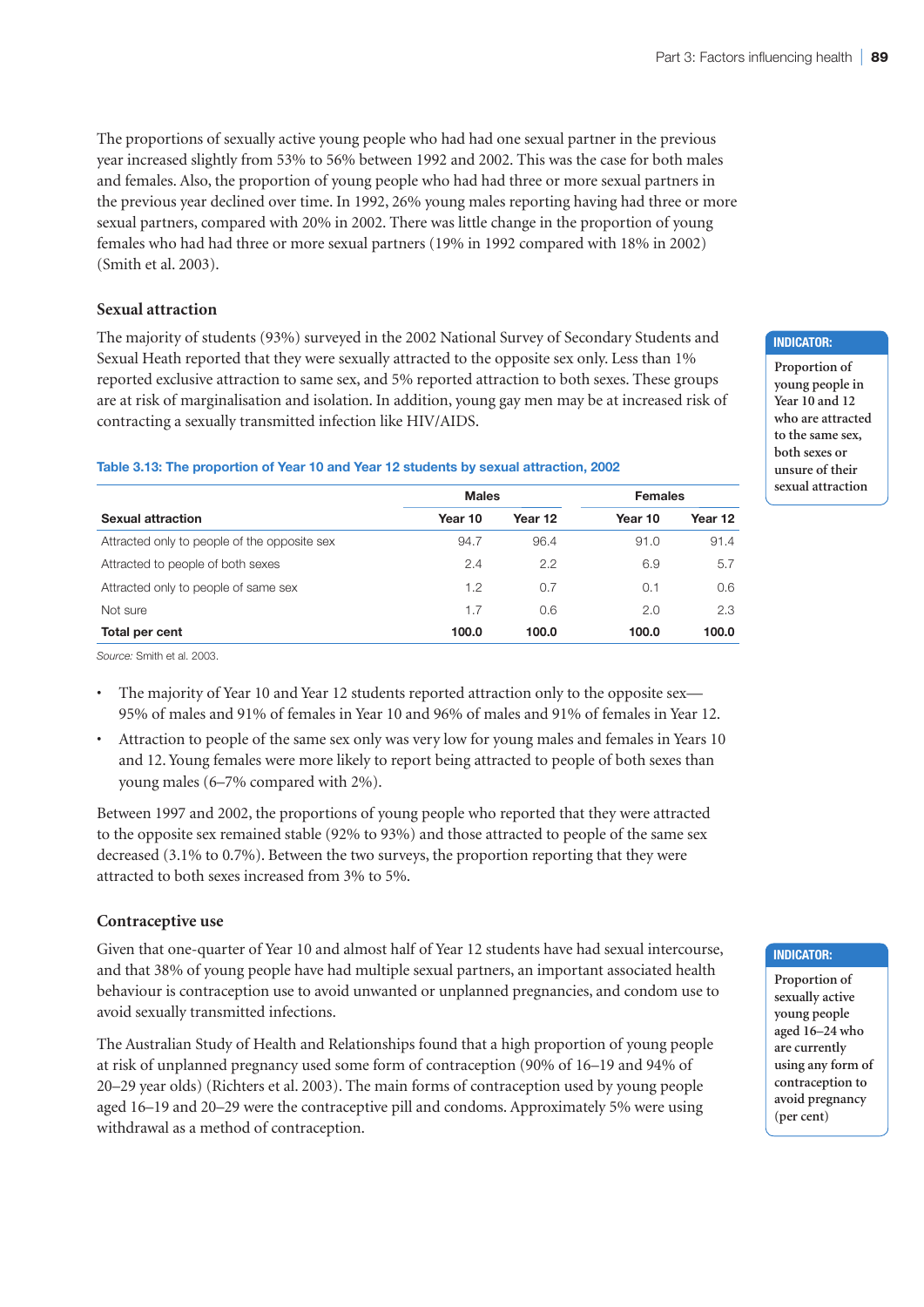| Type of contraception | <b>Sex</b> | Year 10 | Year 12 | <b>Total</b> |
|-----------------------|------------|---------|---------|--------------|
| Condom                | Males      | 75.1    | 68.7    | 71.4         |
|                       | Females    | 69.2    | 51.1    | 58.6         |
| Contraceptive pill    | Males      | 22.3    | 37.1    | 30.7         |
|                       | Females    | 27.6    | 51.7    | 41.7         |
| <b>IUD</b>            | Males      | 0.7     | 0.9     | 0.8          |
|                       | Females    | 0.0     | 0.1     | 0.0          |
| Diaphragm             | Males      | 1.3     | 0.8     | 1.0          |
|                       | Females    | 0.0     | 0.0     | 0.0          |
| Morning after pill    | Males      | 7.0     | 3.0     | 4.7          |
|                       | Females    | 1.8     | 4.5     | 3.4          |
| Withdrawal            | Males      | 8.4     | 10.0    | 9.3          |
|                       | Females    | 8.6     | 17.5    | 13.8         |
| Rhythm method         | Males      | 0.7     | 0.8     | 0.8          |
|                       | Females    | 0.0     | 2.9     | 1.7          |
| Other                 | Males      | 2.3     | 1.7     | 1.9          |
|                       | Females    | 2.1     | 1.5     | 1.7          |
| No contraception used | Males      | 13.2    | 5.5     | 8.8          |
|                       | Females    | 11.6    | 8.6     | 9.9          |

#### **Table 3.14: Type of contraception used at the last sexual encounter, 2002 (per cent)**

*Note:* Persons may have reported more than one type of contraceptive practice and therefore components may not add to totals. *Source:* Richters et al. 2003.

- Results from the Australian Study of Health and Relationships indicate that in 2002, around 1 in 10 sexually active young people in Years 10 and 12 did not use any contraception at the last sexual encounter (9% for males and 10% for females). Both male and female students in Year 10 were more likely than their counterparts in Year 12 to report not using any contraception (12–13% compared with 6–9%).
- The most common form of contraception reported by students was condoms (71% for males and 59% for females), although a considerable proportion of students reported contraceptive pills (31% for males and 42% for females).
- The third most common method of contraception reported by students was withdrawal a method mainly used by Year 12 students.

#### **Condom use**

In addition to the risk of unwanted pregnancies, sexually active young people may be at risk of sexually transmitted infections (STIs). Condom use is the most effective method of protection against STIs among sexually active people.

The National Survey of Secondary Students and Sexual Health found that in the year before the survey, 66% of Year 10 students and 42% of Year 12 students always used a condom. In contrast 6% of Year 10 students and 11% of Year 12 students never used a condom (Smith et al. 2003). Young men in both Years were slightly more likely to use a condom than young women.

A particular concern about the sexually active students in the National Survey of Secondary Students and Sexual Health was that over half of the students who used contraceptive pills as a form of contraception did so without using a condom to protect against STIs. Year 12 students were more likely than Year 10 students to use the contraceptive pill without also using a condom (Smith et al. 2003).

The National Survey of Secondary Students and Sexual Health asked young sexually active students in Years 10 and 12 whether a condom was used at their most recent sexual encounter, and the nature of the relationship to the sexual partner (Smith et al. 2003).

#### **Indicator:**

**Proportion of young people in Years 10 and 12 who used a condom at their most recent sexual encounter**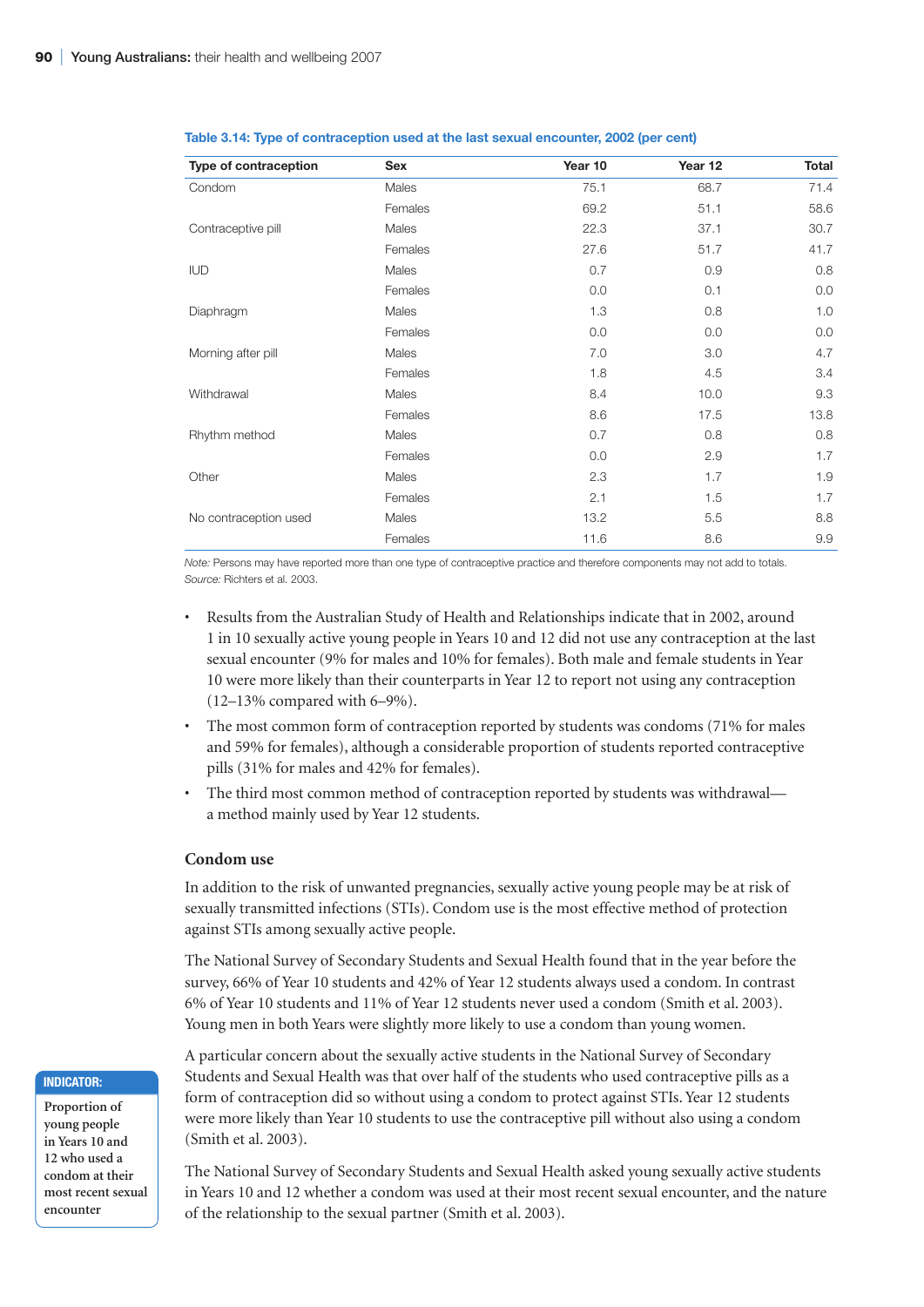|                                   | <b>Males</b> |         | <b>Females</b> |         |  |
|-----------------------------------|--------------|---------|----------------|---------|--|
|                                   | Year 10      | Year 12 | Year 10        | Year 12 |  |
| Someone you had just met          | 68.2         | 75.2    | 52.6           | 80.2    |  |
| Someone you have known for while  | 74.8         | 85.5    | 76.3           | 58.2    |  |
| Your current girlfriend/boyfriend | 84.3         | 72.6    | 64.6           | 48.1    |  |

#### **Table 3.15: Percentage of students reporting condom use at most recent sexual encounter by relationship between sexual partners, 2002**

*Source:* National Survey of Secondary Students and Sexual Health, unpublished data.

- According to the 2002 National Survey of Secondary Students and Sexual Health, 68% and 53% Year 10 males and females respectively reported using a condom at their last sexual encounter with someone they had just met. Over three-quarters of Year 12 students (75% and 80% males and females respectively) said they used a condom at their recent sexual encounter with someone they had just met.
- The majority of male students in Years 10 and 12 reported using a condom at their most recent sexual encounter with their current girlfriend (84% and 73% respectively). In contrast, the proportion of female students who reported condom use at their most recent sexual encounter with their boyfriend was somewhat lower (65% and 48% for female students in Years 10 and 12 respectively).
- Over three-quarters of male students in Years 10 and 12 and female students in Year 10 reported using a condom at their most recent sexual encounter with someone they had known for a while; however a somewhat lower proportion of female Year 12 students did so (59%).

#### **Cervical cancer**

Cervical cancer is one of the most preventable and curable of all cancers. Infection with human papilloma virus (HPV) is believed to be necessary, though not sufficient, for development of cervical cancer (NHMRC 2005). Infection with high-risk HPV is almost always sexually transmitted, and the most common age at first infection is between 15 and 25 years (NHMRC 2005). The infection may progress to a lesion that may eventually progress to cancer.

Pre-cancerous changes or lesions can be detected through a Pap smear, and if they are promptly treated, cervical cancer can be prevented. The decline in cervical cancer incidence and mortality over the past two decades has been largely attributed to the implementation of organised Pap smear testing as part of the National Cervical Screening Program (Farnsworth & Mitchell 2003).

The Australian recommendation is for all women who have been sexually active at any stage in their lives to have a Pap smear every two years until they reach the age of 70 years. In 2003–2004, less than 50% of young women aged 20–24 years participated in the National Cervical Screening Program. This was well below the participation rate of women in the Program's target age group (61%).

Further information on cervical screening among young women is available under *Cervical screening* in Part 5 of this report.

#### **Smoking during pregnancy**

Maternal smoking is associated with poorer perinatal outcomes and is a risk factor for pregnancy complications (AIHW: Laws et al. 2006b). Smoking during pregnancy has been shown to be strongly associated with poor perinatal outcomes such as low birthweight, pre-term birth, birth anomalies and perinatal death (NHMRC 1997; Walsh et al. 2001).

Prenatal exposure to smoking has also been associated with problems for children later in childhood. Cornelius et al. (2000) found that maternal smoking during pregnancy was significantly associated with an increased incidence of tobacco experimentation among children. The same study showed that smoking during pregnancy also predicted childhood anxiety/depression and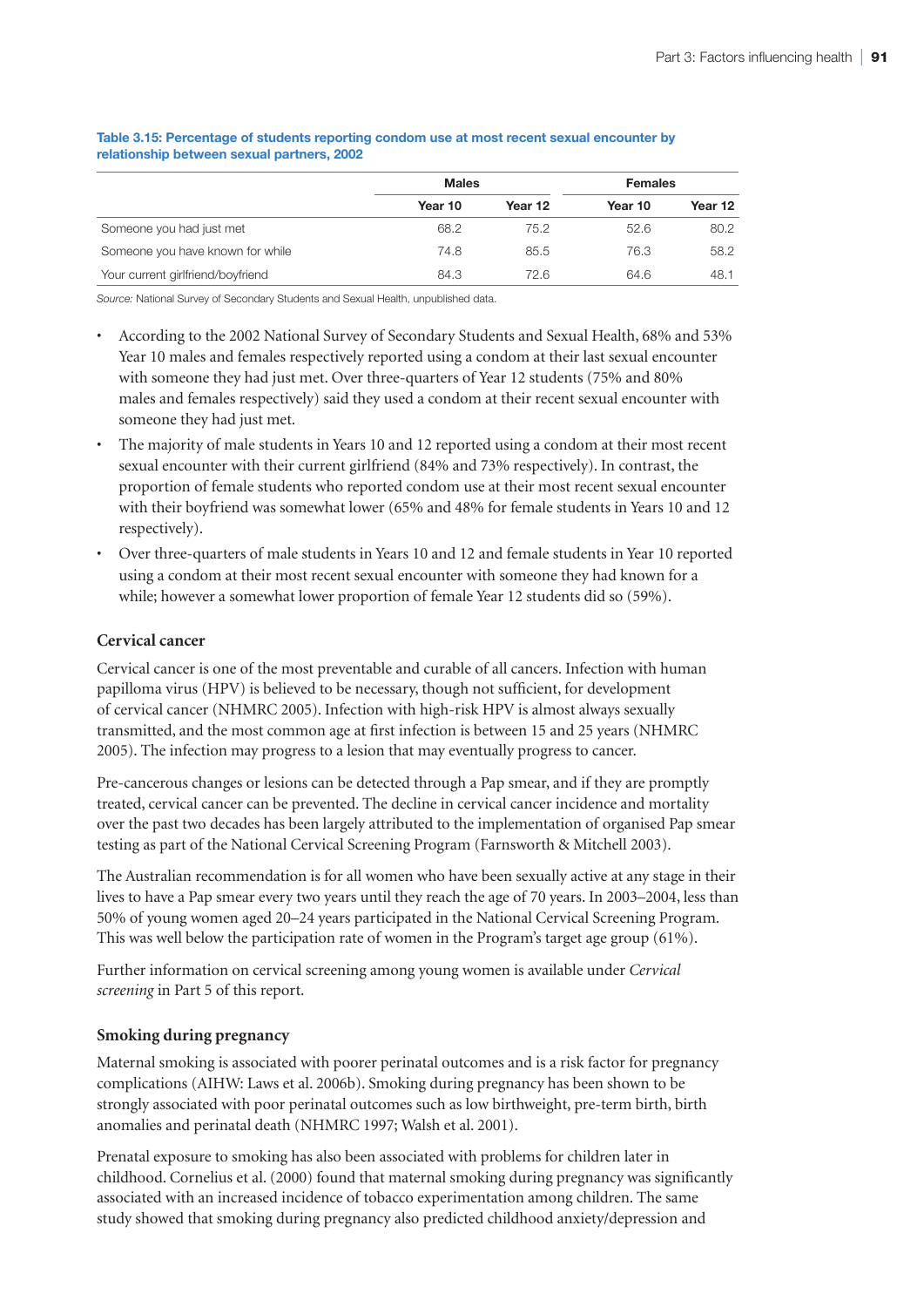externalising behaviours. Many other studies have also found a link between maternal smoking and childhood mental health and behavioural problems (see Brennan 2005; Thapar et al. 2003). However, causal connections between maternal smoking and psychosocial problems are difficult to establish since smoking mothers may differ from non-smoking mothers in other ways (such as socioeconomic status and parenting style), which may better account for the subsequent development of problem behaviours among their children.

#### **Indicator:**

**Smoking during pregnancy**

#### **Table 3.16: Mother's tobacco smoking status during pregnancy by maternal age, 2004**

| <b>Smoking status</b> | Less than $20(a)$ | $20 - 24$ | $25 - 29$ | $30 - 34$     | $35 - 39$ | Not stated | <b>Total</b> |
|-----------------------|-------------------|-----------|-----------|---------------|-----------|------------|--------------|
|                       |                   |           |           | <b>Number</b> |           |            |              |
| Smoked                | 2,612             | 5.955     | 5.927     | 5.116         | 2,962     | -          | 22,572       |
| Did not smoke         | 3.584             | 13.915    | 30,878    | 40.338        | 23,011    | 17         | 111.743      |
| Not stated            | 87                | 123       | 118       | 139           | 82        |            | 549          |
| <b>Total</b>          | 6,283             | 19.993    | 36,923    | 45.593        | 26,055    | 17         | 134,864      |
|                       |                   |           |           | Per cent      |           |            |              |
| Smoked                | 41.6              | 29.8      | 16.1      | 11.2          | 11.4      |            | 16.7         |
| Did not smoke         | 57.0              | 69.6      | 83.6      | 88.5          | 88.3      | 100.0      | 82.9         |
| Not stated            | 1.4               | 0.6       | 0.3       | 0.3           | 0.3       |            | 0.4          |
| <b>Total</b>          | 100.0             | 100.0     | 100.0     | 100.0         | 100.0     | 100.0      | 100.0        |

(a) Includes 63 mothers aged less than 15 years.

— Nil or rounded to zero.

*Notes*

1. Includes data for NSW, WA, SA, ACT and NT. Data not available for Vic, Qld and Tas.

2. For SA, 'Smoked' includes women who quit before the first antenatal visit.

3. For NT, smoking status was recorded at the first antenatal visit.

4. Mother's tobacco smoking status during pregnancy is self-reported.

*Source:* National Perinatal Data Collection, AIHW National Perinatal Statistics Unit.

- Teenage mothers accounted for 12% of all mothers who reported smoking during pregnancy while mothers aged 20–24 years accounted for 26% of such mothers.
- Teenage mothers were more likely to report smoking during pregnancy than other mothers (42% compared with 17% for all women). This is consistent with previous research findings that showed teenage mothers had a higher smoking rate than adult mothers (see AIHW: Laws et al. 2006b).
- The smoking during pregnancy rate was also high for women aged 20–24 years (30%)—almost double the rate for all women (17%).

#### **Aboriginal and Torres Strait Islander young people**

Information on contraceptive use among young Indigenous women aged 18–24 years is available from the ABS 2004–05 National Aboriginal and Torres Strait Islander Household Survey (NATSIHS).

|  | Table 3.17: Form of contraception used by young Indigenous women aged 18-24 years, 2004-05 |  |
|--|--------------------------------------------------------------------------------------------|--|
|  |                                                                                            |  |

| Form of contraception                                                           | <b>Number</b> | Per cent |
|---------------------------------------------------------------------------------|---------------|----------|
| Condoms                                                                         | 10,847        | 24.9     |
| Contraceptive pill                                                              | 6,802         | 15.6     |
| Implant                                                                         | 2,591         | 5.9      |
| Contraceptive injection                                                         | 2,563         | 5.9      |
| Primarily non-contraception                                                     | 6,199         | 14.2     |
| Other forms of contraception                                                    | 1,472         | 3.4      |
| Not known/not stated                                                            | 4,467         | 10.2     |
| Not applicable, not known if using contraception, not stated, form not answered | 8.693         | 19.9     |
| <b>Total</b>                                                                    | 43,634        | 100.0    |

*Source:* ABS 2004–05 National Aboriginal and Torres Strait Islander Health Survey, unpublished data.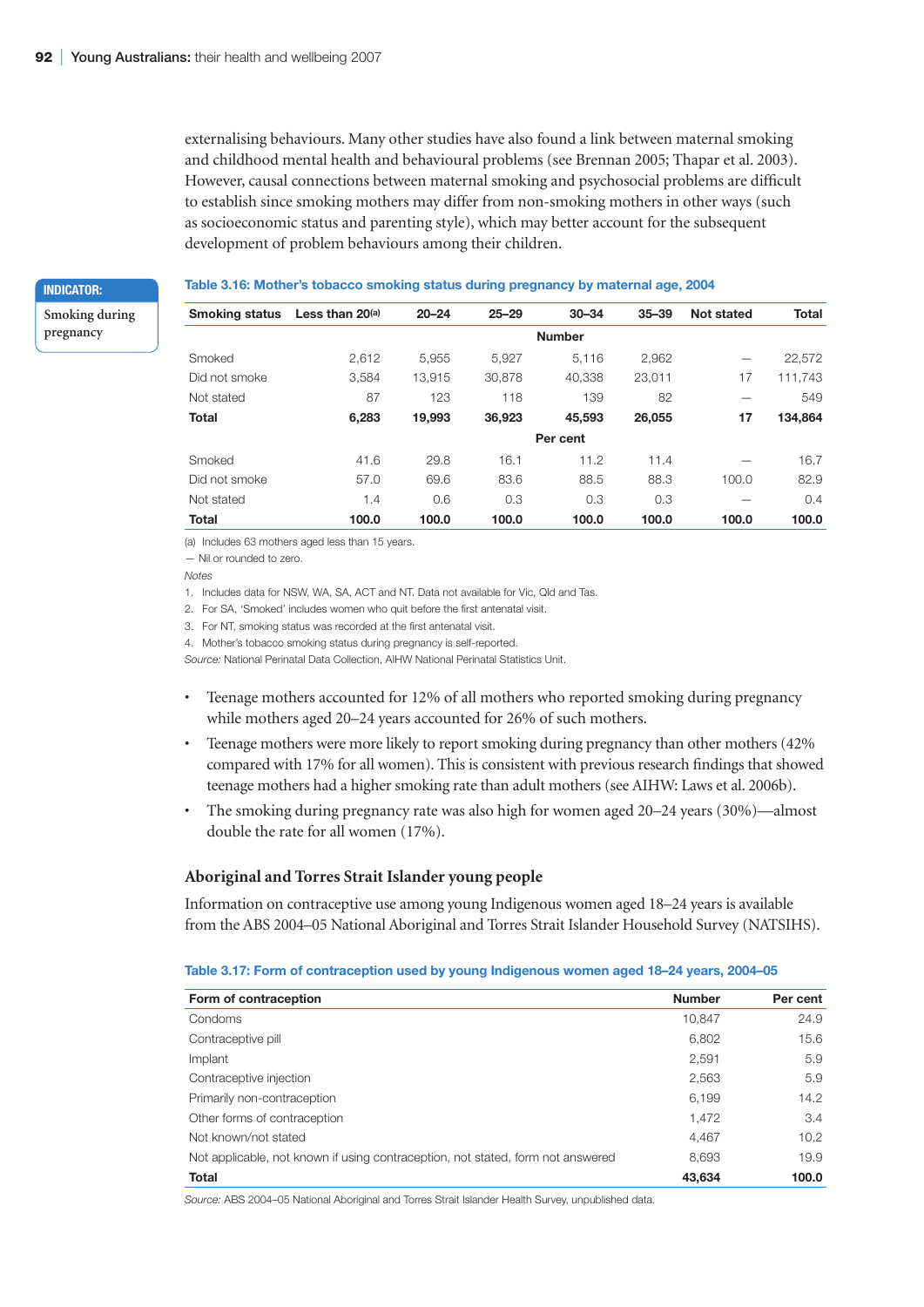- Condoms followed by the pill were the main methods of contraception reported by young Indigenous women aged 18–24 years in 2004–05 (25% and 16% respectively). Implants and injections were reported by 6% each.
- An estimated 14% of young Indigenous women reported primarily not using any contraception.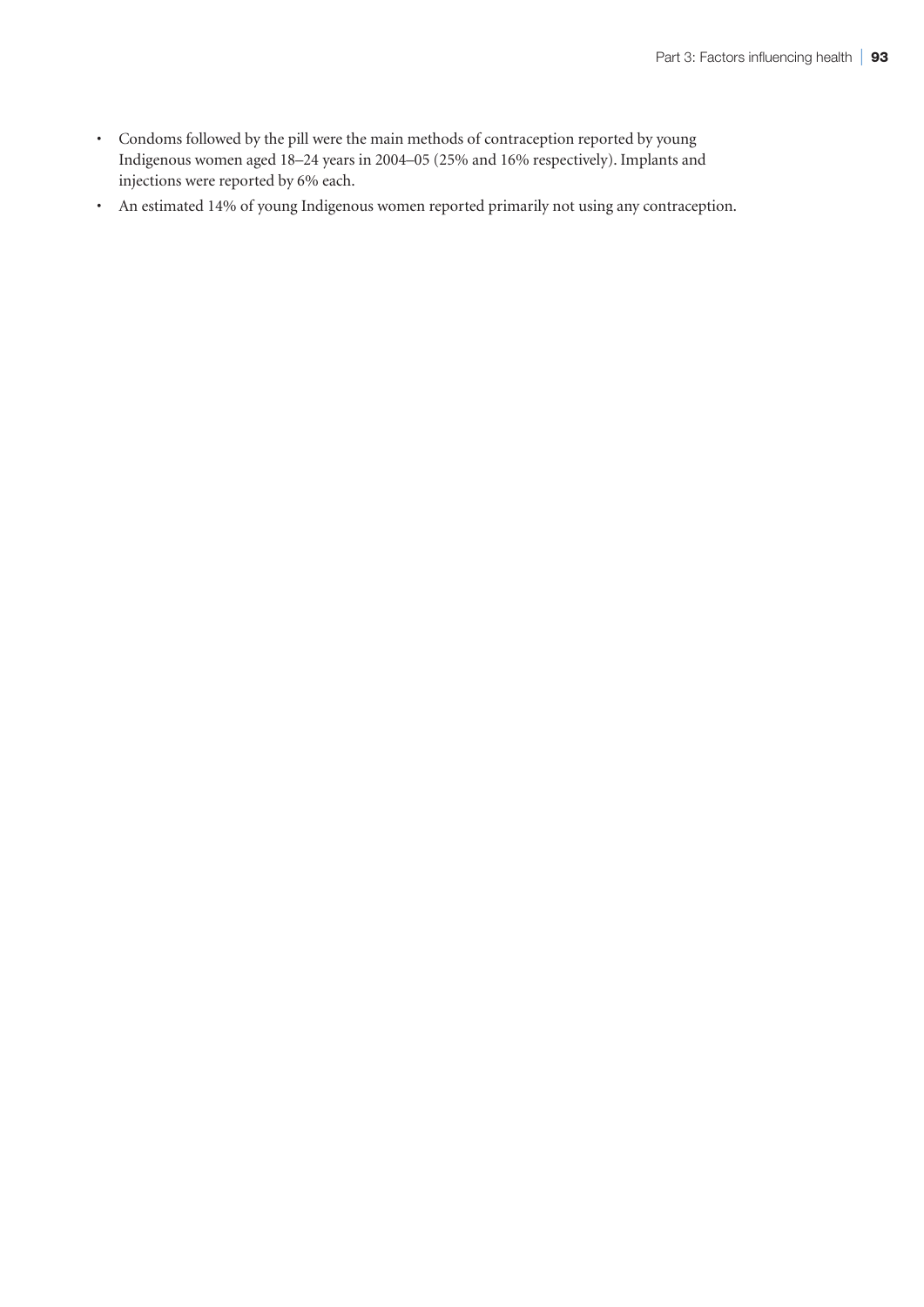## **3.2 Community and family capacity**

Families play an important part in the lives of most young people—providing them with physical, emotional and economic support. Many young people, particularly those in the younger age groups, live with their parents, siblings and possibly other family members. This close proximity means that parents and other family members may directly or indirectly influence the health and health-related behaviours of young people.

Research suggests that being part of a cohesive family unit is a protective factor for children and young people, helping them to better cope with any stressors or adversity they may encounter. Sometimes the responsibilities that often come with being a member of a family can also be a source of stress for young people. In families where one or both parents have health problems, young people may take on greater responsibilities, possibly the role of carer, which may impact upon their own health and wellbeing.

The wider community, including friendship groups, schools, sports and cultural groups, also provide opportunities for young people's physical, social and emotional development.

Societies today are highly mobile. Families may move away from both their extended family and close friends for various reasons, thus distancing themselves from an established trusting and supportive social environment. Social isolation contributes to a sense of disempowerment and alienation. Often it is the poorer families that are likely to be highly mobile because of difficulties with housing. This can increase the adversity already experienced by children in such families (Vimpani 2001).

Families living in neighbourhoods characterised by greater community investment, trust and organisational affiliations tend to function better (Korbin & Coulton 1995). Children and adolescents living in families that have strong social supports are less likely to suffer neglect and maltreatment, even when the family experiences poverty and unemployment (AIC: Weatherburn & Lind 1998). Safe neighbourhoods are associated with better psychological wellbeing and educational achievement of adolescents (Meyers & Miller 2004).

This section covers a wide variety of indicators related to community and family capacity, including: family cohesion, parental health and disability, child protection, parents' socioeconomic status, social support, community and civic participation, assault and victimisation, homelessness, and legal and justice issues.

## **Family cohesion**

The concept of family cohesion relates to the closeness or emotional bond that exists between family members and is typically measured in terms of interpersonal tensions. A low level of family cohesion is thought to be a risk factor during adolescent development. In particular, low family cohesion has been associated with mental health problems, suicide and substance abuse among young people (Sawyer et al. 2000; Toumbourou & Gregg 2001).

The 1998 Child and Adolescent Component of the National Survey of Mental Health and Wellbeing examined the relationship between the level of family cohesion, and the mental health of children aged 4–17 years (Sawyer et al. 2000). The survey measured family cohesion by asking parents with a child aged 4–17 years about their family's ability to 'get on with one another'. Families with difficulty getting on with one another were characterised as follows—'They do not always agree and they may get angry'. The ability of families to get on was rated on a five-point scale, from 'poor' to 'excellent'.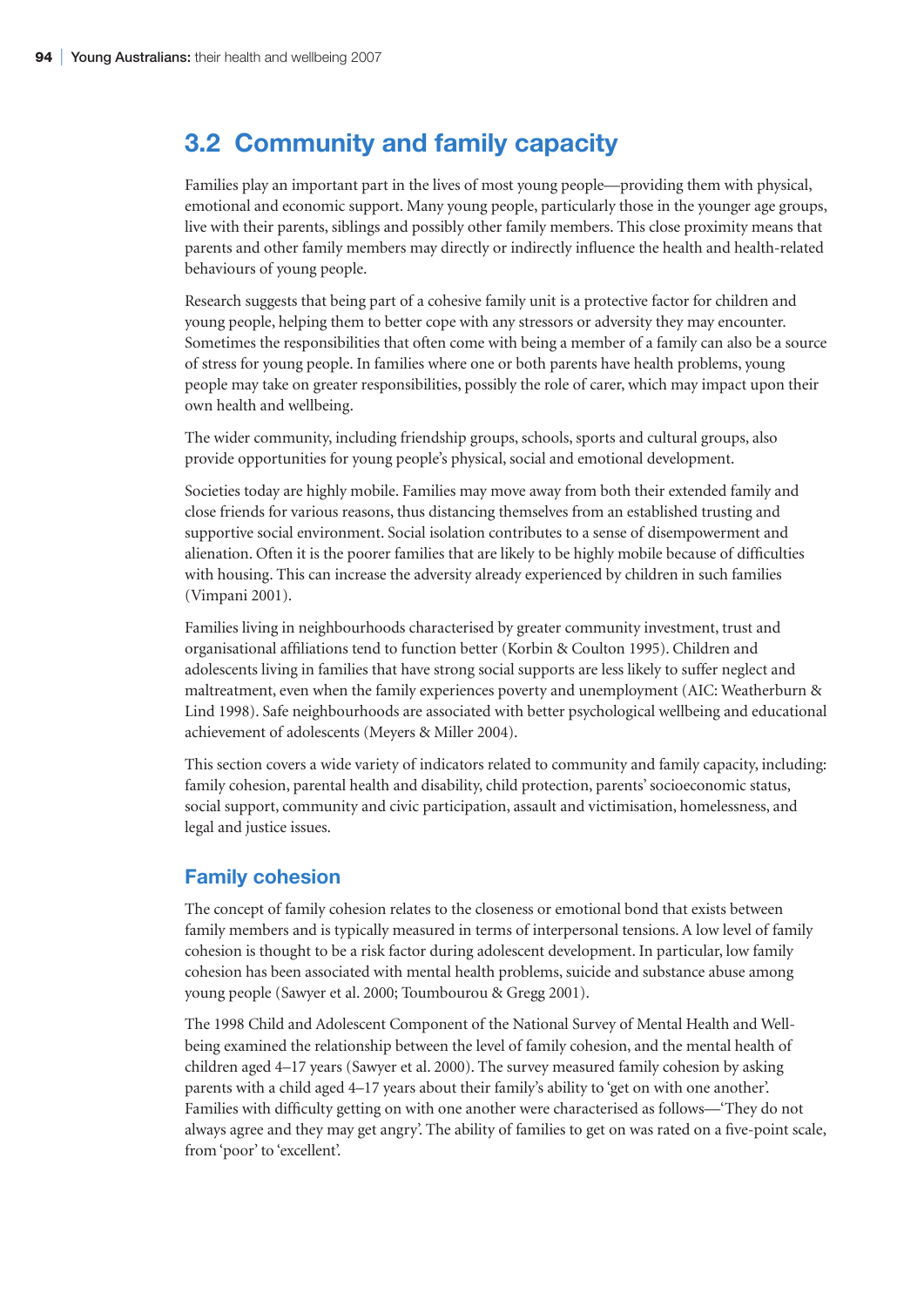

#### **Indicator:**

**Proportion of young people aged 12–17 years living in families where cohesion is low**

*Source:* Child and Adolescent Component of the 1998 National Survey of Mental Health and Wellbeing, published in AIHW 2003. **Figure 3.6: Family cohesion in families with young people aged 12–17 years, 1998**

- In 1998, 16% of young people aged 12–17 years reported that their family's ability to 'get along' was poor (3%) or fair (13%).
- Almost two-thirds (65%) of those aged 12–17 years rated their family's ability to get on as very good (38%) or excellent (27%).

Family cohesion (as reported by adolescents) by emotional and behavioural problems (as reported by parents) is shown in Table 3.18. The clinical cut-off reflects the level of emotional and behavioural problems typically experienced by young people with mental health problems and disorders.

**Table 3.18: Family cohesion, by emotional and behavioural problems of young people aged 12–17 years, 1998 (per cent)**

| <b>Family cohesion</b> | <b>Below the clinical cut-off</b> | Above the clinical cut-off |
|------------------------|-----------------------------------|----------------------------|
| Poor                   | 1.8                               | 8.7                        |
| Fair                   | 11.0                              | 26.9                       |
| Good                   | 24.6                              | 30.9                       |
| Very Good              | 40.2                              | 26.9                       |
| Excellent              | 22.4                              | 6.7                        |

*Source:* Child and Adolescent Component of the 1998 National Survey of Mental Health and Wellbeing, published in AIHW 2003a.

• In 1998, a higher proportion of young people aged 12–17 years with emotional and behavioural problems lived in less cohesive families—36% of young people with emotional and behavioural problems lived in families with poor or fair family cohesion, compared with only 13% of those without emotional and behavioural problems.

The relationship between family cohesion and young people's emotional and behavioural problems may act in two ways: the poor degree of family cohesion may affect mental health of the young person, but also young people with emotional and behavioural problems are likely to affect family cohesion.

## **Parental health and disability**

Having a parent with a chronic illness or disability may impact on the health and wellbeing of a young person in a number of ways. Parents with a disability or chronic health condition may pay less attention to the needs of the young person or may be unable to provide the young person with sufficient physical, emotional, or economic support. In addition, young people may be required to take on greater responsibilities or, in some cases, care for the parent. While taking on a caring role may have many positive effects on a young person's development, such as increased maturity or compassion, it is also likely to be both physically and emotionally draining.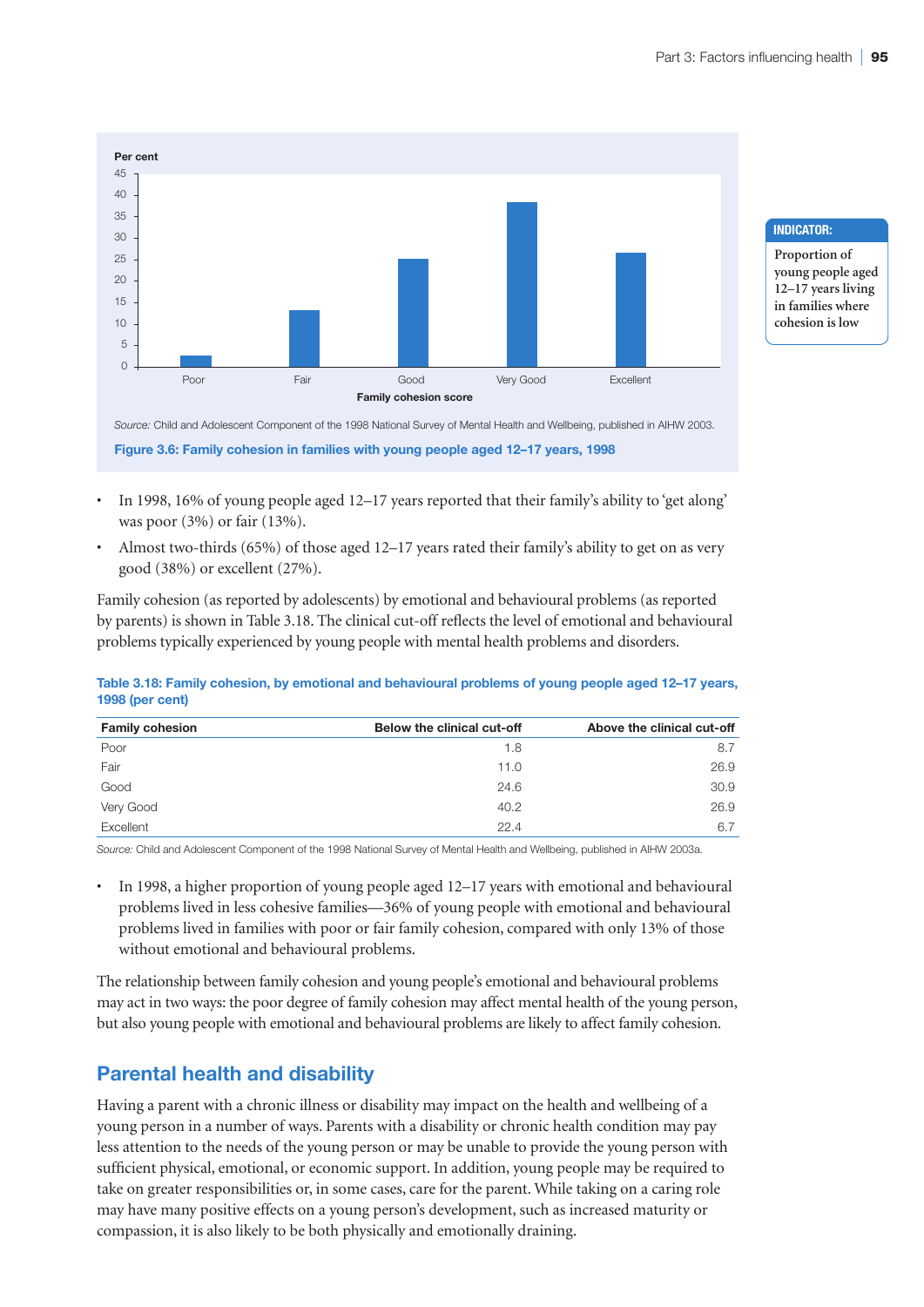#### **Parents with poor health**

#### **Indicator:**

**Proportion of parents rating their health as fair or poor**

Even relatively mild health conditions which do not greatly impact on a parent's functioning, may lead to some adverse outcomes for young people. For example, children of mothers with asthma have higher school absences and are more often late than other students (Cassino et al. 1997). In general, the health of parents in Australia is good. The majority (83%) of parents living with young people aged 12–24 years and responding to the Household, Income and Labour Dynamics in Australia (HILDA) Survey in 2004 reported their health as good, excellent or very good. Around 1 in 6 parents (17%) reported their health as fair or poor.

#### **Parents with a disability**

Where a health condition leads to disability, the impact on the young person may be considerable as they may be required to take on caring responsibilities. Young people living in lone-parent families where the parent has a chronic illness or disability may have greater caring responsibilities and less support than young people in couple families due to the lack of a fall-back carer.

Estimates of the number of parents with a disability based on the ABS 2003 Survey of Disability, Ageing and Carers by family type (lone or couple) are presented in Table 3.19. For ABS survey purposes, a person has a disability if he or she has at least one of 17 limitations, restrictions or impairments, which has lasted or is likely to last for at least 6 months (for a detailed definition, see Technical Appendix, AIHW 2005b).

#### **Table 3.19: Parents with a disability and their co-resident children aged 15–24 years, by family type, 2003**

|                    | Parent has a profound or<br>severe core activity limitation |                                                                     | Parent has a disability                                              |          |  |  |  |  |
|--------------------|-------------------------------------------------------------|---------------------------------------------------------------------|----------------------------------------------------------------------|----------|--|--|--|--|
| <b>Family type</b> | <b>Number</b>                                               | Per cent                                                            | <b>Number</b>                                                        | Per cent |  |  |  |  |
|                    |                                                             | Parents with a disability and co-resident children aged 15–24 years |                                                                      |          |  |  |  |  |
| Couple family      | 65,800                                                      | 3.6                                                                 | 271.200                                                              | 15.0     |  |  |  |  |
| Lone parent        | 12.100                                                      | 4.2                                                                 | 71,300                                                               | 24.5     |  |  |  |  |
| Total parents      | 77,900                                                      | 3.7                                                                 | 342,500                                                              | 16.3     |  |  |  |  |
|                    |                                                             |                                                                     | Young people aged 15–24 years living with a parent with a disability |          |  |  |  |  |
| Couple family      | 146.900                                                     | 10.1                                                                | 371,800                                                              | 25.7     |  |  |  |  |
| Lone parent        | 21,600                                                      | 5.2                                                                 | 97.100                                                               | 23.5     |  |  |  |  |
| Total young people | 168.400                                                     | 9.0                                                                 | 468,900                                                              | 25.2     |  |  |  |  |

*Source:* AIHW analysis of ABS 2003 Survey of Disability, Ageing and Carers confidentialised unit record file.

- In 2003, 16.3% of parents with co-resident children aged 15–24 years had a disability (an estimated 342,500 parents). Of these parents, almost one-quarter (77,900 or 3.7% of all parents) had a severe or profound core activity limitation (meaning they sometimes or always need assistance with activities of daily living—self-care, mobility and communication).
- Lone parents had a higher rate of disability than parents in couple families (24.5% compared with 15.0%).
- Around one-quarter (25.2%) of young people aged 15–24 years who were living with their parents in 2003 had a parent with a disability, including 9.0% living with a parent with a profound or severe core activity limitation.

#### **Young carers**

Whether caring for a parent or other family members, young people who become carers may experience a restricted social life, lower educational achievement and increased stress (Mukherjee et al. 2002). In many cases, the demands of a caring role mean young people have less time available for study and socialising than other young people. Young carers' mental health may also be affected through social isolation and the stress of extra responsibilities (Gays 2000).

#### **Indicator:**

**Proportion of parents with a disability.**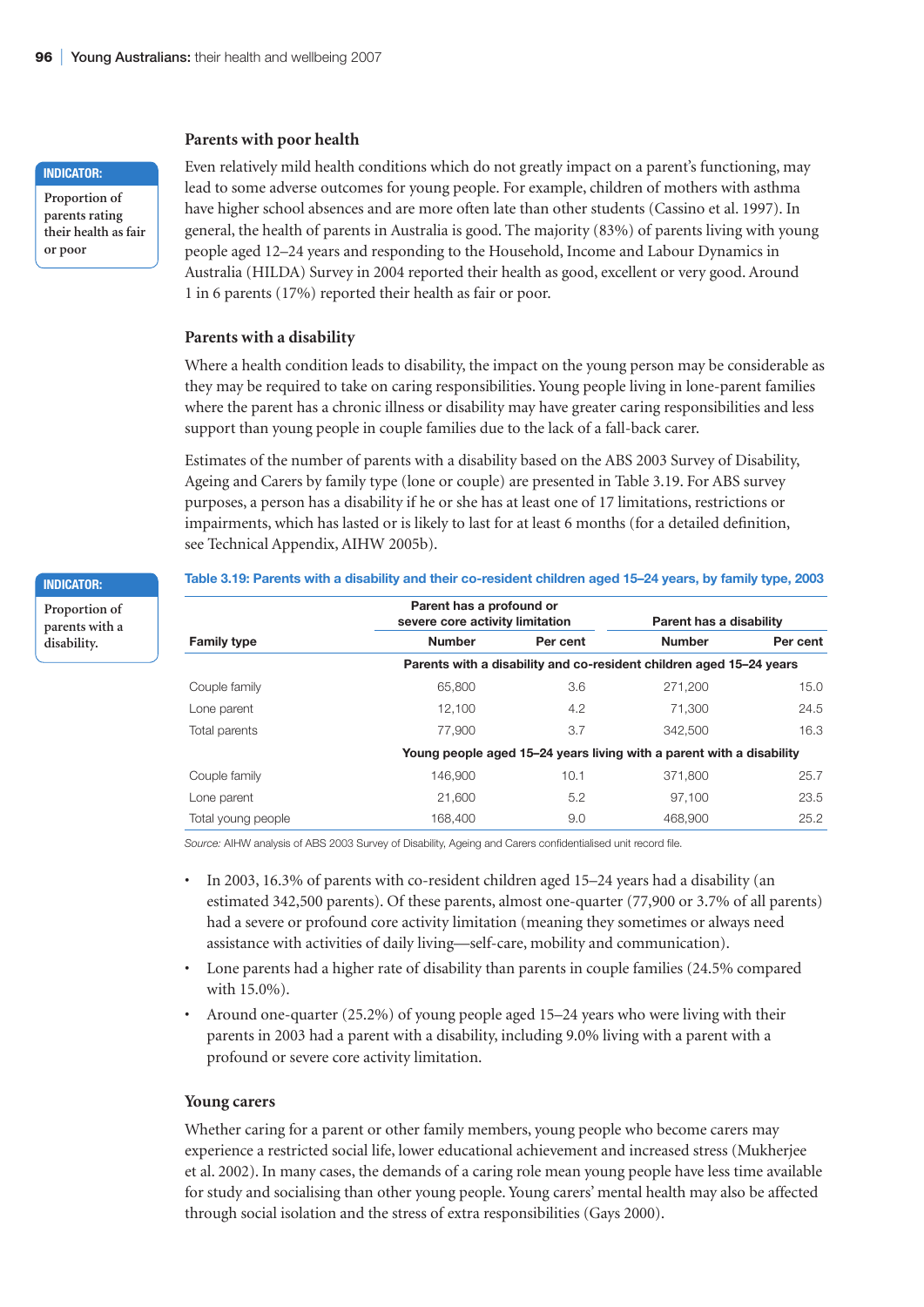

**Figure 3.7: Proportion of young people aged 15–24 years caring for a family member with a disability by relationship of recipient of care to young person**

• In 2003, 6.7% of young people aged 15–24 years were caring for a family member with a disability. The most common recipient of care was a parent—4.7% of young people were caring for one or both of their parents. An estimated 1.6% were caring for other relatives and less than 1% were caring for a spouse/partner.

The adverse outcomes experienced by young people may vary according to the specific type of disability or health condition that the parent has. For example, young people caring for a parent with a physical disability report a variety of physical ailments resulting from the caring role, including muscle strain, fatigue and exhaustion (Gays 2000). Young people living with a parent with mental illness may experience greater social isolation as a result of the stigma attached to mental illness, as well as the stress of coping with the parent's condition.

Figure 3.8 presents disability prevalence rates among parents for four disability groups: intellectual/ learning, psychiatric, sensory/speech, and physical/diverse. Intellectual/learning disability is associated with impairment of intellectual functions, with limitations in a range of daily activities and with restriction in participation in various life areas. Psychiatric disability is associated with clinically recognisable symptoms and behaviour patterns frequently associated with distress that may impair personal functioning in normal social activity. Sensory/speech disability is associated with impairment of the eye, ear and related structures, and of speech structures and functions. Activity limitations may occur in various areas, for instance communication and mobility. Physical/ diverse disability is associated with the presence of an impairment, which may have diverse effects within and among individuals, including effects on physical activities such as mobility.



*Source:* AIHW analysis of 2003 ABS Survey of Disability, Ageing and Carers.

**Figure 3.8: Parents with co-resident children aged 15–24 years: proportion with a disability, by disability group and family type, 2003**

#### **Indicator:**

**Proportion of young people who are carers of their family members.**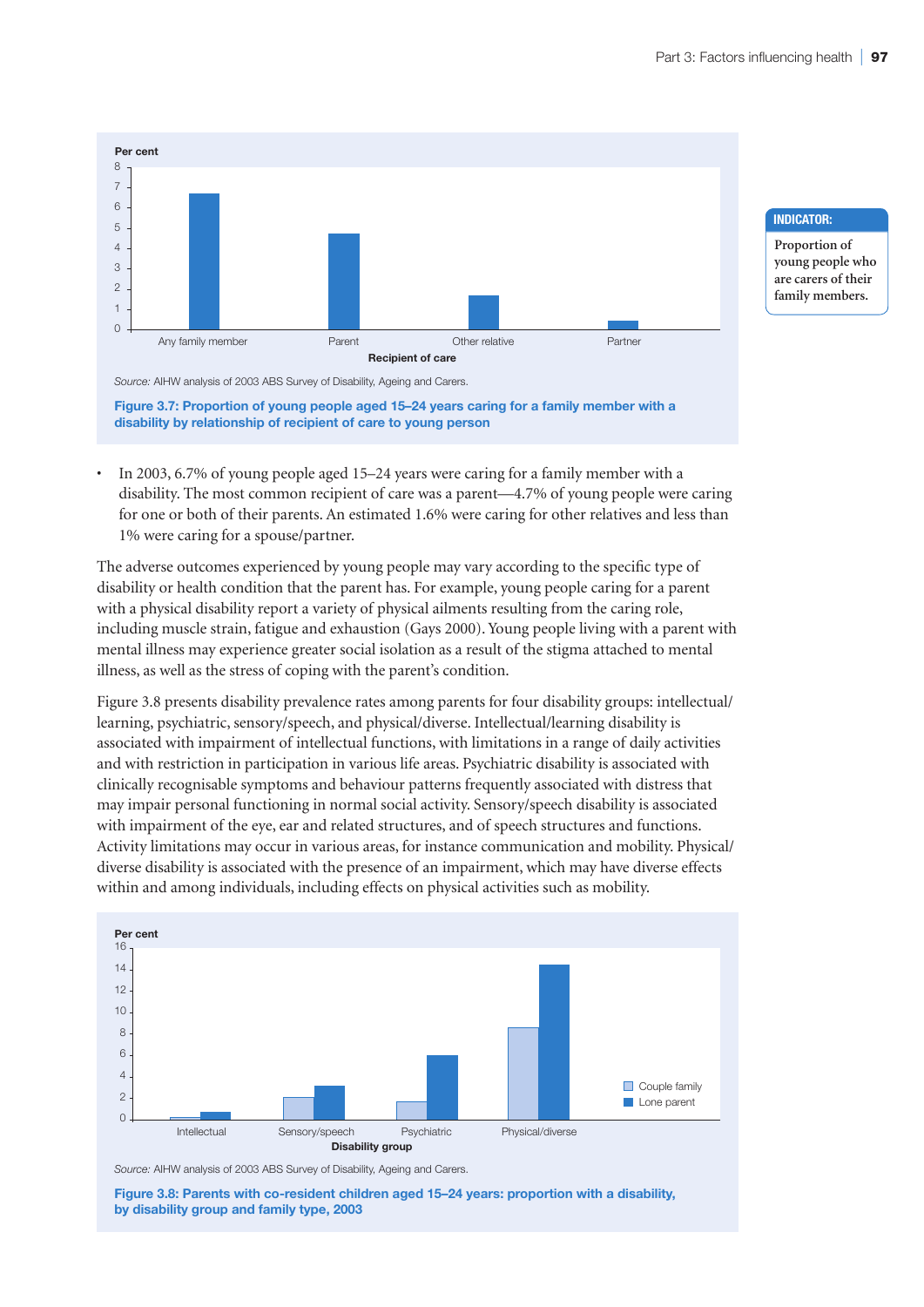- In 2003, physical/diverse conditions were the most prevalent disability group among parents of co-resident children aged 15–24 years (9.4%), followed by psychiatric (2.3), sensory/speech (2.2%), and intellectual (less than 1%).
- While lone parents had higher prevalence rates than parents in couple families for all disability groups, this difference was particularly pronounced for psychiatric disabilities (6.0% compared with 1.7%).

#### **Parents with mental health problems**

Children and young people living with a parent with mental health proplems are thought to be at an increased risk of both physical and mental health problems (Fudge & Mason 2004). Farrell et al. (1999) reported higher rates of emotional and behavioural problems among children who live with a parent with mental illness. An estimated 25–50% of children whose parents suffer from a mental illness experience a psychological disorder during childhood, adolescence or adulthood, compared with 10–20% in the general population. Similarly, 10–14% of children with a parent with mental illness will be diagnosed with a psychiatric illness at some point in their lives, compared with 1–2% of the general population.

A number of factors related to parental mental illness are thought to compound a young person's risk of physical and mental health problems. These factors may work in combination, and include genetic inheritance, poverty, homelessness and extra caring responsibilities (Fudge & Mason 2004). In addition, a minority of young people living with a parent with a severe mental illness may need extra care and protection during periods when their parent's condition is difficult to manage (Fudge & Mason 2004).

It is difficult to measure the number of young people living with a parent with mental illness as the parental role of people accessing mental health services is not always recorded and definitions of mental illness vary in survey data. One measure of mental health is available from the Short Form 36 (SF-36)—a multipurpose, 36 item survey that measures 8 domains of subjective health. Scale scores for each of the 8 health domains can be summarised to produce a single measure of mental health: the Mental Component Summary (MCS) score. An analysis of population averages suggests an MCS score of less than 41 is indicative of poor mental health.



**Indicator:**

**Proportion of parents scoring poorly on a mental health scale**

**Figure 3.9: Parents with co-resident children aged 12–24 years: proportion with a Mental Component Summary score of less than 41 by family type and sex, 2004**

• Around one-quarter (23%) of parents with co-resident children aged 12–24 years responding to the HILDA survey had MCS scores of less than 41 (indicating poor mental health). A slightly higher proportion of mothers scored poorly (27%) compared with fathers (19%).

*Source:* AIHW analysis of HILDA Survey data, Wave 4 (release 4.1).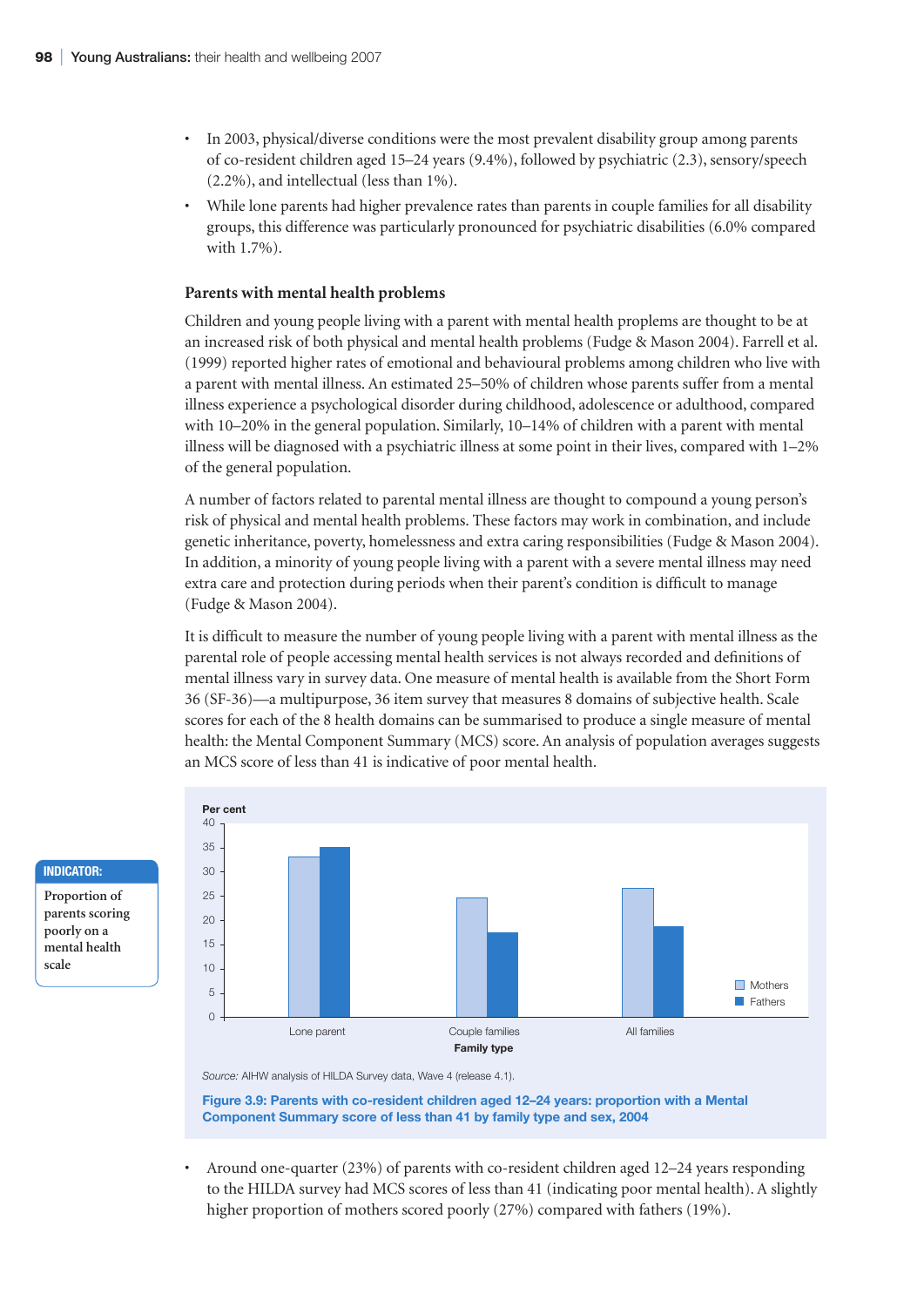• Around 1 in 3 lone parents scored poorly compared with around 1 in 5 parents in couple-parent families.

#### **Population groups**

Some groups within the population have much higher rates of chronic illness and disability than others, especially Aboriginal and Torres Strait Islander people and those from low socioeconomic backgrounds. Parents in these population groups could be expected to experience similar higher rates of chronic illness and disability compared with other parents. Results for parents responding to the HILDA survey suggest that this may be the case, although the results for Indigenous parents are based on a small sample and should therefore be interpreted with caution.

#### **Aboriginal and Torres Strait Islander young people**

Indigenous parents with co-resident children aged 12–24 years and responding to the HILDA survey were more likely than non-Indigenous parents to report their health as fair or poor (30% compared with 17%) and less likely to report their health as good or excellent (20% compared with 45%). However, these results are based on a very small Indigenous sample and should therefore be interpreted with caution.

#### **Socioeconomic status**

Of parents living with young people aged 12–24 years and responding to the HILDA survey, those living in the most disadvantaged areas (lowest socioeconomic quintile) were more likely to report their health as fair or poor (22%) than those living in the least disadvantaged areas (highest quintile) (11%).

Almost one-third (30%) of parents in the most disadvantaged areas had an MCS score of less than 41 (indicating poor mental health). In contrast, only around one-fifth (18%) of parents in the least disadvantaged areas had an MCS score of less than 41.

## **Child protection**

Abuse and neglect can have both short-term and long-term adverse consequences for young people. In the short term, young people are at immediate risk of physical injuries and emotional trauma. Abuse and neglect may also interrupt a young person's learning and development process, resulting in lower social competence and poor school performance. In the long term, young people who have experienced abuse are at increased risk of depression and suicidal and self-injurious behaviours (Shonkoff & Phillips 2000). The short- and long-term consequences of abuse may be related to the type, severity, and duration of abuse, and the context in which it occurs.

Child abuse and neglect is associated with a number of risk factors, including poor parental mental health, substance misuse, economic stress and social disadvantage, and family disruption. These factors may also compound the negative effects of abuse. Other factors may help to minimise the negative effects of abuse. For example, the effects of abuse have been found to be less harmful if a child receives emotional support from another important adult (Shonkoff & Phillips 2000).

Young people who are being abused or neglected, or whose parents cannot provide adequate care and protection, may come to the attention of child protection authorities. The AIHW compiles national data on child protection notifications, investigations and substantiations, children on care and protection orders, and children in out-of-home care. It is important to note that these data include only cases of abuse and neglect that have come to the attention of child protection authorities, and therefore represent only a proportion of all cases of abuse and neglect.

In Australia, child protection is the responsibility of state and territory governments and each state and territory has its own legislation, policies and practices in relation to child protection. Variations between jurisdictions in recorded cases of abuse or neglect reflect the different policies, practices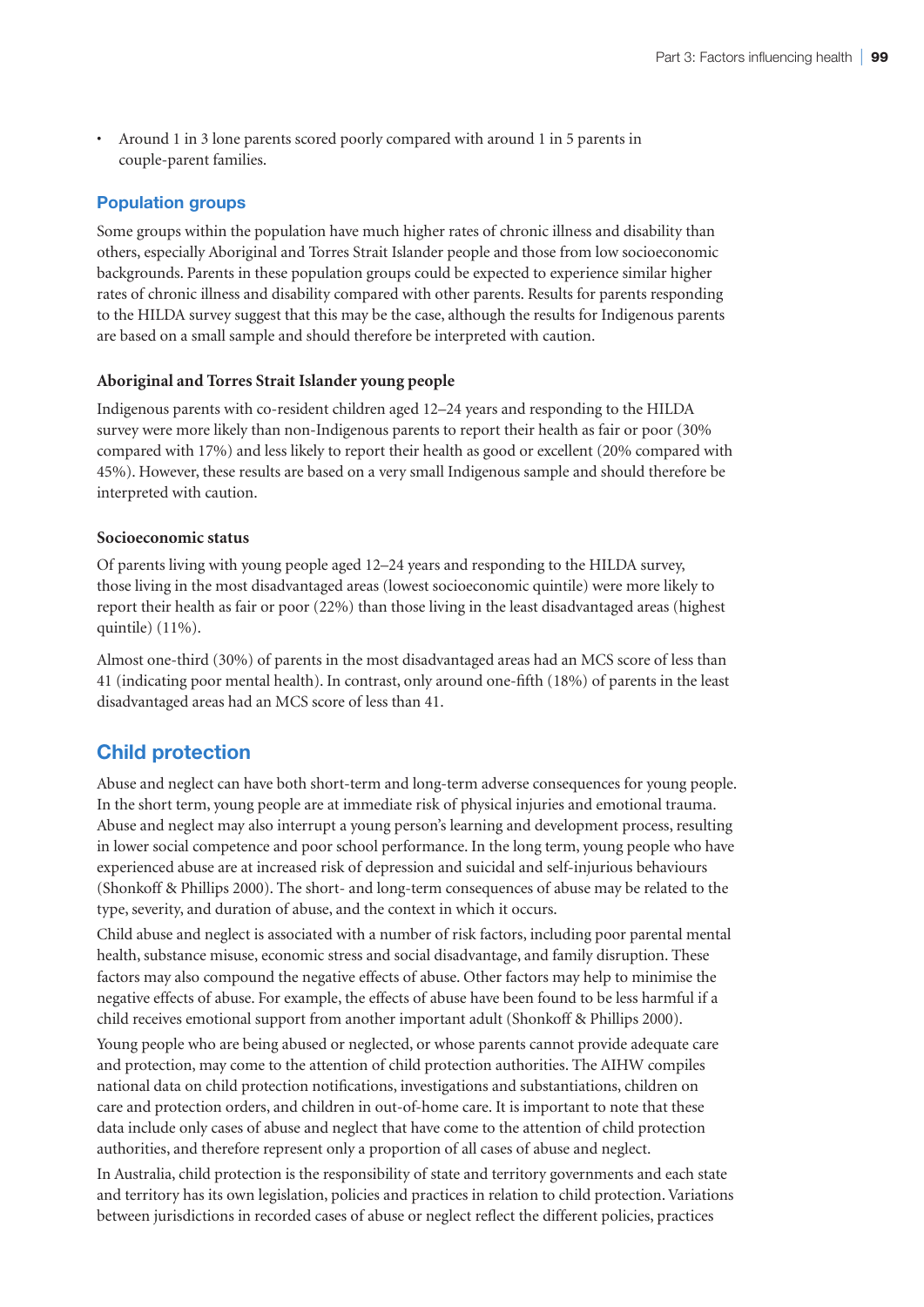and data systems in place in each jurisdiction, rather than a true variation in the levels of abuse and neglect (see Bromfield & Higgins 2005).

The trends presented in this section need to be interpreted with caution. Increases over time may be due to more children requiring a child protection response, but are more likely to be a result of:

- increased community awareness due to media and departmental campaigns about child abuse and neglect and the role of community service departments in this area
- changes to policies, practices and data reporting methods.

#### **Child protection substantiations**

All states and territories have some level of legislation requiring the compulsory reporting of suspected abuse or neglect. Reports are assessed by state and territory departments in the community services sector to determine whether further investigation or other action is required. An investigation of suspected abuse or harm is classified as 'substantiated' if there is reasonable cause to believe that a young person has been, is being or is likely to be abused or neglected or otherwise harmed (AIHW 2006c).

Due to the small numbers involved, young people aged 17 years are not included in the following indicator.



*Note:* Data for 2003–04 have been excluded from the time series since New South Wales provided limited data due to the introduction of a new client information system. *Source:* AIHW Child Protection Data Collection.

**Figure 3.10: Rate of young people aged 12–16 years who were the subject of a child protection substantiation 2000–01 to 2005–06**

- The rate of young males aged 12–16 years who were the subject of a child protection substantiation increased from 3.3 per 1,000 young males in 2000–01 to 4.3 per 1,000 young males in 2005–06. The corresponding rate for young females increased from 5.5 per 1,000 young females to 6.9 per 1,000 young females.
- Between 2000–01 and 2005–06, the rates for young females who were the subject of child protection substantiations were consistently higher than the rates for young males.

#### **Care and protection orders**

In cases where there are serious concerns about a young person's safety and wellbeing, child protection authorities may apply to the relevant court to place the young person on a care and protection order. Recourse to court is generally a last resort and is used in situations where supervision and counselling are resisted by the family, where other avenues for resolution of the situation have been exhausted, or where removal of a child into out-of-home care requires legal authorisation. These orders include guardianship and custody orders as well as supervision orders.

**people aged 12–16 years who are the subject of a child protection substantiation**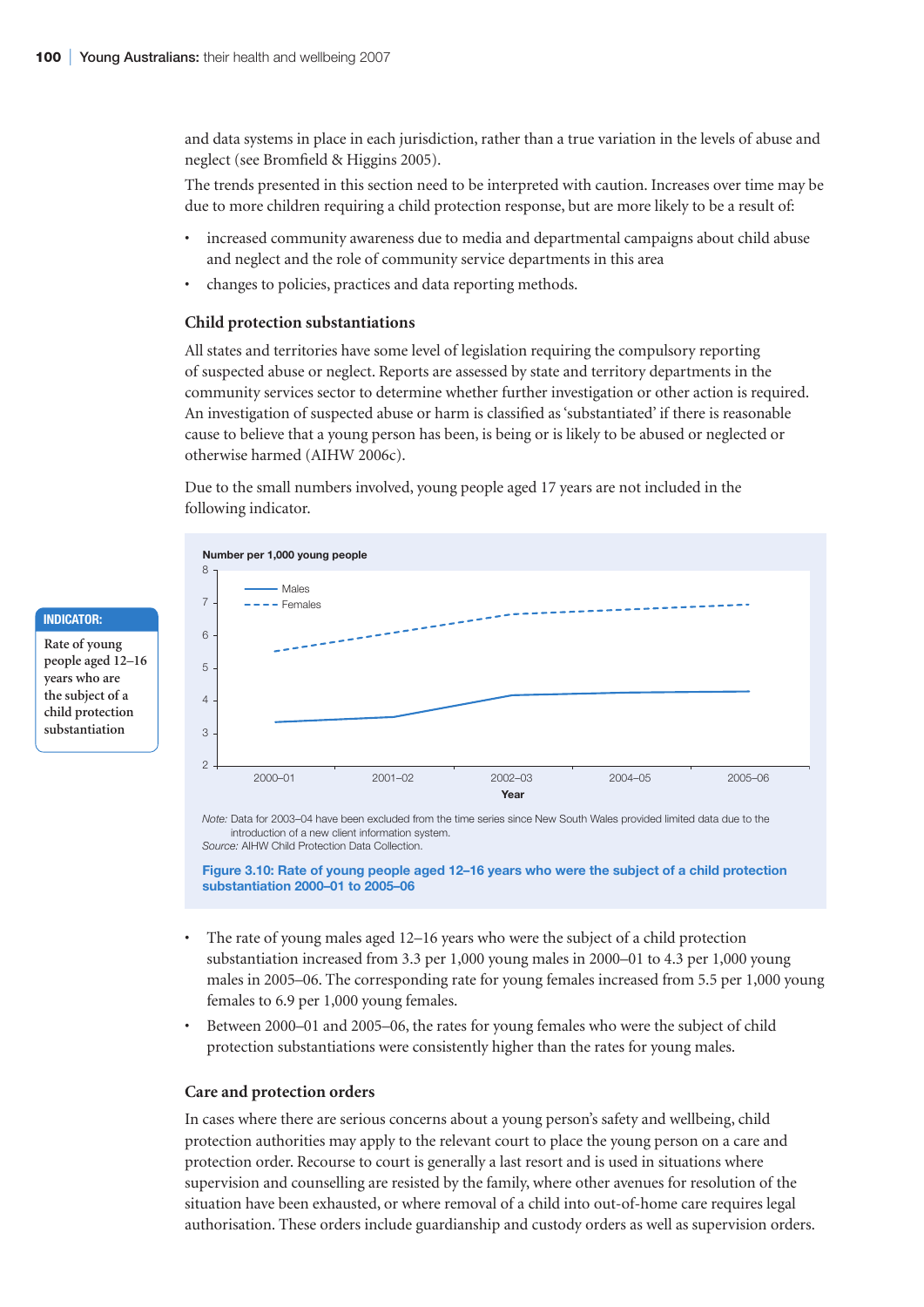Young people may be placed on a care and protection order for reasons other than abuse and neglect—for example, in situations where the parents are deceased, ill or otherwise unable to care for the young person, or where there is an irreversible breakdown in the child–parent relationship (AIHW 2006c)

**Table 3.20: Young people aged 12–17 years on care and protection orders at 30 June 1998 to 30 June 2006**

| Age (years) |                  | 1998  | 1999  | 2000  | 2001  | 2002  | 2003  | 2004 | 2005  | 2006  |
|-------------|------------------|-------|-------|-------|-------|-------|-------|------|-------|-------|
| $12 - 14$   | <b>Number</b>    | 3.370 | 3.378 | 3.469 | 3.638 | 3.847 | 4.213 | n.a. | 4.734 | 5.080 |
|             | Rate (per 1,000) | 4.3   | 4.3   | 4.3   | 4.5   | 4.8   | 5.1   |      | 5.7   | 6.0   |
| $15 - 17$   | Number           | 3.167 | 3.013 | 3.688 | 3.446 | 3.458 | 3.570 | n.a. | 3.781 | 4,196 |
|             | Rate (per 1,000) | 4.1   | 3.8   | 4.6   | 4.3   | 4.3   | 4.4   |      | 4.6   | 5.0   |

n.a. Not available.

— Nil or rounded to zero.

*Note:* Data for 2004 have been excluded from the time series since New South Wales provided limited data due to the introduction of a new client information system.

*Source:* AIHW Child Protection Data Collection.

- In 2006, there were 9,276 young people aged 12–17 years on care and protection orders (5.5 per 1,000 young people), an increase of almost one-third since 1998 (4.2 per 1,000 young people). The majority (55%) of these were aged 12–14 years.
- The rate of young people aged 12–14 years on care and protection orders increased from 4.3 to 6.0 per 1,000 young people between 1998 and 2006. The corresponding rate for 15–17 year olds increased from 4.1 to 5.0 per 1,000 young people.

The increase in the number of children on care and protection orders is attributed to a greater awareness of child abuse and neglect, but also to the cumulative effect of the growing number of children who enter the child protection system at a young age and remain on orders until they reach 18 years of age. Also, jurisdictional analyses indicate that children are being admitted to care and protection orders for increasingly complex factors related to parental substance abuse, mental health and family violence.

| <b>Living arrangements</b> | $12 - 14$ years | $15-17$ years |
|----------------------------|-----------------|---------------|
| Home-based care            |                 |               |
| Relatives/kin              | 34.9            | 24.8          |
| Foster care                | 40.8            | 35.7          |
| Parents                    | 11.2            | 9.9           |
| Other home-based care      | 1.5             | 1.8           |
| Total home-based care      | 88.3            | 72.3          |
| Facility-based care        | 8.8             | 13.6          |
| Independent living         | 1.4             | 10.2          |
| Other                      | 1.5             | 4.0           |
| <b>Total</b>               | 100.0           | 100.0         |

**Table 3.21: Living arrangements of children on care and protection orders, at 30 June 2006 (per cent)**

*Source:* AIHW Child Protection Data Collection.

• The vast majority of young people aged 12–14 years and 15–17 years on care and protection orders were living in home-based care (88% and 72% respectively). Home-based care includes living with parents or other relatives and foster care.

• Young people aged 15–17 years were more likely than 12–14 year olds to be living in facilitybased care (14% compared with 9%). One in ten young people aged 15–17 years were also living independently in 2006.

## **Indicator:**

**Rate of young people aged 12–17 years who are the subject of care and protection orders**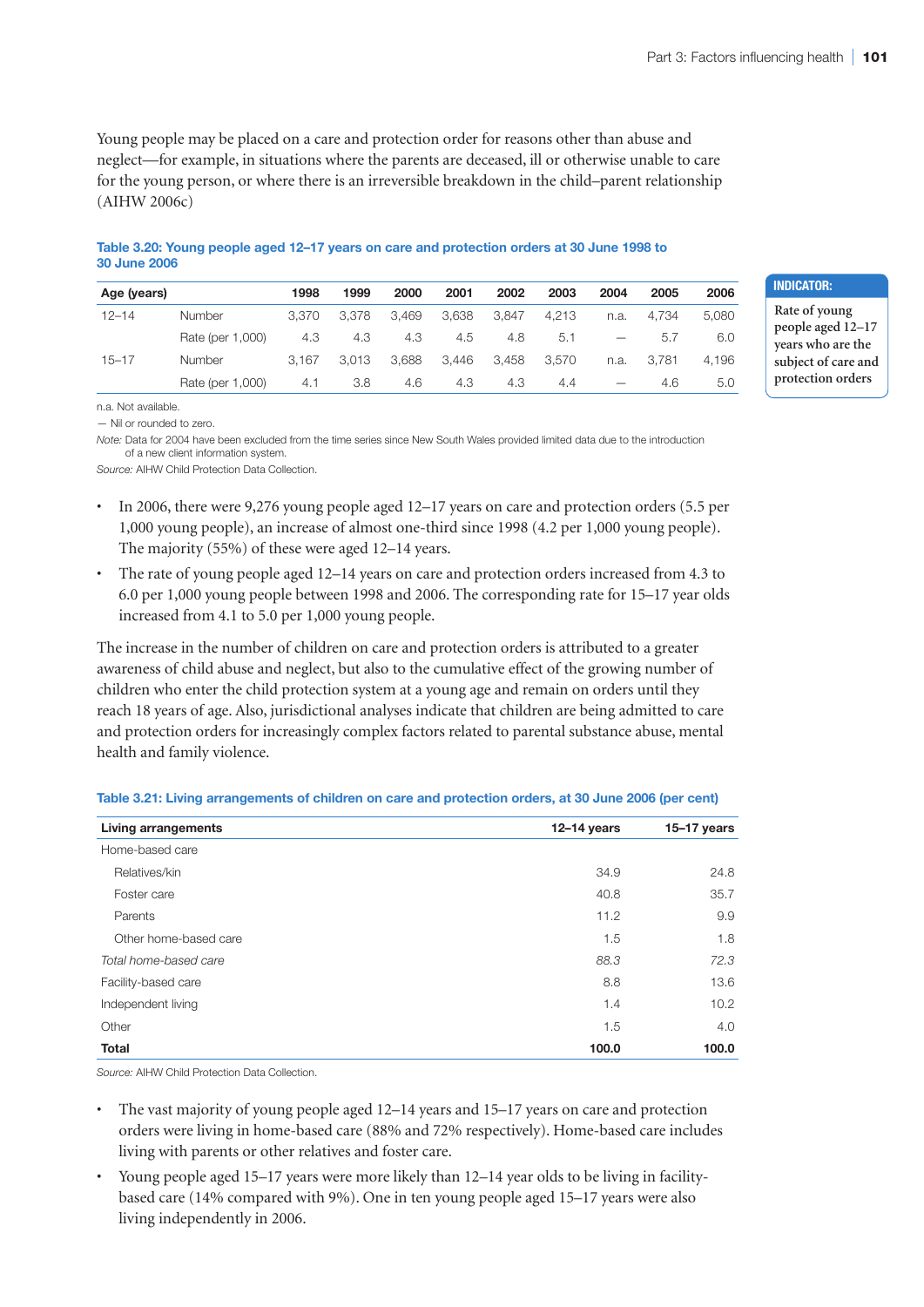#### **Out-of-home care**

Out-of-home care provides alternative accommodation for young people who are unable to live with their parents. In the majority of cases young people in out-of-home care are also on a care and protection order of some kind.

Placing young people in out-of-home care is usually a last resort as the current emphasis in policy and practice is to keep families together wherever possible. If it is necessary to place young people in out-of-home care, then placement with other relatives or kin is preferred. In cases where it is not possible to place young people with relatives or kin, they may be placed in foster care or residential care. At 30 June 2006, 36% of 12–17 year olds in out-of-home care were living with relatives or kin, 49% were in foster care and 11% were in residential care. The remainder (4%) were living independently, in family groups, or had other living arrangements. Most young people placed in out-of-home care are eventually reunited with their families (AIHW 2006c).

Young people in out-of-home care represent a particularly disadvantaged group. Most young people in out-of-home care have experienced child abuse or neglect, as well as the breakdown of their families.





*Source:* AIHW Child Protection Data Collection.

**Figure 3.11: Young people aged 12–17 years in out-of-home care, 30 June 2001 to 30 June 2006**

- In 2006, 8,332 young people aged 12–17 years were in out-of-home care (5.0 per 1,000 young people).
- The rate of young people aged 12–14 years in out-of-home care increased from 4.3 to 5.8 per 1,000 young people between 2001 and 2006. The corresponding rate for 15–17 year olds increased from 3.5 to 4.1 per 1,000 young people.
- Between 2001 and 2006, the rate of young people in out-of-home care was higher for 12–14 year olds than for those aged 15–17 years. This may be because young people aged 15–17 years are legally able to live independently whereas those aged 12–14 years are required to be placed in the care of an adult.

#### **Aboriginal and Torres Strait Islander young people**

Indigenous young Australians are heavily over-represented in the child protection system. The likely reasons for this over-representation include the intergenerational effects of the 'stolen generation' such as separation from family and culture, the poor socioeconomic status of Indigenous families, family violence and cultural differences in child rearing practices (AIFS 2005; AIHW: Al-Yaman et al. 2006; Cunneen & Libesman 2000; Memmott et al. 2001).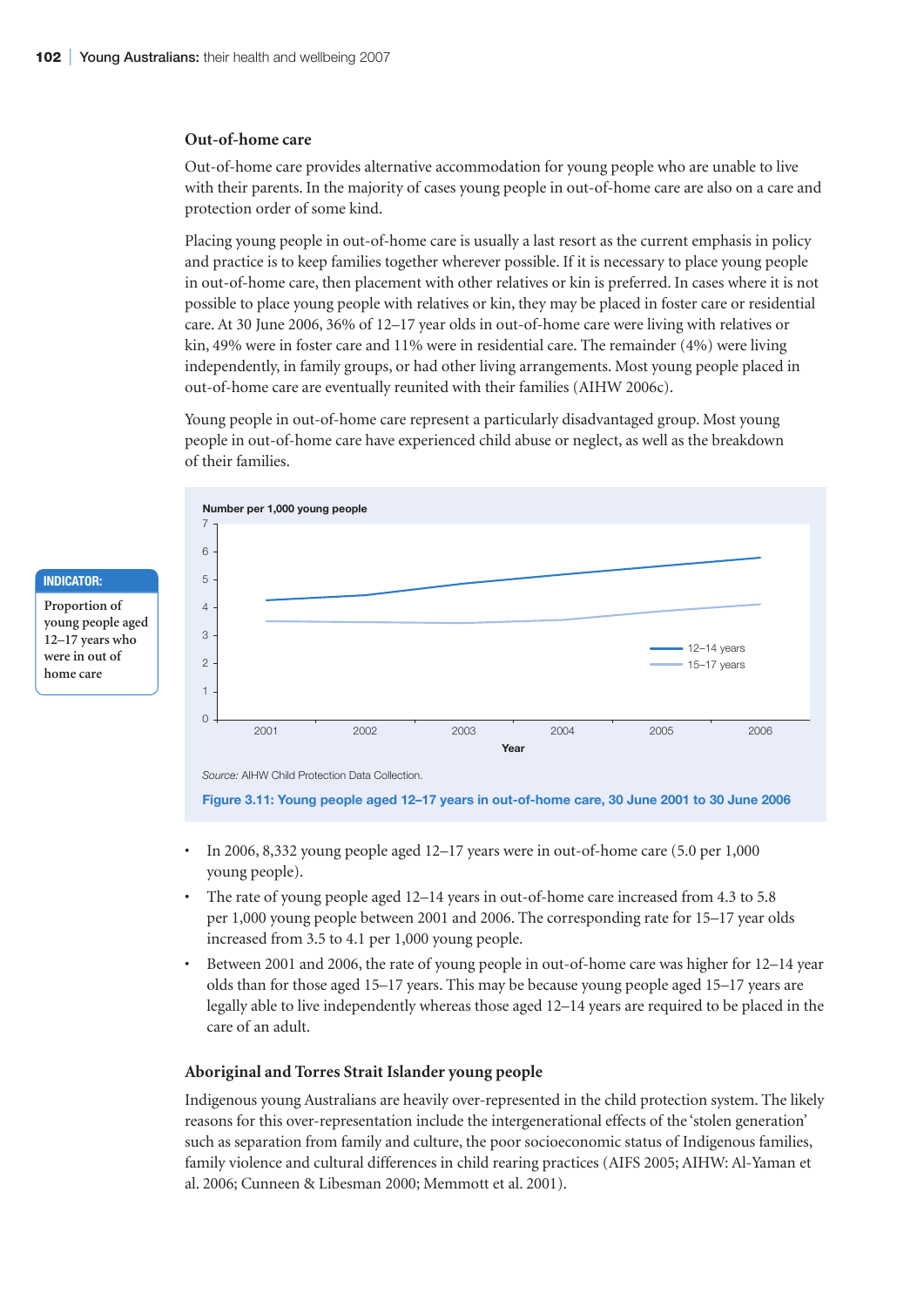

*Source:* AIHW Child Protection Data Collection

**Figure 3.12: Child protection substantiations, care and protection orders and out-of-home care for Indigenous and other young people aged 12–16 years, 2005–06**

- During 2005–06, 1,170 Indigenous young people aged 12–16 years were the subject of a substantiated child protection report—a rate of 19 per 1,000 young people (15 and 24 per 1,000 for males and females respectively). The corresponding rate for other Australians was 5 per 1,000 young people.
- Indigenous young people were 6 times as likely as other young Australians to be on care and protection orders and to be placed in out-of-home care. In 2005–06, the rate of Indigenous young people on care and protection orders was 29 per 1,000 young people, compared with 5 per 1,000 for other Australians. Similarly, 25 per 1,000 Indigenous young people were in out-of-home care, compared with 4 per 1,000 for other young Australians.

The Aboriginal Child Placement Principle outlines the preferential order for the placement of Aboriginal and Torres Strait Islander children when they are placed outside their immediate family (Lock 1997:50):

- with the child's extended family;
- within the child's Indigenous community; then
- with other Indigenous people.

All jurisdictions have adopted the Aboriginal Child Placement Principle either in legislation or policy. The impact of the Principle is reflected in the relatively high proportion (76%) of Indigenous children who were placed either with Indigenous caregivers or with relatives at 30 June 2006.

## **Social support**

Social support is an important part of wellbeing, and can also have positive health effects. Research suggests that people without social support have higher rates of morbidity and mortality than people with social networks. There are several ways in which social support may have positive effects on health. People within a social network may play a role in health promotion and positively influence the health related behaviours of others. In addition, a broad social network may increase a person's resources and knowledge, allowing them to gain access to quality health services. Social support may also have positive psychological or emotional effects, helping people to better cope with stress and illness.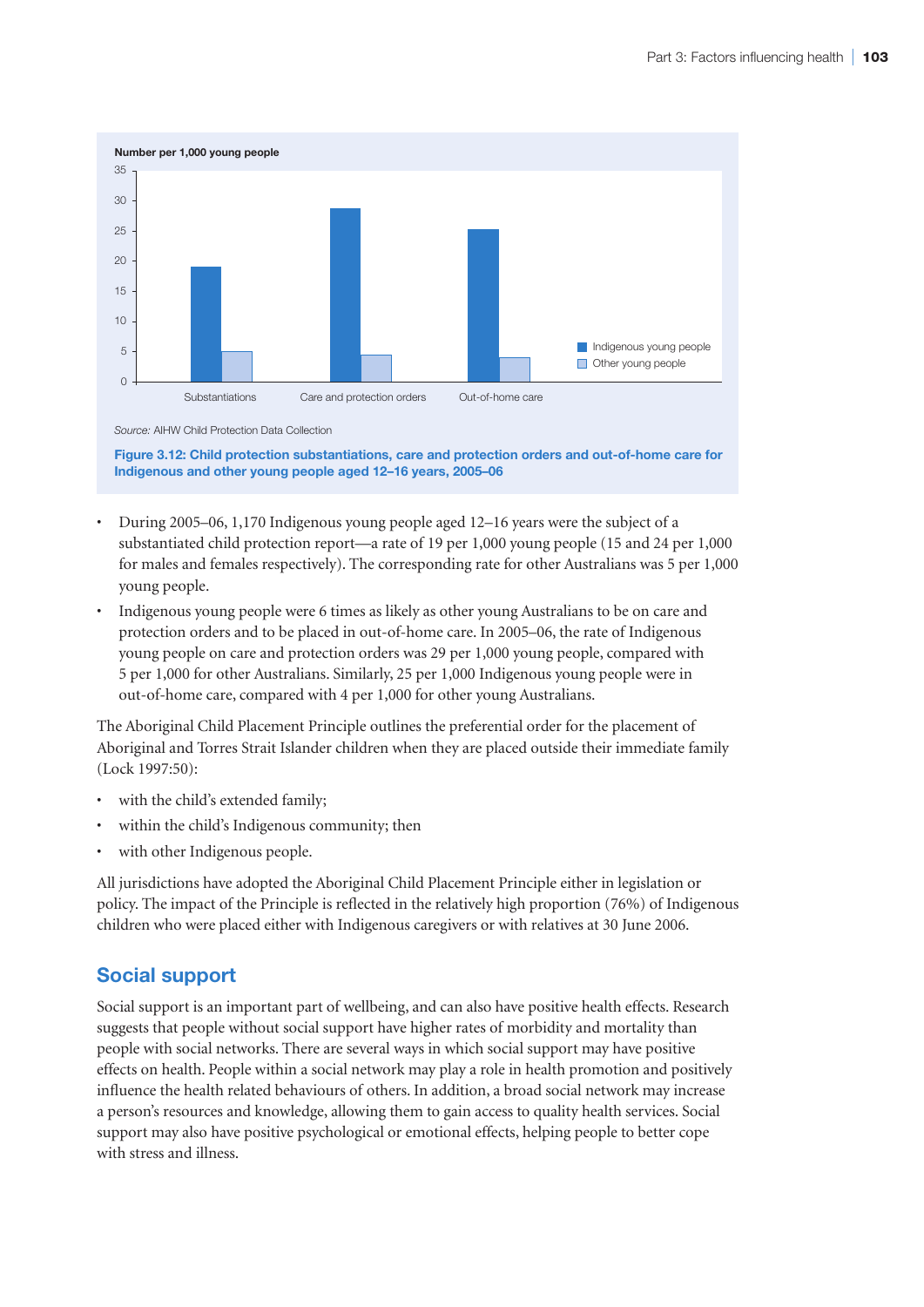Studies looking specifically at the link between social support and adolescent health have found a relationship between a young person's level of social support and a number of health risk factors, including physical inactivity, depression, and tobacco smoking (Beets et al. 2006; Vilhjalmsson 1994). Similarly, studies have found that young people with high levels of social support report better self-assessed health than those with low support (Geckova et al. 2003; Vilhjalmsson 1994).

#### *Measuring social support*

There is no single universally accepted definition of social support, and no single method to measure social support. Some measures of social support look at the frequency of contact with family and friends or the ability to find help in a time of crisis, while other measures look at people's perceptions of the quality of their relationships with others and their feelings of loneliness.

The 2004 HILDA survey used 10 subjective statements to measure social support—5 statements suggesting a low level of social support and 5 statements suggesting a high level of social support. Respondents rated the statements on a 7-point scale ranging from strongly disagree to strongly agree. Young people's responses to these statements are presented in this section.

While responses differed between statements, the majority of young people agreed with statements suggesting high social support (66% to 94% of young people gave a rating of 5 or higher) and disagreed with statements suggesting low social support (51% to 84% gave a rating of 3 or lower).

Combining responses for all 10 statements, around 91% of young people aged 15–24 years had social support in 2004 (90% of males and 93% of females).

Lack of social support was associated with a number of health risk behaviours. Around 30% of young people who lacked social support were daily smokers compared with 17% of other young people. Similarly, around 30% of young people who lacked social support did not participate in physical activity or participated less than once per week, compared with 20% of other young people.



*Source:* AIHW analysis of HILDA Survey data, Wave 4, (release 4.1).

**Figure 3.13: Young people aged 15–24 years, ratings on social support scales, 2004**

• Of the statements suggesting a high level of social support, the statement 'I seem to have a lot friends' had the lowest proportion of young people agreeing with it (66%). Around 1 in 10 young people agreed with the statements 'I don't have anyone I can confide in' and 'I have no one to lean on in times of trouble'.

#### **Indicator:**

**Proportion of young people aged 15–24 years who score well on a social support scale**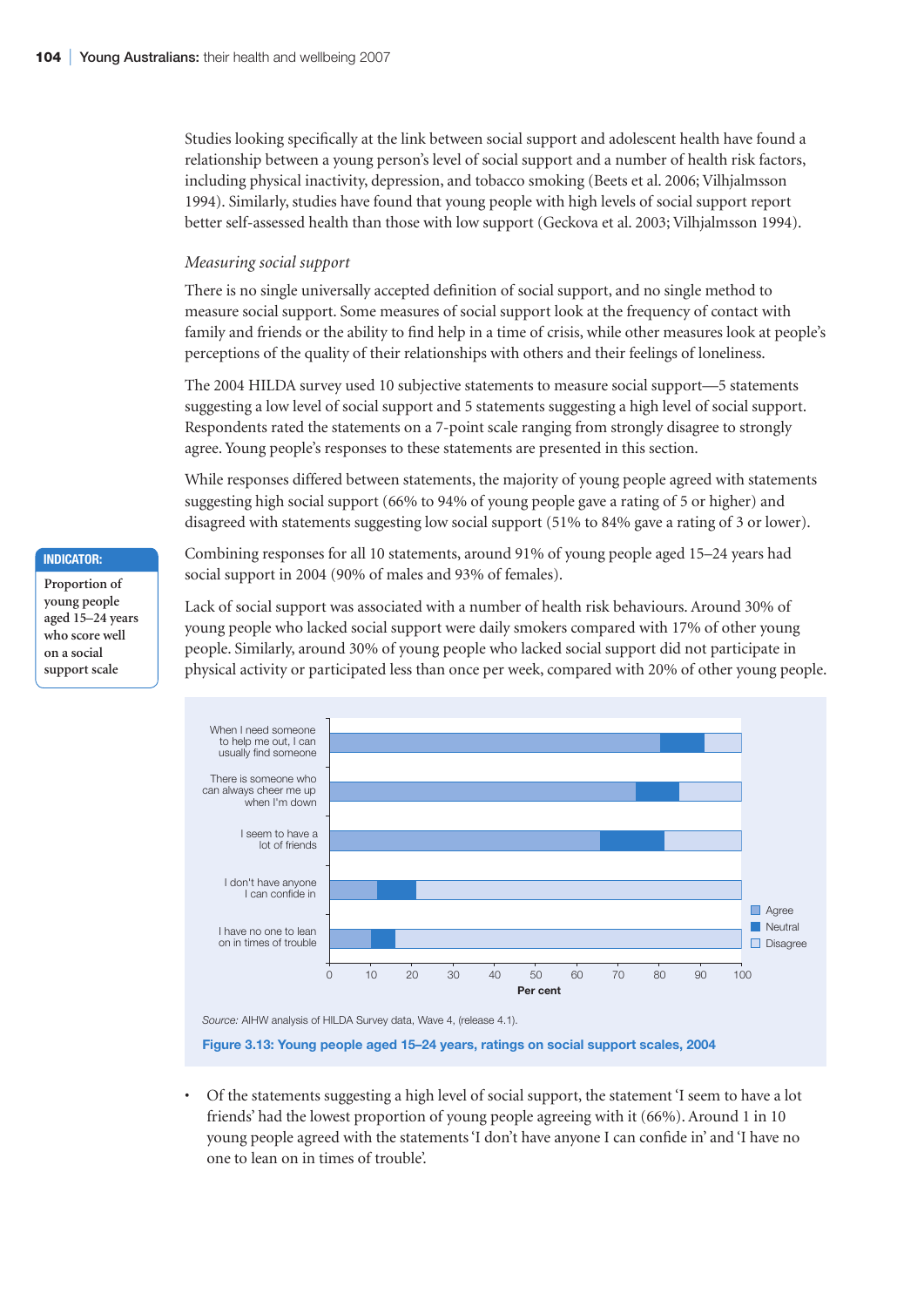## **Population groups**

Outside their immediate and/or extended families, young people are likely to find support among their peers at school, university or in the workplace. For young people who are unemployed, geographically isolated or highly mobile, establishing social networks may be more difficult. It could be expected that young people living in remote parts of Australia, or in communities with high youth unemployment, will experience greater social isolation than other young people.

### **Aboriginal and Torres Strait Islander young people**

Based on results from the 2004 HILDA survey, there was no statistically significant difference between the proportions of Indigenous and non-Indigenous young people who lacked social support (11% and 8% respectively).

Based on results from the ABS 2002 National Aboriginal and Torres Strait Islander Social Survey, around 91% of Indigenous young people aged 15–24 years were able to get support in a time of crisis from someone outside their household (91% for both males and females) (ABS 2004f).

### **Regional status**

Among young people aged 15–24 years responding to the HILDA survey in 2004, there was no statistically significant difference between the proportions of young people living in major cities who lacked social support (7%) and young people living in regional or remote areas (11%).

Social support was measured in the ABS 2002 General Social Survey through items such as the availability of support in a time of crisis and frequency of contact with family and friends. Results from the survey indicate that young people aged 18–24 years living in 'Other areas' (Outer Regional, Remote and Very Remote areas) were less likely to have weekly contact with families and friends than young people in Major Cities.



*Source:* AIHW analysis of ABS 2002 General Social Survey.

**Figure 3.14: Proportion of young people aged 18–24 years lacking social support by regional status, 2002**

#### **Socioeconomic status**

Based on results from the HILDA survey, 11% of young people aged 15–24 years living in the most disadvantaged areas (lowest socioeconomic quintile) lacked social support compared with 5% of young people living in the least disadvantaged areas (highest socioeconomic quintile) in 2004.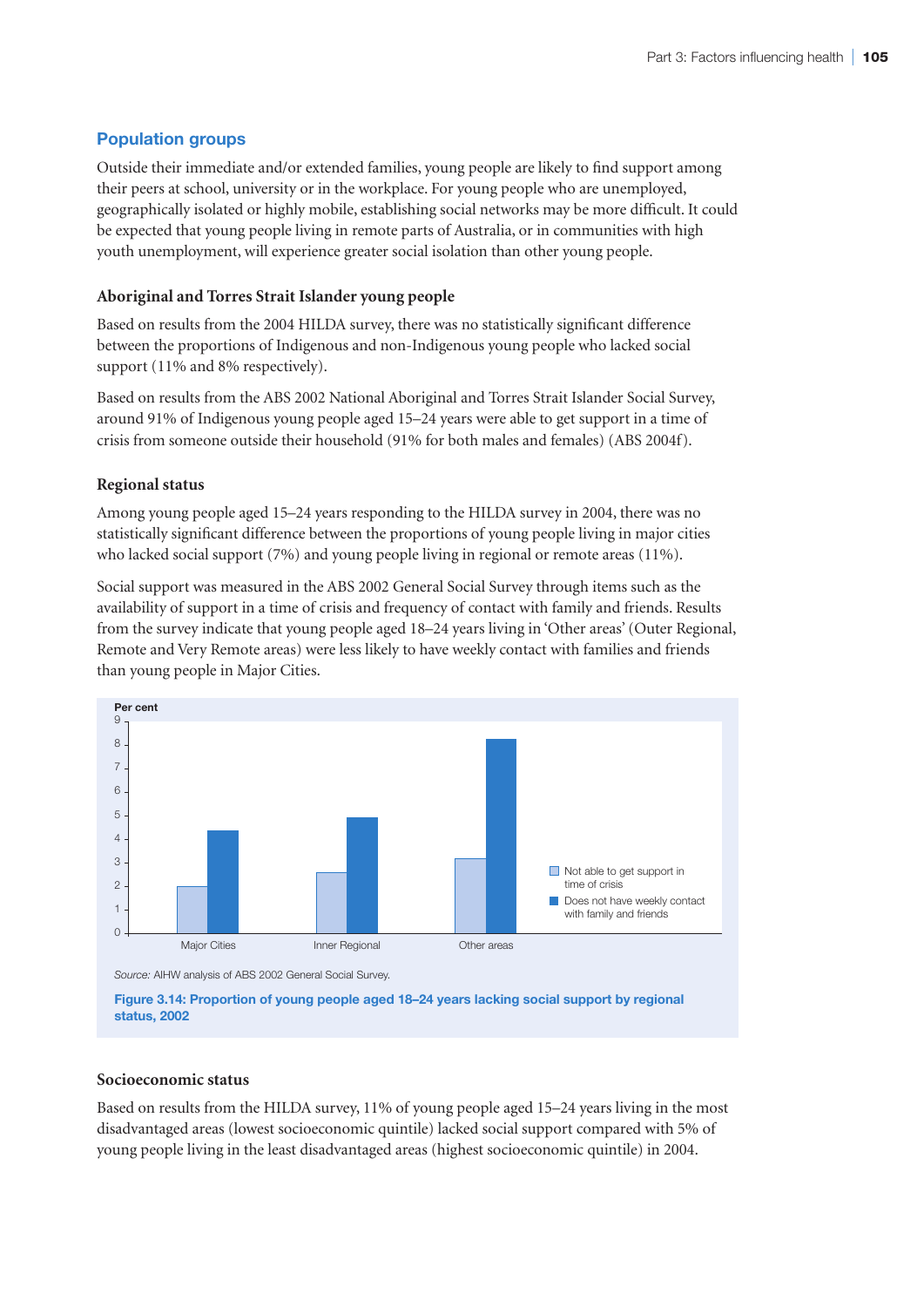## **Community and civic participation**

Young people's health and wellbeing has been shown to be associated with a sense of connectedness to family, school and the community (AIHW 2003a). Community and civic participation refers to those activities which demonstrate people's connectedness to their community, and includes activities such as being a member of a community organisation, enrolling to vote, signing a petition and volunteering.

Both the community and young people themselves benefit from youth participation in community and civic life. Community benefits include increased social trust, stronger social ties, and a greater capacity for collective action. The benefits for individuals have largely been examined with reference to adults (for example, Baum et al. 2000), where patterns of participation have been linked to overall physical and mental health. Young people who participate in community activities can also contribute to their own development through learning new skills, building confidence, and establishing diverse social networks.

### **Participation in community activities: volunteering**

Participation in social and community life is an important aspect of life for most people, and provides social and psychological benefits which are important for wellbeing. Volunteering is one form of community participation, which not only provides young people with social contact and learning opportunities, but also provides a valuable contribution to many community and welfare organisations.

In 2002, over one-quarter (28%) of young people aged 18–24 years were involved in unpaid voluntary work, according to the ABS 2002 General Social Survey. Proportions were similar for young males (27%) and young females (29%).



*Source:* AIHW analysis of 2002 ABS General Social Survey.

**Figure 3.15: Proportion of young people aged 18–24 years engaged in unpaid volunteer work, by type of organisation, 2002**

• Females were twice as likely as males to be engaged in unpaid volunteer work with community/ welfare organisations (10.7% and 5.2% respectively). In contrast, males were more likely than females to be engaged in unpaid volunteer work with sports/recreation organisations (14.1% and 8.2% respectively).

Young people were less likely to be involved in voluntary work than people in other age groups. The age group with the highest involvement was 35–44 years—42% of people in this age group were volunteers. The only age group with a lower volunteering rate was 75 years and over—24% of people in this age group were volunteers.

#### **Indicator:**

**Volunteering rate for young people aged 18–24 years**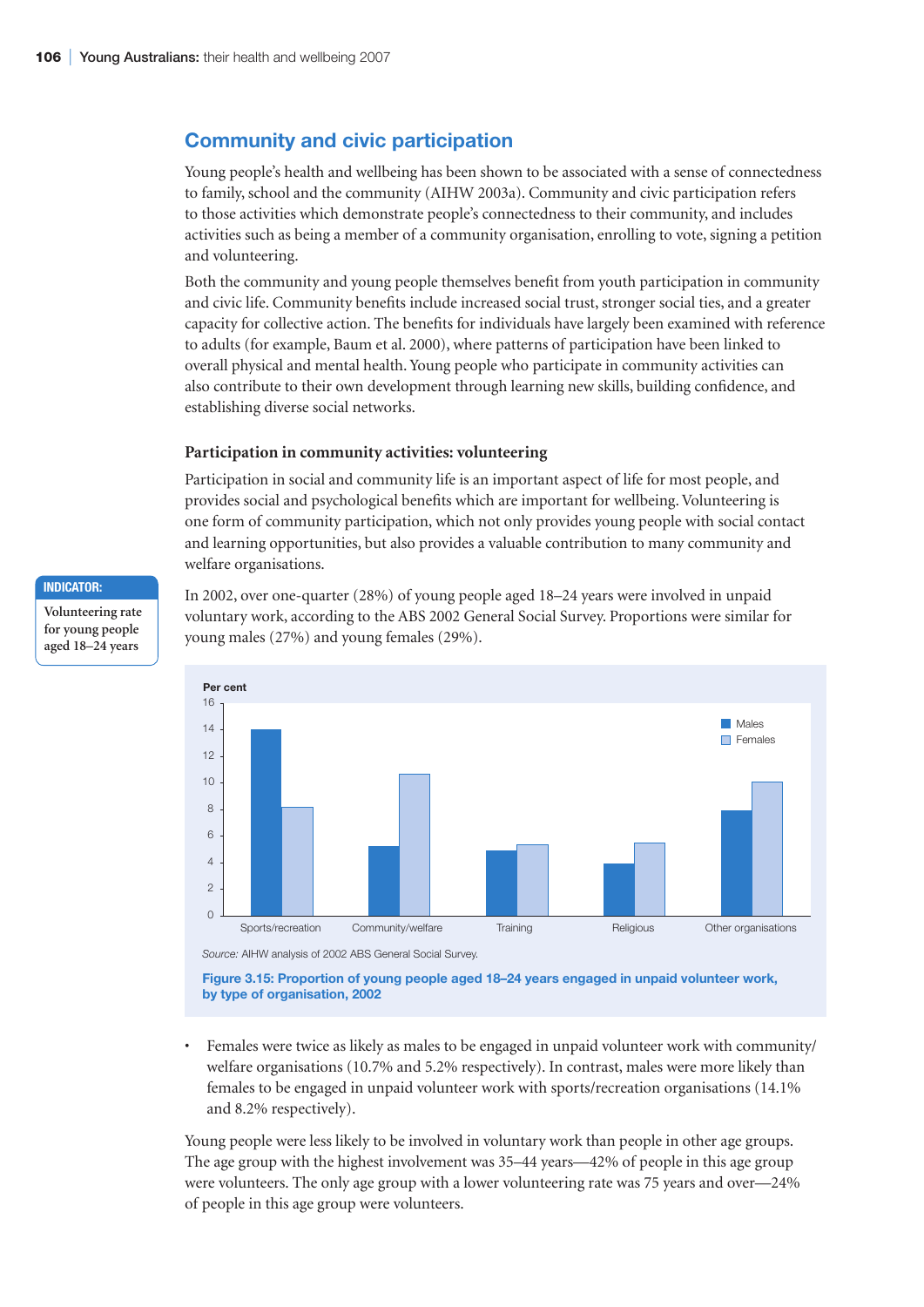Young people who volunteer in cultural and leisure activities may experience particular benefits. Cultural and leisure activities are often social activities that bring people with similar interests together in a relaxed and friendly environment. Many leisure activities offer young people an opportunity to rest and unwind or get outdoors, be active, and have fun—all of which is likely to help relieve stress and improve health.

Based on results from the ABS 2004 Survey of Work in Selected Culture and Leisure Activities, 21% of young people aged 15–24 years were involved in culture or leisure activities as a volunteer— 25% of young females and 17% of young males. When considering unpaid involvement only, young people had a higher rate of involvement than any other age group (15%).

## **Participation in civic activities: voting**

Civic engagement is an extension of community engagement, and refers to participation in more civically oriented organisations or events. It includes involvement in both formal and informal political processes, such as attending protest meetings, signing petitions, or making a regular commitment to a non-profit organisation's activities.

One of the most fundamental civic activities in Australia is enrolling to vote. At age 17, all Australians are entitled to register on the electoral roll and voting is compulsory for those aged 18 years and above.

Estimates from the Australian Electoral Commission indicate that at the 2004 electoral close, approximately 82% of young Australians (17–25 years of age) had enrolled to vote, compared with 95% of other Australians.

## **Aboriginal and Torres Strait Islander young people**

Results from the ABS 2002 National Aboriginal and Torres Strait Islander Social Survey indicate that one-quarter of Indigenous young people aged 15–24 years undertook voluntary work in the 12 months prior to the survey (ABS 2004f). Proportions were similar for young Indigenous males (26%) and young females (24%).

## **Assault and victimisation**

Obtaining an accurate count of the number of Australians who are the victims of violence is difficult as many victims are reluctant to report the crime. It is estimated that while 94% of motor vehicle thefts are reported to police, only 37% of assaults are reported (AIC: Johnson 2005). Research suggests that young victims aged under 25 years are less likely to report a violent crime than older victims (AIC: Johnson 2005). Young people, in particular, may feel intimidated and reluctant to report personal crimes if the perpetrator is known to them, or is in a position of power (perhaps because they are older or an authority figure). Despite their reluctance to report violent crime, young people have higher rates of all types of personal crime and rates decline with age (AIC: Johnson 2005).

## *Data sources and limitations*

There are numerous sources of crime data, both administrative and survey, and victimisation rates vary considerably across these data sources (ABS 2004e). Victimisation rates based on administrative data tend to be significantly lower than those based on survey data as many people do not report crimes to the police.

Even within a particular type of data source (that is, administrative or survey), rates will vary. For example, survey data will vary according to the survey methodology and people's willingness to disclose their experiences in the survey context. Similarly, administrative sources vary according to the recording practices of police in different jurisdictions. In 2005, recording practices for assault

### **Indicator:**

**Proportion of young people aged 15–24 involved in cultural or leisure activities as a volunteer**

## **Indicator:**

**Proportion of 17 and 18 year olds who have registered to vote**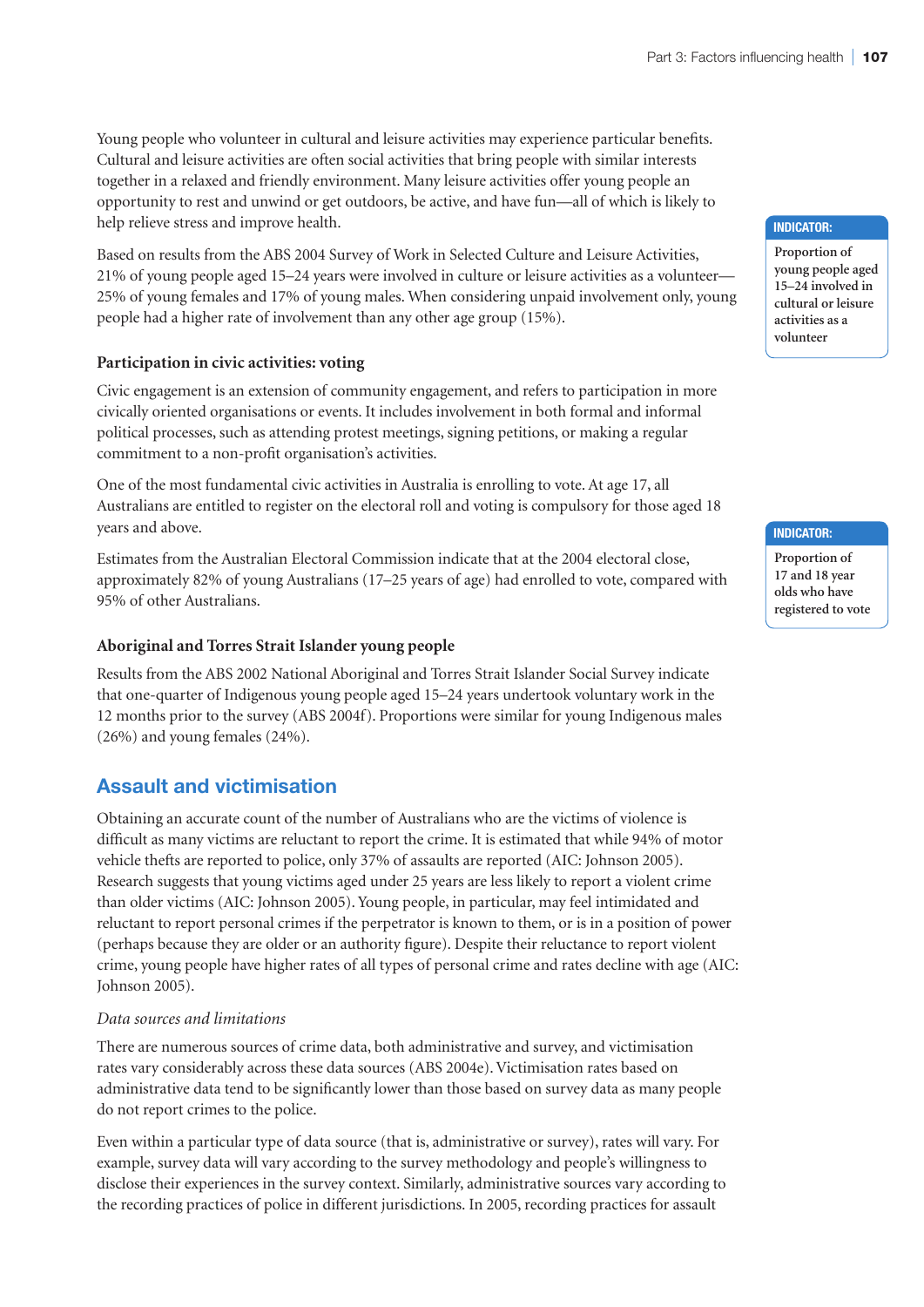and sexual assault differed so widely across jurisdictions that they cannot be compared. As a result, there are no recent national recorded crime statistics for these offences (ABS 2006e).

Data reported in this section include victimisation rates from three ABS surveys—the 2005 Crime and Safety Survey, the 2005 Personal Safety Survey, and the 2002 General Social Survey. Age groups vary across surveys, as does the detail of information collected. In all surveys, respondents were asked about personal crimes they had experienced in the last 12 months. The AIHW 2004 National Drug Strategy Household Survey provides additional information about young people who are victims of alcohol- and drug-related violence. Together, these sources provide a broad picture of physical and sexual assault among young people in Australia.

#### **Physical and sexual assault**

A large body of international research suggests that physical and sexual violence has multi-faceted short- and long-term negative effects on development (Paolucci et al. 2001). In addition to physical injuries, a history of abuse has been associated with depression, anxiety disorders, and substance abuse (Molnar et al. 2001). Data also show that young victims of violent crime are more likely than other young people to become victims of violent crime in adulthood (AIC (Australian Institute of Criminology): Johnson 2005).

#### **Indicator:**

**Rate of young people aged 12–24 years who have been the victim of physical and/or sexual assault**

#### **Table 3.22: Victims of assault aged 15–24 years, by age group and sex, 2005**

|              |       | <b>Males</b>                    |       | <b>Females</b>                    |       | <b>Persons</b>             | <b>Victimisation</b>      |
|--------------|-------|---------------------------------|-------|-----------------------------------|-------|----------------------------|---------------------------|
| Age<br>group | '000  | Per cent of all<br>male victims | '000' | Per cent of all<br>female victims | '000  | Per cent of<br>all victims | prevalence<br>rate $(\%)$ |
| $15 - 19$    | 68.1  | 16.5                            | 65.4  | 18.3                              | 133.5 | 17.3                       | 9.9                       |
| $20 - 24$    | 66.9  | 16.2                            | 45.3  | 12.7                              | 112.2 | 14.6                       | 7.9                       |
| $15 - 24$    | 135.0 | 32.7                            | 110.7 | 21.0                              | 245.7 | 21.9                       | 8.9                       |

*Source:* ABS 2006e.

- In 2005, there were 245,700 young people aged 15–24 years who were victims of assault (a victimisation prevalence rate of 8.9%).
- The victimisation prevalence rate for assault in 2005 was slightly higher for 15–19 year olds (9.9%) than for 20–24 year olds (7.9%).
- One-third (32.7%) of all male victims of assault and one-fifth (21.0%) of all female victims of assault were aged 15–24 years.

#### **Table 3.23: Victims of violence 18–24 years, by type of violence and sex, 2005**

|                         |                                 | <b>Males</b>               |                                   | Female                       | <b>Persons</b>             |                             |  |
|-------------------------|---------------------------------|----------------------------|-----------------------------------|------------------------------|----------------------------|-----------------------------|--|
| <b>Type of violence</b> | Per cent of all<br>male victims | Per cent of<br>young males | Per cent of all<br>female victims | Per cent of<br>young females | Per cent of<br>all victims | Per cent of<br>young people |  |
| Physical assault        | 42.7                            | 21.1                       | 27.2                              | 7.0                          | 37.5                       | 14.2                        |  |
| Physical threat         | 35.4                            | 14.2                       | 30.2                              | 5.2                          | 33.9                       | 9.8                         |  |
| Sexual assault          | $*32.6$                         | $*1.4$                     | 28.2                              | 3.0                          | 29.5                       | 2.2                         |  |

*Note:* Estimates marked with \* have a relative standard error (RSE) of between 25% and 50% and should be interpreted with caution. *Source:* ABS 2006n.

- In 2005, 14% of 18–24 year olds were the victims of physical assault, 10% of physical threats and 2% of sexual assault.
- Males had much higher rates of physical assault (21.1%) and physical threat (14.2%) than females (7.0% and 5.2% respectively).
- More than one-third of all victims of physical assault (37.5%) and physical threat (33.9%) were young people aged 18–24 years.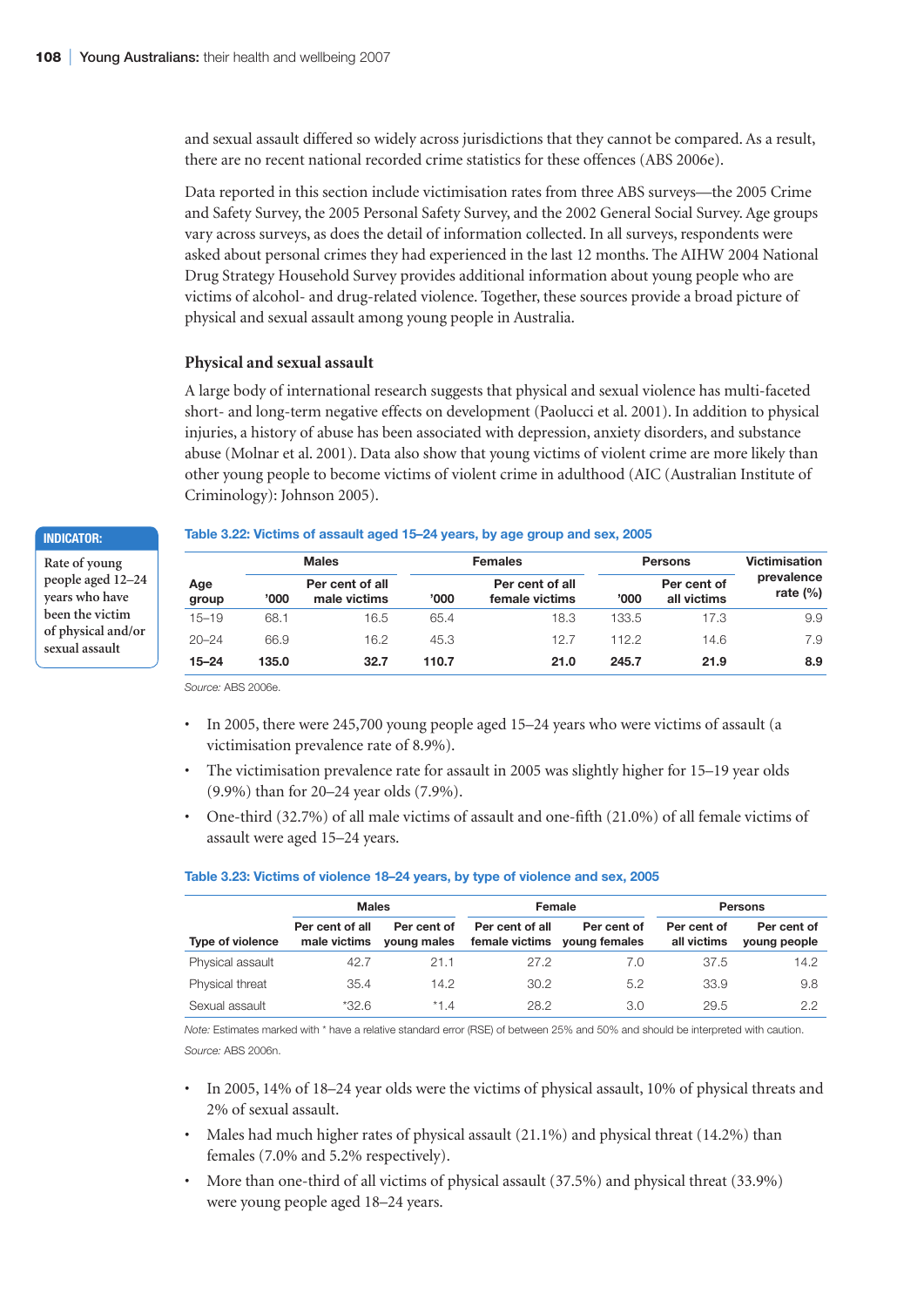### **Alcohol- and drug- related violence**

There is a strong link between alcohol and other drug consumption and violence. Young people are more likely to be involved in alcohol and other drug-related violence than other Australians, particularly young males. Violence can include physical and verbal abuse, as well as being put in fear by another person, all of which can impact on a person's health and wellbeing.

Data on alcohol and drug related violence is from the 2004 National Drug Strategy Household Survey—a comprehensive survey focused on licit and illicit drug use among Australians.



**Indicator: Alcohol- and drug-related violence victimisation rate for young people aged 14–24 years**

**Figure 3.16: Victims of alcohol- and drug-related incidents in the past 12 months, aged 14–24 years, by incident and sex, 2004**

- In the 12 months prior to the survey, 31% of young people aged 14–24 years were the victim of drug-related violence (including alcohol-related violence) . Verbal abuse was the most common form of drug-related violence experienced by young people (27%), followed by being 'put in fear' (15%), and physical abuse (5%).
- Males were slightly more likely to report being the victim of alcohol and drug-related violence than females (33% compared with 30%).
- While females were more likely than males to report being 'put in fear', males were more likely than females to report being the victim of drug-related verbal abuse or drug-related physical abuse.

#### **Table 3.24: Victims of alcohol- and drug-related incidents in the past 12 months, aged 14–24 years, by influence and incident, by sex, 2004 (per cent)**

| Influence and incident | <b>Males</b> | <b>Females</b> | <b>Persons</b> |
|------------------------|--------------|----------------|----------------|
| <b>Alcohol</b>         |              |                |                |
| Verbal Abuse           | 27.5         | 22.5           | 25.0           |
| <b>Physical Abuse</b>  | 5.4          | 3.5            | 4.4            |
| Put in Fear            | 10.6         | 15.4           | 13.0           |
| Any incident           | 30.4         | 27.4           | 28.9           |
| <b>Illicit drugs</b>   |              |                |                |
| Verbal Abuse           | 10.8         | 8.8            | 9.8            |
| <b>Physical Abuse</b>  | 1.8          | 1.4            | 1.6            |
| Put in Fear            | 6.0          | 8.5            | 7.3            |
| Any incident           | 13.3         | 12.5           | 12.9           |

*Source:* AIHW analysis of 2004 National Drug Strategy Household Survey.

*Source:* AIHW analysis of 2004 National Drug Strategy Household Survey.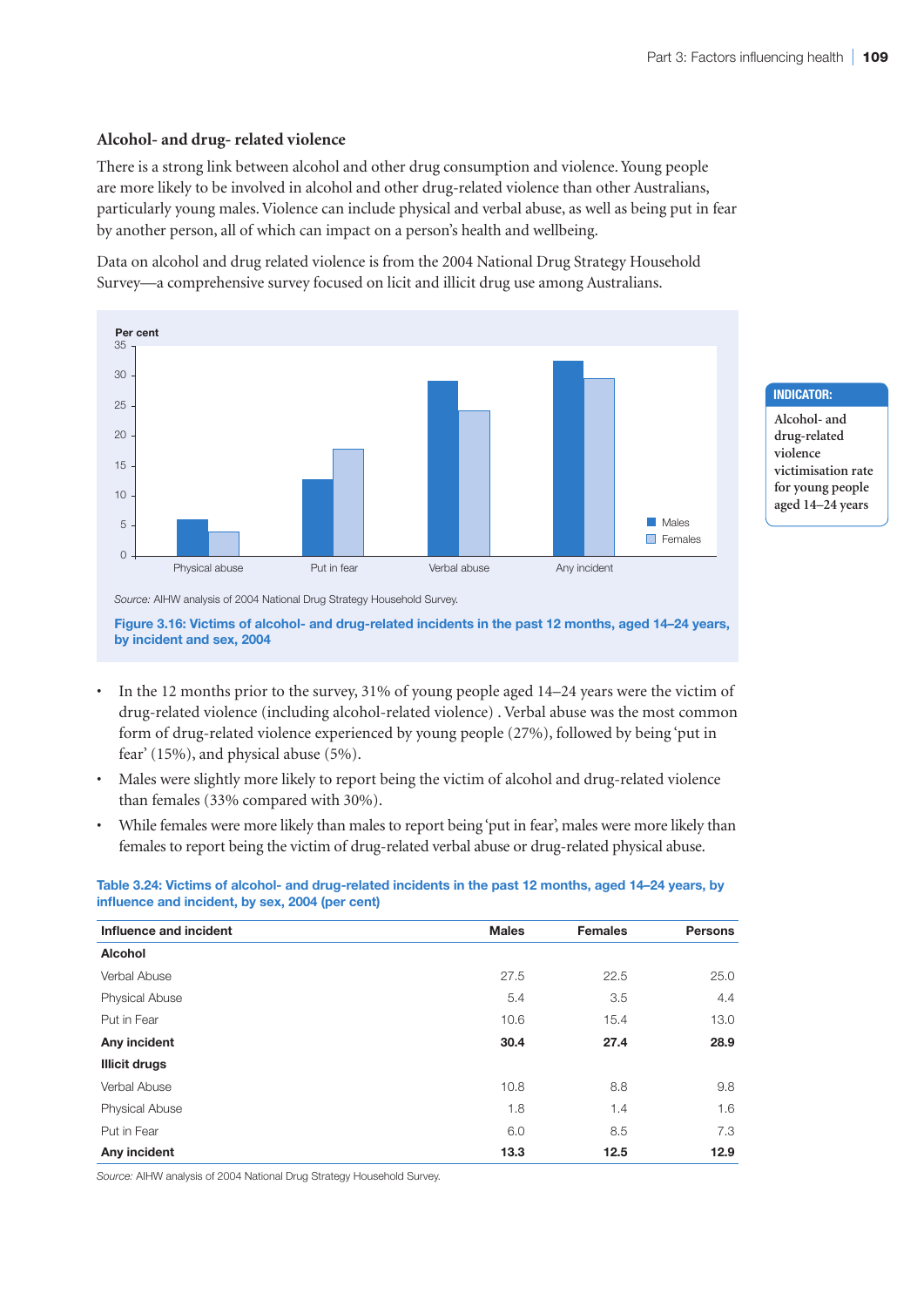- In 2004, 29% of young people aged 14–24 years were the victims of alcohol-related violence and 13% were the victims of illicit drug-related violence.
- One-quarter of 14–24 year olds had been verbally abused by a person under the influence of alcohol.

#### **Hospital separations due to assault**

In more serious cases of assault, the victim may require medical treatment or may be hospitalised. In 2004–05, there were 7,359 hospital separations among young people aged 12–24 years for an injury caused by assault, a rate of 203 per 100,000 young people (ICD-10-AM codes S00–T98 & X85–Y09, Y87.1).

The young person's relationship to the person identified as the perpetrator of the assault differed for young males and young females. Among the separations for young males, 16% were due to assaults perpetrated by one or multiple strangers, compared with 8% for young females. In contrast, 33% of the separations for young females were due to assaults perpetrated by a spouse or domestic partner, compared with less than 1% for young males.

Further information on hospital separations for injuries caused by assault is available under *Injury and poisoning* in Part 2 of this report.

## **Population groups**



#### **Aboriginal and Torres Strait Islander young people**

*Notes*

1. Age-standardised to the Australian population as at 30 June 2001.

2. ICD-10-AM codes S00–T98 & X85–Y09, Y87.1.

3. For data quality reasons, this figure includes data for Queensland, Western Australia, South Australia and the Northern Territory (public hospitals) only. The data presented here are not necessarily representative of the jurisdictions excluded. *Source:* AIHW National Hospital Morbidity database.

**Figure 3.17: Assault hospital separation rate for young people aged 12–24 years, by sex and Indigenous status, 2004–05 (per 100,000)**

• In 2004–05, age-standardised hospital separation rates for injuries due to assault were significantly higher among Indigenous young people aged 12–24 years compared with other young Australians (Qld, WA, SA and public hospitals in NT only). The rates for Indigenous young people were 1,248 per 100,000 for males and 1,502 per 100,000 for females, compared with 298 per 100,000 for other Australian males and 46 per 100,000 for other young Australian females.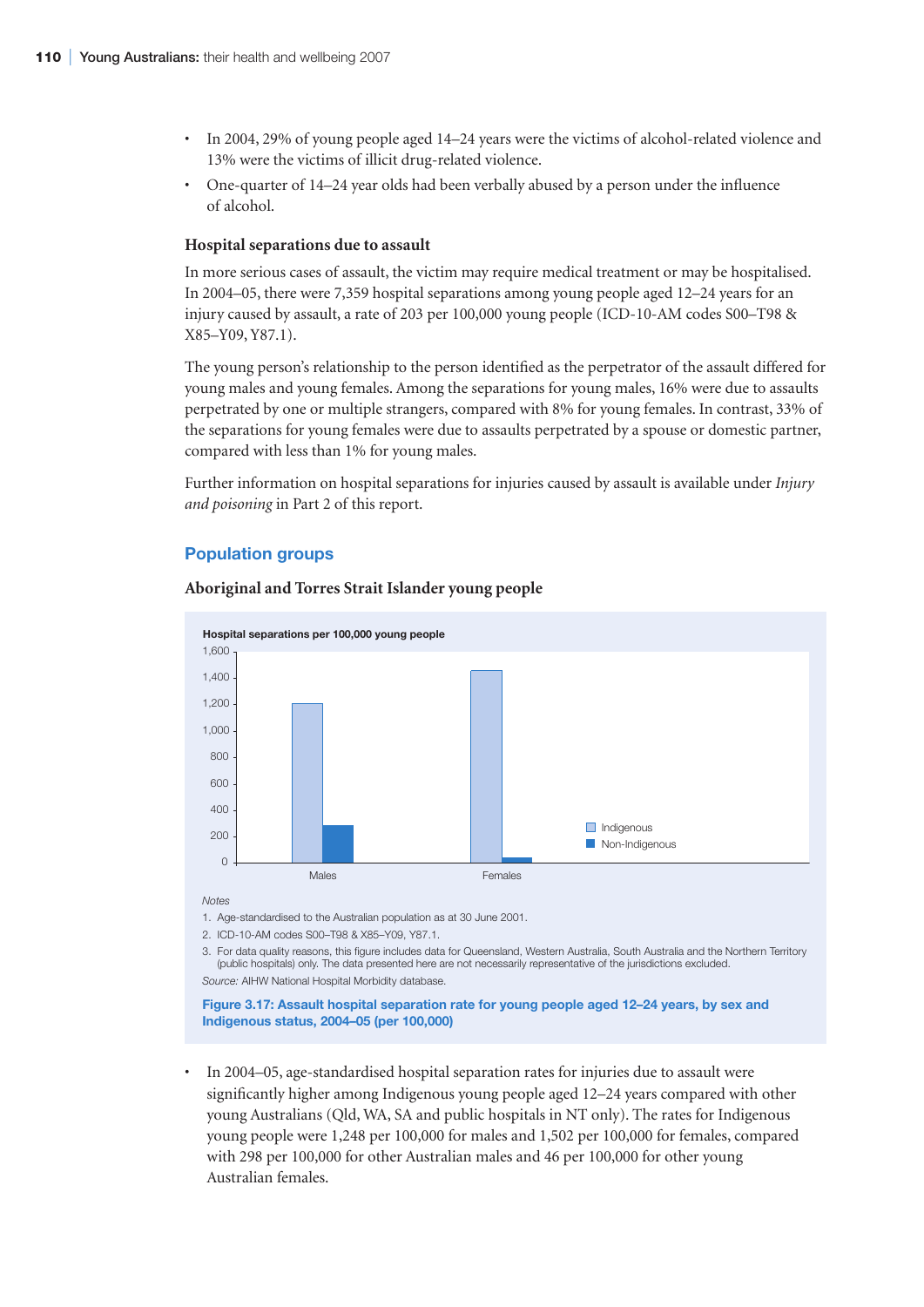### **Regional status**





• In 2004–05, age-standardised hospital separation rates for injuries due to assault were lowest among young people aged 15–24 years living in Major Cities (210 per 100,000) and Inner Regional areas (240 per 100,000) and highest among young people living in Remote (706 per 100,000) or Very Remote areas (1,771 per 100,000).

Results from the ABS 2002 General Social Survey indicate that young people aged 18–24 years living in Inner Regional areas were more likely to report being the victim of physical or threatened violence (20%) than young people living in Major Cities (16%) or other areas (10%).

#### **Socioeconomic status**

Results from the ABS 2002 General Social Survey showed a steady increase in the proportion of young people aged 18–24 years reporting that they had been the victim of physical or threatened assault with increasing socioeconomic disadvantage. The most disadvantaged young people (lowest socioeconomic quintile) were more likely to be the victim of physical or threatened violence (20%) than the least disadvantaged young people (highest socioeconomic quintile) (12%).

A similar pattern was observed in the 2004–05 hospital separation rates for injuries due to assault by relative disadvantage. Young people aged 15–24 years living in the most disadvantaged areas were twice as likely to be hospitalised (3.4%) as young people living in the least disadvantaged areas (1.6%).

## **Homelessness**

It is well documented that children and young people who are homeless, whether as part of a family unit or on their own, experience negative social and health consequences (AIHW 2006d). A number of specific health conditions have been associated with homelessness, including gastroenteritis and a range of respiratory conditions, such as bronchitis and asthma (Kermode et al. 1998). Mental illnesses, such as depression and schizophrenia, are also relatively common among homeless people (Kermode et al. 1998).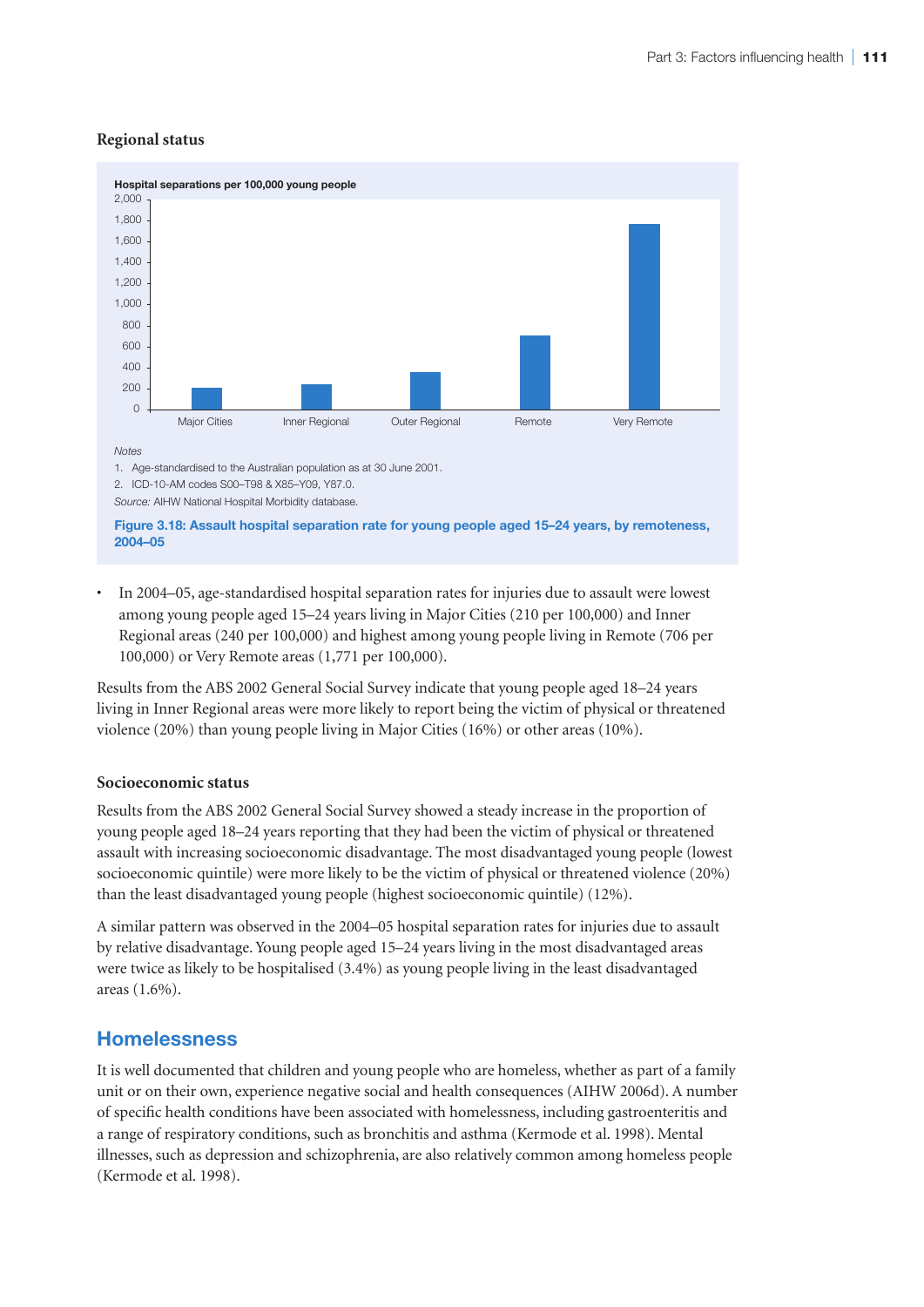The social and physical conditions in which many homeless people live contribute to, or exacerbate, their poor health (Kermode et al. 1998). Young people who become homeless are at an increased risk of exposure to a number of social and environmental factors that could damage their health. These include physical and sexual assault, poor diet, and inadequate shelter. Young homeless people are also more likely than other young people to engage in health risk behaviours such as tobacco use, drug and alcohol abuse, and unsafe sex (Sibthorpe et al. 1993).

#### *Estimating the homeless population*

Obtaining an accurate count of the homeless population is difficult as people often move in and out of homelessness and may never be counted. There are two major data sources providing information on the number of homeless people in Australia—the ABS Census of Population and Housing, and statistics collected from homeless refuges funded under the Supported Accommodation Assistance Program (SAAP).

The ABS uses a cultural definition of homelessness to identify the homeless population in the Census (ABS 2003b; for a discussion of alternative definitions of homelessness see AIHW 2005b). Homelessness is defined in reference to culturally acceptable minimum standards of housing. In Australia, this is considered to be a small rental flat with a bedroom, living room, kitchen, bathroom and an element of security of tenure. People without such accommodation are considered homeless.

People living on the streets or in makeshift accommodation, people living temporarily with others, and people living in boarding houses were counted, where possible, among the homeless in the 2001 Census. Census data provides a point-in-time measure of the homeless population—the number of people homeless on a particular night.

SAAP is the major government response to homelessness, providing recurrent funding to agencies offering a variety of support services to homeless people. The definition of homelessness used to determine eligibility for SAAP services is broader than the cultural definition and includes people at imminent risk of homelessness. SAAP data provides an estimate of the number of people who were homeless at some point over a 12-month (or other) period of time and who sought assistance.

**Indicator:**

**Proportion of young people aged 12–24 who are currently homeless**

The ABS combines information from the Census with SAAP statistics to produce an estimate of the number of people that are homeless on Census night (ABS 2003b). Using these combined sources, the ABS estimates that on Census night, 2001, 99,900 people were homeless, including 36,173 young people aged 12–24 years (36% of the homeless population and 1% of the population aged 12–24 years).

## **SAAP clients**

SAAP data provide important information about service utilisation among young homeless people, and are the most recent available data on youth homelessness. Young people may access SAAP services in one of two ways—they may themselves become a SAAP client, or they may accompany a parent or guardian who is a SAAP client.

#### **Table 3.25: SAAP clients by age and sex, 2004–05**

|                  |               | <b>Males</b> |               | <b>Females</b> | <b>Persons</b> |         |
|------------------|---------------|--------------|---------------|----------------|----------------|---------|
| Age              | <b>Number</b> | Percent      | <b>Number</b> | Percent        | <b>Number</b>  | Percent |
| $12 - 14$ years  | 500           | 1.2          | 800           | 1.3            | 1,400          | 1.4     |
| 15-17 years      | 3.600         | 8.9          | 6,000         | 10.1           | 9,500          | 9.5     |
| 18-19 years      | 3.000         | 7.4          | 4,800         | 8.1            | 7,800          | 7.8     |
| $20 - 24$ years  | 5,600         | 13.9         | 9,800         | 16.5           | 15.400         | 15.4    |
| Ages 12-24 years | 12,700        | 31.5         | 21.400        | 36.0           | 34,100         | 34.2    |
| All ages         | 40,400        | 100.0        | 59,400        | 100.0          | 99,800         | 100.0   |

*Note:* Figures have been weighted to adjust for incomplete coverage.

*Source:* SAAP National Data Collection 2004–05.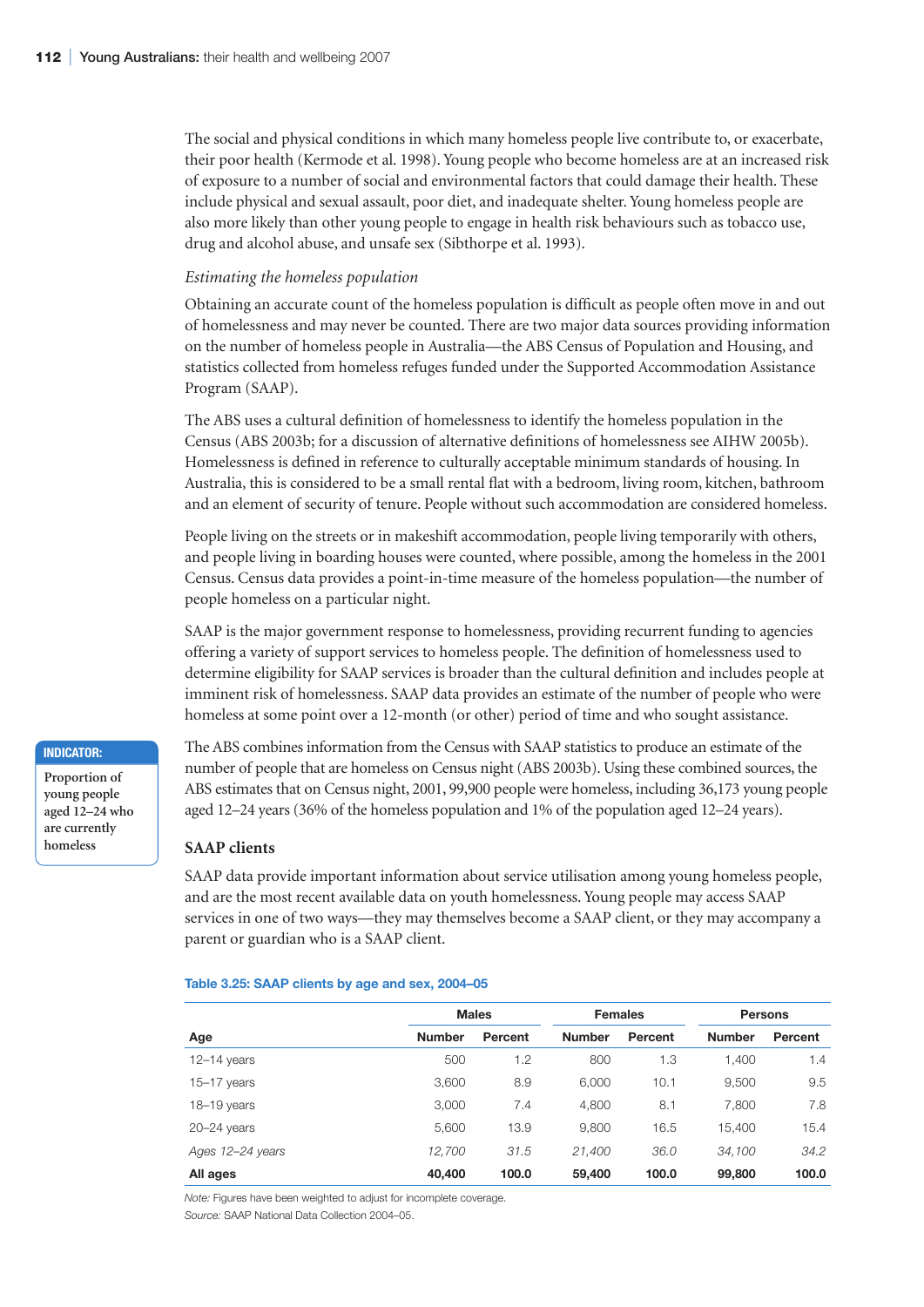- In 2004–05, 34,100 young people aged 12–24 years accessed SAAP services (less than 1% of 12–24 year olds). A further 7,500 children aged 13–17 years accompanied a parent or guardian who was receiving SAAP support.
- During 2004–05, 1 in 3 (34%) clients of SAAP funded agencies were aged 12–24 years.
- The majority of young SAAP clients were female (63%; or 21,400 out of 34,100).



### *Reasons for seeking SAAP assistance*

*Notes*

1. 'Accommodation problems' includes usual accommodation unavailable, eviction/previous accommodation ended, and emergency accommodation ended; 'Interpersonal relationships' includes relationship/family breakdown, time out from family/ other situation, and interpersonal conflicts; 'Domestic violence/abuse' includes domestic violence, physical/emotional abuse, and sexual abuse; 'Financial' includes financial difficulty and gambling; 'Health' includes drug and alcohol abuse and psychiatric illness; 'Other' includes recent arrival to area with no means of support, itinerant, recently left institution, and 'other' reasons

2. Figures have been weighted to adjust for incomplete coverage. *Source:* SAAP National Data Collection 2004–05.

**Figure 3.19: SAAP support periods for clients aged 12–24 years: main reason for seeking assistance, 2004–05**

In 2004–05, among young male SAAP clients, the most common main reason for seeking assistance was accommodation problems (36% of support periods for young males). In the same year, the most common main reason for seeking assistance among young females was interpersonal relationships (29% of support periods for young females). Domestic violence/ abuse was also a common main reason for seeking assistance among females (23%).

## **Aboriginal and Torres Strait Islander young people**

The rate of homelessness among Indigenous Australians is considerably higher than among other Australians. While 2.4% of the Australian population identify as Indigenous, 9% of the homeless population at the 2001 Census were Indigenous (ABS 2003b).

Indigenous people were also over-represented among SAAP clients during 2004–05, making up 16% of all SAAP clients for that period (AIHW 2006e). Indigenous young people were also overrepresented among SAAP clients. While 3.4% of the young people aged 12–24 years identify as Indigenous, 19% of young SAAP clients aged 12–24 years were Indigenous.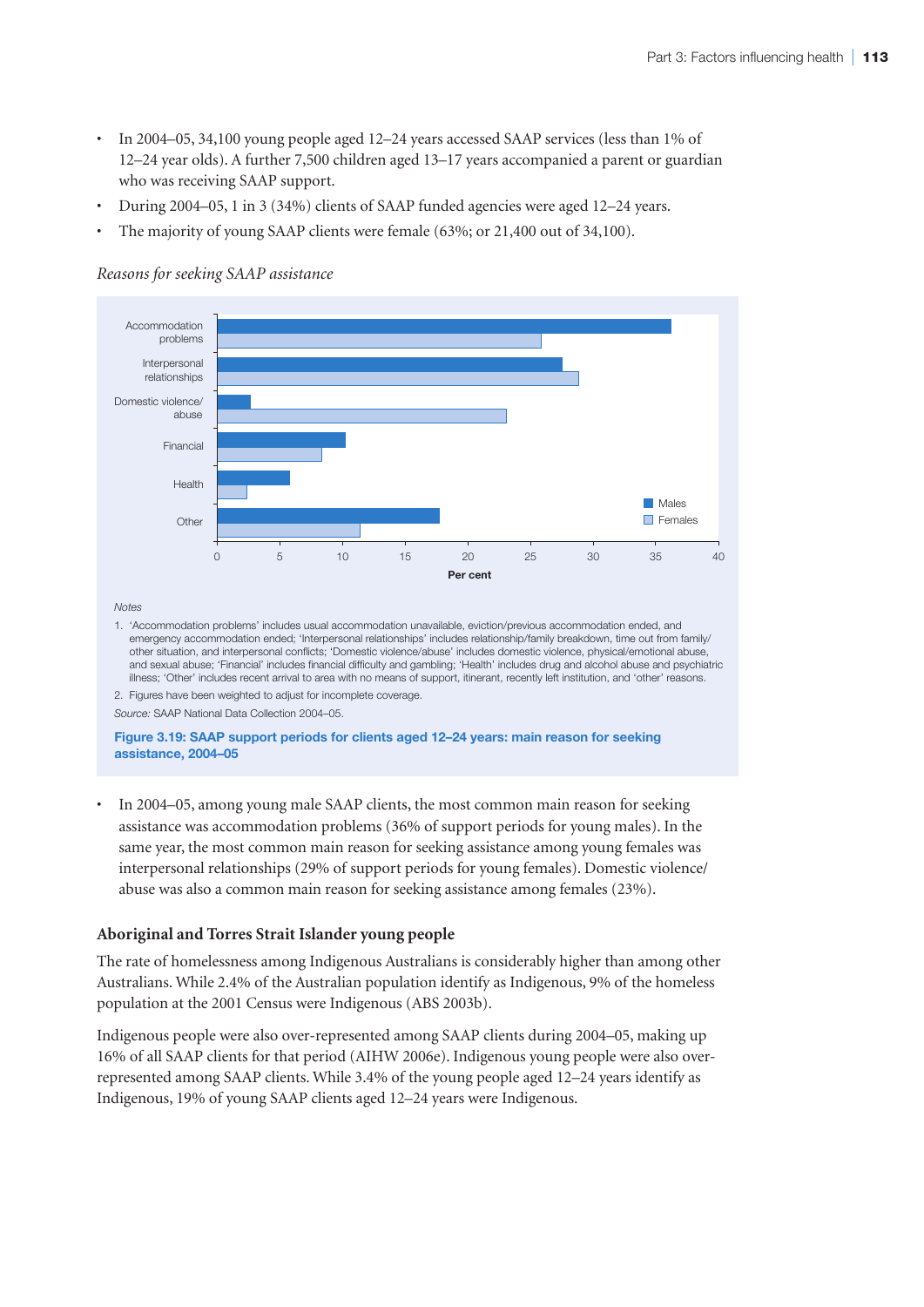

• Among young people aged 12–24 years, the age-standardised rate for seeking SAAP assistance for Indigenous females (74 per 1,000) was 8 times the rate for non-Indigenous females (9 per 1,000), and the rate for Indigenous males (27 per 1,000) was 4 times the rate for non-Indigenous males (6 per 1,000).

## **Legal and justice issues**

Young people who come into contact with the criminal justice system represent a particularly disadvantaged population, characterised by high levels of socioeconomic stress, physical abuse and childhood neglect. In fact, childhood neglect is considered to be one of the strongest predictors of later youth offending. There are a number of family and community factors leading to neglect, including economic hardship, housing inadequacy, poor social support networks, and poor family functioning.

Young offenders often have significant physical and mental health needs, and many have engaged in health-risk behaviours from an early age (Allerton & Champion 2003; Bickel & Campbell 2002). A recent study looking at the health needs of young people in juvenile justice custody in NSW found high prevalence rates for a number of conditions, particularly sexually transmissible and bloodborne infections such as hepatitis B and hepatitis C (Allerton & Champion 2003). Injuries were also common (sometimes the result of assaults perpetrated by fellow detainees), as were symptoms of psychological disorders, substance use problems, suicide, and self-harm.

Depending on their age, young people accused of committing crimes are dealt with within either the juvenile justice system or the adult justice system. Young people aged up to 17 years are generally considered 'juveniles' and those aged 18 years or over are considered 'adults', although this varies somewhat between states and territories. This section looks at the proportion of young people aged 12–17 years in juvenile justice supervision and the rate of imprisonment among young people aged 18–24 years.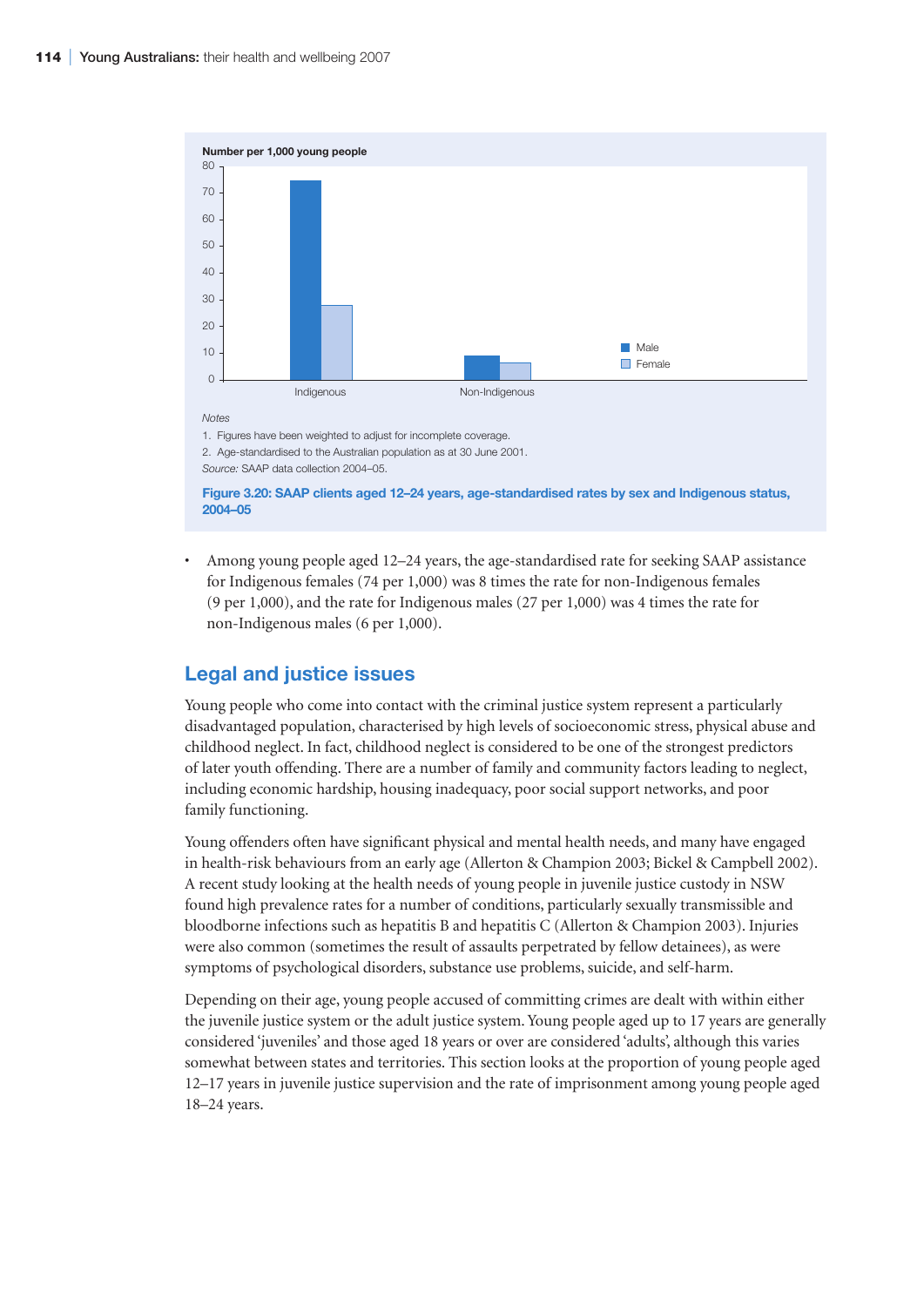## **Juvenile justice**

Although every state and territory has its own juvenile justice legislation, the legislation is similar across Australia. For example, key principles of juvenile justice in all jurisdictions include: diversion of young people from court where appropriate; incarceration as a last resort; victim's rights; the acceptance of responsibility by the offender for his or her behaviour; and community safety (AIHW 2005b:117–121).

National data on young people under juvenile justice supervision, either pre-sentence or sentenced, are available from the Juvenile Justice National Minimum Data Set (JJ NMDS). These data are collected by the AIHW from the departments in each state and territory with responsibility for juvenile justice (AIHW 2006f).

Juvenile justice supervision may be either community-based or detention-based. The vast majority of supervision is, however, community-based. During 2003–04, only a small proportion (9%) of periods of supervision involved detention (AIHW 2006f).

### **Table 3.26: Young people under juvenile justice supervision aged 12–17 years, by age and sex, 2003–04 (per 100,000 young people)**

|                   | <b>Male</b>   |             |               | Female      | <b>Persons</b> |             |  |
|-------------------|---------------|-------------|---------------|-------------|----------------|-------------|--|
| Age group         | <b>Number</b> | Per 100,000 | <b>Number</b> | Per 100,000 | <b>Number</b>  | Per 100,000 |  |
| $12 - 13$ years   | 667           | 233.9       | 173           | 63.8        | 840            | 151.0       |  |
| $14-15$ years     | 2.626         | 938.4       | 667           | 250.0       | 3.293          | 602.4       |  |
| $16 - 17$ years   | 4.026         | 1.448.5     | 867           | 331.2       | 4.902          | 903.7       |  |
| Total 12-17 years | 7.319         | 868.2       | 1.749         | 213.8       | 9.035          | 549.1       |  |

**Indicator:**

**Proportion of young people aged 12–17 years in juvenile justice supervision**

*Source:* 2003–04 Juvenile Justice National Minimum Dataset.

- During 2003–04, 9,035 young people aged 12–17 years were under juvenile justice supervision (a rate of 549 per 100,000 young people).
- The supervision rate for males was higher than that for females (868 compared with 214 per 100,000 young people).
- Supervision rates increased with age—the rate for 16–17 year olds was 1.5 times the rate for 14–15 year olds (904 compared with 602 per 100,000 young people).

## **Young people in prison**

The health status of prisoners is generally poor. Inmate surveys have shown that high proportions of prisoners have communicable diseases such as hepatitis B and hepatitis C, and that prisoners are more likely to engage in health-risk behaviours such as smoking (Butler et al. 2004; Butler et al. 1999; D'Souza et al. 2005; Young et al. 2005).

Following release, the health status of prisoners remains poor and participation in health-risk behaviours is high. Studies have consistently found that recently released prisoners have a higher risk of death than the general population. A recent study in Western Australia found the most common causes of death were related to drug and alcohol abuse, suicide or motor vehicle accidents (Stewart et al. 2004).

Young people are over-represented in the prison population. In 2006, young people aged 18–24 years comprised 20% of the total prison population (ABS 2006o), yet only 10% of the total Australian population were aged 18–24 years in the same year.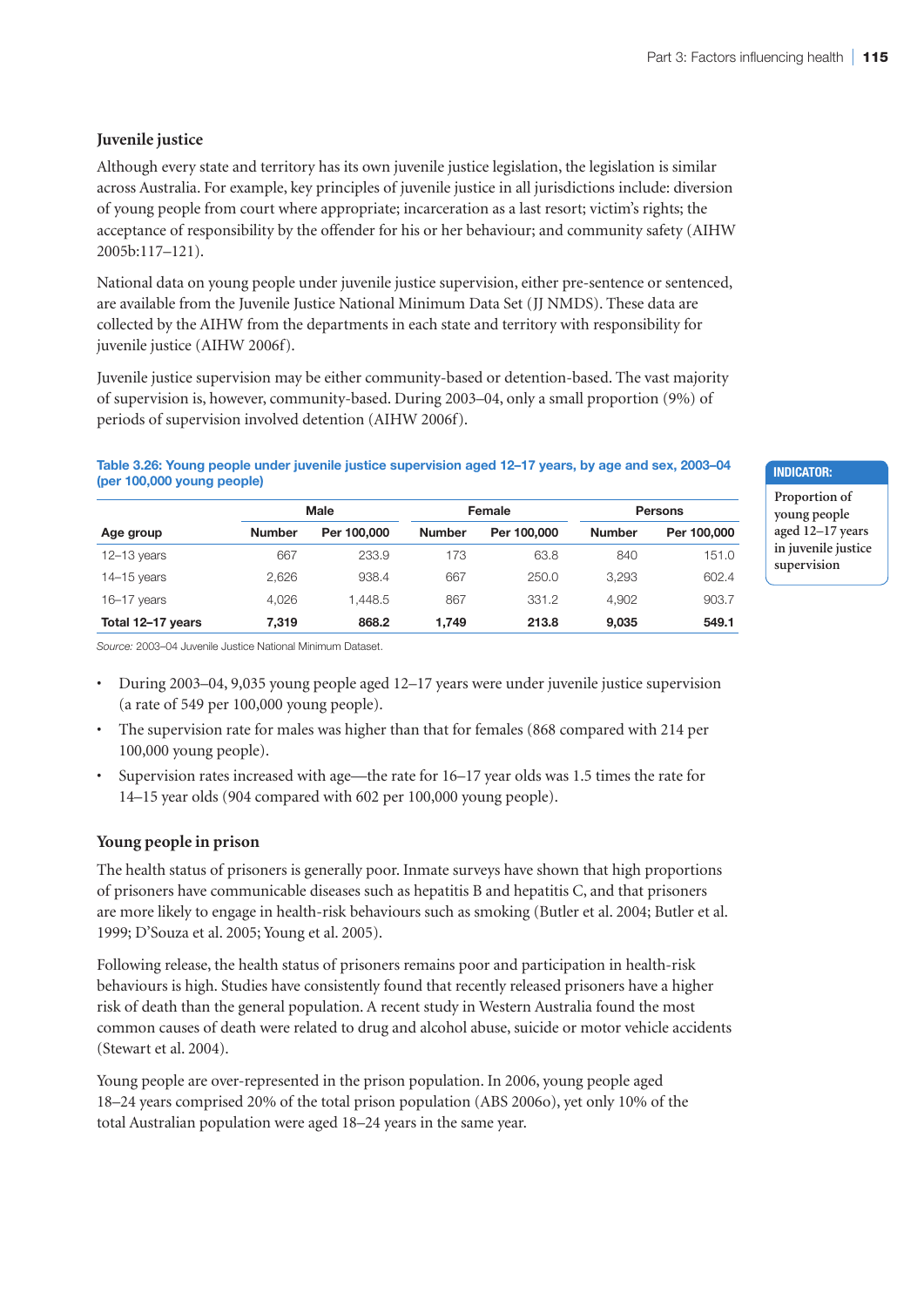**Indicator: Rate of imprisonment among young people aged 18–24 years**

|                 |               | <b>Males</b> |               | <b>Females</b> | <b>Persons</b> |       |  |
|-----------------|---------------|--------------|---------------|----------------|----------------|-------|--|
| Age             | <b>Number</b> | Rate         | <b>Number</b> | Rate           | <b>Number</b>  | Rate  |  |
| 18 years        | 247           | 172.9        | 16            | 11.8           | 263            | 94.4  |  |
| 19 years        | 488           | 336.4        | 31            | 22.6           | 519            | 183.8 |  |
| $20 - 24$ years | 4.008         | 537.5        | 268           | 37.9           | 4.276          | 294.4 |  |
| 18-24 years     | 4,743         | 458.9        | 315           | 32.1           | 5.058          | 251.2 |  |

**Table 3.27: Rate of imprisonment among young people aged 18–24 years, by age and sex, 30 June 2006 (per 100,000 young people)**

*Source:* ABS 2006o.

- In 2006, there were approximately 5,058 18–24 year olds in prison, a rate of 251 per 100,000 young people.
- Young males were far more likely to be imprisoned than young females. Of young people imprisoned in 2006, 94% were males.
- Among people aged 18–24 years, imprisonment rates increased with age from 94 per 100,000 for 18 year olds to 294 per 100,000 for 20–24 year olds.

### **Aboriginal and Torres Strait Islander young people**

Indigenous people are over-represented in Australian prisons. In 2006, Indigenous people made up 24% of the prison population, and 1.8% of the total adult population (ABS 2006o). The agestandardised rate of imprisonment for Indigenous adults aged 18 years or more was 1,668 per 100,000, making Indigenous adults 13 times more likely to be in prison than other Australians (ABS 2006o). Similar to the adult population, Indigenous young people aged 12–24 years also experience high rates of imprisonment and juvenile justice supervision.

|                 | <b>Males</b>  |         | <b>Females</b> |       | <b>Persons</b> |         |
|-----------------|---------------|---------|----------------|-------|----------------|---------|
| Age             | <b>Number</b> | Rate    | <b>Number</b>  | Rate  | <b>Number</b>  | Rate    |
|                 |               |         | Indigenous     |       |                |         |
| 18 years        | 112           | 2,040.8 | 9              | 169.3 | 121            | 1,120.1 |
| 19 years        | 192           | 3,568.1 | 15             | 296.4 | 207            | 1,982.6 |
| $20 - 24$ years | 1,182         | 5,113.6 | 117            | 511.5 | 1,299          | 2,824.6 |
| 18-24 years     | 1,486         | 4,372.6 | 141            | 424.1 | 1,627          | 2,420.0 |
|                 |               |         | Non-Indigenous |       |                |         |
| 18 years        | 126           | 91.7    | $\overline{4}$ | 3.1   | 130            | 48.5    |
| 19 years        | 283           | 202.6   | 13             | 9.8   | 296            | 108.8   |

**Table 3.28: Rate of imprisonment among young people aged 18–24 years, by age, sex and Indigenous status, 30 June 2006 (per 100,000 young people)**

*Source:* ABS 2006o.

• Among young people aged 18–24 years, the Indigenous imprisonment rate (2,420 per 100,000) was 14 times the non-Indigenous rate (172 per 100,000) in 2006.

20–24 years 2,780 384.8 144 21.1 2,924 207.9 **18–24 years 3,189 319.0 161 17.0 3,350 172.1**

• Indigenous young people accounted for almost one-third of the prison population aged 18–24 years, despite accounting for only an estimated 3.3% of the total Australian population aged 18–24 years.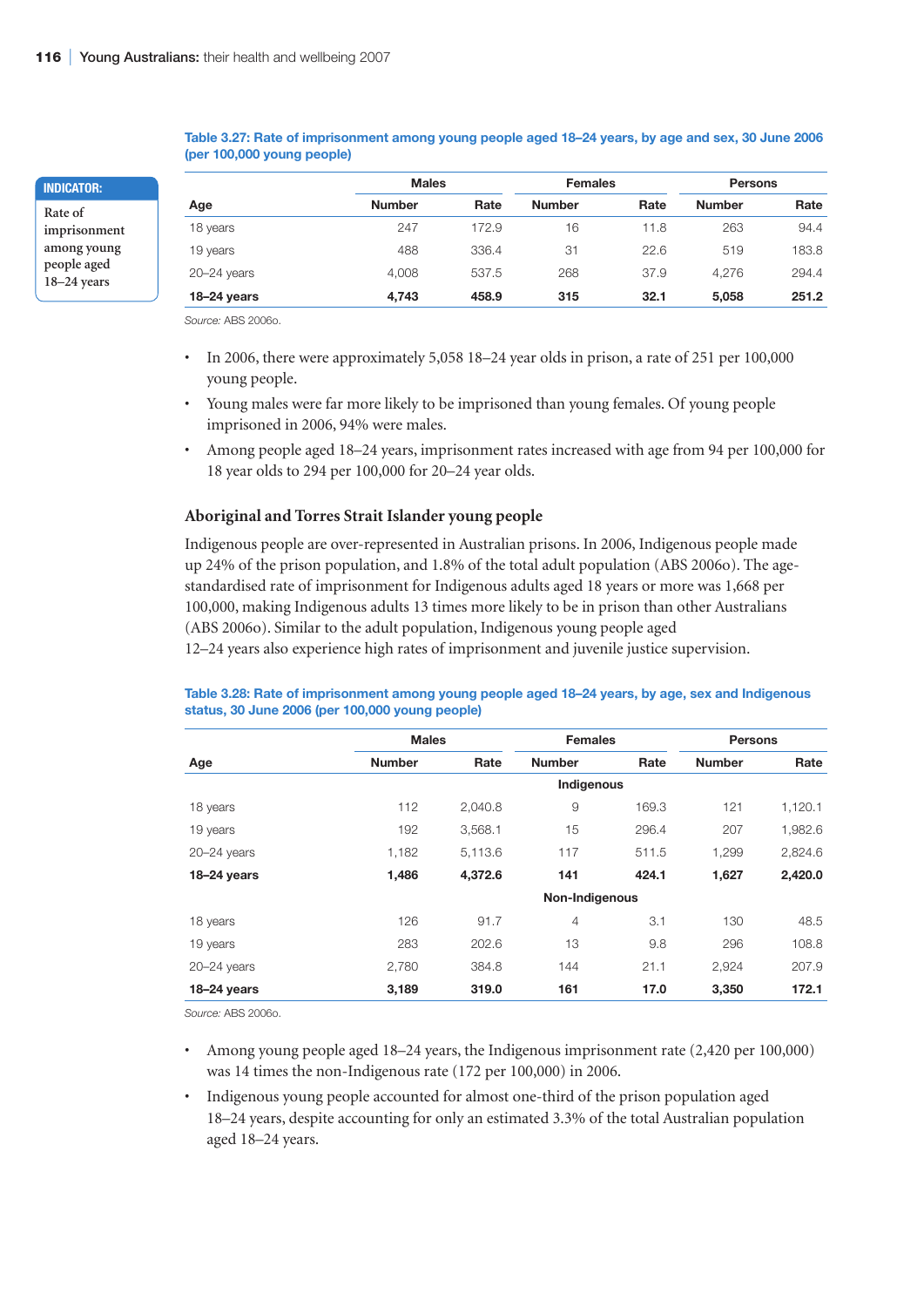

• The rate of Indigenous 12–17 year olds in juvenile justice supervision was 13 times the non-Indigenous rate (5,430 per 100,000 compared with 409 per 100,000). This pattern was observed for both sexes.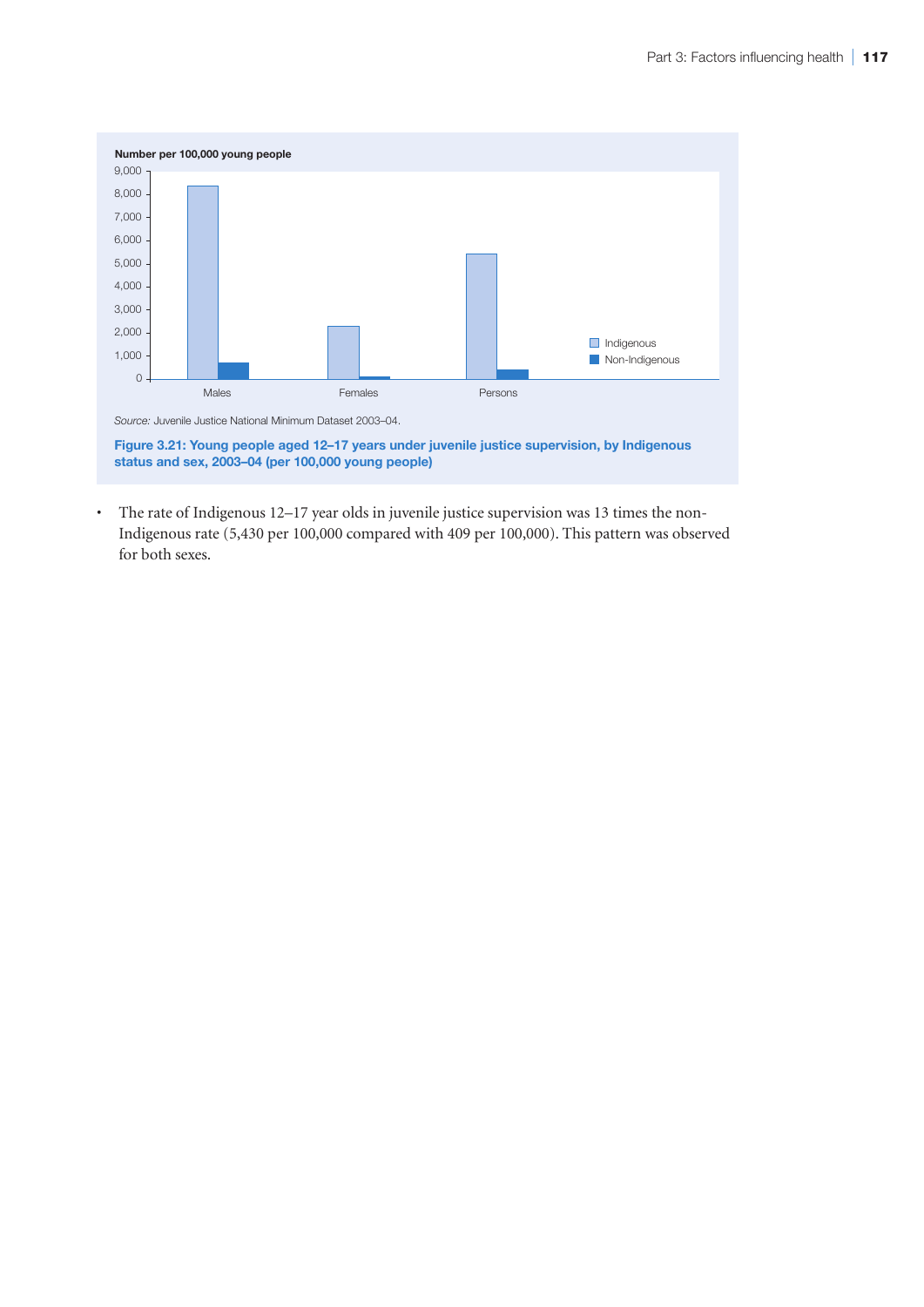# **3.3 Socioeconomic factors**

Both Australian and overseas studies have demonstrated that people who are socially and economically disadvantaged have higher rates of morbidity and mortality (AIHW 2006a). This effect is not just limited to the extremely disadvantaged—health inequalities are apparent across all levels of society. For example, mortality rates have been found to fall in a continuous gradient from least to most disadvantaged, with those in the middle levels of society experiencing higher mortality than those in the wealthiest levels (Turrell & Mathers 2001).

Socioeconomic disadvantage can have many forms, including low income, poor education, unemployment, limited access to health services, living in poor housing, and working in an unsafe, unrewarding, or menial job. Alone or in combination, and over time, these stressful economic and social circumstances have an effect on health and wellbeing.

This section covers indicators relating to young peoples socioeconomic circumstances, focusing on three broad areas: education, employment and income. While these three factors are discussed separately, they are closely related: education is often a key determinant of employment, and employment is a major determinant of income. People experiencing socioeconomic disadvantage tend to be disadvantaged in each of these areas, compounding the negative effects on their health.

When looking at the social and economic circumstances of young people, it is important to also consider the socioeconomic status of their parents, since many young people share the same level of advantage or disadvantage as their parents (at least until they become independent). For this reason, indicators relating to the socioeconomic circumstances of parents in the areas of education and employment are also presented.

## **Education**

International and Australian research supports a link between less education and poorer health status (see Turrell et al. 2006). In Australia, individuals with higher levels of education report fewer illnesses and have better mental health than those with lower levels of education (Turrell et al. 2006). Turrell et al. (2006) examined data from the 1989–90, 1995 and 2001 ABS National Health Surveys and found that people with lower educational attainment (no post-school qualification or a diploma/vocational qualification) rated their own health more poorly, and reported a number of illnesses more often than those with a bachelor degree or higher.

There are a number of ways, both direct and indirect, that education may impact upon health. Education may directly impact upon health by providing young people with greater knowledge and understanding about health, particularly an awareness of health risk and protective factors. For example, smoking, insufficient physical activity and obesity are less common among people with more education (Ball & Mishra 2006; Hill et al. 1998; Turrell et al. 2006). Education may also indirectly affect health through its association with typically safe, secure and generally better paid and more rewarding employment. This, in turn, positively influences health-related factors such as stress level, injury risk, diet and ability to acquire quality medical care.

In general, Australians are highly educated. In 2004, Australia was above the OECD average in terms of mean years of formal education and proportion of the population with a tertiary qualification (OECD 2006). Literacy and numeracy levels are also generally high among young people in Australia. In a recent international study of reading, mathematical and scientific literacy among 15 year olds, Australian students had a mean score significantly higher than the mean score for all OECD students (Thomson et al. 2004). However, this study also found a large variation in the performance of students within Australia, suggesting the education system may not be meeting the needs of all students equally.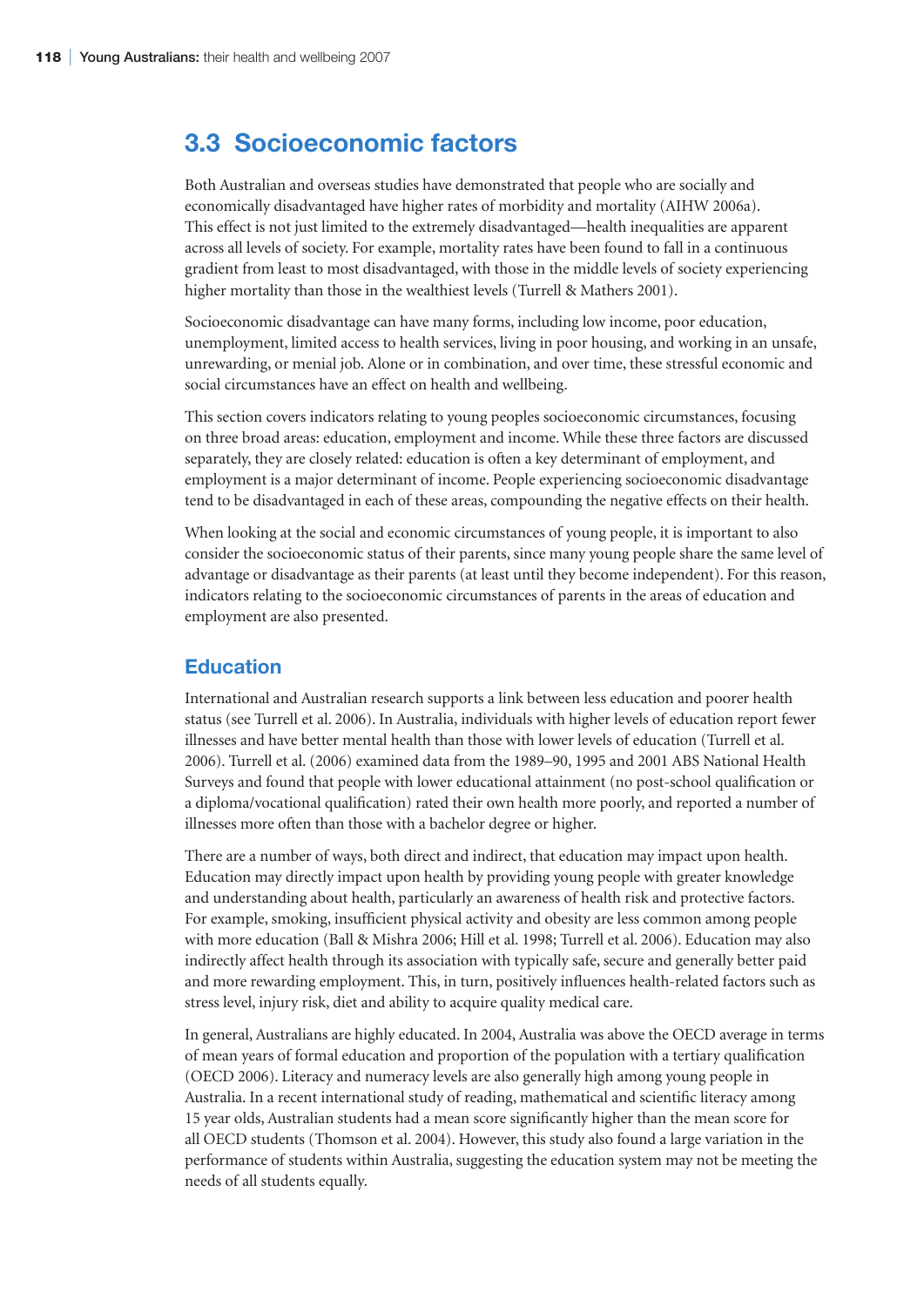### **Apparent retention rate and Year 12 completion**

As the number of low-skilled jobs in the employment market decreases, the importance of educational qualifications increases. Students who fail to complete Year 12 have fewer employment opportunities and are more likely to experience extended periods of unemployment than Year 12 graduates (Lamb et al. 2000). In May 2005, 20% of school leavers who had completed Year 12 were not fully engaged in either study or work compared with 40% of Year 11 completers and nearly 50% of Year 10 or below completers (Dusseldorp Skills Forum & Monash University−ACER 2006).

One measure of Year 12 attainment among young people is the apparent retention rate to Year 12, defined as the percentage of students who remain in secondary education from the start of secondary school to Year 12. To calculate the apparent retention rate in 2006, the total number of full-time students in Year 12 in 2006 is divided by the number of full-time students in the base year—Year 7 in NSW, Vic, Tas and the ACT in 2001 and Year 8 in Qld, SA, WA and the NT in 2002 (since those years represent the commencement of the secondary school system in the respective state or territory). This is then converted to a percentage.



## **Indicator:**

**Apparent retention rates for young people to Year 12**

- In 2006, the apparent retention rate to Year 12 was 75% (69% for males and 81% for females).
- Since 1981, the national retention to Year 12 has increased substantially from 35% in 1980 to 75% in 2006.
- Throughout the period, retention rates were consistently higher for females than for males. In 2006, the rate for females was 12 percentage points higher than the rate for males.

While most young people complete Year 12 at the end of their schooling before entering further study or the employment market, other young people may decide to complete Year 12 at a later stage. The calculation of the apparent retention rate does not include such students. It also does not take into account students repeating a year of education, migration and other changes to the school population.

An alternative measure of educational achievement is the Year 12 completion rate, which is the number of students who obtain a Year 12 certificate as a proportion of the estimated potential Year 12 population. In 2004, the Year 12 completion rate was 68%. Year 12 completion rates remained fairly constant between 1998 and 2004, varying between 68% and 69% (MCEETYA 2006).

Year 12 attainment can also be measured by the proportion of young people aged 20–24 years who have completed Year 12. In 2005, 75% of 20–24 year olds had completed Year 12—an increase from 65% in 1996 (ABS 2006c).

## **Indicator:**

**Proportion of young people aged 20–24 who have completed Year 12**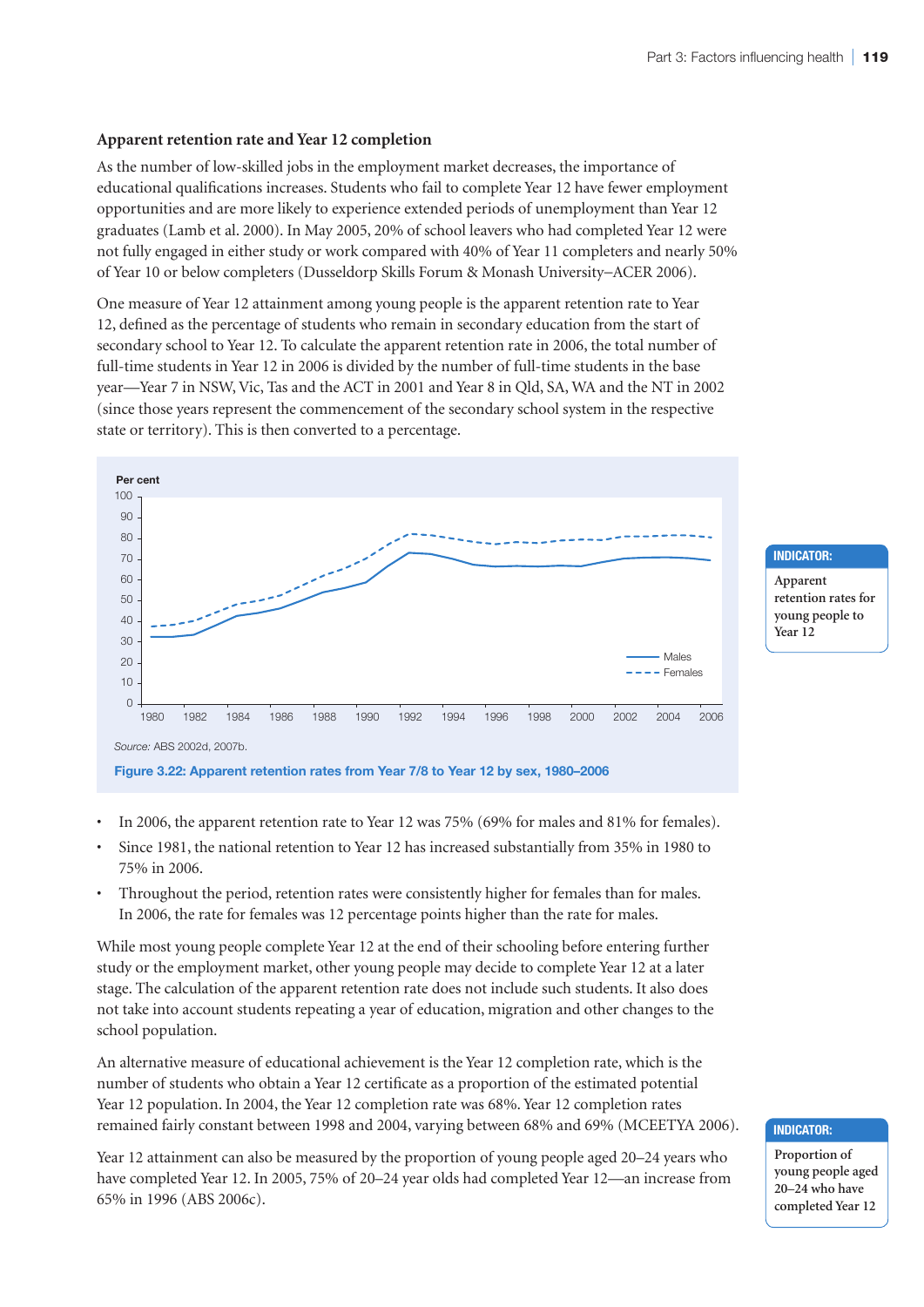#### **Study leading to a qualification**

Qualifications are an important indicator of an individual's capacity to compete in demanding labour markets. While tertiary qualifications are often used as a proxy for income and employment prospects, obtaining a qualification at any level is likely to improve young people's employment opportunities and their ability to compete for higher paid positions.

Based on results from the ABS 2006 Survey of Education and Work, around 77% of young people aged 15–19 years and 36% of young people aged 20–24 years were enrolled in a course leading to a qualification (including Year 12 or below) (ABS 2006g). Overall, the rate of young people aged 15–24 years undertaking study leading to a qualification has increased from 51% in 1996 to 57% in 2006 (ABS 2006g).

#### **Table 3.29: People aged 15–24 years undertaking study leading to a qualification: level of current study by sex and age group, 2006 (per cent)**

|                            | <b>Males</b>    |                 | <b>Females</b> |                 |
|----------------------------|-----------------|-----------------|----------------|-----------------|
| Level of current study     | $15 - 19$ years | $20 - 24$ years | $15-19$ years  | $20 - 24$ years |
| Bachelor degree            | 14.2            | 51.2            | 18.8           | 63.7            |
| Advanced diploma/diploma   | 2.8             | 9.1             | 4.4            | 10.4            |
| Certificate                | 15.5            | 31.7            | 8.0            | 14.5            |
| Year 12 or below           | 66.8            | $*0.5$          | 67.8           | $*1.0$          |
| Other/level not determined | $*0.7$          | 7.6             | $*1.0$         | 10.4            |
| Total per cent             | 100.0           | 100.0           | 100.0          | 100.0           |
| <b>Total number</b>        | 531,600         | 253,900         | 518,200        | 254,500         |

*Note:* Estimates marked with \* have a relative standard error (RSE) of between 25% and 50% and should be interpreted with caution. *Source:* ABS 2006g.

- In 2006, young people aged 15–19 years undertaking a course of study leading to a qualification were most likely to be studying for their Year 12 or below (67% for males and 68% for females).
- Most young people aged 20–24 years who were enrolled in a course leading to a qualification were studying towards a bachelor degree (51% of males and 64% of females).
- For both age groups, a higher proportion of females were studying towards a bachelor degree than males. Males, on the other hand, were more likely to be studying towards a certificate than females.

## **Post-school qualifications**

'Post-school' qualifications are sometimes referred to as 'non-school qualifications'. The ABS 2006 Survey of Education and Work defined non-school qualifications as educational attainments other than those of pre-primary, primary or secondary education. Non-school qualifications included postgraduate Degree level, Master Degree level, Graduate diploma and Graduate certificate level, Bachelor Degree level, Advanced Diploma and Diploma level, and Certificates I, II, III, and IV levels.

Results from the survey indicate that around 12% of 15–19 year olds and 18% of 20–24 year olds were currently enrolled in a course leading to a non-school qualification, and 8% of 15–19 years olds and 44% of 20–24 year olds had non-school qualifications in 2006 (ABS 2006g). The proportion of young people aged 15–24 years with non-school qualifications has increased from 23% in 1996 to 26% in 2006.

#### **Literacy and numeracy levels**

In addition to being enrolled in education, it is important that young people are actively learning while they are there. Proficiency in literacy and numeracy is regarded as essential for day-to-day living, for further educational opportunities and for employment prospects. Conversely, poor literacy and numeracy skills are a predictor of early school leaving (Parliament of Australia. House of Representatives Standing Committee on Education and Training 2002).

## **Indicator:**

**Proportion of young people aged 15–24 years undertaking study leading to qualifications**

## **Indicator:**

**Proportion of young people aged 15–24 years undertaking or with post school qualifications**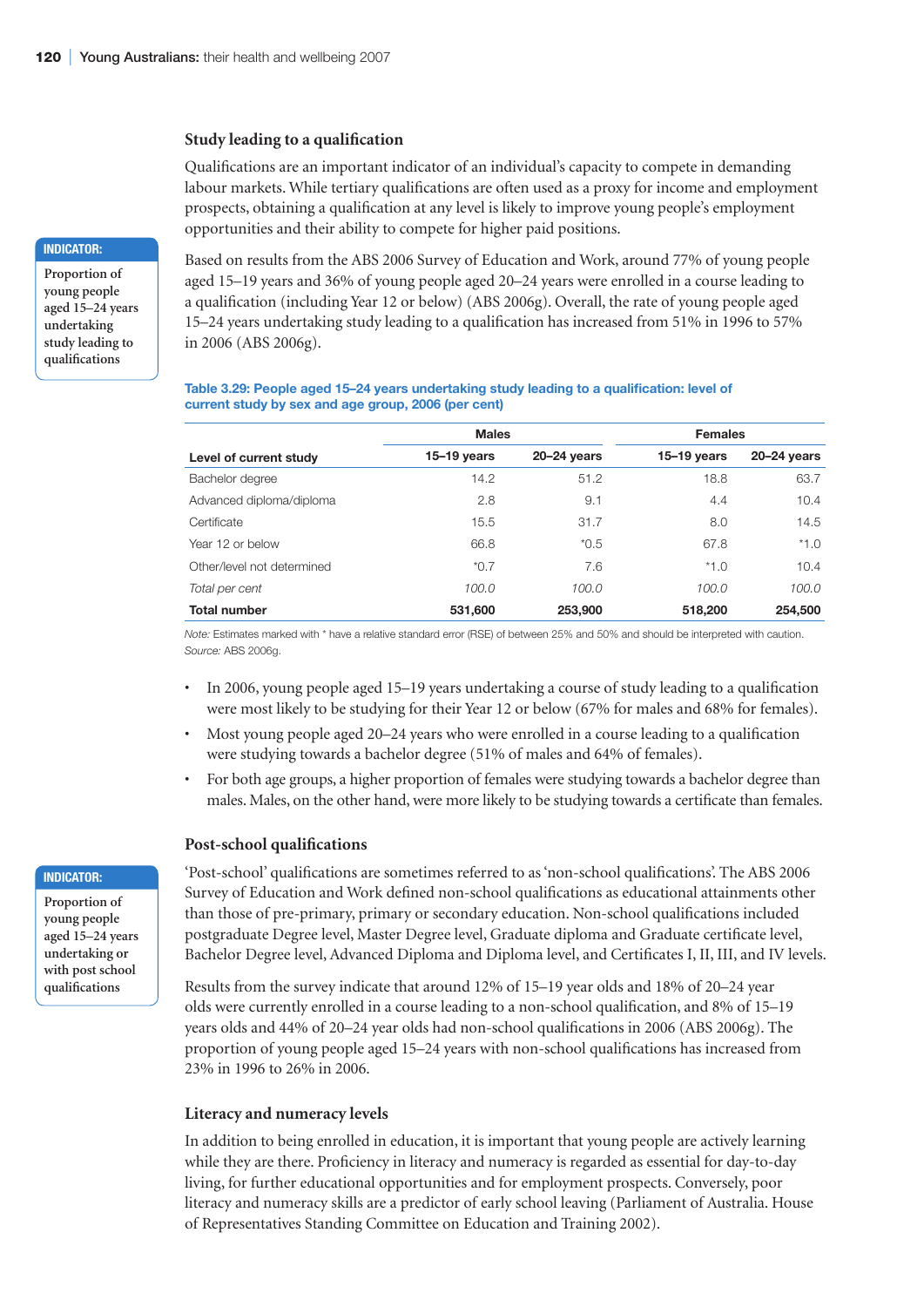The Ministerial Council on Education, Employment, Training and Youth Affairs (MCEETYA) has established national benchmarks for reading, writing and numeracy for Years 3, 5 and 7 students. A benchmark is a nationally agreed minimum standard of performance below which a student will have difficulty progressing satisfactorily at school. The performance of students across Australia is measured against these benchmarks.

In 2004, the vast majority of students in Year 7 (aged approximately 12–14 years) met the national reading, writing and numeracy benchmarks (91%, 94%, and 82% respectively).

There was a statistically significant difference in the proportion of males and females meeting the reading benchmark (89% and 93% respectively) and the writing benchmark (91% and 96% respectively). There was no significant difference between the proportions of males and females meeting the numeracy benchmark (both 82%).

## **Population groups**

While education levels are generally high among young Australians, some groups of young people appear to be at a disadvantage. Indigenous young people, young people living in remote areas, and young people from low socioeconomic backgrounds often do not achieve the same educational outcomes as other young Australians, and are more likely to leave school early (Hunter & Schwab 2003; Lamb et al. 2000).

There are a variety of factors that may lead to underachievement among particular population groups, including social, cultural and language differences, differences in family and community attitudes to schooling, and proximity to schools. There is also a growing awareness of the importance of student engagement with the concepts of learning and with the school community in order to achieve academically. Underachievement among particular groups may reflect something in the school, home or social environment which is causing disengagement among these students.

## **Aboriginal and Torres Strait Islander young people**

The lower achievement of Indigenous students compared with other Australian students is apparent in the results of the OECD's 2003 Programme for International Student Assessment. In all areas of assessment, the average achievement of Indigenous students was considerably below the average achievement of other Australian students and, in many cases, significantly below international averages (Thomson et al. 2004).

0 10  $20$ 30  $40$  $50$ 60 70 80 90 100 Reading Numeracy Numeracy Numeracy **Per cent** All students  $\Box$  Indigenous students

A higher proportion of Indigenous students compared with other Australian students are also failing to meet national benchmarks in reading, writing and numeracy.

**Figure 3.23: Percentage of Year 7 students achieving national reading, writing and numeracy benchmarks by Indigenous status, 2004**

### **Indicator:**

**Percentage of young people in Year 7 meeting national literacy and numeracy benchmarks**

*Source:* MCEETYA 2006.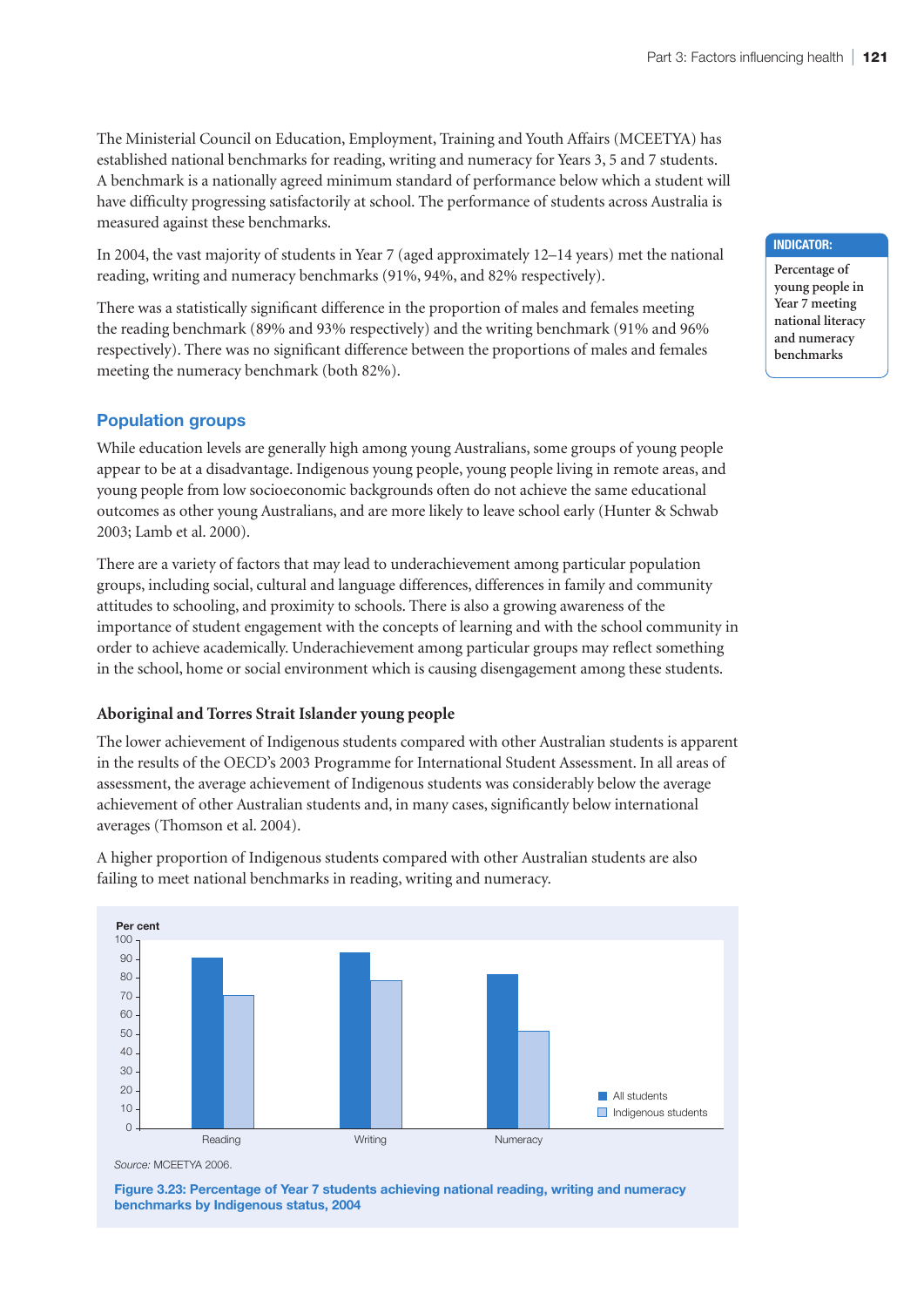• In 2004, the proportion of Indigenous Year 7 students reaching the benchmarks for reading (71%), writing (79%) and numeracy (78%) was statistically significantly lower than the proportions of all Year 7 students reaching these benchmarks (91%, 94%, and 82% respectively).

While the percentage of Indigenous students completing Year 12 is increasing (ABS 2006c), most Indigenous students leave school before completion of Year 12. In 2006, the apparent retention rate to Year 12 for Indigenous students was 40%, compared with a rate of 76% for non-Indigenous students (ABS 2007b).

### **Socioeconomic status**

In 2004, students living in the most disadvantaged areas (3 lowest deciles) had a lower Year 12 completion rate than students living in the least disadvantaged areas (3 highest deciles) (59% compared with 79% respectively) (MCEETYA 2006). The Year 12 completion rate for the most disadvantaged areas was also lower than the national average (59% compared with 68%).

### **Regional status**

The MCEETYA Classification of Geographical Location divides students into three broad geographical areas: Metropolitan, Provincial and Remote. The classification is based on a combination of population size and the Accessibility/Remoteness Index of Australia (ARIA).

In 2004, the Year 12 completion rate in Metropolitan areas (70%) was higher than the rates for Provincial areas (63%) and Remote areas (54%) (MCEETYA 2006).

In 2003, a lower proportion of students in Remote areas compared with Metropolitan areas met national benchmarks for reading (83% compared with 92%), writing (84% compared with 94%), and numeracy (73% compared with 83%) (MCEETYA 2006).

## **Employment**

Secure and satisfactory employment offers young people not only financial independence, but also a sense of control, self-confidence and social contact. In contrast, unemployment, insecure employment and unfavourable working conditions have all been associated with low self-esteem, feelings of depression and mental health problems in young people (Morrell et al. 1998). Studies have also found an association between unemployment and a range of health concerns among both youth and adults, including low self-rated health, cardiovascular disease, and drug and alcohol abuse (Ahs & Westerling 2006; Hammarstrom & Janlert 2002; Jin & Shah 1995; Muir et al. 2003; Saunders 2002).

The Longitudinal Survey of Australian Youth (LSAY) found that young people who became unemployed experienced a 50% increase in the risk of psychological disturbance. Psychologically well young men who became unemployed reported feeling depressed, whereas young women reported loss of confidence; both complained of not having a useful role in their lives (Morrell et al. 1994). Morrell et al. (1998) reviewed evidence from a number of different data sources and found that youth unemployment, particularly for extended periods, is associated with self-harm, suicide and attempted suicide among young men.

Since the 1980s, increasing proportions of young people have participated in higher education rather than progressing directly from school to work (Wyn 2004). A large number of young people combine study and work, while others combine intervals of work and study. School leavers are now taking long (often years) and varied pathways from school to full-time work. This section looks at the patterns of participation in work and education among young people aged 15–24 years. Young people aged 12–14 years are too young to legally enter into paid employment and so are not included in the employment indicators. It is assumed that all young people aged 12–14 years are full-time students.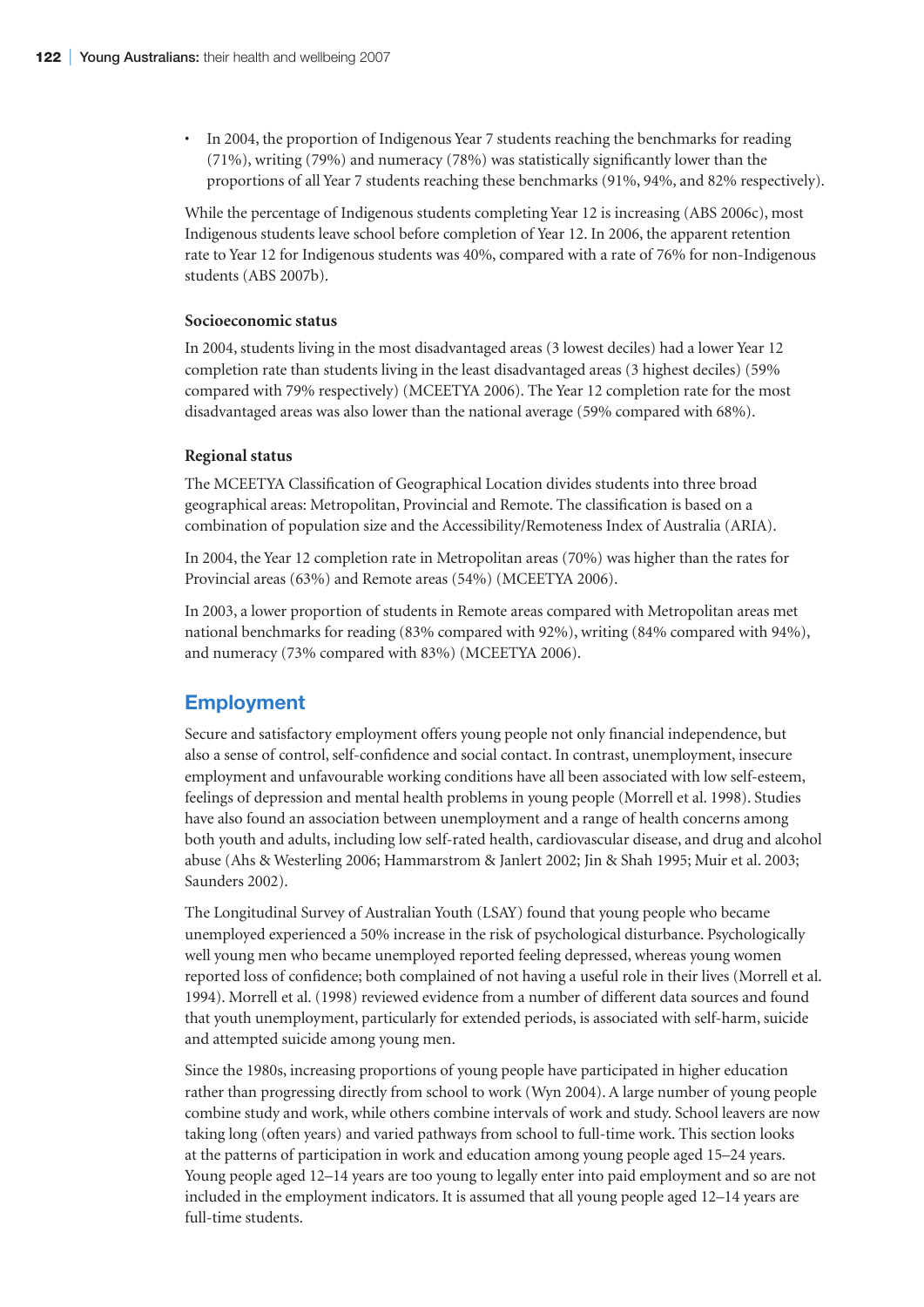### **Full-time participation**

Full-time participation includes young people who are in full-time education and/or full-time work, and those who combine part-time study with part-time work. Young people who are not participating full-time in work and/or study are considered to be at risk of personal and social stresses and may have poorer long-term labour market outcomes than other young people (Dusseldorp Skills Forum & Monash University−ACER 2006).

### **Table 3.30: Proportion of young people aged 15–24 years in employment and/or education by age group, 2006**

|                                              | Age group       |                 |
|----------------------------------------------|-----------------|-----------------|
| <b>Education and employment status</b>       | $15 - 19$ years | $20 - 24$ years |
| Full-time education only                     | 41.3            | 10.0            |
| Full-time employment only                    | 10.1            | 43.6            |
| Full-time employment and part-time education | 5.4             | 8.6             |
| Full-time education and part-time employment | 27.2            | 13.1            |
| Full-time education and full-time employment | 0.8             | 1.0             |
| Part-time education and part-time employment | 1.4             | 1.8             |
| Part-time education only                     | 0.6             | 1.0             |
| Part-time employment only                    | 5.6             | 8.6             |
| Not in education or employment               | 7.7             | 12.3            |
| <b>Total</b>                                 | 100.0           | 100.0           |

*Source:* ABS 2006g.

- Based on results of the ABS 2006 Survey of Education and Work, 85% of young people aged 15–19 years and 76% of young people aged 20–24 years were participating full-time in education and/or work in 2006.
- The majority (69%) of young people aged 15–19 years were in full-time education in 2006, including 28% who combined full-time education with part-time or full-time work.
- Half (53%) of young people aged 20–24 years were in full-time employment, including 10% who combined full-time employment with full-time (1%) or part-time study (9%).
- Around 8% of young people aged 15–19 years and 12% of young people aged 20–24 years were neither working nor studying. These figures include young people who were not in the labour force as well as those who were unemployed.

### **Casual Employment**

Casual employment is defined as employment where the employee is not entitled to either paid holiday leave or paid sick leave (ABS 2006b). Casual employment is more commonly part-time, but in contrast to the common perception, it is not necessarily short-term or irregular. In 2004, 55% of casual employees had been with their employer for 12 months or more, and 69% were part-time (ABS 2006p). Perhaps since many young people combine part-time work with study, they are over-represented among casual employees. While young people made up 21% of employees in 2004, they comprised 40% of casual employees (ABS 2006p).

In August 2005, 66% of employed 15–19 year olds and 33% of employed 20–24 year olds were casual employees. This is an increase from 1992, when the corresponding proportions were 54% and 23% respectively (ABS 2006b).

### **Unemployment**

In July 2006, young people comprised 38% of the unemployed population—22% of the unemployed population were aged 15–19 years and a further 16% were aged 20–24 years (ABS 2006j). Many unemployed young people are either full- or part-time students. In May 2006, 58% of unemployed 15–19 year olds and 22% of unemployed 20–24 year olds were enrolled in a course of study (ABS 2006g). **Indicator:**

**Full-time participation rate of young people aged 12–24 years**

#### **Indicator:**

**Proportion of young people participating in casual work**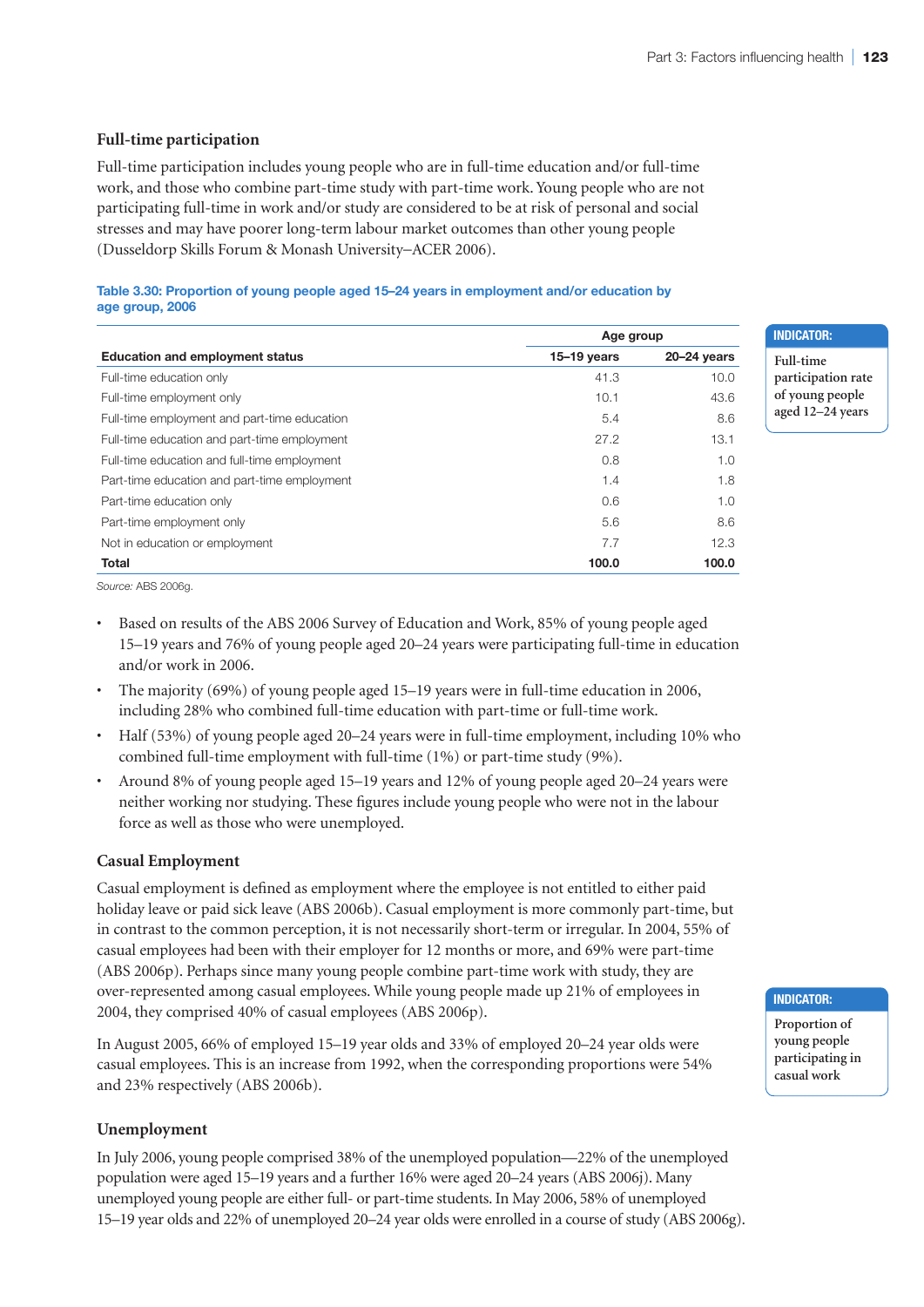#### **Indicator:**

**Unemployment rate for young people aged 15–24 years (per cent)**



- The unemployment rates for 15–19 and 20–24 year olds were 12.5% and 6.3% respectively in July 2006, a much higher rate than the national unemployment rate of 4.4%.
- Unemployment rates for young people aged 15–19 years and 20–24 years have shown a general decline over the last decade, although there have been some fluctuations. The unemployment rate for young people aged 15–19 years has decreased from 17.3% to 12.5% and for 20–24 year olds from 10.9% to 6.3%.
- Over the period, unemployment rates for young people aged 15–19 years and 20–24 years have remained consistently higher than the national rate. On average, the rate for young people aged 15–19 years and 20–24 years was 2.5 times and 1.5 times the national rate respectively.

#### **Long-term unemployment**

Long-term unemployment is defined as a continuous period of unemployment of 12 months or more. The health risks associated with unemployment, particularly depression, have been found to increase with the duration of unemployment. People who experience long-term unemployment may also find it difficult to maintain and develop skills relevant to the work place, and so may have greater difficulty in finding work.

| Underemployment<br>Long-term<br>Age group<br>(years)<br>unemployment rate<br>Unemployment rate<br>rate<br>$15 - 19$<br>16.2<br>1.1<br>11.8<br>$20 - 24$<br>7.4<br>7.5<br>0.9<br>$25 - 34$<br>0.8<br>4.7<br>4.0<br>$35 - 44$<br>0.7<br>3.5<br>4.9<br>$45 - 54$<br>3.6<br>1.1<br>4.8<br>$55 - 69$<br>1.1<br>3.0<br>3.6<br><b>Total</b><br>5.1<br>5.3<br>0.9 |  |  |                                       |
|-----------------------------------------------------------------------------------------------------------------------------------------------------------------------------------------------------------------------------------------------------------------------------------------------------------------------------------------------------------|--|--|---------------------------------------|
|                                                                                                                                                                                                                                                                                                                                                           |  |  | Labour force<br>underutilisation rate |
|                                                                                                                                                                                                                                                                                                                                                           |  |  | 27.9                                  |
|                                                                                                                                                                                                                                                                                                                                                           |  |  | 14.9                                  |
|                                                                                                                                                                                                                                                                                                                                                           |  |  | 8.6                                   |
|                                                                                                                                                                                                                                                                                                                                                           |  |  | 8.5                                   |
|                                                                                                                                                                                                                                                                                                                                                           |  |  | 8.4                                   |
|                                                                                                                                                                                                                                                                                                                                                           |  |  | 6.6                                   |
|                                                                                                                                                                                                                                                                                                                                                           |  |  | 10.5                                  |

#### **Table 3.31: Labour force underutilisation rates by age group, September 2005**

*Note:* All rates are expressed as a proportion of the labour force. The labour force underutilisation rate is the unemployed and the underemployed as a proportion of the labour force.

*Source:* ABS 2006b.

• Despite high unemployment rates among young people, the long-term unemployment rates for young people aged 15–19 years  $(1.1\%)$  and 20–24 years  $(0.9\%)$  were similar to the national rate of 0.9%.

#### **Indicator:**

**Proportion of young people aged 15–24 years who were long-term unemployed**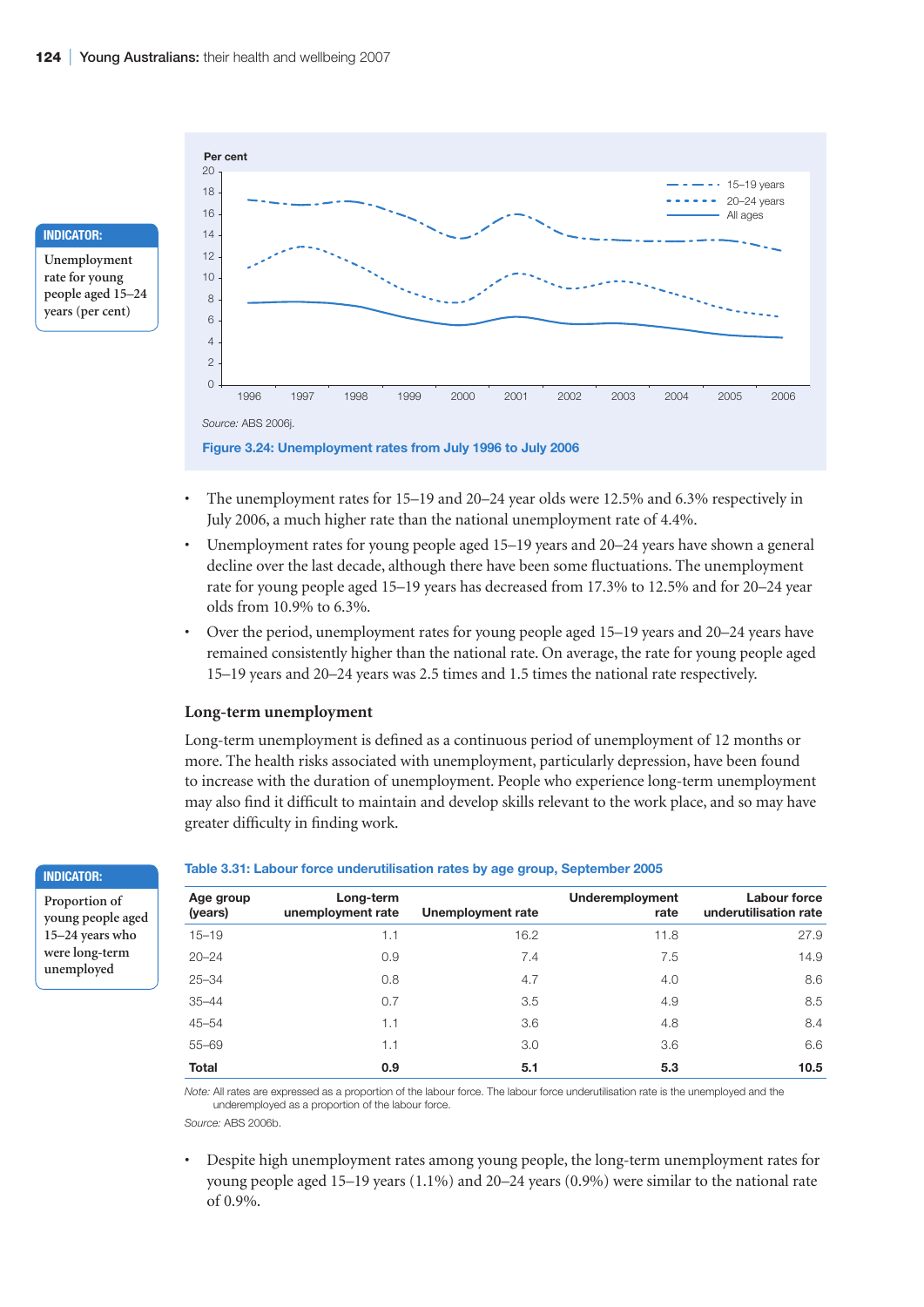Since many young unemployed people are recent school leavers, the number of long-term unemployed young people as a proportion of all unemployed young people is comparatively low.

### **Underemployment**

Underemployment is conceptualised in a variety of ways, but most commonly in terms of an inadequate wage or an insufficient number of hours worked (for example, involuntary parttime work). Underemployed workers report lower levels of health and wellbeing than adequately employed workers and are more likely to experience low self-esteem, alcohol abuse and depression (Dooley et al. 2000; Friedland & Price 2003).

While unemployment rates are declining among young people, part-time work is increasing. In some cases, young people accept part-time work because they cannot find a full-time position one-quarter of young people working part-time in 2002 were doing so only because they could not find full-time work (Dusseldorp Skills Forum & Monash University−ACER 2006). Since 1995, fulltime jobs have declined by 14,000 for 15–19 year olds and 52,000 for 20–24 year olds (Dusseldorp Skills Forum & Monash University−ACER 2006). In contrast, full-time jobs for Australians aged 25–64 years have risen by more than one million (Dusseldorp Skills Forum & Monash University−ACER 2006).

In the ABS Labour Force Survey, underemployed workers are defined as employed persons who want, and are available for, more hours of work than they currently have (ABS 2006b). According to this survey, the underemployment rate for young people aged 15–24 years was higher than the rate for any other age group in September 2005. While the national underemployment rate was 5.3%, the rates for young people aged 15–19 years and 20–24 years were substantially higher at 11.8% and 7.5% respectively (see Table 3.31).

## **Income**

The relationship between income and health and, in particular, whether health status is associated with the inequality of income and wealth in a society, is a much debated area of interest. There is strong evidence from a number of research studies indicating that countries or regions with higher levels of income inequality (disparity between high and low incomes) had worse health status than those with lower levels of income inequality (AIHW 2006a; Mackenbach 2002; Mackenbach & Howden-Chapman 2003). Studies have also shown a link between level of morbidity and personal income (Marmot 2002; Wilkinson & Marmot 2003). However, it is difficult to interpret the relationship between income and health as there is little understanding of what determines income and what benefits incomes might bring (Martikainen et al. 2003). Personal income is, to a greater degree, determined by educational qualifications and occupational status and these are more important predictors of health status than income alone.

Nevertheless, higher personal incomes increase the ability to purchase health-related goods and services such as better food, housing, recreation and health care, and may provide psychological benefits such as a greater sense of control. Income can also lead to positive health-related behaviours and psychosocial wellbeing (Marmot et al. 1998). In Australia, 19% of the mortality burden for males and 12% for females has been associated with socioeconomic disadvantage (AIHW: Mathers et al. 1999). That is, if all Australians had the same death rates as people living in the least disadvantaged areas (highest socioeconomic quintile), then overall mortality rates would reduce by 19% for males and 12% for females.

This section examines the weekly income distribution of young people and the mean weekly earnings of full-time and part-time workers. Indicators of low income presented here are based on income support including the Youth Allowance received by young people, and young people experiencing hardship because of a shortage of money.

#### **Indicator:**

**Underemployment rate for young people aged 15–24 years (per cent)**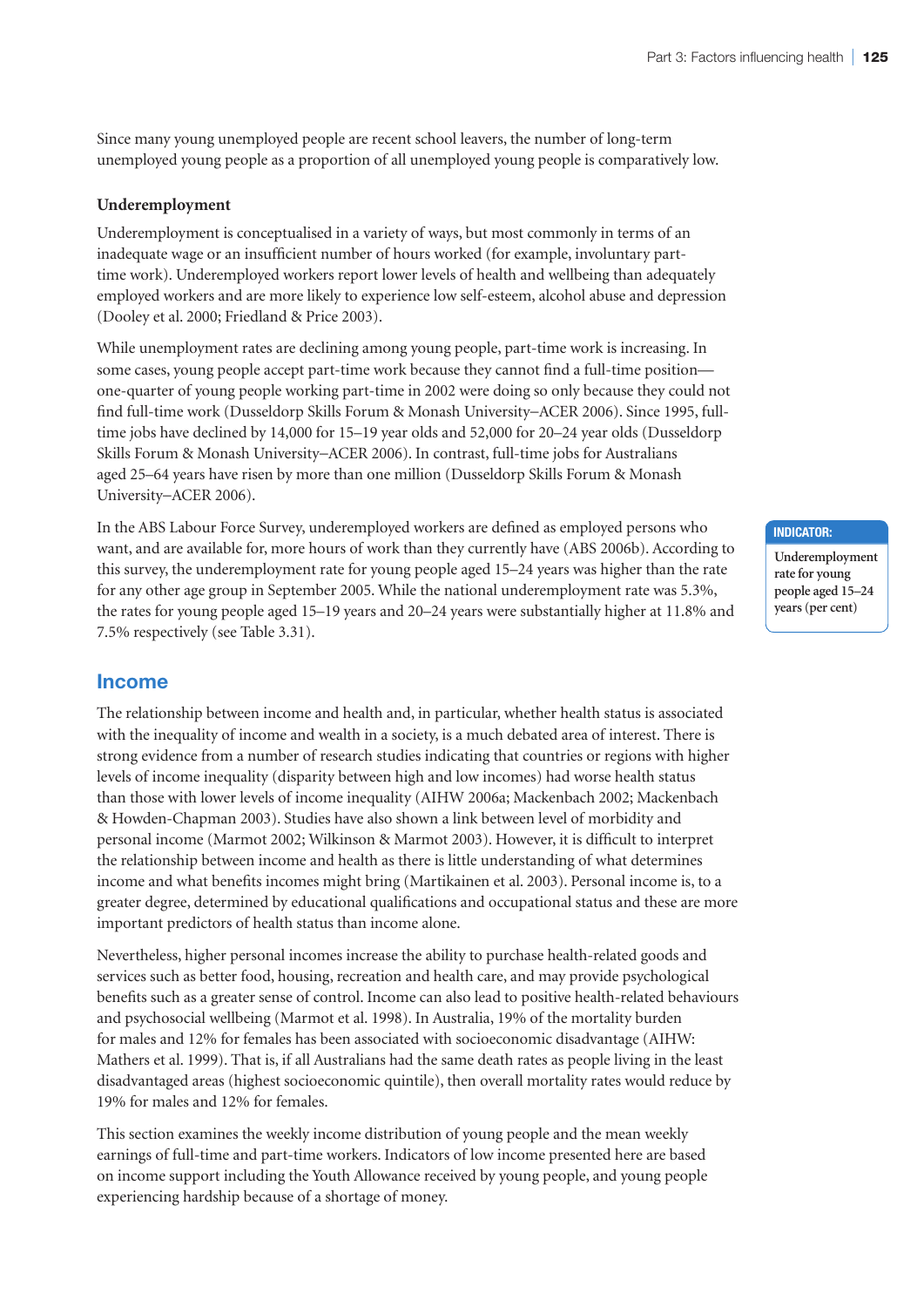#### **Indicator:**

**Indicator: Proportion of young people aged 12–24 years who are receiving a regular allowance/ income from parents**

**Proportion of young people who are financially dependent on their families**

#### **Financial dependence**

Young people who are financially dependent on parents may have different standards of living as their peers depending on the willingness and ability of their parents to provide for them. Although the wellbeing of individuals who are financially dependent on parents are largely unknown, this may lead to conflict and family breakdown and, in extreme situations, this can lead to youth homelessness (Chamberlain & Mackenzie 2002; Schneider 2000). Studies in Sydney and Melbourne have shown that crimes involving stealing and drug dealing by young people were undertaken to supplement their incomes and in some cases for 'survival' (Vinson et al. 1997; White 1997).

According to the ABS, young people aged 15–24 years who are attending an educational institution on a full-time basis and living with parents are considered dependent on their parents. Young people living with parents are often not eligible for income support programs such as Youth Allowance, which is a means-tested income support payment to eligible people aged between 16 and 24 years, unless the parents themselves are considered low income earners. With high unemployment and extended periods spent in education, young people are not in a position to fully provide for their own expenses, and this will prolong their transition to independent living. As noted previously, the unemployment rate in July 2006 for 15–19 and 20–24 year olds were 12.5% and 6.3% respectively, a much higher rate than the national unemployment rate of 4.4% (ABS 2006j). The national apparent retention rate to Year 12 in 1980 was 35% but in 2006 this rate rose to 75% (ABS 2007b).

According to the 2001 Census, 38% of young persons aged 15–24 years (37% males and 39% females) were dependent students. Approximately 80% of these young dependent students lived in couple-parent families while the remainder were from one-parent families.

The HILDA survey provides data on pocket money or allowance received by young people from their parents, but this does not include the financial contribution from parents for accommodation and various goods and services.

**Table 3.32: Young people aged 15–24 years receiving any pocket money or a regular allowance from parents, 2004**

| Per cent receiving income and average             | Age group (years) |           |           |           |       |  |  |
|---------------------------------------------------|-------------------|-----------|-----------|-----------|-------|--|--|
| amount received                                   | $15 - 17$         | $18 - 19$ | $20 - 21$ | $22 - 24$ | 15–24 |  |  |
| Per cent receiving regular allowance from parents | 41.5              | 25.0      | 19.4      | 11.2      | 25.1  |  |  |
| Mean annual income received from parents          | \$463             | \$460     | \$750     | \$427     | \$512 |  |  |

*Source:* AIHW analysis of HILDA Survey data, Wave 4 (release 4.1).

- In 2004, one-quarter of young people aged 15–24 years were in receipt of pocket money or a regular allowance from their parents. On average, young people received about \$500 annually from their parents, or just under \$10 per week.
- The proportion of young people receiving financial support from parents steadily decreased with increasing age. A little over 40% of young people aged 15–17 years in 2004 received a regular allowance from parents, while among young people aged 22–24 years this proportion was 11%.
- The average annual income provided from parents to young people is similar across all age groups, except for 20–21 year olds, who received over 1.5 times the amount received by others.

#### **Mean and gross income**

In 2005, approximately 60% of young people aged 15–24 years were in full- or part-time employment. The income received by young people varies considerably depending on whether they are in full-time or part-time employment.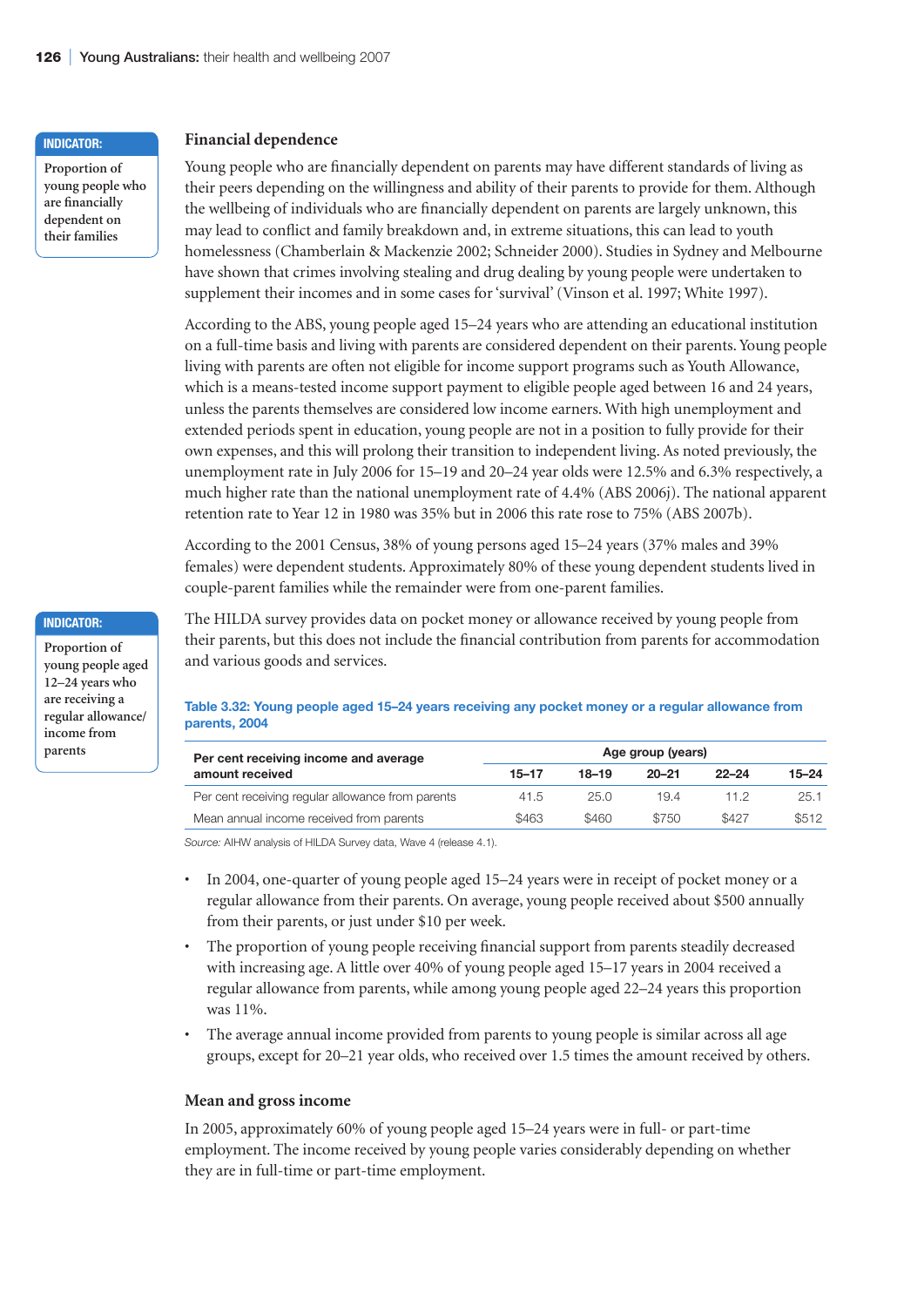| <b>Full-time employment</b> |              | Part-time employment |         |              | Total          |                |              |                        |     |
|-----------------------------|--------------|----------------------|---------|--------------|----------------|----------------|--------------|------------------------|-----|
| Age group                   | <b>Males</b> | <b>Females</b>       | Persons | <b>Males</b> | <b>Females</b> | <b>Persons</b> | <b>Males</b> | <b>Females Persons</b> |     |
| $15 - 19$ years             | 448          | 434                  | 444     | 136          | 137            | 136            | 272          | 196                    | 234 |
| $20 - 24$ years             | 737          | 671                  | 710     | 298          | 294            | 296            | 622          | 514                    | 570 |
| All ages                    | 1.047        | 854                  | 979     | 342          | 374            | 366            | 946          | 630                    | 798 |

### **Table 3.33: Mean weekly earnings of employees in their main job by full- or part-time employment and age group, 2005 (dollars)**

*Source:* ABS 2006h.

- The average weekly income of employed 15–19 year olds was lower (\$234) than the income earned by those aged 20–24 years (\$570). This is largely due to the higher proportion of 15–19 year olds working in part-time jobs and the lower rates of pay received by younger people.
- In total, males in both age groups earned more money than their female counterparts.
- The average weekly income of full-time employed 20–24 year olds was lower than that of all full-time employees (\$570 per week compared with \$798 per week).

The income earned by young people varies considerably depending on their employment status and whether they are in full-time or part-time education. Therefore, gross weekly income without information on study and labour force participation does not provide a complete picture of income distribution among young people. Most young people with no personal income live with their parents in middle- to high-income families. Those who have their own personal income receive it through employment and/or government income support. Most young people who receive government income support live in low-income families or independently on a low income.

|                            | <b>Males</b>  |                 | <b>Females</b> |                 |  |
|----------------------------|---------------|-----------------|----------------|-----------------|--|
| <b>Gross weekly income</b> | $15-19$ years | $20 - 24$ years | $15-19$ years  | $20 - 24$ years |  |
| $$1 - $119$                | 46.5          | 7.2             | 52.1           | 9.0             |  |
| \$120-\$199                | 17.5          | 15.5            | 20.0           | 15.7            |  |
| \$200-\$399                | 25.3          | 22.8            | 21.8           | 29.7            |  |
| \$400-\$599                | 8.2           | 29.5            | 5.1            | 27.7            |  |
| \$600-\$799                | 1.7           | 15.6            | 0.7            | 13.6            |  |
| \$800-\$999                | 0.4           | 5.6             | 0.1            | 3.1             |  |
| \$1,000 or more            | 0.4           | 3.7             | 0.2            | 1.3             |  |
| Negative/Nil income        | 34.3          | 6.3             | 30.0           | 6.2             |  |
| Total with an income       | 65.7          | 93.7            | 70.0           | 93.8            |  |
| Total young people         | 591,025       | 582,192         | 571,046        | 574,390         |  |

### **Table 3.34: Gross weekly income of young people aged 15–24 years, 2001 (per cent)**

*Note:* Excludes 306,282 young people aged 15–24 years who were either visitors or whose income was not stated. *Source:* ABS 2001 Census of Population and Housing, unpublished data.

- The proportion of young people aged 15–19 years without an income was 32% (34% males and 30% females). Among 20–24 year olds, the proportion of males and females without an income was just over 6%. Most of these young people with no income would have been dependent on their parents for financial support.
- Approximately two-thirds of males aged 15–19 years (66%) and 70% of females had an income in 2001. Of those aged 15–19 years with an income, 64% of males and 72% of females had an income of less than \$200 per week. A further 25% of males and 22% of females had a weekly income of \$200 to \$399.
- Around one-quarter of 20–24 year olds (23% males and 25% females) received an income of less than \$200 per week. Over 50% of males and females in this age group had their weekly incomes in the \$200–\$599 range.

#### **Indicator:**

**Mean income earned by young people**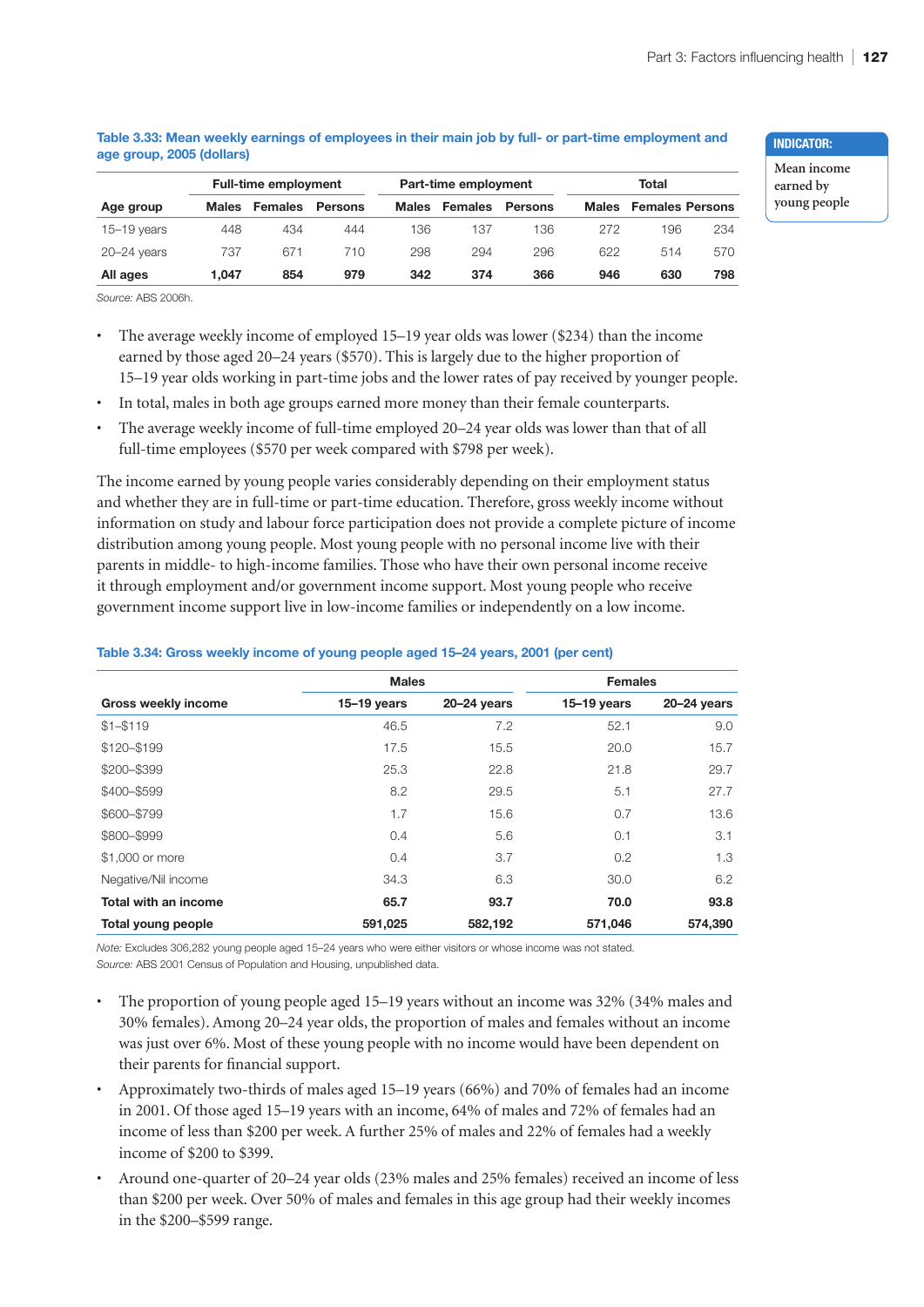- Overall, 98% of young people aged 15–19 years who had an income, had an income of less than \$600 per week. In comparison, 79% of those aged 20–24 years with an income had an income of less than \$600 per week.
- Young males aged 20–24 years were more likely to earn higher incomes than their female counterparts. Of those with an income, 25% of males compared with 18% of females had an income of \$600 or more per week.

### **Government income support**

The most common income support provided directly to young people is Youth Allowance. It should be noted that families may opt to continue to receive Family Tax Benefit, a payment made in respect of young people, when a young person turns 16 years. Since young people do not receive this payment directly, it is not included in Table 3.35. Young people in families which choose to continue to receive Family Tax Benefit are not entitled to receive Youth Allowance at the same time.

#### **Indicator:**

**Proportion of young people aged 15–24 years receiving government income support**

#### **Table 3.35: Government income support by age and type of benefit, 2001 and 2006 (per cent)**

|                                                        | 2001            |                 | 2006            |                         |  |
|--------------------------------------------------------|-----------------|-----------------|-----------------|-------------------------|--|
| Types of income support                                | $15-19$ years   | $20 - 24$ years |                 | 15-19 years 20-24 years |  |
| <b>Youth Allowance (total)</b>                         | 20.0            | 9.8             | 15.8            | 8.3                     |  |
| Youth Allowance (Full-Time Students)                   | 15.1            | 7.9             | 11.5            | 7.0                     |  |
| Youth Allowance (other)                                | 4.9             | 1.9             | 4.1             | 1.2                     |  |
| Youth Allowance (Australian Apprentice) <sup>(a)</sup> | n.a             | n.a             | 0.2             | 0.1                     |  |
| <b>Parenting Payment</b>                               |                 |                 |                 |                         |  |
| Parenting Payment Single                               | 0.8             | 3.6             | 0.6             | 3.1                     |  |
| Parenting Payment Partnered                            | 0.3             | 1.3             | 0.2             | 1.0                     |  |
| Newstart Allowance <sup>(b)</sup>                      | $\cdot$ $\cdot$ | 10.3            | $\cdot$ $\cdot$ | 6.1                     |  |
| Disability Support Pension                             | 1.1             | 1.8             | 1.2             | 2.0                     |  |
| Sickness Allowance                                     |                 | 0.1             |                 | 0.1                     |  |
| <b>ABSTUDY</b>                                         | 1.1             | 0.3             | 0.9             | 0.1                     |  |
| Young people receiving income support (per cent)       | 23.3            | 25.2            | 18.8            | 19.5                    |  |
| Total number receiving income support                  | 314,592         | 327,873         | 264,421         | 282,762                 |  |
| Total number of young people                           | 1,352,745       | 1,302,412       | 1,405,419       | 1,453,429               |  |

(a) Youth Allowance for Australian Apprentices was introduced on 1 July 2005.

(b) Newstart Allowance is paid to eligible people from age 21 and therefore the denominator population for this benefit was 21–24 year olds. In 2001, there were 8 persons aged 15–19 years who received Newstart Allowance.

. . Not applicable.

— Nil or rounded to zero.

*Notes*

1. The denominator used to calculate proportions in this table was the estimated resident population in 2001 and 2006 at 30 June. 2. This table excludes young people receiving Carer Payment and Special Benefits. In 2006, 1,025 and 389 young people aged

15–19 years and 2,623 and 515 young people aged 20–24 years received Carer Payment and Special Benefits respectively.

*Source:* Government income support data, 2001 and 2006, SuperStar Pensions Database, and Newstart SuperStar Database, unpublished data.

- In 2006, approximately 19% of 15–19 year olds and 20% of 20–24 year olds received some form of income support. The main type of income support received by young people was Youth Allowance.
- Between 2001 and 2006 the number and proportion of young people receiving government income support decreased for both 15–19 year olds (from 23% to 19%) and for 20–24 year olds (from 25% to 20%). This was largely true across all types of income support received by young people.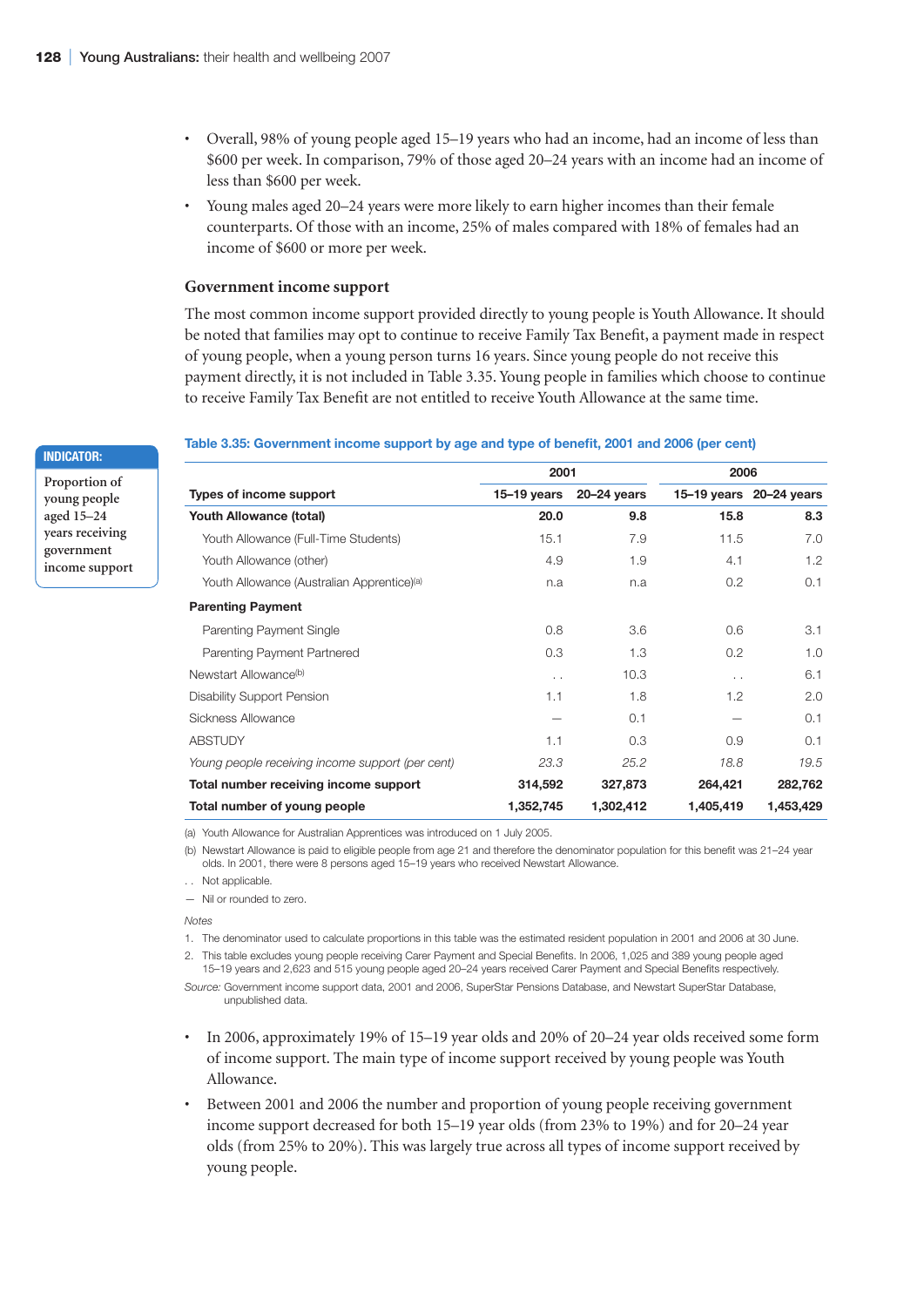The legal age at which a person is considered an adult is 18 years and until then parents can be expected to provide much of the support to young people. However, a small proportion of young people aged 15–17 years are considered independent from parents for receiving the Youth Allowance.

At June 2006, 12,138 young people aged 15–17 years (1.5% of all 15–17 year olds) lived separately from their parents. Of them, 88% (38% males and 62% females) lived independently of their parents due to serious family breakdowns, 4% due to other exceptional circumstances, 1.3% for not having a parental home and 7% for other reasons not specified.

A further 2,367 young people aged 15–17 years lived independently at June 2006 for a number of reasons. These included being in state care/ward (34%), being an orphan (18%), earning 75% of Commonwealth Training Award pay (6%), parents not being able to exercise responsibilities (4%) and other (38%).

For young people, the transition to independent living is one of the most important decisions in their lives. While for most young people this is a daunting experience as it means severing their links with parents, home and familiar surroundings, for a minority, it may represent a break from a difficult family situation such as domestic violence or abuse. Whatever the context in which young people are seeking independent accommodation, the process of finding and establishing adequate, affordable housing can be a daunting experience (Burke et al. 2002).

Commonwealth Rent Assistance (CRA) provides assistance to low-income households and individuals in the private rental market to help improve their housing situation, as well as education and employment outcomes.

As at June 2002, there were 162,695 young people aged less than 25 years receiving CRA. On receiving CRA, the proportions of young people paying more than half of their income on rent decreased from 38% to 14%. However, compared with other CRA recipients, young people spent the largest proportion of their income on rent before and after receiving CRA. For example, 35% each of those aged 45–54 and 55–64 years spent more than 50% of their income on rent before CRA, but after CRA these proportions decreased to 12% and 10% for the two groups respectively (AIHW 2004b).

### **Debt and financial hardship**

Young people taking on increasing levels of debt have become a concern in recent years. This is exacerbated by various financial and telecommunication companies' strategy of 'buy now, pay later', and young people's lack of money management skills (Dangar Research 2003).

A small-scale survey of NSW's city and regional young people aged 15–24 years conducted in 2003 provides quantitative and qualitative data on youth debt. Types of debt covered in the study include: mobile phones, credit cards, car, fines, personal loans, rent arrears, gambling, HECS, and Centrelink debt. The data may not be generalised to all young people, as there are many biases associated with small sample size (see Dangar Research 2003 for details).

According to the NSW survey, approximately 20% of young people (11% of 15–17 year olds and 24% of 18–24 year olds) had experienced personal debt sometime in their lives. The survey also reported that over half of young people had either gotten into problematic debt themselves, or knew someone who had.

#### **Indicator:**

**Proportion of young people who are living independently and receiving rent assistance**

#### **Indicator:**

**Proportion of young people aged 12–24 years who carry various types of debt (and overall debt)**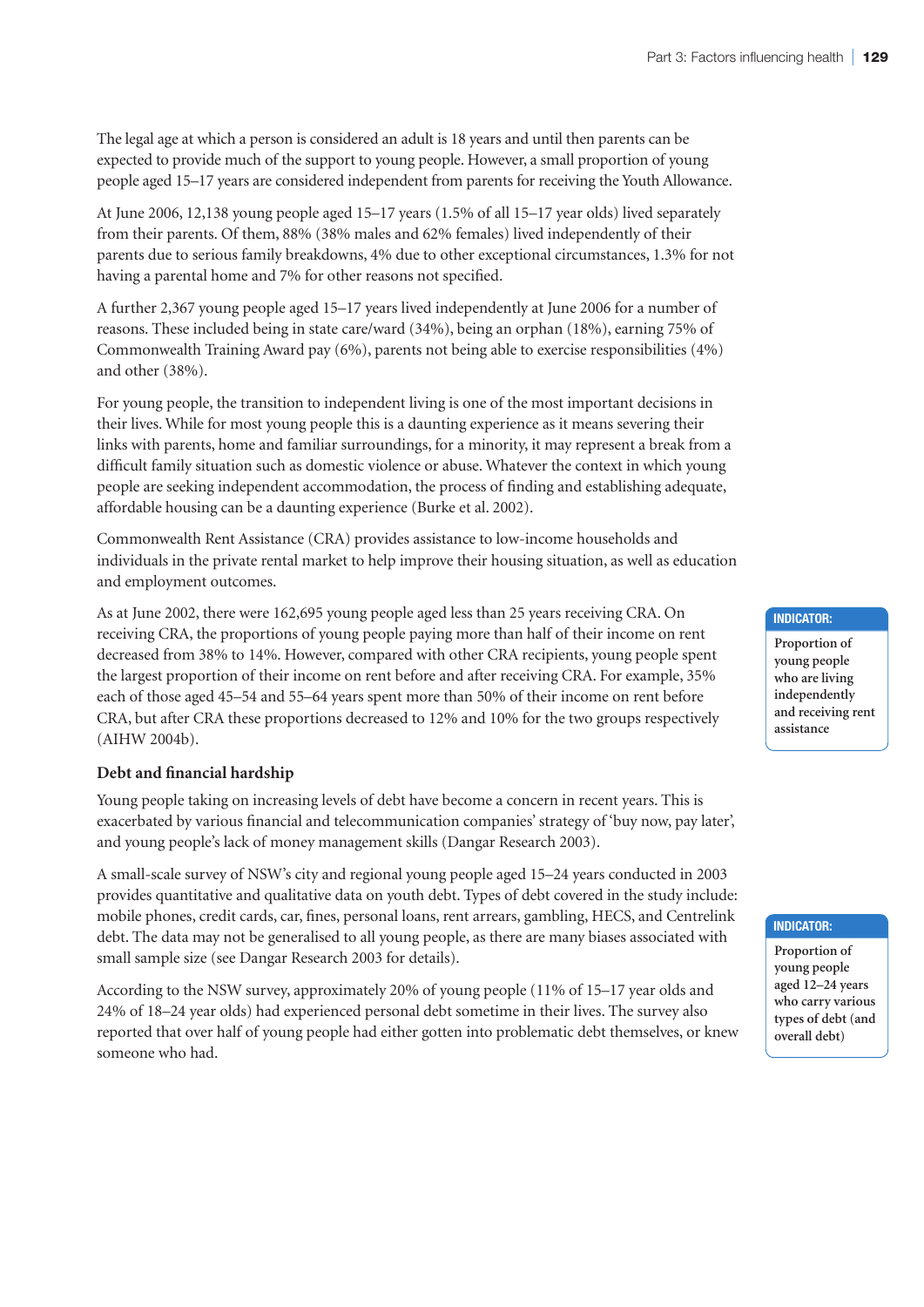| Type of debt            | $15-17$ years  | 18-24 years    |
|-------------------------|----------------|----------------|
| Mobile phone bills      | 35             | 22             |
| Car repayments/expenses | 14             | 33             |
| Fines                   | 6              | $\overline{4}$ |
| Credit card debt        | $\overline{4}$ | 15             |
| Phone bill              | 11             | 9              |
| Personal loans          | 11             | 11             |
| Debt to family          | 8              | 5              |
| Drug debt               | 7              | 1              |
| Debt to friends         | 14             | $\overline{2}$ |
| Rent arrears            | $\overline{4}$ | 3              |
| Gambling                | 3              | $\overline{7}$ |
| Centrelink debt         | $\overline{2}$ | $\overline{2}$ |
| Miscellaneous           | $\mathbf{2}$   | $\overline{2}$ |

| Table 3.36: Common types of debt experienced by young people in 2003, NSW (per cent) |  |  |  |  |  |  |  |
|--------------------------------------------------------------------------------------|--|--|--|--|--|--|--|
|--------------------------------------------------------------------------------------|--|--|--|--|--|--|--|

*Note:* Multiple responses were permitted therefore total responses exceed 100%. *Source:* Dangar Research 2003.

• Of the young people who have encountered various debts, the most common types of debt among those aged 15–17 years were mobile phone bills, car repayments/expenses, debt to friends, phone bills and personal loans. Among young people aged 18–24 years, the most common types of debt were car repayments/expenses, mobile phone bills, credit card debt and personal loans.

The same survey also estimated that the average debt among young people aged 15–17 years was \$3,300 while it was \$5,830 among those aged 18–24 years.

A number of factors were mentioned by both parents and young people themselves as contributing to youth debt. These included social pressures that encourage spending: the credit mentality and the need to 'keep up' with peers and to 'belong'. In addition, credit is easily available to young people without being informed of the realities and risks of paying back the debt. Parents felt that young people lacked money management skills, as they often purchased things on credit, and that families give into children's demands too easily.

The HILDA survey asked young people whether they owned any credit cards, store cards and charge cards, and how often they paid off monthly balances.

|                                                 | Age group (years) |           |           |           |           |  |
|-------------------------------------------------|-------------------|-----------|-----------|-----------|-----------|--|
| <b>Payment frequency</b>                        | $15 - 17$         | $18 - 19$ | $20 - 21$ | $22 - 24$ | $15 - 24$ |  |
| Pays off entire balance always/almost<br>always | 22.4              | 42.1      | 46.2      | 49.9      | 47.2      |  |
| Pays off entire balance most months             | 6.2               | 14.0      | 11.5      | 14.8      | 13.7      |  |
| Pays off entire balance about half the time     | 10.9              | 3.2       | 12.1      | 7.7       | 8.3       |  |
| Pays off entire balance not very often          | 0.0               | 14.0      | 9.0       | 12.3      | 11.4      |  |
| Pays off entire balance hardly ever/never       | 60.6              | 26.7      | 21.1      | 15.3      | 19.5      |  |
| <b>Proportion with credit cards</b>             | 2.0               | 11.5      | 22.2      | 43.5      | 19.7      |  |
| Total number with credit cards                  | 17.269            | 64.505    | 126.514   | 335,438   | 543.725   |  |

#### **Table 3.37: Frequency of paying off credit card balances by young people aged 15–24 years, 2004 (per cent)**

*Source:* AIHW analysis of HILDA Survey data, Wave 4 (version 4.1).

• In 2004, an estimated 543,725 young people aged 15–24 years responded that they owned a credit card (20% of all responding young people).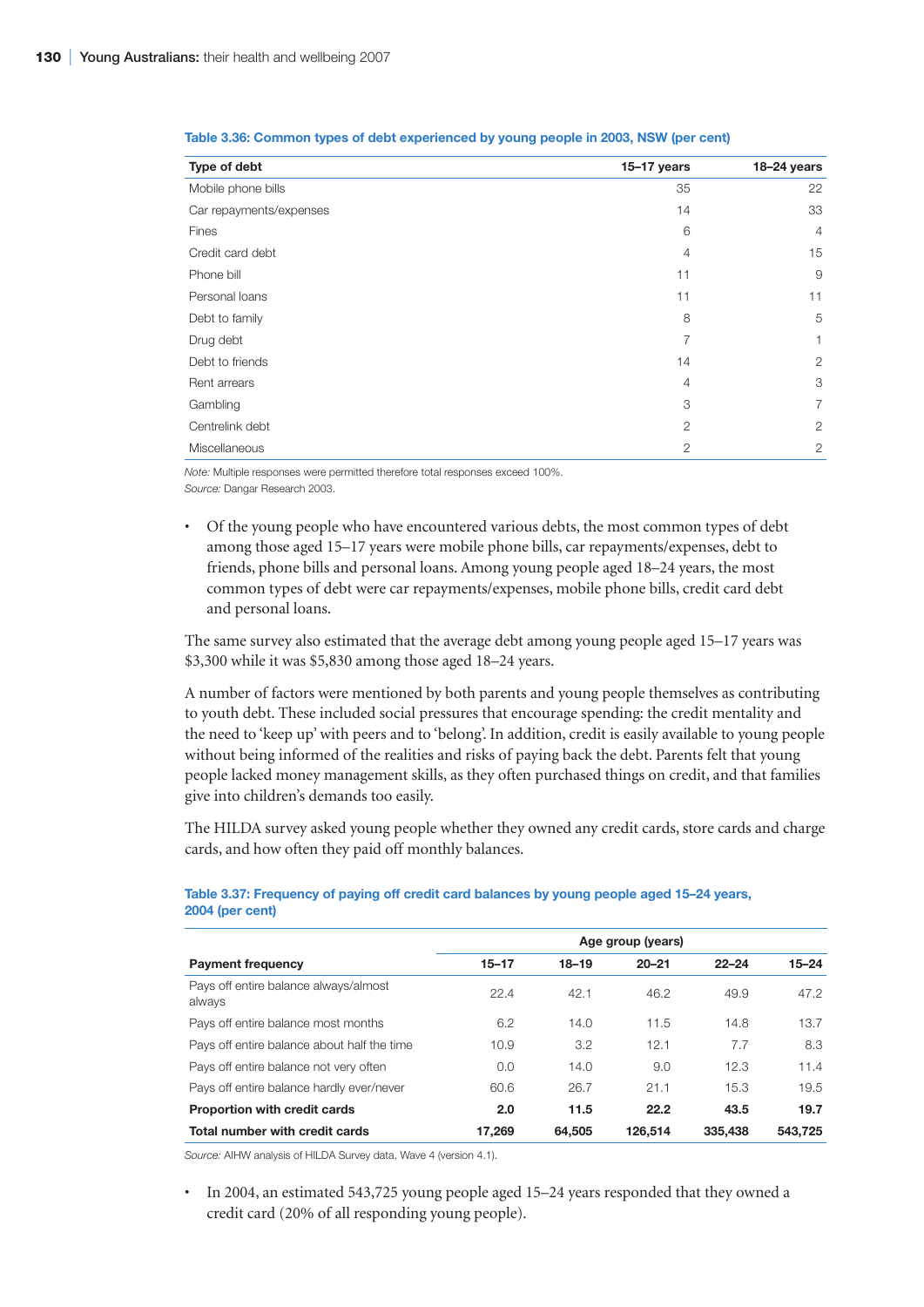- Almost half (47%) of the young people aged 15–24 years who owned and used a credit card, always or almost always paid off the entire card balance. A further 14% said that they paid off the entire balance most months.
- The proportion of young people who always paid off credit card balances increased with age; half of young people aged 22–24 years with credit cards always or almost always paying off the entire balance, compared with 22% for 15–17 year olds.
- Young people aged 15–17 years were less likely to pay off credit card bills: approximately 61% of those who used a credit card said they hardly ever/never paid off the entire credit card balance. However, of all young people who owned credit cards, 15–17 year olds accounted for only 3%.
- The proportion of young people owning a credit card increased with age, from 2% among 15–17 year olds to 44% among 22–24 year olds.

Young people experiencing financial hardship may have a range of poor health and wellbeing outcomes, including experiencing stress and distress, lacking money to visit doctors and other health professionals, and being unable to socialise with other young people (Nicholson et al. 2004).

The HILDA survey included questions on various types of hardship experienced by young Australians. Hardship includes being unable to pay bills on time, being unable to pay mortgage or rent on time, pawning or selling something, going without meals, being unable to heat home, asking for financial help from friends or family and asking for help from welfare/community organisations. This information was collected from all young people aged 15–24 years participating in the survey, regardless of their living arrangements.



## **Indicator: Proportion of**

**young people aged 15–24 years who experienced hardship because of a shortage of money**

• In 2004, the most common form of hardship experienced by young people aged 15–24 years was not being able to pay electricity, gas or telephone bills on time because of a shortage of money (12.2% of males and 15.4% of females).

- Just over 6% of males and females could not pay mortgage repayments or rent on time.
- Around 5 to 6% of young people aged 15–24 years had gone without meals and less than 2% were unable to heat their homes due to a shortage of money.

The HILDA survey results also showed that 19% of males 23% females aged 15–24 years had difficulty raising \$2,000 in an emergency. Young people also reported that they needed to seek financial assistance from friends or family (19% and 22% of young males and females) and welfare/community organisations (3% males and 4% females).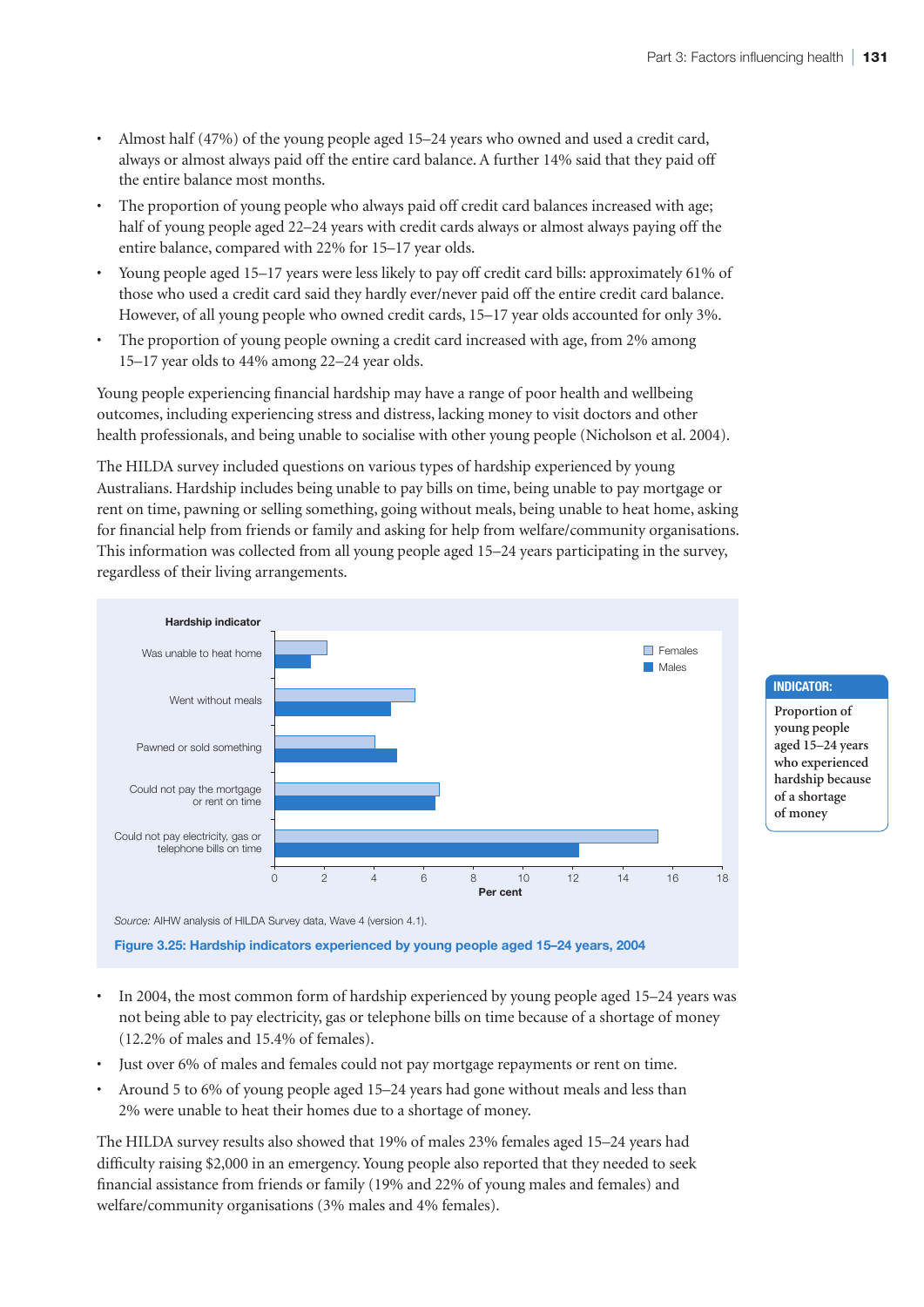## **Socioeconomic status of parents**

When looking at the social and economic circumstances of young people, it is important to also consider the socioeconomic status of their parents. Young people who are still living in the family home, and particularly those who are financially dependent on their parents, will share the same social and economic circumstances as their parents. This section presents indicators relating to the socioeconomic circumstances of parents in the areas of education and employment.

As previously noted, socioeconomic disadvantage is associated with higher morbidity and mortality rates. There is also evidence to suggest that the socioeconomic status of parents can have a lasting impact on the health of young people, even after young people reach adulthood and financial independence. Research suggests that people who were socially disadvantaged during childhood are more likely to experience certain health problems as adults, regardless of their current social circumstances. While improvements in socioeconomic status are generally associated with improvements in health, the impact of social disadvantage in earlier years appears to persist for health problems such as cardiovascular disease and obesity (Ball & Mishra 2006; Claussen et al. 2003).

#### **Parental employment**

Living in a jobless family may have long-term effects on young people's development, their educational progress and their own employment prospects. Families without an employed parent generally have low incomes and live in poor economic circumstances. Such families are also more likely to be socially isolated than families with an employed parent. Long-term unemployment often leads to stress, tension and family conflict, which may impact on young people's emotional and mental health (McClelland 1994). Jobless parents may experience particular difficulty providing financially for young people with chronic or serious health problems, adding to the stress a family is experiencing.

#### **Indicator:**

**Proportion of young people aged 12–24 years where no parent is employed**

#### **Indicator:**

**Proportion of young people aged 12–24 years living in jobless families**

#### **Table 3.38: Proportion of young people aged 12–24 living in households where no parent is employed, 2003 (per cent)**

|                                                      | Age of young person             |                                             |                                    |                             |  |  |  |
|------------------------------------------------------|---------------------------------|---------------------------------------------|------------------------------------|-----------------------------|--|--|--|
|                                                      | <b>Child</b><br>$12 - 14$ years | <b>Dependent student</b><br>$15 - 24$ years | Non-dependent<br>child 15-24 years | <b>Total 12-24</b><br>years |  |  |  |
| Young people in families where no parent is employed |                                 |                                             |                                    |                             |  |  |  |
| Couple-parent family                                 | 7.1                             | 7.6                                         | 10.0                               | 8.2                         |  |  |  |
| Lone-parent family                                   | 46.7                            | 32.1                                        | 32.9                               | 37.4                        |  |  |  |
| All families                                         | 15.8                            | 12.0                                        | 14.5                               | 13.9                        |  |  |  |
| Young people in households where no-one is employed  |                                 |                                             |                                    |                             |  |  |  |
| Couple-parent family                                 | 5.9                             | 3.9                                         | 1.5                                | 3.8                         |  |  |  |
| Lone-parent family                                   | 40.6                            | 18.8                                        | 10.0                               | 23.7                        |  |  |  |
| All families                                         | 13.6                            | 6.6                                         | 3.2                                | 7.7                         |  |  |  |

Source: ABS 2004d.

- In 2003, around 13.9% of young people aged 12–24 years were living in a family where no parent was employed, and around 7.7% of young people were living in a family where no-one was employed.
- Across all age-groups, young people in lone-parent families were more likely than young people in couple families to live in a family where no parent was employed. This difference was most pronounced among children aged 12–14 years. Almost half (47%) of children in lone-parent families were living with a parent who was not employed, compared with 7% of children in couple-parent families.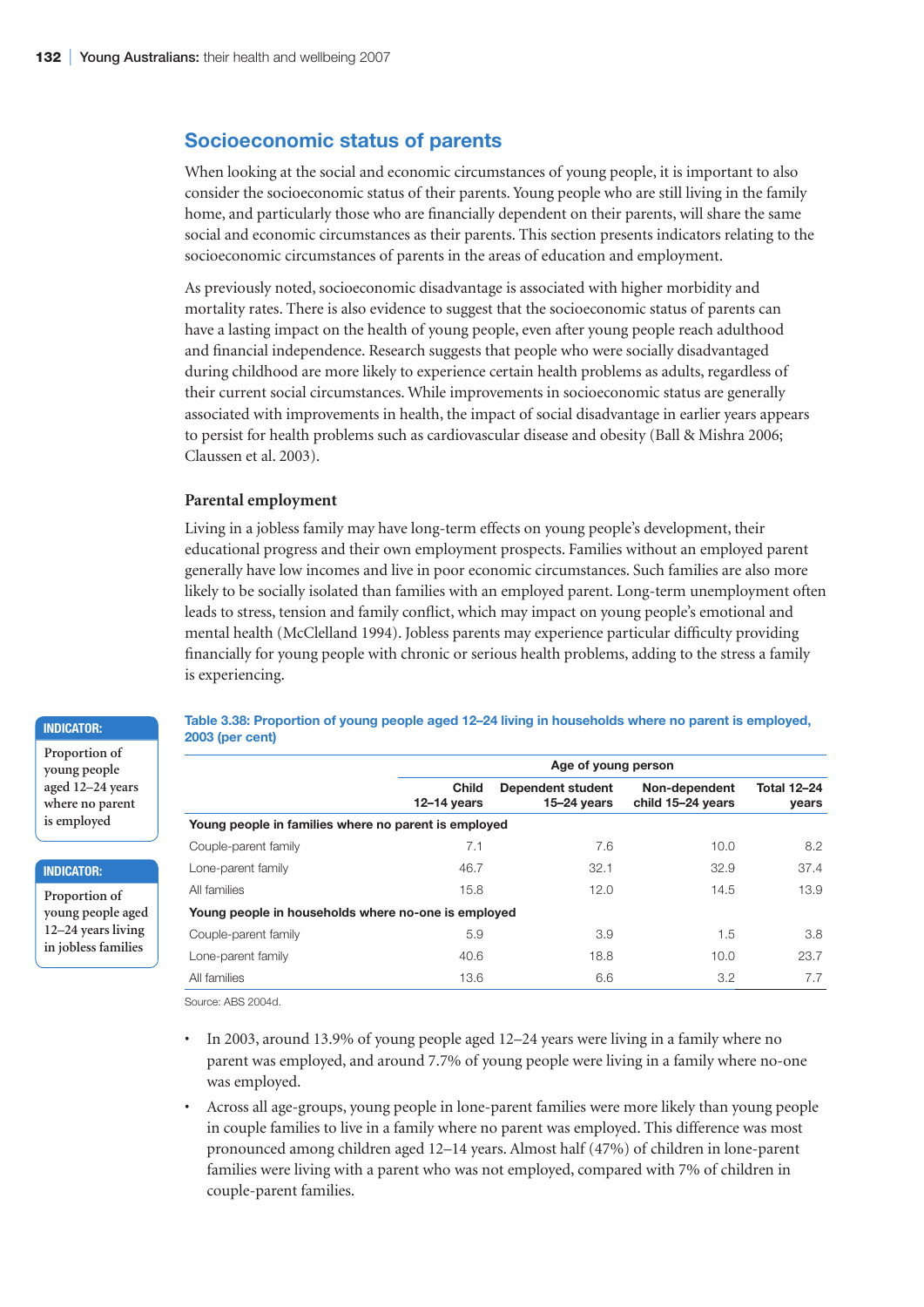• Young people in lone-parent families were also more likely to live in jobless households than young people in couple-parent families. For example, 19% of dependent students aged 15–24 years were living in jobless households compared with 4% of those living in couple-parent families.

### **Parental education**

Caldwell (1999) has shown that mortality and morbidity in young people are highly correlated with maternal education. The evidence in less developed countries has been that even when controlling for factors such as family income and access to services, parental education (especially mother's education) is one of the best predictors of child health.

In more developed countries such as Australia, a direct link between parents' education and children's health is harder to establish, however parental education is clearly associated with employment and income (Ewald & Boughton 2002; Silburn et al. 1996). The problem-solving skills and health knowledge that are often acquired through education may also assist parents in caring for the health and wellbeing of young people and promoting positive health behaviours. For example, children of more highly educated mothers have been found to consume a diet that more closely conforms to guidelines on healthy eating (Rogers & Emmett 2003).

#### **Table 3.39: Young people aged 12–24 years living with their parents: parents' highest year of school completed by family type, 2004 (per cent)**

| Highest year of school completed by parent | Couple family <sup>(a)</sup> | Lone-parent family | <b>Total</b> |
|--------------------------------------------|------------------------------|--------------------|--------------|
| Parent completed secondary school          |                              |                    |              |
| Year 12 or equivalent/Senior secondary     | 52.9                         | 43.9               | 50.9         |
| Year 11 or equivalent                      | 14.7                         | 6.9                | 13.0         |
| Year 10 or equivalent/Junior secondary     | 25.9                         | 29.6               | 26.7         |
| Subtotal                                   | 93.5                         | 80.4               | 90.6         |
| Parent did not complete secondary school   |                              |                    |              |
| Year 9 or below                            | 6.5                          | 19.6               | 9.4          |
| <b>Total</b>                               | 100.0                        | 100.0              | 100.0        |

(a) Highest year of school completed by either parent.

*Source:* AIHW analysis of HILDA Survey data, Wave 4 (release 4.1).

- In 2004, based on results from the 2004 HILDA survey, almost 1 in 10 (9%) young people aged 12–24 years were living with parents who did not complete secondary school.
- Young people in lone-parent families were more likely than those in couple-parent families to be living in a family where no parent had completed secondary school (20% compared 7%).
- Differences between family types were not as large for Year 12 completion rates—43% of young people in lone-parent families were living with a parent who had completed Year 12, compared with 53% of young people in couple-parent families.

### **Aboriginal and Torres Strait Islander young people**

Based on results from the 2004 HILDA survey, almost one-quarter (24%) of Indigenous young people aged 12–24 years were living in a household where no parent had completed junior secondary school (Year 10). The corresponding figure for non-Indigenous young people was 9%. These results are based on a small Indigenous sample and should therefore be interpreted with caution.

#### **Indicator:**

**Proportion of young people aged 12–24 years whose parents did not complete secondary school (Year 10 or above)**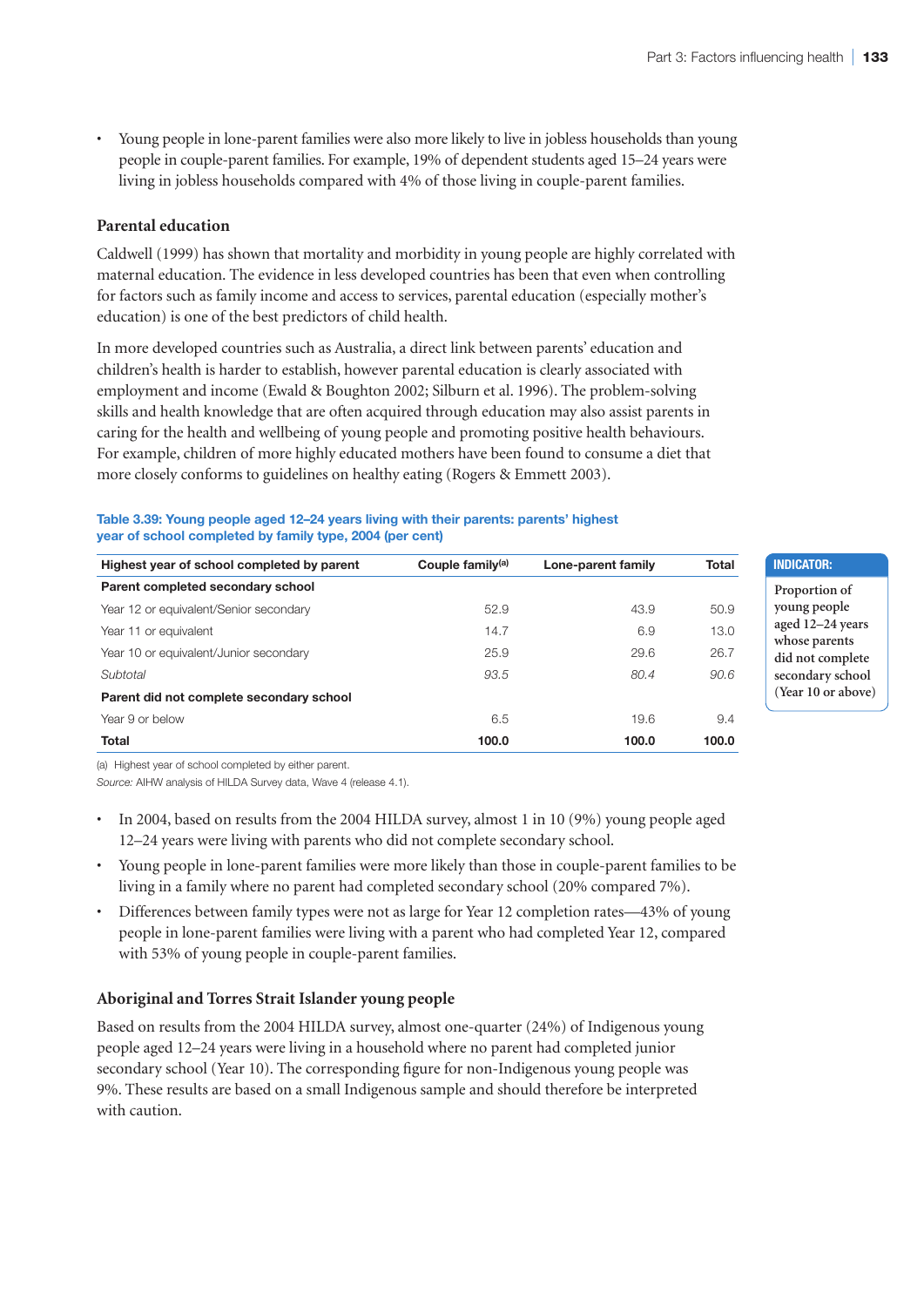# **3.4 Environmental factors**

Environmental factors include many physical, chemical and biological conditions and agents that may affect human health, both positively and negatively. Clean air, water and food, and safe humanmade environments benefit the health and wellbeing of individuals and communities. On the other hand, the natural environment and natural disasters can be harmful, as can human-caused changes such as land degradation, freshwater depletion and climate change (AIHW 2006a).

Environmental influences on health can be direct or indirect, obvious or subtle, straightforward or complex, and immediate or delayed. This makes it challenging to estimate the full range and scale of the harmful health effects of the environment. These effects include communicable diseases due to microbial contamination of food or water, vectorborne diseases transmitted by insects such as mosquitoes, respiratory and heart diseases due to air pollution and chemicals in workplaces, other consequences of chemical toxicity, effects of noise and heat, and injuries due to poorly designed traffic systems and home or workplace environments. The increasing interest in global climate change has focused attention on how ecological systems influence disease occurrence (AIHW 2006a).

Young people have biological and behavioural characteristics than can place them at increased risk of exposure to environmental contaminants, relative to adults. For example, adolescents have higher metabolic rates, which means they consume more oxygen, water and food (and any environmental hazards contained therein) per kilogram of body weight than an adult (Pike-Paris 2004; Yassi et al. 2001). In addition, their normal growth may be affected when exposed to pollutants at critical periods of development (Hansen et al. 2003; Mathieu-Nolf 2002). Young people are also at a higher risk of exposure to certain environmental factors (for example, air pollution) as they tend to spend more time outdoors than adults, participating in physical play and sports activities (Hansen et al. 2003).

This section presents data on two indicators: environmental tobacco smoke and the housing environment. Additional information on air, water and food quality are also presented.

## **Environmental tobacco smoke**

Environmental tobacco smoke is a toxin known to contain more than 4,000 different chemical substances, making it one of the most hazardous environmental exposures for young people (Kum-Nji et al. 2006). The adverse health effects of inhaling environmental tobacco smoke, commonly referred to as passive smoking, are well documented. Exposure to environmental tobacco smoke is associated with respiratory illness, decreased lung function, increased risk of cardiovascular disease, and an increase in the frequency and severity of asthma symptoms among young people (Cook & Strachan 1997; Corbo et al. 1996; Jordan et al. 2005; U.S. Department of Health and Human Services 2006). It has also been associated with an increase in illness-related school absences (Wenton et al. 2005).

Young people in households with a smoker are more likely to take up smoking themselves. Darling & Reeder (2003) found a threefold increase in daily smoking behaviour among high school students exposed to passive smoking.

With increased awareness about the harmful effects of environmental tobacco smoke, and increasing legislation, smoking restrictions at home, work, school and public places are becoming more common (Merom & Rissel 2001; Wakefield et al. 2000). According to the ABS National Health Survey (NHS), between 1995 and 2004–05 the proportion of Australian households with dependent children where household members smoked inside decreased from 31% to 12%. In households without dependent children, the proportion of indoor smokers decreased from 32% to 17% over this period (AIHW 2006a).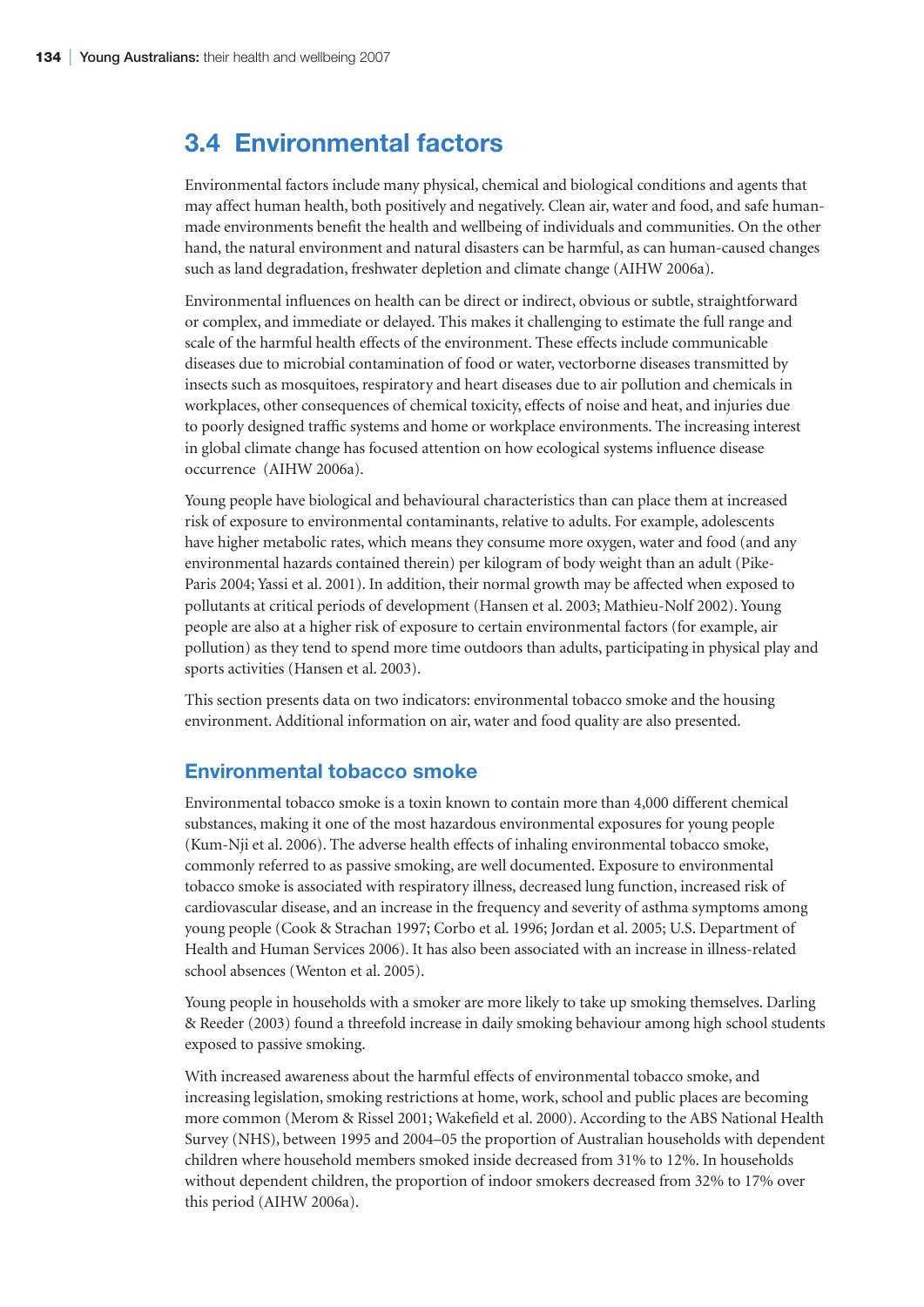It has been argued that, because of the enormous potential harm to children and adolescents from tobacco exposure, implementing effective tobacco control through legislation and other government initiatives is not only a valid concern, but also a binding obligation under the UN Convention on the Rights of the Child (WHO 2001b).



**Indicator: Proportion of** 

**young people aged 12–17 years who live in households where adults smoked inside**

*Note:* Excludes single person households.

*Source:* AIHW analysis of ABS 2004–05 National Health Survey confidentialised unit record file.

**Figure 3.26: Household smoking status of young people aged 12–24 years, 2004–05**

- In 2004–05, 13% of young people aged 12–24 years lived in households where household members smoked inside the home. Proportions were similar for young people aged 12–17 and 18–24 years (12% and 15% respectively).
- Young people aged 18–24 years were less likely than those aged 12–17 years to live in households where no household members smoked (54% compared with 64%). They were also more likely than those aged 12–17 years to live in a household with more than one regular smoker (21% compared with 13%). This may be because young adults are more likely to be smokers themselves (see S*ubstance use* in Part 3 of this report).

### **Aboriginal and Torres Strait Islander Young People**

In 2004–05, Indigenous young people aged 12–24 years were more likely than non-Indigenous young people (almost 3 times) to be living in households where household members smoked inside (36% compared with 13%) (AIHW analysis of ABS 2004–05 NATSIHS confidentialised unit record file).

## **Housing environment**

In 2001, while most young people lived in the family home, around 1 in 6 (16%) young people aged 15–24 years lived in independent accommodation (ABS 2006a). The majority (96%) of young people aged 12–24 years lived in private dwellings—of these, 83% lived in a separate house, with a further 16% living in flats, apartments or townhouses (ABS Census of population and housing 2001, unpublished data). Only 4% resided in non-private dwellings such as boarding houses, hostels, residential colleges and boarding schools. Less than 1% of young people were living in accommodation that could be considered temporary, including caravans, cabins or houseboats, improvised homes or tents. Homelessness among young people is discussed under *Homelessness* in Part 3 of this report.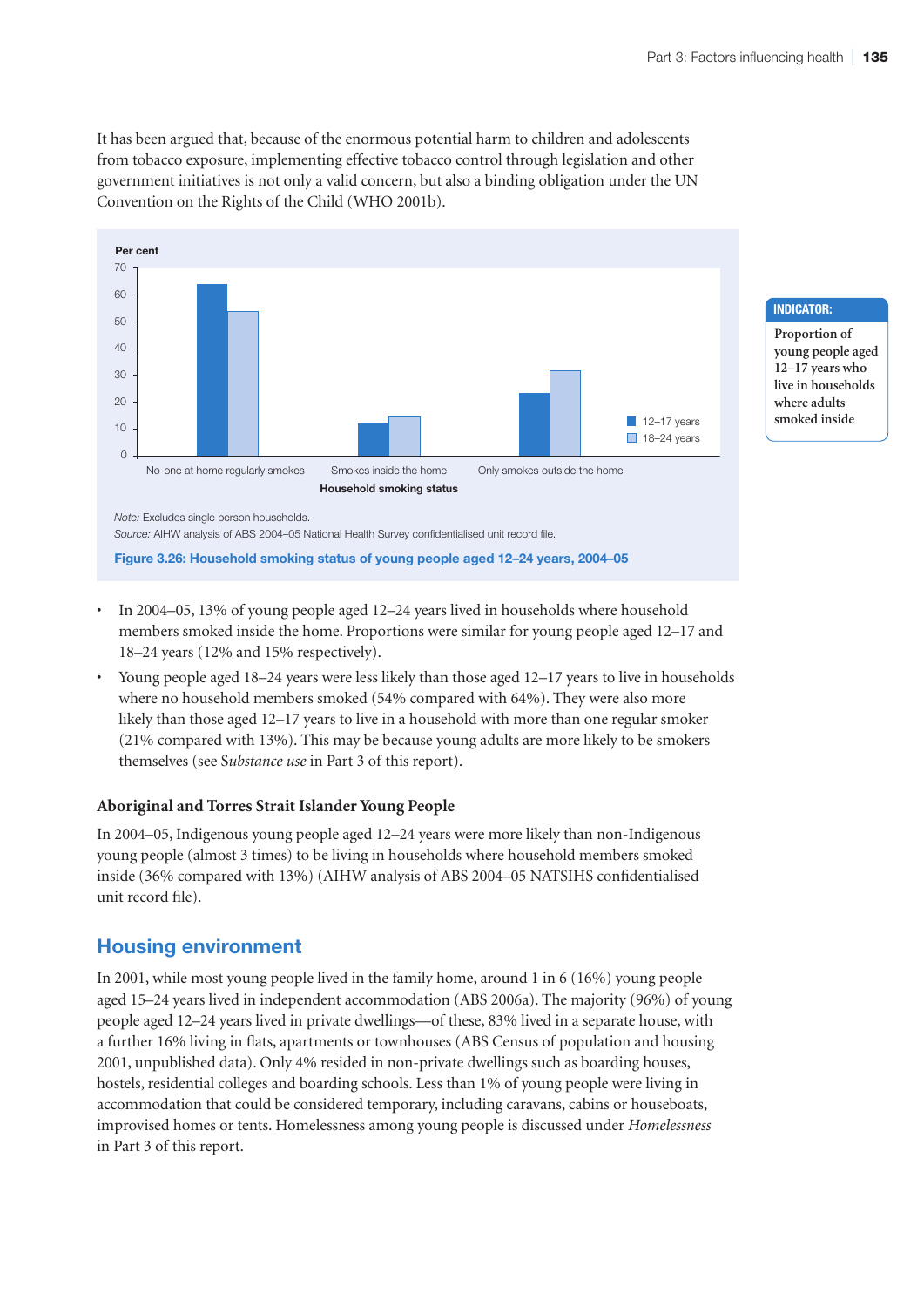A number of links between health and housing are especially relevant to young people. Due to financial constraints, young people are more likely to live in substandard or overcrowded dwellings and therefore be at increased risk of poor health outcomes. Waters (2001) found that people living in rented accommodation in Australia were significantly more likely to report fair or poor health status, to be smokers, to have recently visited a doctor, or to have a higher than average number of serious health conditions than home owners.

Overcrowding can be a subjective concept, and may be influenced by cultural norms. Indigenous people may have different views about what constitutes overcrowding, especially in remote areas. For a number of Indigenous people, living in large family groupings may be culturally acceptable or non-problematic (Keys Young 1998). Nevertheless, overcrowding can result in severe health and wellbeing problems (Waters 2001).

Overcrowding can put excessive demand on bathroom, kitchen and laundry facilities, as well as on sewerage systems such as septic tanks. It can lead to the spread of infectious diseases such as meningococcal meningitis or septicaemia, tuberculosis, rheumatic fever, respiratory diseases and skin infections (Bailie & Runcie 2001; Waters 2001). It has also been associated with poorer selfreported health and higher rates of smoking (Waters 2001). In 2001, the proportion of Indigenous households that were overcrowded was 6 times as high as that of other households (9.5% compared with 1.6%) (AIHW 2005f).

Various measures can be used to assess the extent of overcrowding in dwellings. Occupancy standards are well-recognised, objective measures of overcrowding, which relate the household size and composition to the number of bedrooms available. For example, a house may be defined as overcrowded where two or more extra bedrooms are required to satisfy the proxy occupancy standard (AIHW 2005c). Using this measure, 6% of young people aged 12–24 years in public rental dwellings and state owned and managed Indigenous dwellings lived in overcrowded households at 30 June 2005 (AIHW analysis of National Housing Data Agreement national minimum data set).

This report mostly uses data on the self-reported adequacy of the number of bedrooms in the homes of young people, obtained from the HILDA longitudinal survey, as a measure of overcrowding.



#### **Indicator:**

**Proportion of young people aged 15–24 years who live in overcrowded housing**

**Figure 3.27: Self-reported adequacy of the number of bedrooms in households of young people aged 15–24 years, 2001**

- In 2001, around 1 in 10 young people aged 15–24 years considered the number of bedrooms in their home to be less than adequate (8%) or much less than adequate (2%).
- The vast majority of young people lived in households where the number of bedrooms was perceived as adequate (55%), more than adequate (26%) or much more than adequate (9%).

*Source:* AIHW analysis of HILDA Survey data, Wave 1.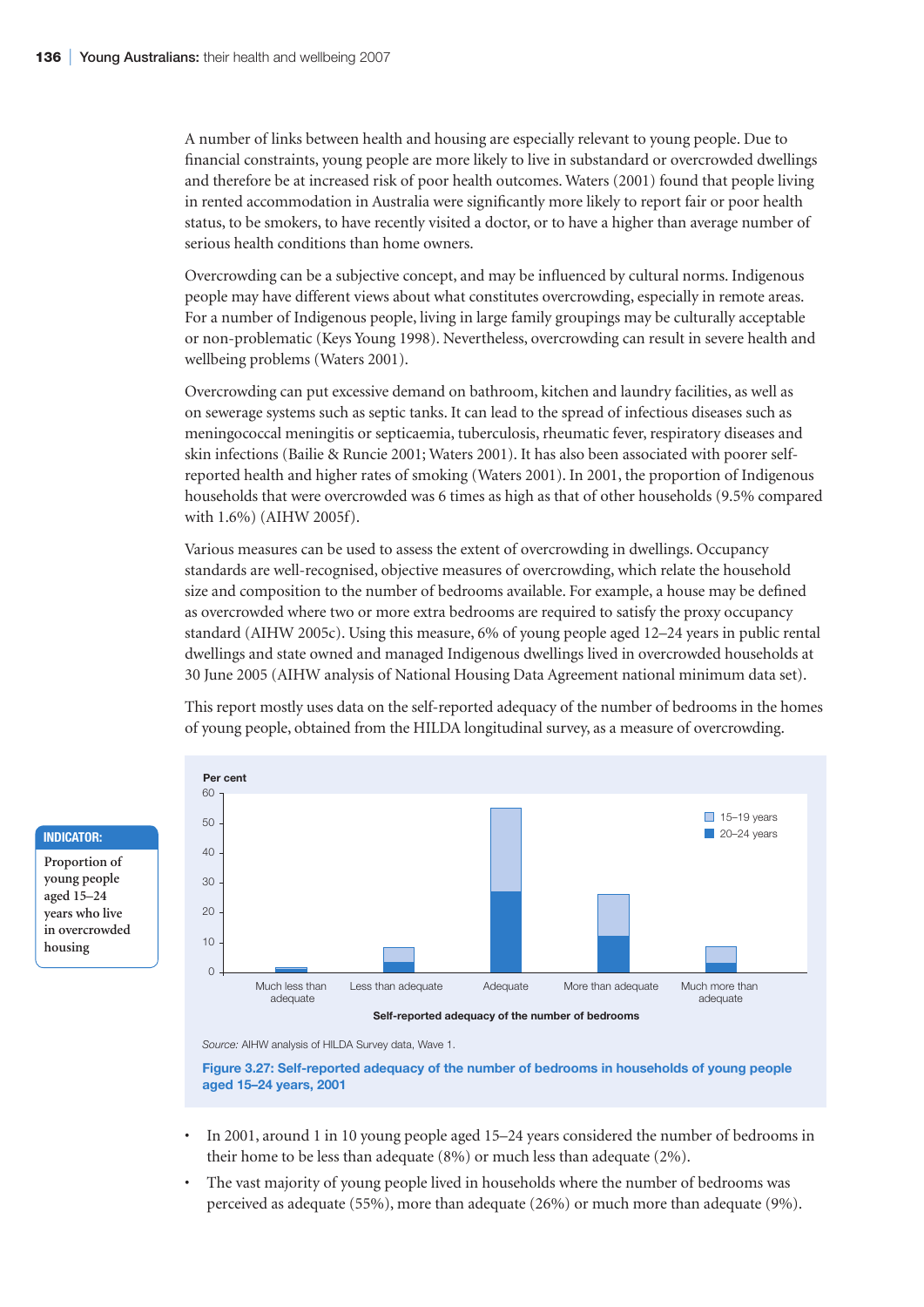Of young people aged 15–24 years, similar proportions of those living with their parents and those not living with their parents considered the number of bedrooms in their home to be less or much less than adequate (10% compared with 9%). However, those living with their parents were 1.6 times as likely as those not living with their parents to report that the number of bedrooms in their home was more or much more than adequate (40% compared with 25%).

## **Other environmental factors**

In addition to passive smoking and overcrowding, there are a range of other environmental factors that can have an impact on the health and wellbeing of young people, including air and water quality, vectorborne diseases and food quality.

## **Air quality**

The air can be contaminated by pollutants, micro-organisms and odours, all of which can be harmful to human health and wellbeing. Ambient (that is, outdoor) air pollution in Australia is mainly caused by emissions from motor vehicles, heavy industry and mining activities. Air may also contain emissions from the combustion of fossil fuels for electricity generation, smoke from home heating and bushfires, and wind-blown dust. Indoor air may contain pollutants such as nitrogen dioxide from gas cookers and unflued gas heaters, volatile organic compounds from surface coatings and adhesives, moulds from moist surfaces, and tobacco smoke (AIHW 2006a).

Exposure to air pollutants has been associated with respiratory illness, asthma, allergy symptoms, eye and throat irritation, and reduced lung function among young people (Hansen et al. 2003; Peters et al. 1999). However, adverse health effects can also extend to cardiovascular conditions, impaired mental development and premature mortality (BTRE 2005; Kjellstrom et al. 2002).

### **Urban air pollution**

Air quality in Australia is relatively good by international standards (Manins et al. 2001) but requires regulation and continual monitoring. Environmental regulation has markedly reduced the ambient levels of sulfur dioxide, nitrogen dioxide, lead and carbon monoxide (BTRE 2005), and the concentration of lead in urban air has decreased substantially since unleaded fuels were introduced in the mid-1980s (Australian State of the Environment Committee 2001). However, levels of nitrogen oxides and of particulate matter with diameters of up to 10 microns ( $PM_{10}$ ) are of ongoing policy concern, as are those with diameters less than 2.5 microns ( $PM<sub>2.5</sub>$ ), known to cause respiratory and cardiovascular illness (AIHW 2006a).

In 2004, two major capital cities exceeded the maximum allowable number of days when pollutant concentrations exceeded the National Environmental Protection Measure (NEPM) ambient air quality standard levels—Melbourne for PM<sub>10</sub> and Sydney for ozone concentrations (AIHW 2006a). There are no national data on air quality specific to young people.

### **Water quality**

Providing a safe drinking water supply is fundamental to maintaining good public health. Disease outbreaks from public water supplies are rare in Australia, but they periodically occur from small private water supplies. In Australia, 93% of households are connected to mains water supplies, and over 80% use mains water as their primary source of drinking water. Other important sources of drinking water are rainwater tanks (11% of households), particularly in rural areas, and bottled water (7.6%) (ABS 2005c).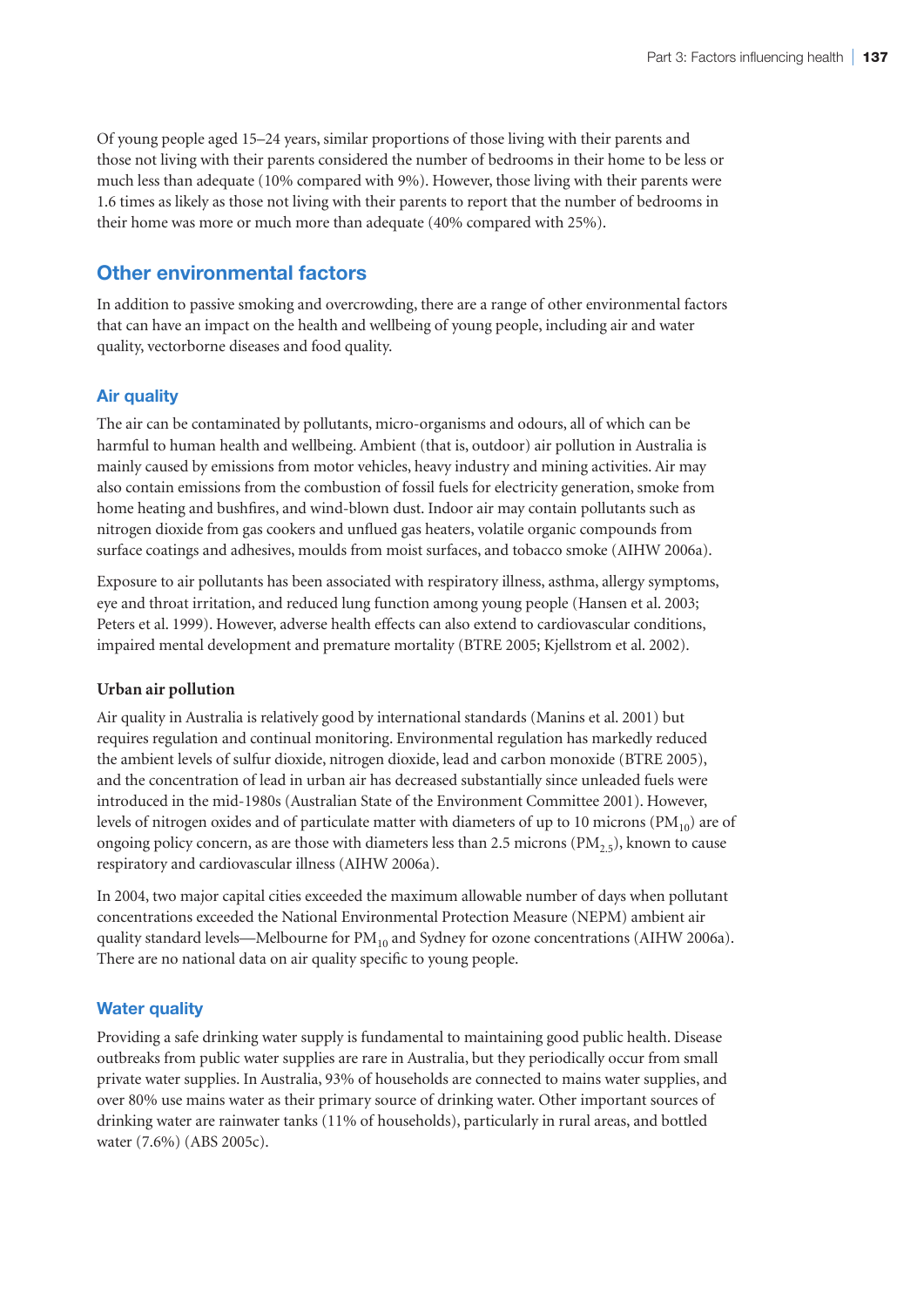While national data are not available, results for New South Wales in 2003 indicate that almost 100% of drinking water samples met guidelines for permissible levels of inorganic chemicals and pesticides (NSW Department of Health 2004). Although most Australians have access to good quality drinking water, in 2001 it was found that about 17,000 people living in Indigenous communities had drinking water supplies that failed testing at least once in the 12 months before the survey (ABS 2002b).

Fluoridation of tap water delivers public health benefits by reducing dental caries, and most young Australians live in areas that are currently supplied by fluoridated mains water (see *Oral health* in Part 2 of this report).

Water-based recreation promotes healthy physical activity and enhances wellbeing, but may also expose participants to microbial (such as blue-green algae) or chemical contaminants. Public swimming pools have been the source of a number of outbreaks of cryptosporidiosis in recent years in Australia (Hellard et al. 2000; Paterson & Goldthorpe 2006).

## **Vectorborne disease**

Water also provides a habitat for insect vectors of water-related diseases, such as mosquitoes (Yassi et al. 2001). The occurrence of vectorborne disease fluctuates considerably with patterns of human mobility, weather, and the ecology of vector species. Changes in the environment, weather and climate, but also mosquito control activities, influence the prevalence and geographic range of some mosquito-borne diseases within Australia (AIHW 2006a). These include dengue (44 cases notified in Australia in 2005, among 15–24 year olds), Ross River virus disease (228 cases), Barmah Forest virus disease (134 cases) and malaria (187 cases).



- In 2005, the most common vectorborne disease among 15–24 year olds was Ross River virus (8.1 per 100,000 young people), followed by malaria (6.6 per 100,000), Barmah Forest virus disease (4.8 per 100,000), and dengue (1.6 per 100,000).
- In 2005, notification rates for young people for dengue and malaria were higher than the national notification rates.
- Of all age groups in Australia in 2005, the 20–24 year and 15–19 year age groups had the second and third highest malaria notification rates (6.8 and 6.5 respectively).